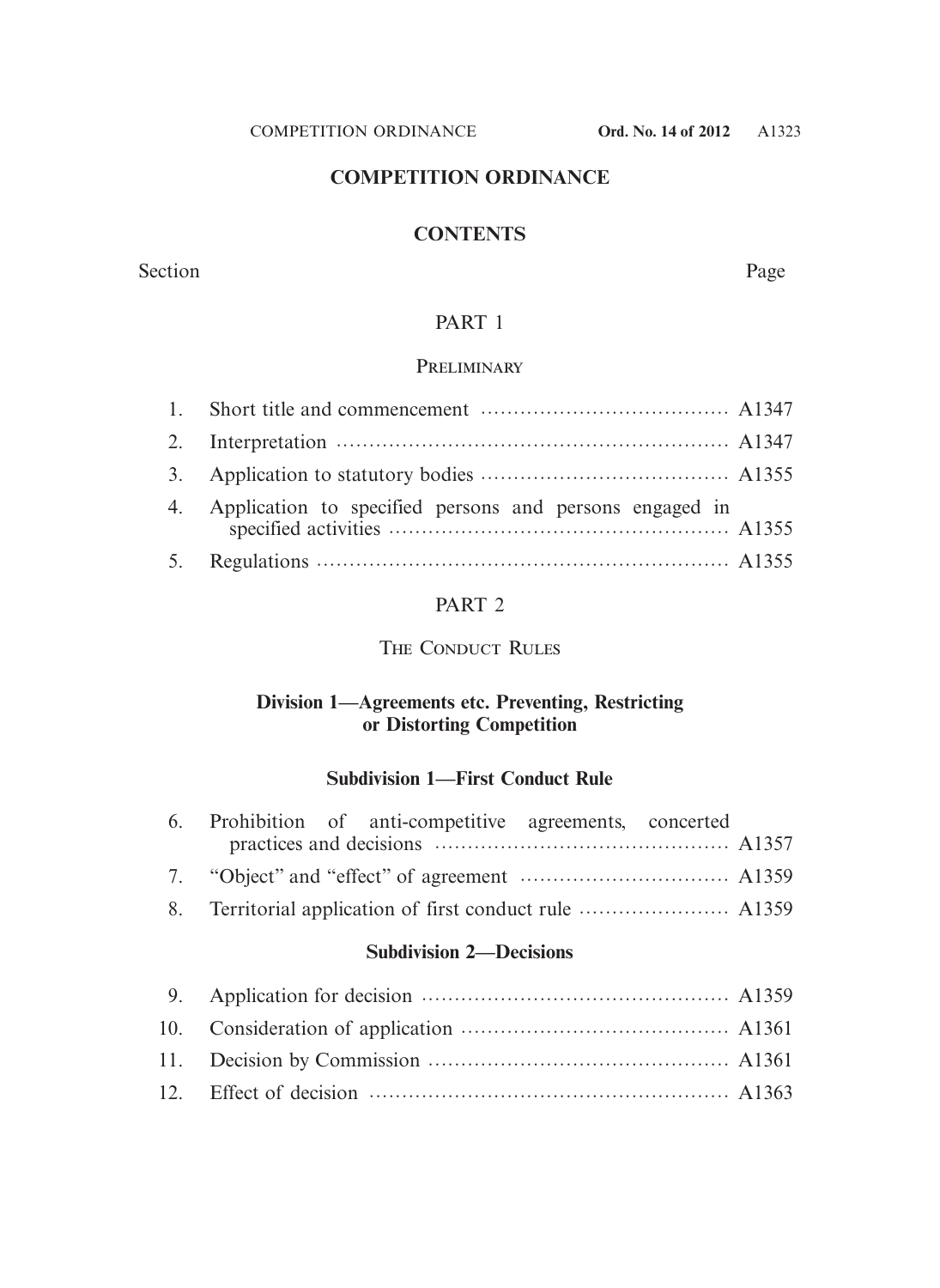| Section | Page |
|---------|------|
|         |      |
|         |      |

### **Subdivision 3—Block Exemptions**

| 16. |                                                             |  |
|-----|-------------------------------------------------------------|--|
| 17. |                                                             |  |
| 18. |                                                             |  |
| 19. |                                                             |  |
|     | 20. Variation or revocation of block exemption order  A1371 |  |
|     |                                                             |  |

## **Division 2—Abuse of Market Power**

# **Subdivision 1—Second Conduct Rule**

# **Subdivision 2—Decisions**

| 28. |  |
|-----|--|
| 29. |  |
|     |  |

# **Division 3—Exclusions and Exemptions**

## **Subdivision 1—Exclusions from Conduct Rules**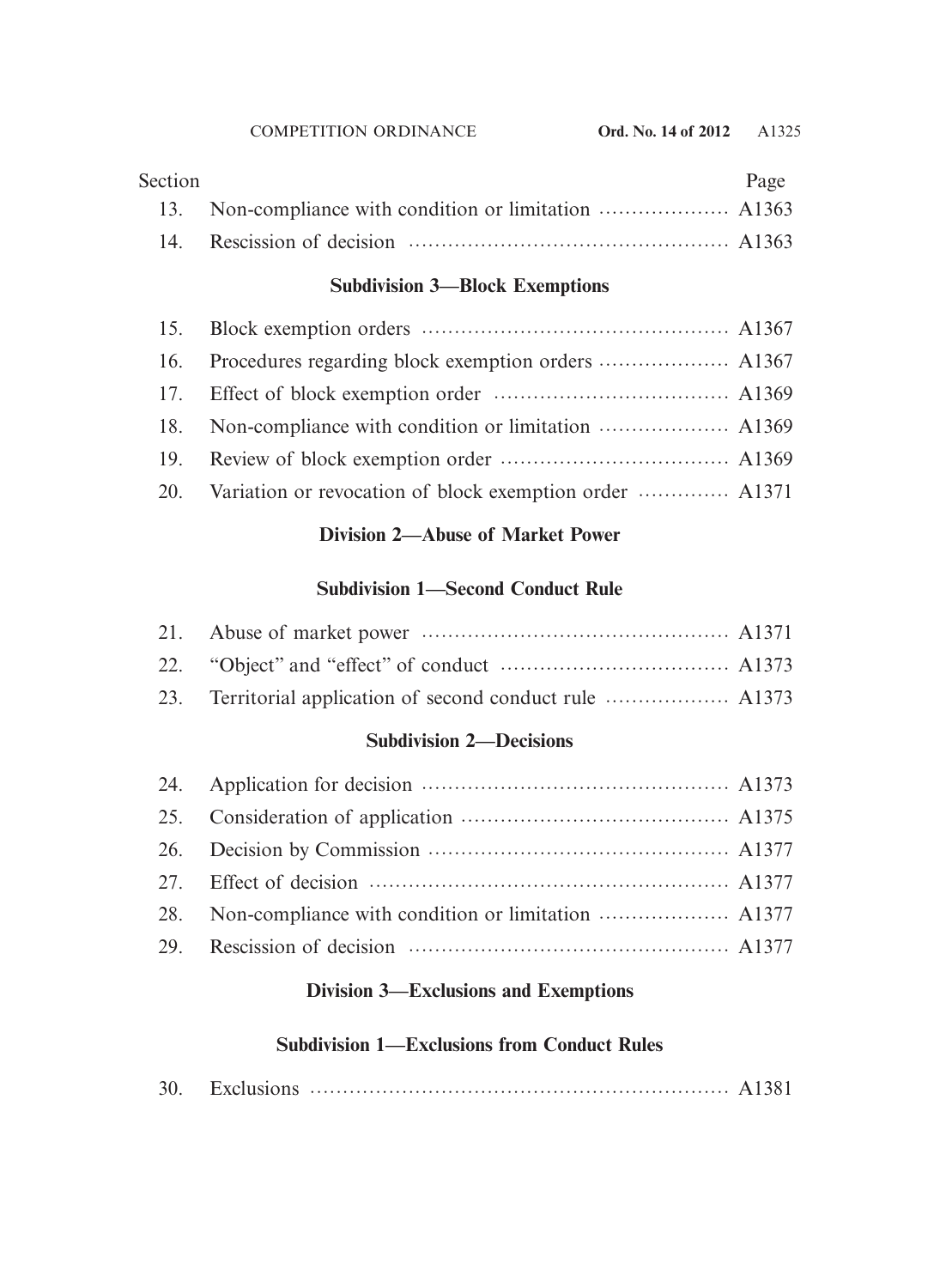### Section Page

# **Subdivision 2—Exemptions from Conduct Rules**

- 31. Exemptions on public policy grounds  $\dots$  $\dots$  $\dots$  $\dots$  $\dots$  A1381 32. Exemption to avoid conflict with international obligations  $\cdots$  A1383
- 33. Orders to be published and placed before Legislative Council A1383

## **Division 4—Miscellaneous**

|  | 34. Register of decisions and block exemption orders  A1387 |  |
|--|-------------------------------------------------------------|--|
|  |                                                             |  |
|  |                                                             |  |

### PART 3

## Complaints and Investigations

## **Division 1—Complaints**

### **Division 2—Investigations**

| 39. |                                                            |  |
|-----|------------------------------------------------------------|--|
| 40. |                                                            |  |
| 41. |                                                            |  |
| 42. | Persons may be required to attend before Commission  A1393 |  |
| 43. |                                                            |  |
| 44. |                                                            |  |
| 45. |                                                            |  |
| 46. |                                                            |  |
|     |                                                            |  |

# **Division 3—Search and Seizure**

|--|--|--|--|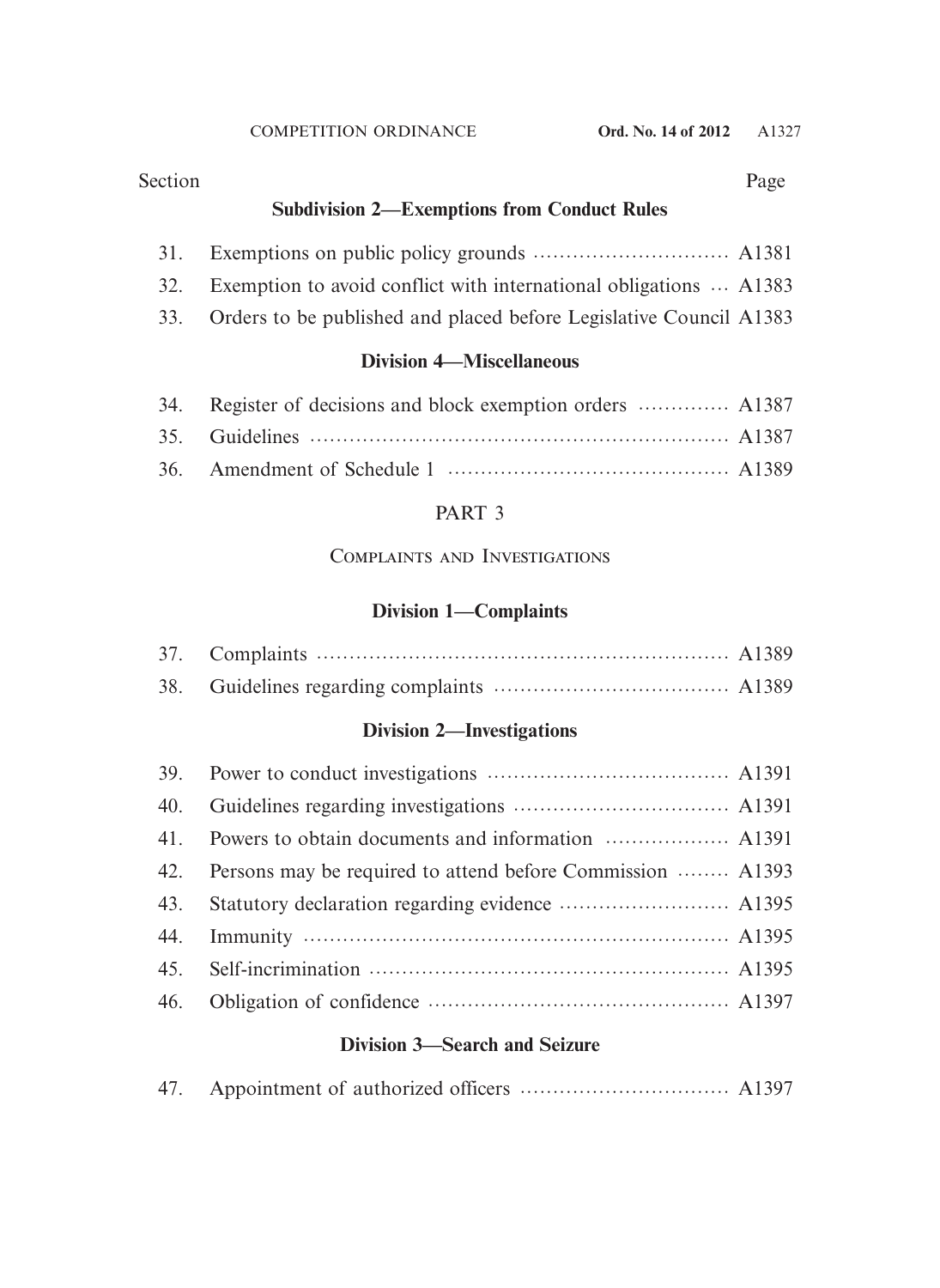| Section | Page |
|---------|------|
|         |      |
|         |      |
|         |      |
|         |      |

# **Division 4—Offences in Relation to Investigations**

| 52. | Failure to comply with requirement or prohibition  A1401      |  |
|-----|---------------------------------------------------------------|--|
|     |                                                               |  |
| 54. |                                                               |  |
| 55. | Providing false or misleading documents or information  A1403 |  |
|     |                                                               |  |

# **Division 5—Miscellaneous**

# PART 4

# Enforcement Powers of Commission

# **Division 1—Commitments**

| 61. |                                                          |  |
|-----|----------------------------------------------------------|--|
| 62. | Variation, substitution and release of commitment  A1413 |  |
| 63. |                                                          |  |
| 64. |                                                          |  |
| 65. | Procedural requirements regarding commitments  A1415     |  |
|     |                                                          |  |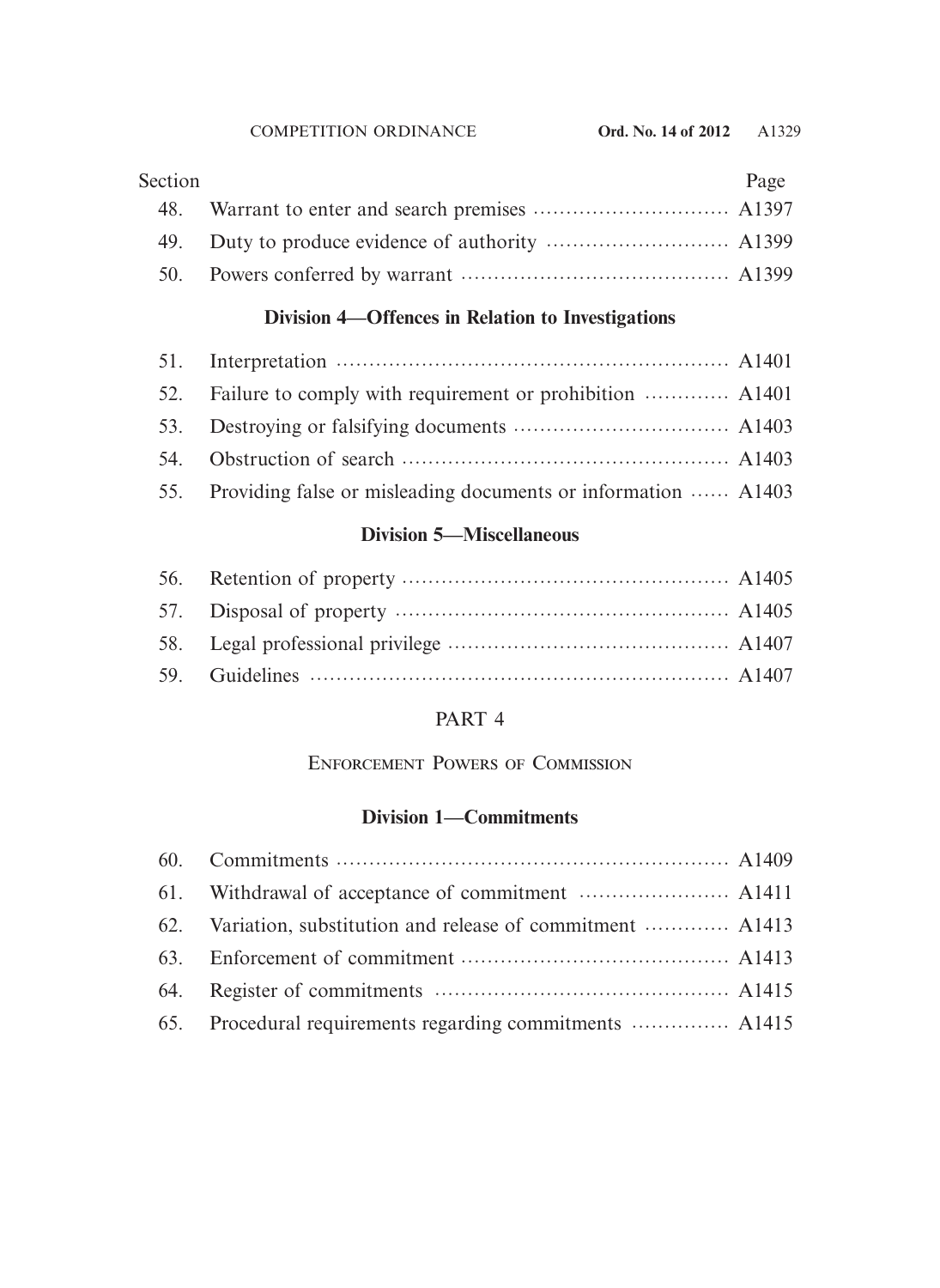#### Section Page

# **Division 2—Infringement Notices**

| 66. |                                                                  |  |
|-----|------------------------------------------------------------------|--|
| 67. |                                                                  |  |
| 68. |                                                                  |  |
| 69. |                                                                  |  |
| 70. | Notice of proposal to issue infringement notice  A1419           |  |
| 71. |                                                                  |  |
| 72. |                                                                  |  |
| 73. |                                                                  |  |
| 74. |                                                                  |  |
| 75. | Effect of commitment to comply with requirements of              |  |
| 76. | Failure to comply with requirements of infringement notice A1423 |  |
| 77. |                                                                  |  |
| 78. |                                                                  |  |
|     |                                                                  |  |

# **Division 3—Leniency**

# **Division 4—Warning Notices**

|--|--|

# PART 5

# REVIEW BY TRIBUNAL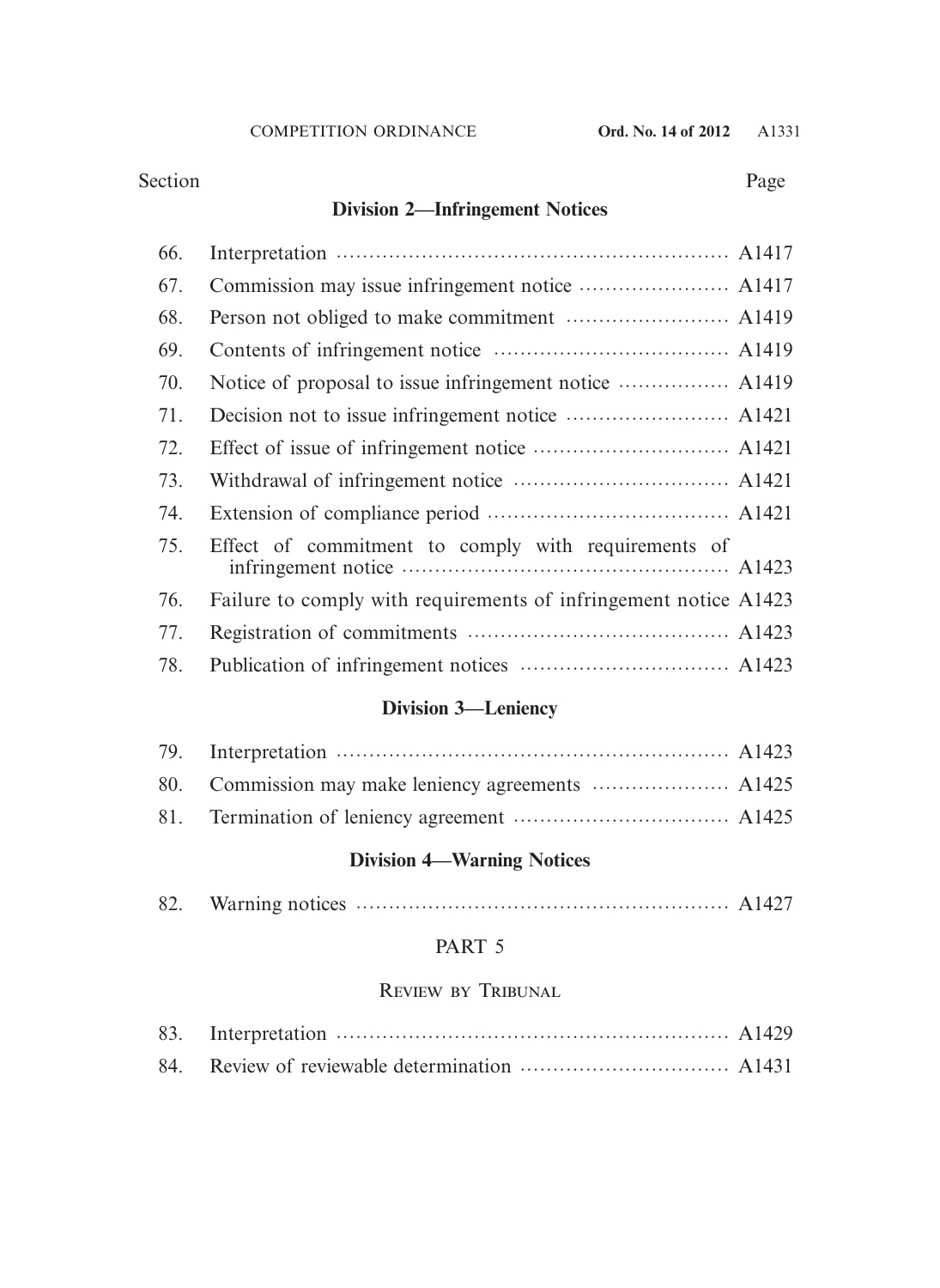| Section | Page |
|---------|------|
| 85.     |      |
|         |      |
| 87.     |      |
| 88.     |      |
| 89.     |      |
|         |      |

### PART<sub>6</sub>

### Enforcement before Tribunal

### **Division 1—Introductory**

|  | 91. Persons involved in contravention of competition rule  A1435 |  |
|--|------------------------------------------------------------------|--|

## **Division 2—Pecuniary Penalty**

# **Division 3—Other Orders**

|  | 96. Order to pay costs of Commission investigation  A1441 |  |
|--|-----------------------------------------------------------|--|

## **Division 4—Contraventions of Merger Rule**

# **Subdivision 1—Anticipated Mergers**

# **Subdivision 2—Mergers**

|--|--|--|--|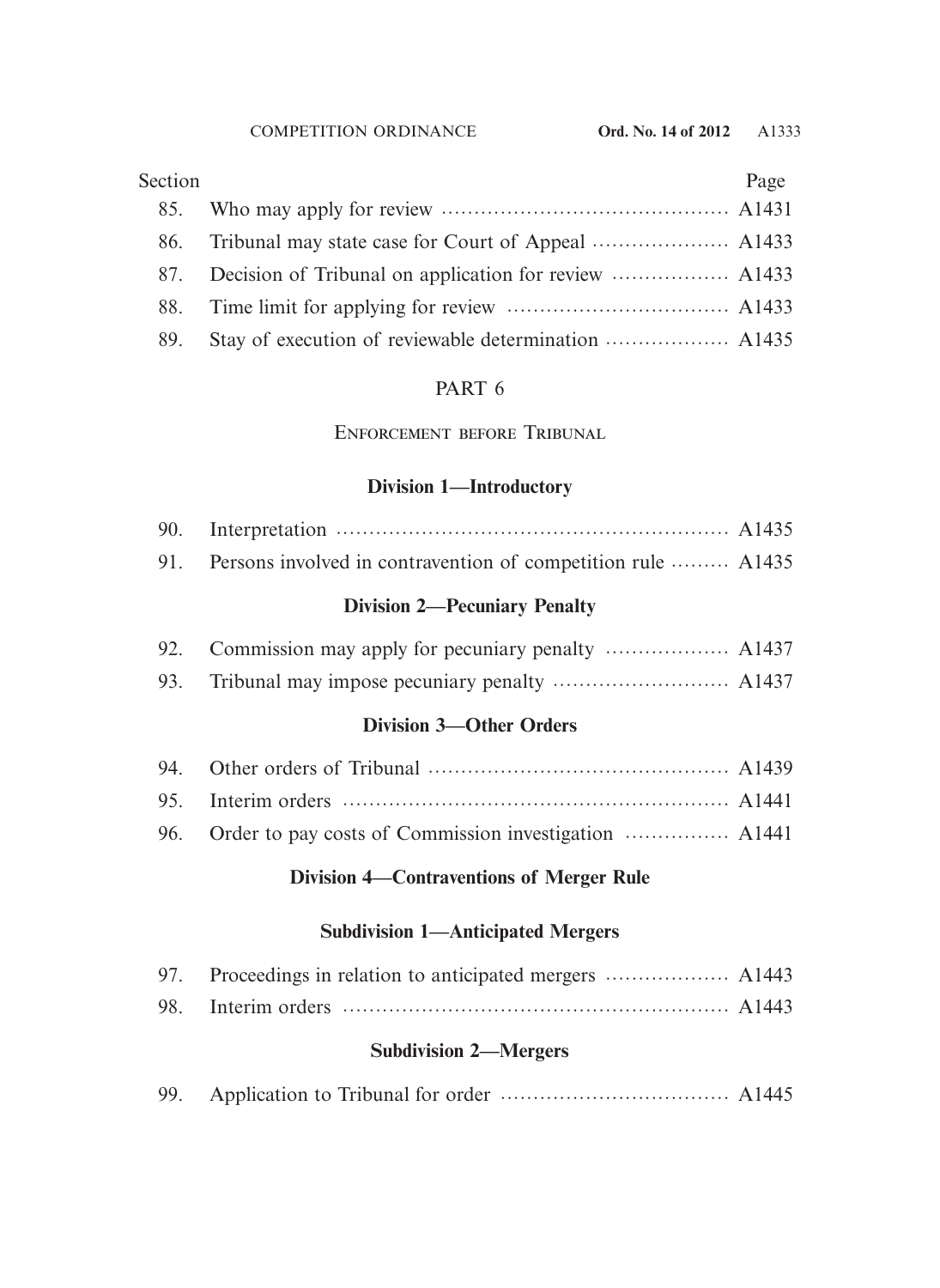| Section |  | Page |
|---------|--|------|
|         |  |      |

# **Division 5—Disqualification Orders**

|      | 102. Circumstances in which disqualification order may be made A1447 |  |
|------|----------------------------------------------------------------------|--|
|      | 103. Unfitness to be concerned in management of company  A1447       |  |
| 104. | Applications for disqualification order and for leave under an       |  |
|      |                                                                      |  |
|      |                                                                      |  |

### PART<sub>7</sub>

### PRIVATE ACTIONS

# **Division 1—General**

|      | 107. Persons involved in contravention of conduct rule  A1449 |  |
|------|---------------------------------------------------------------|--|
| 108. |                                                               |  |
| 109. | Pure competition proceedings not to be brought in Court of    |  |

# **Division 2—Follow-on Action**

# **Division 3—Procedure**

|      | 113. Transfer of proceedings from Court of First Instance to |
|------|--------------------------------------------------------------|
| 114. | Transfer of proceedings from Tribunal to Court of First      |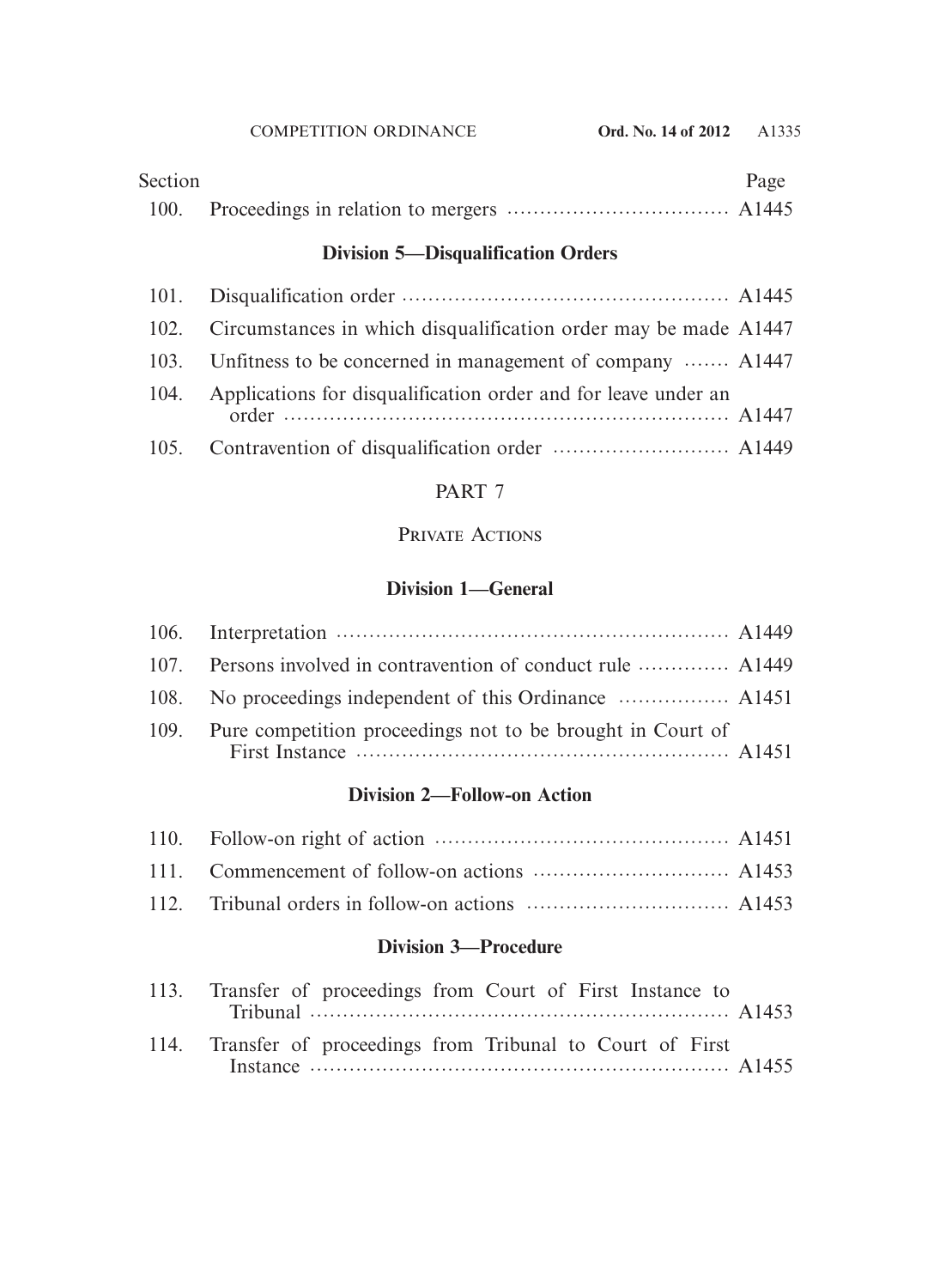| Section |                                                                | Page |
|---------|----------------------------------------------------------------|------|
|         | 115. No further transfer of proceedings from Court of First    |      |
|         | 116. No further transfer of proceedings from Tribunal to Court |      |
|         |                                                                |      |
|         | 118. Reference by Court of First Instance or Tribunal to       |      |
| 119.    |                                                                |      |
| 120.    |                                                                |      |
| 121.    |                                                                |      |
|         |                                                                |      |

## PART 8

# Disclosure of Information

| Obligation of third party not to disclose confidential<br>128. |  |
|----------------------------------------------------------------|--|
|                                                                |  |
|                                                                |  |
|                                                                |  |
|                                                                |  |
|                                                                |  |
|                                                                |  |

# PART 9

### COMPETITION COMMISSION

# **Division 1—Establishment, Functions and Powers**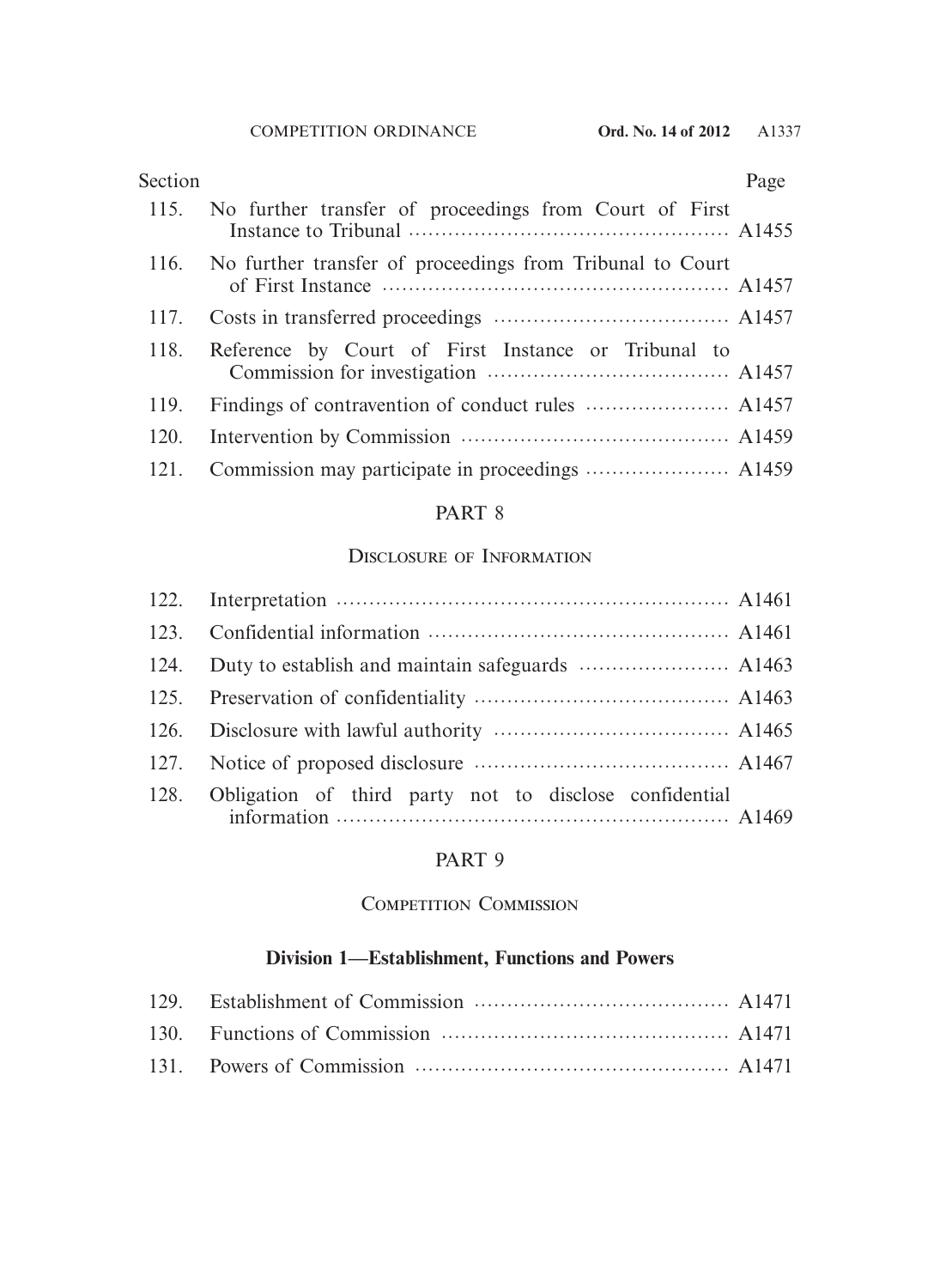### Section Page

## **Division 2—Relationship to Government**

- 132. Commission not servant or agent of Government *``*``````````````A1473
- 133. Personal immunity of members of Commission etc.  $\dots$  A1473

### PART 10

COMPETITION TRIBUNAL

#### **Division 1—Constitution**

### **Subdivision 1—President and Deputy President**

| 140. Vacancy in office of President or Deputy President  A1477 |
|----------------------------------------------------------------|
|                                                                |

#### **Subdivision 2—Assessors**

141. Assessors ˙˙˙˙˙˙˙˙˙˙˙˙˙˙˙˙˙˙˙˙˙˙˙˙˙˙˙˙˙˙˙˙˙˙˙˙˙˙˙˙˙˙˙˙˙˙˙˙˙˙˙˙˙˙˙˙˙˙˙˙˙˙˙˙˙˙ A1479

### **Division 2—Jurisdiction and Powers**

### **Division 3—Practice and Procedure**

| 146. Absence of member during course of proceedings  A1483 |  |
|------------------------------------------------------------|--|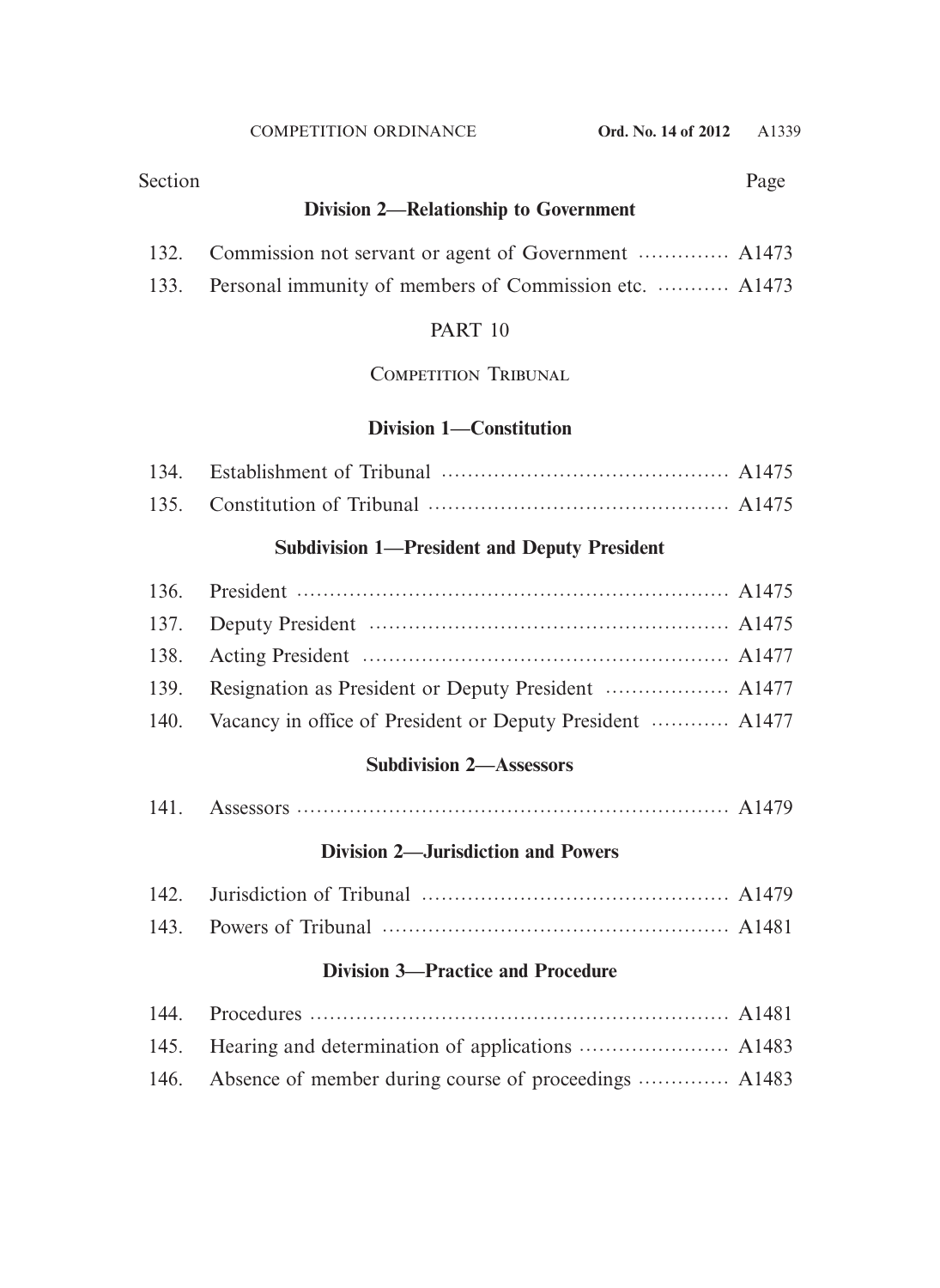| Section |                                                           | Page |
|---------|-----------------------------------------------------------|------|
| 147.    |                                                           |      |
| 148.    |                                                           |      |
| 149.    |                                                           |      |
| 150.    |                                                           |      |
| 151.    |                                                           |      |
| 152.    |                                                           |      |
| 153.    |                                                           |      |
| 154.    |                                                           |      |
| 155.    | Leave to appeal required for interlocutory appeals  A1491 |      |
|         |                                                           |      |

# **Division 4—Miscellaneous**

# PART 11

## Concurrent Jurisdiction Relating to Telecommunications and Broadcasting

| 159. Concurrent jurisdiction with Communications Authority  A1493 |  |
|-------------------------------------------------------------------|--|
| 160. Transfer of competition matter between competition           |  |
|                                                                   |  |

### PART 12

#### **MISCELLANEOUS**

# **Division 1—General**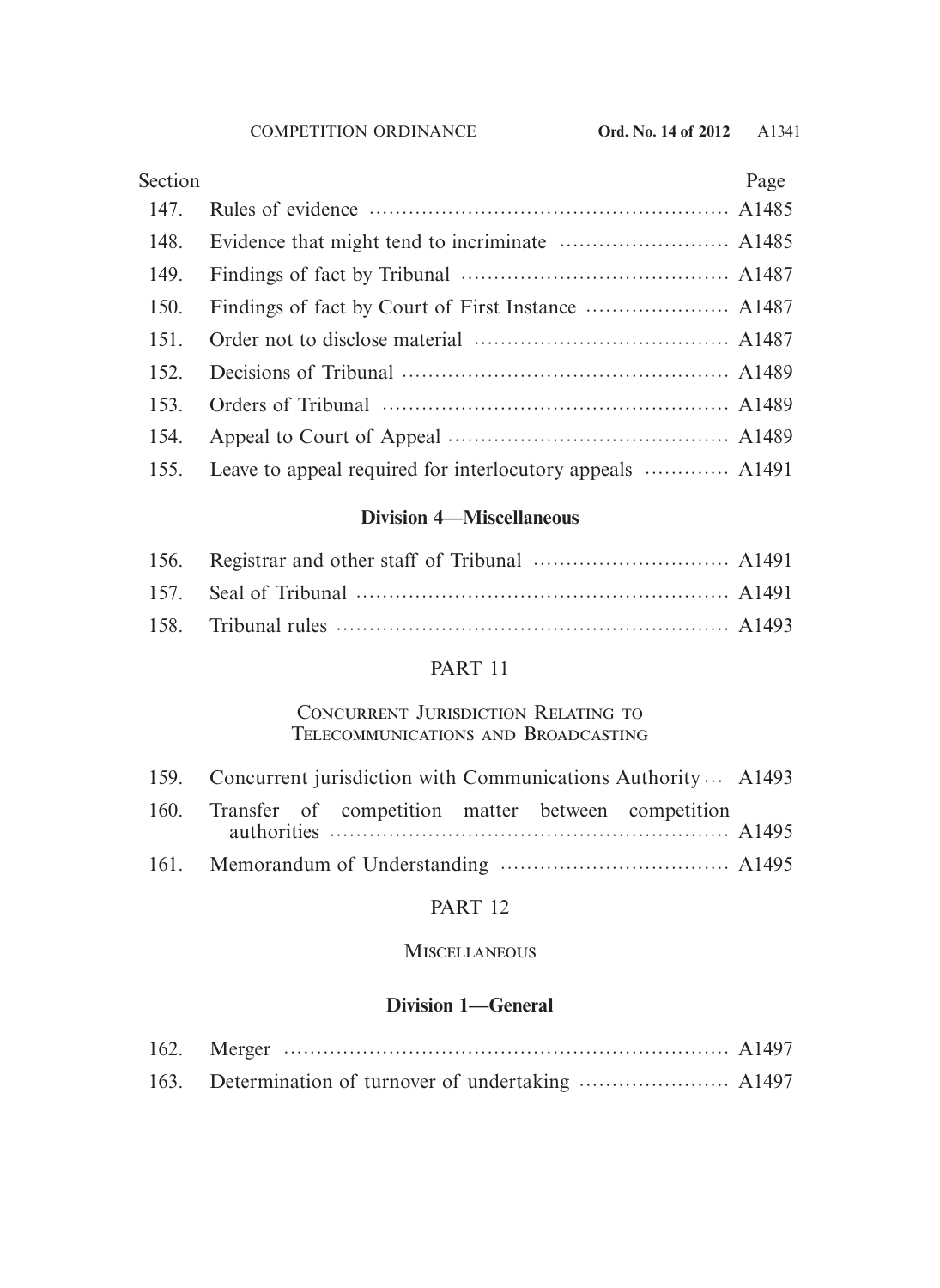| Section | Page |
|---------|------|
|         |      |
|         |      |

### **Division 2—Service of Documents**

| 167. Service of documents other than on Commission  A1501 |  |
|-----------------------------------------------------------|--|

# **Division 3—Indemnities**

| 168. | Certain indemnities of officers, employees or agents void  A1505 |  |
|------|------------------------------------------------------------------|--|
| 169. | Financial penalty for contravention of section 168  A1505        |  |
| 170. | Provision of funds for indemnity for defending proceedings A1507 |  |

### **Division 4—Offences**

| 171. Criminal proceedings not to be brought in Tribunal  A1507 |
|----------------------------------------------------------------|
|                                                                |
| 173. Employees not to suffer termination etc. for assisting    |
|                                                                |
|                                                                |
|                                                                |

# **Division 5—Consequential, Related, Transitional and Savings Provisions**

|  | 177. Transitional and savings provisions in relation to amendments                                                             |  |
|--|--------------------------------------------------------------------------------------------------------------------------------|--|
|  |                                                                                                                                |  |
|  |                                                                                                                                |  |
|  | Schedule 3 Orders that may be made by Tribunal in relation to                                                                  |  |
|  | Schedule 4 Provisions that may be contained in orders made by<br>Tribunal in relation to anticipated mergers and mergers A1533 |  |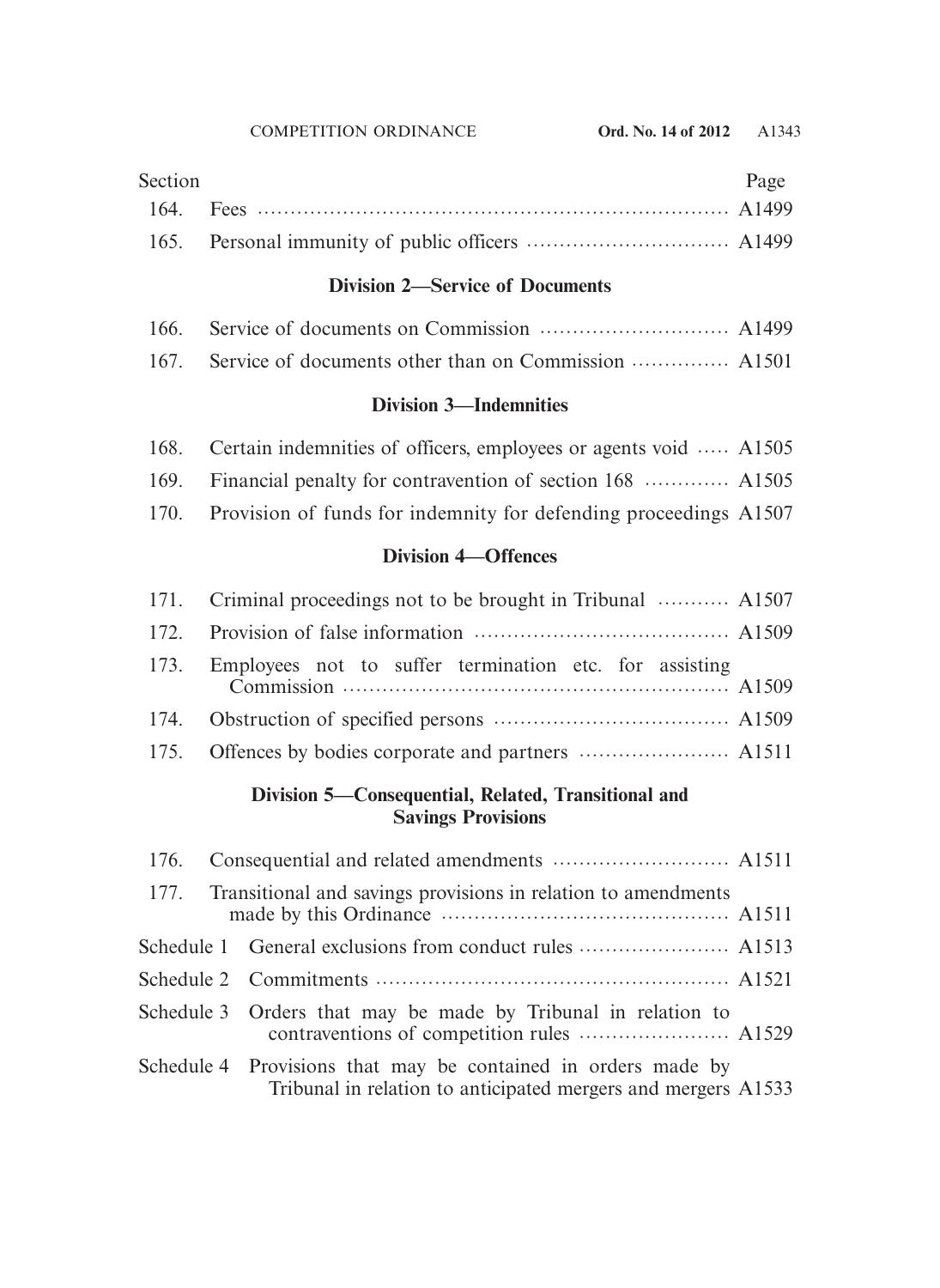| Section |                                                               | Page |
|---------|---------------------------------------------------------------|------|
|         |                                                               |      |
|         | Schedule 6 Matters that must be provided for in Memorandum of |      |
|         |                                                               |      |
|         |                                                               |      |
|         |                                                               |      |
|         |                                                               |      |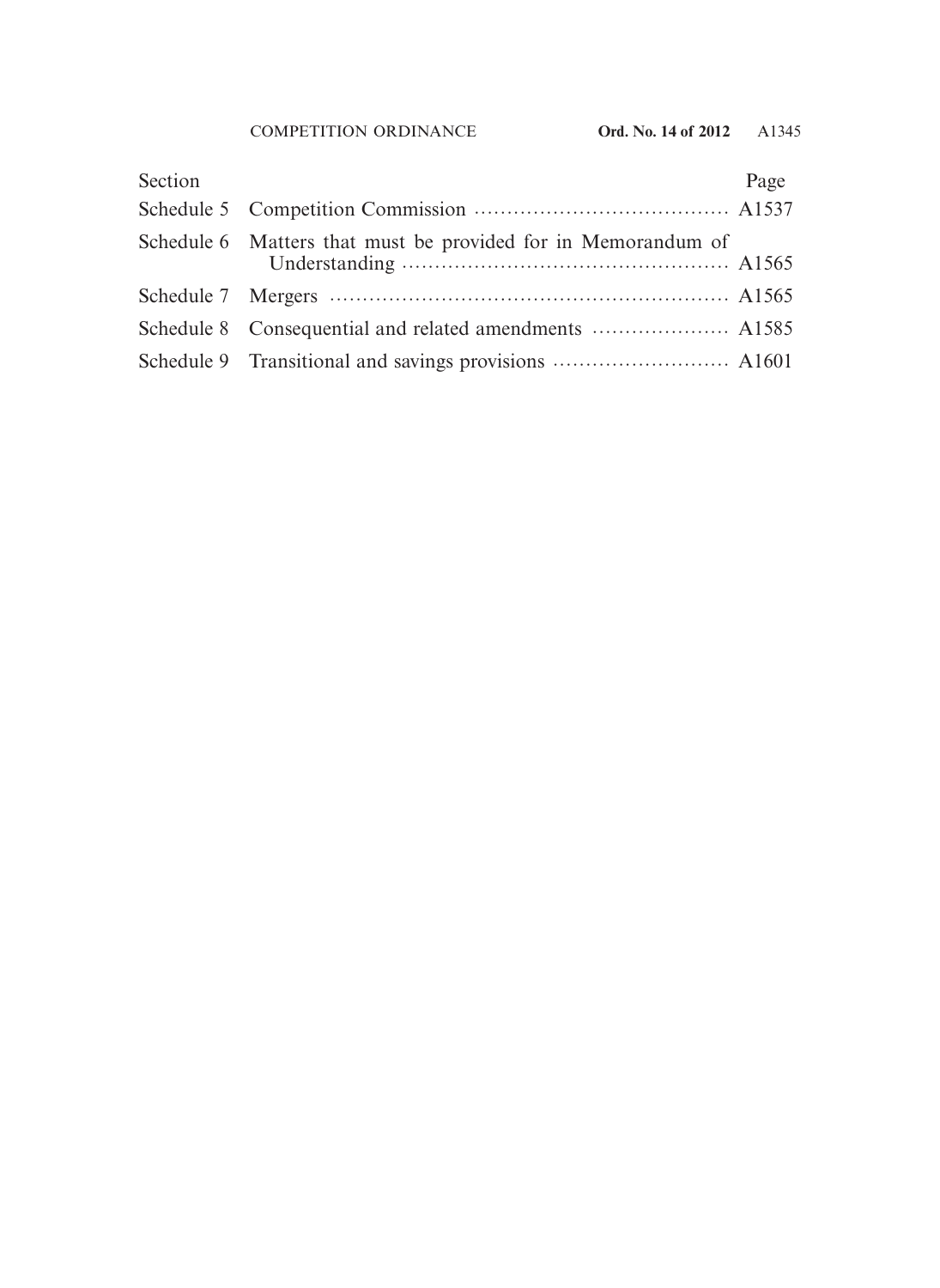### **HONG KONG SPECIAL ADMINISTRATIVE REGION**

ORDINANCE NO. 14 OF 2012



Donald TSANG Chief Executive 21 June 2012

An Ordinance to prohibit conduct that prevents, restricts or distorts competition in Hong Kong; to prohibit mergers that substantially lessen competition in Hong Kong; to establish a Competition Commission and a Competition Tribunal; and to provide for incidental and connected matters.

 $[$   $]$ 

Enacted by the Legislative Council.

#### PART 1

#### PRELIMINARY

#### **1. Short title and commencement**

(1) This Ordinance may be cited as the Competition Ordinance.

 (2) This Ordinance comes into operation on a day to be appointed by the Secretary for Commerce and Economic Development by notice published in the Gazette.

#### **2. Interpretation**

(1) In this Ordinance—

"agreement" (協議) includes any agreement, arrangement, understanding, promise or undertaking, whether express or implied, written or oral, and whether or not enforceable or intended to be enforceable by legal proceedings;

"Commission" (競委會) means the Competition Commission established by section 129:

"Communications Authority" (通訊事務管理局) means the Communications Authority established by section 3 of the Communications Authority Ordinance (Cap. 616);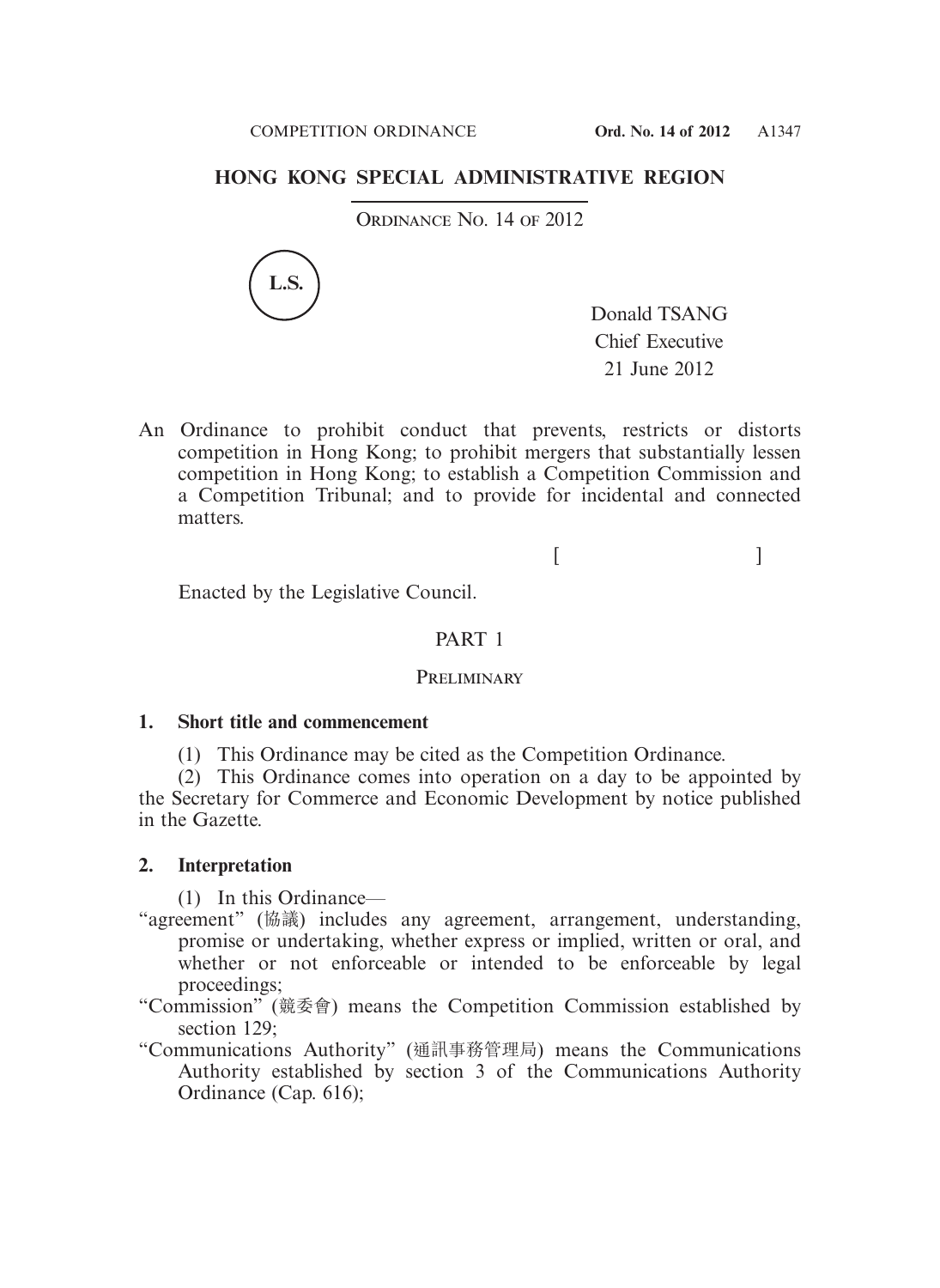"company" (公司), in addition to the meaning given by section 2(1) of the Companies Ordinance (Cap. 32), includes a "non-Hong Kong company" within the meaning of that Ordinance and a company registered under Part IX of that Ordinance;

"company secretary" (公司秘書) includes any person occupying the position of company secretary, by whatever name called;

"competition authority" (競爭事務當局) means—

- (*a*) the Commission; or
- (*b*) the Communications Authority;

"competition matter" (競爭事宜) means any matter involving or having a connection with—

- (*a*) a contravention or alleged contravention of a competition rule; or
- (*b*) any decision relating to a competition rule, that has been made or is to be made under this Ordinance;

"competition rule" (競爭守則) means—

- (*a*) the first conduct rule;
- (*b*) the second conduct rule; or
- (*c*) the merger rule;

"conduct" (行為) means any conduct, whether by act or omission; "conduct rule" (行為守則) means—

- - (*a*) the first conduct rule; or
	- (*b*) the second conduct rule;

"confidential information" (機密資料) has the meaning given by section 123;

- "contract of employment" (僱傭合約) means any agreement, whether in writing or oral, express or implied, under which one person (an "employer") agrees to employ another and that other agrees to serve the employer as an employee, and also includes a contract of apprenticeship;
- "director" (董事) includes any person occupying the position of director or involved in the management of a company, by whatever name called, and includes a shadow director;
- "document" (文件) includes information recorded in any form;
- "first conduct rule" (第一行為守則) has the meaning given by section 6;
- "functions" (職能), except in section 130, includes powers and duties;
- "funds of the Commission" (競委會資金) means the funds of the Commission, as specified in section 21 of Schedule 5;
- "Government" (特區政府) does not include a company that is wholly or partly owned by the Government;
- "information" (資料) includes information contained in a document;
- "infringement notice" (違章通知書) means an infringement notice issued under section 67(2):
- "investigation" (調查) means an investigation conducted under Part 3;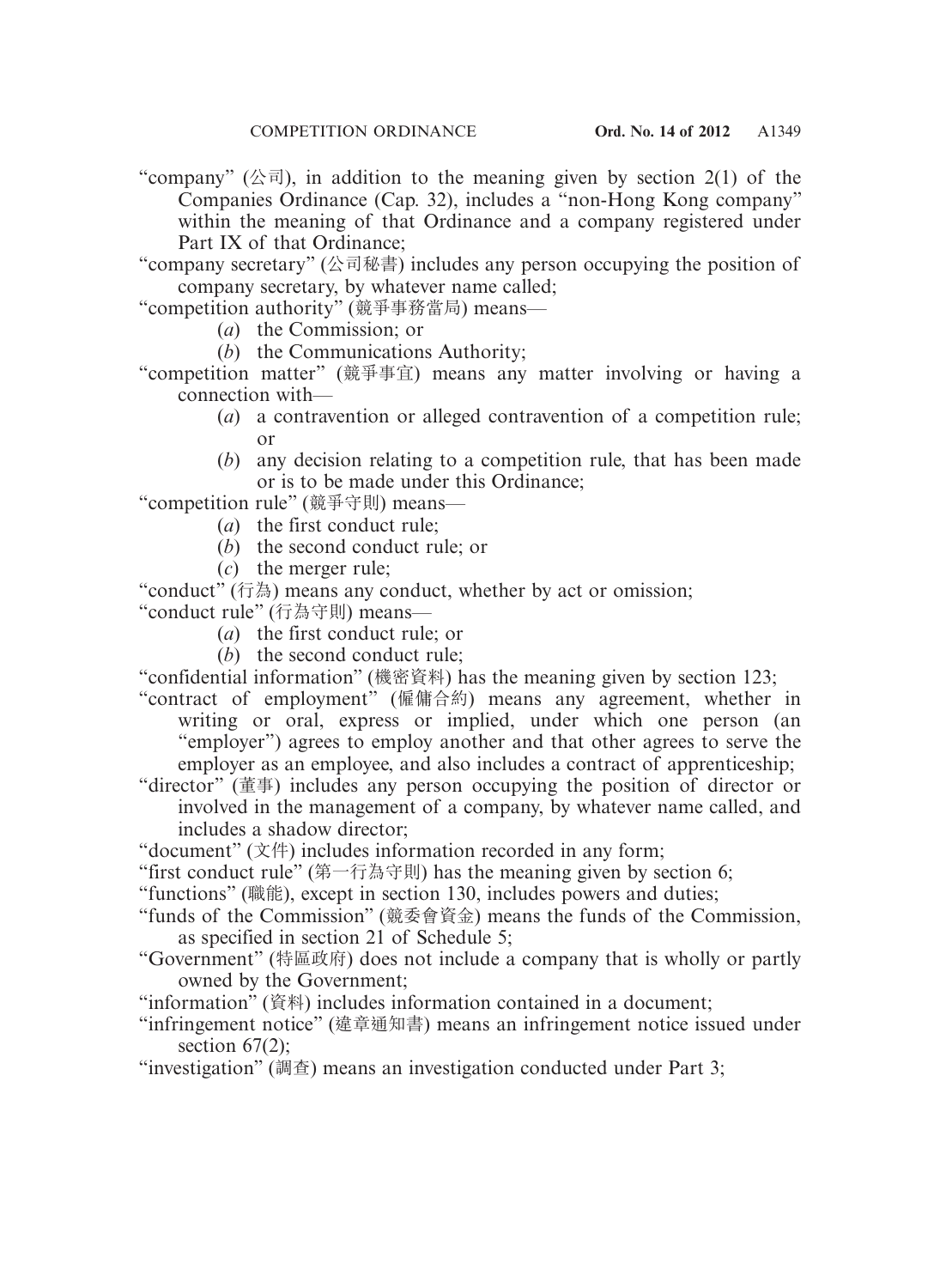"leniency agreement" (寬待協議) means a leniency agreement made under section 80;

"member" (委員), in relation to the Commission, means a member of the Commission appointed under section 2 of Schedule 5;

"merger" (合併) has the meaning given by section 3 of Schedule 7 read together with section 5 of that Schedule;

"merger rule" (合併守則) has the meaning given by section 3 of Schedule 7;

"person"  $(\lambda)$ , in addition to the meaning given by section 3 of the Interpretation and General Clauses Ordinance (Cap. 1), includes an undertaking;

"President" (主任法官) means the President of the Tribunal appointed under section 136:

"reviewable determination" (可覆核裁定) has the meaning given by section 83;

"second conduct rule" (第二行為守則) has the meaning given by section 21;

"serious anti-competitive conduct" (嚴重反競爭行為) means any conduct that consists of any of the following or any combination of the following—

- (*a*) fixing, maintaining, increasing or controlling the price for the supply of goods or services;
- (*b*) allocating sales, territories, customers or markets for the production or supply of goods or services;
- (*c*) fixing, maintaining, controlling, preventing, limiting or eliminating the production or supply of goods or services;
- $(d)$  bid-rigging;

**Note—**

See also subsection (2).

- "shadow director" (幕後董事), in relation to a company, means a person in accordance with whose directions or instructions all the directors or a majority of the directors of the company are accustomed to act, but a person is not to be regarded as a shadow director by reason only that all the directors or a majority of the directors act on advice given by that person in a professional capacity;
- "statutory body" (法定團體) means a body of persons, corporate or unincorporate, established or constituted by or under an Ordinance or appointed under an Ordinance, but does not include—
	- (*a*) a company;
	- (*b*) a corporation of trustees incorporated under the Registered Trustees Incorporation Ordinance (Cap. 306);
	- (*c*) a society registered under the Societies Ordinance (Cap. 151);
	- ( $d$ ) a co-operative society registered under the Co-operative Societies Ordinance (Cap. 33); or
	- (*e*) a trade union registered under the Trade Unions Ordinance (Cap. 332);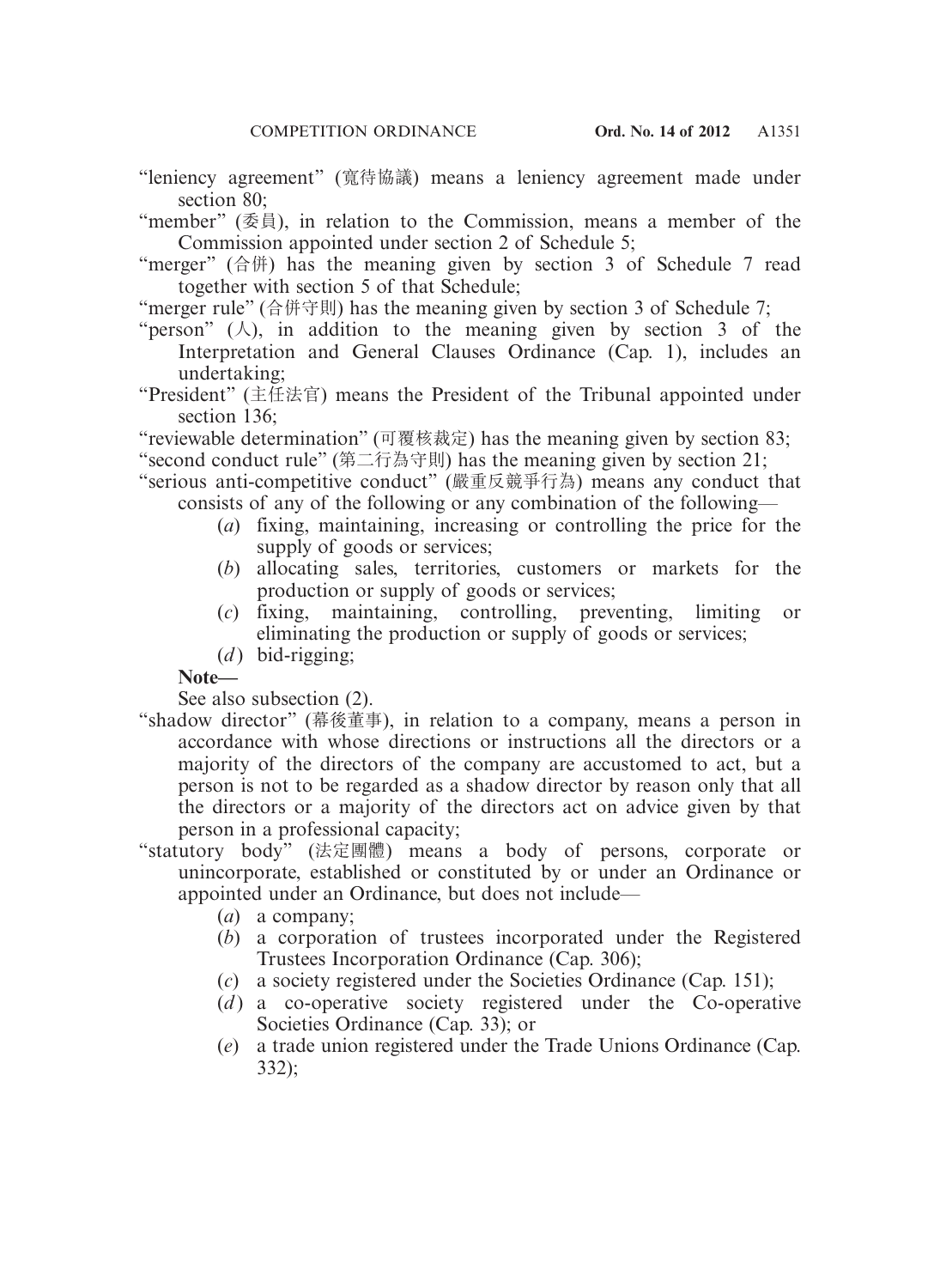"Tribunal" (審裁處) means the Competition Tribunal established by section 134;

"undertaking" (業務實體) means any entity, regardless of its legal status or the way in which it is financed, engaged in economic activity, and includes a natural person engaged in economic activity.

 (2) For the purposes of the definition of "serious anti-competitive conduct"—

"bid-rigging" (圍標) means—

- (*a*) an agreement—
	- (i) that is made between or among 2 or more undertakings whereby one or more of those undertakings agrees or undertakes not to submit a bid or tender in response to a call or request for bids or tenders, or agrees or undertakes to withdraw a bid or tender submitted in response to such a call or request; and
	- (ii) that is not made known to the person calling for or requesting bids or tenders at or before the time when a bid or tender is submitted or withdrawn by a party to the agreement or by an entity controlled by any one or more of the parties to the agreement; or
- (*b*) a submission, in response to a call or request for bids or tenders, of bids or tenders that are arrived at by an agreement—
	- (i) that is made between or among 2 or more undertakings; and
	- (ii) that is not made known to the person calling for or requesting bids or tenders at or before the time when a bid or tender is submitted or withdrawn by a party to the agreement or by an entity controlled by any one or more of the parties to the agreement;

"goods" (貨品) includes real property;

"price" (價格) includes any discount, rebate, allowance, price concession or other advantage in relation to the supply of goods or services;

- "supply" (供應)—
	- (*a*) in relation to goods, means sell, rent, lease or otherwise dispose of the goods, an interest in the goods or a right to the goods, or offer so to dispose of the goods or of such an interest or right; and
	- (*b*) in relation to services, means sell, rent or otherwise provide the services or offer so to provide the services.

 (3) A note located in the text of this Ordinance is provided for information only and has no legislative effect.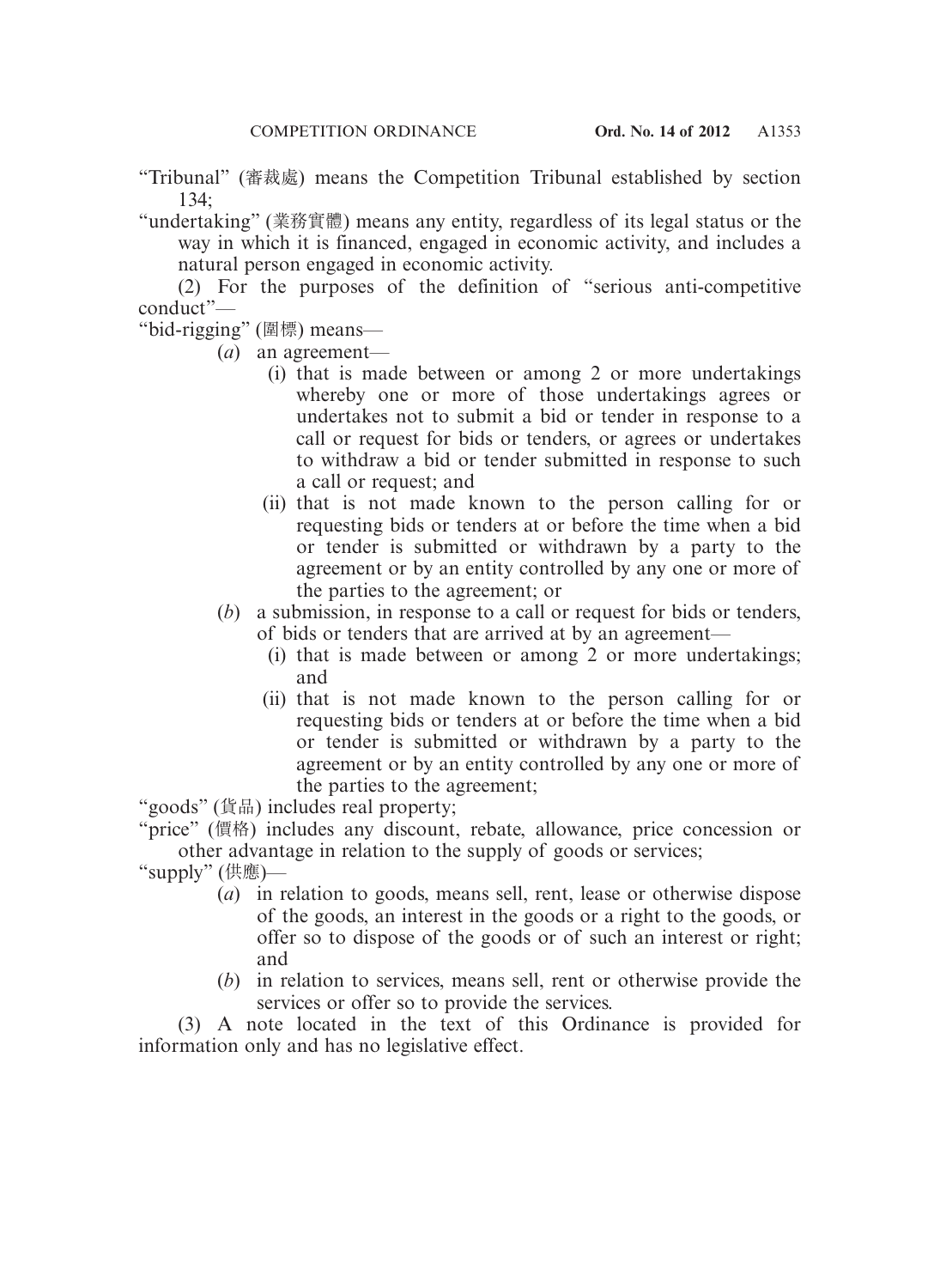## **3. Application to statutory bodies**

- (1) The following provisions do not apply to a statutory body—
	- (*a*) Part 2 (The conduct rules);
	- (*b*) Part 4 (Enforcement powers of Commission);
	- (*c*) Part 6 (Enforcement before Tribunal); and
	- (*d*) Schedule 7 (Mergers).

 (2) Despite subsection (1), the provisions referred to in that subsection apply to—

- (*a*) a specified statutory body; and
- (*b*) a statutory body, to the extent that it is engaged in a specified activity.
- (3) In this section—
	- (*a*) "specified" (指明) means specified in a regulation made for the purpose of this section by the Chief Executive in Council under section 5: and
	- (*b*) a reference to a statutory body includes an employee or agent of the statutory body, acting in that capacity.

### **4. Application to specified persons and persons engaged in specified activities**

- (1) The provisions referred to in section 3(1) do not apply to—
	- (*a*) a specified person; or
	- (*b*) a person, to the extent that the person is engaged in a specified activity.
- (2) In this section—
	- (*a*) "specified" (指明) means specified in a regulation made for the purpose of this section by the Chief Executive in Council under section 5; and
	- (*b*) a reference to a person includes an employee or agent of the person, acting in that capacity.

# **5. Regulations**

- (1) The Chief Executive in Council may, by regulation—
	- (*a*) apply the provisions referred to in section 3(1) to—
		- (i) any statutory body; or
		- (ii) any statutory body, to the extent that it is engaged in an activity specified in the regulation; and
	- (*b*) disapply the provisions referred to in section 3(1) to— (i) any person; or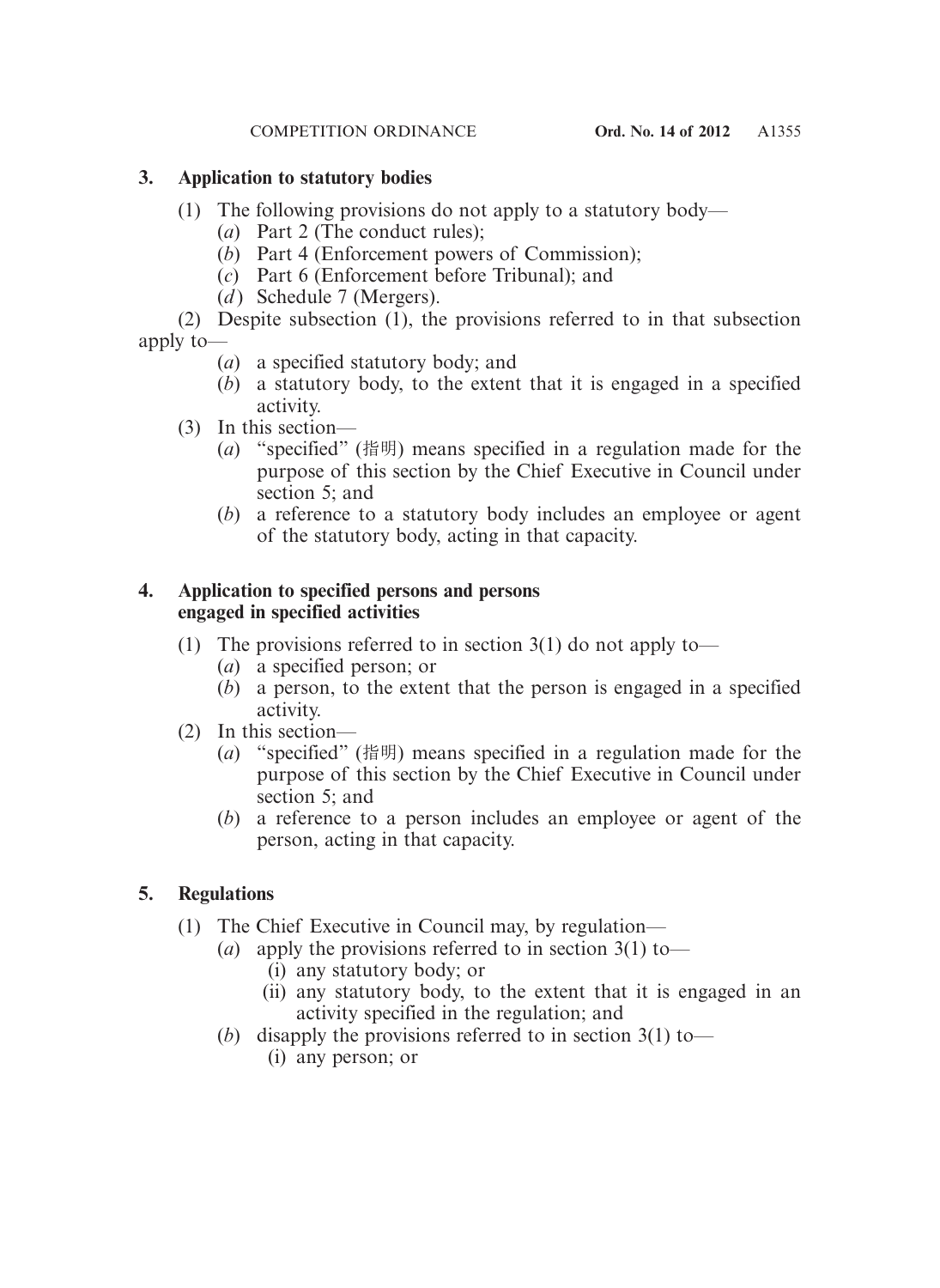(ii) any person, to the extent that the person is engaged in an activity specified in the regulation.

 (2) The Chief Executive in Council may only make a regulation under subsection  $(1)(a)(i)$  or (ii) with respect to a statutory body if he or she is satisfied that—

- (*a*) the statutory body is engaging in an economic activity in direct competition with another undertaking;
- (*b*) the economic activity of the statutory body is affecting the economic efficiency of a specific market;
- (*c*) the economic activity of the statutory body is not directly related to the provision of an essential public service or the implementation of public policy; and
- (*d*) there are no other exceptional and compelling reasons of public policy against making such a regulation.

 (3) In subsection (1), a reference to a statutory body or a person includes an employee or agent of the statutory body or person, acting in that capacity.

## PART 2

### THE CONDUCT RULES

### **Division 1—Agreements etc. Preventing, Restricting or Distorting Competition**

#### **Subdivision 1—First Conduct Rule**

### **6. Prohibition of anti-competitive agreements, concerted practices and decisions**

- (1) An undertaking must not—
	- (*a*) make or give effect to an agreement;
	- (*b*) engage in a concerted practice; or
	- (*c*) as a member of an association of undertakings, make or give effect to a decision of the association,

if the object or effect of the agreement, concerted practice or decision is to prevent, restrict or distort competition in Hong Kong.

 (2) Unless the context otherwise requires, a provision of this Ordinance which is expressed to apply to, or in relation to, an agreement is to be read as applying equally to, or in relation to, a concerted practice and a decision by an association of undertakings (but with any necessary modifications).

 (3) The prohibition imposed by subsection (1) is referred to in this Ordinance as the "first conduct rule".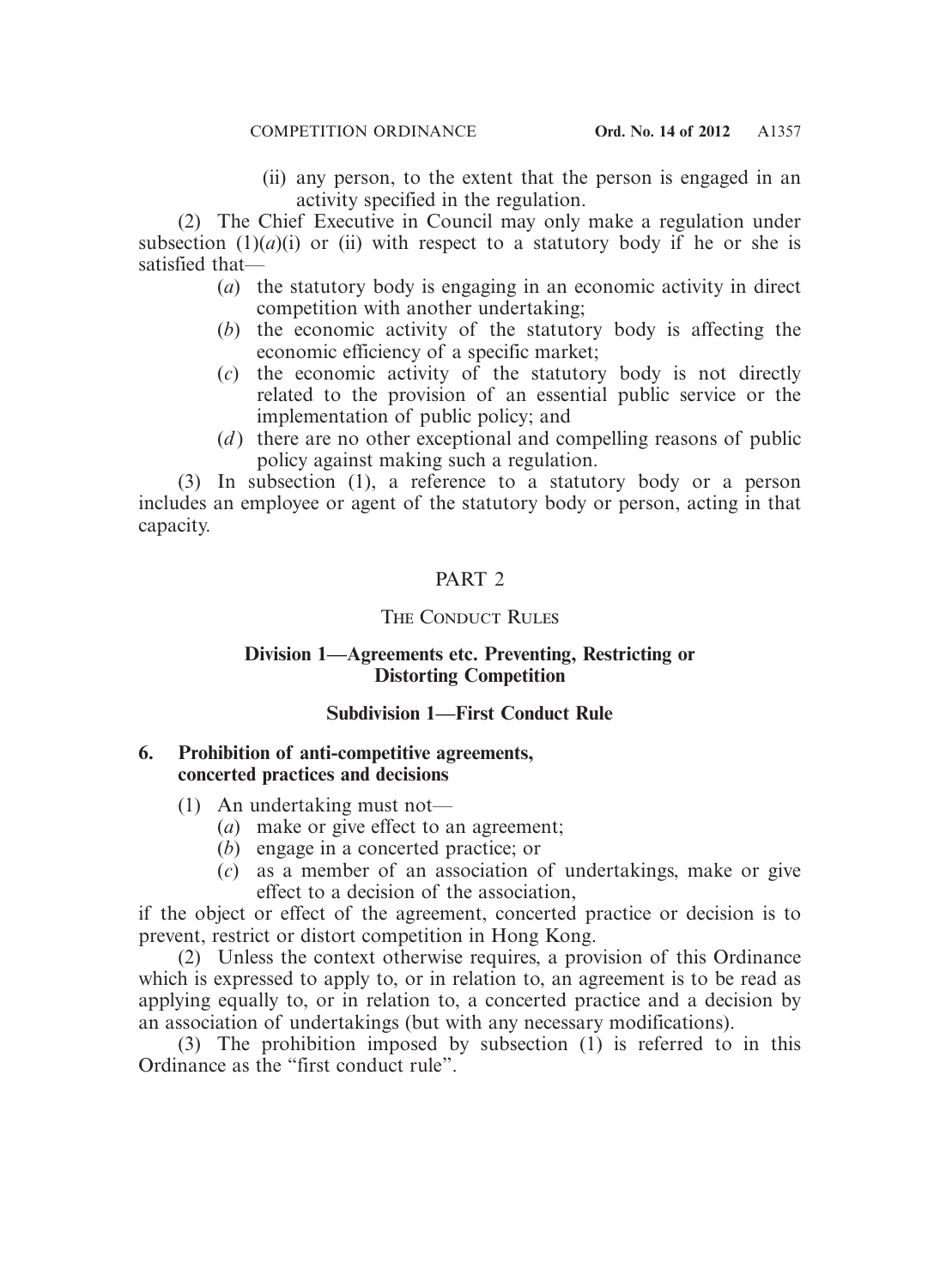#### **7. "Object" and "effect" of agreement**

 (1) If an agreement, concerted practice or decision has more than one object, it has the object of preventing, restricting or distorting competition under this Ordinance if one of its objects is to prevent, restrict or distort competition.

 (2) An undertaking may be taken to have made or given effect to an agreement or decision or to have engaged in a concerted practice that has as its object the prevention, restriction or distortion of competition even if that object can be ascertained only by inference.

 (3) If an agreement, concerted practice or decision has more than one effect, it has the effect of preventing, restricting or distorting competition under this Ordinance if one of its effects is to prevent, restrict or distort competition.

#### **8. Territorial application of first conduct rule**

 The first conduct rule applies to an agreement, concerted practice or decision that has the object or effect of preventing, restricting or distorting competition in Hong Kong even if—

- (*a*) the agreement or decision is made or given effect to outside Hong Kong;
- (*b*) the concerted practice is engaged in outside Hong Kong;
- (*c*) any party to the agreement or concerted practice is outside Hong Kong; or
- (*d*) any undertaking or association of undertakings giving effect to a decision is outside Hong Kong.

#### **Subdivision 2—Decisions**

#### **9. Application for decision**

 (1) An undertaking that has made or given effect to, is giving effect to or is proposing to make or give effect to an agreement may apply to the Commission for a decision as to whether or not the agreement is—

- (*a*) excluded from the application of the first conduct rule by or as a result of Schedule 1;
- (*b*) exempt from the application of the first conduct rule by virtue of a block exemption order issued under section 15;
- (*c*) exempt from the application of the first conduct rule by virtue of an order of the Chief Executive in Council made under section 31 (Exemptions on public policy grounds) or section 32 (Exemption to avoid conflict with international obligations); or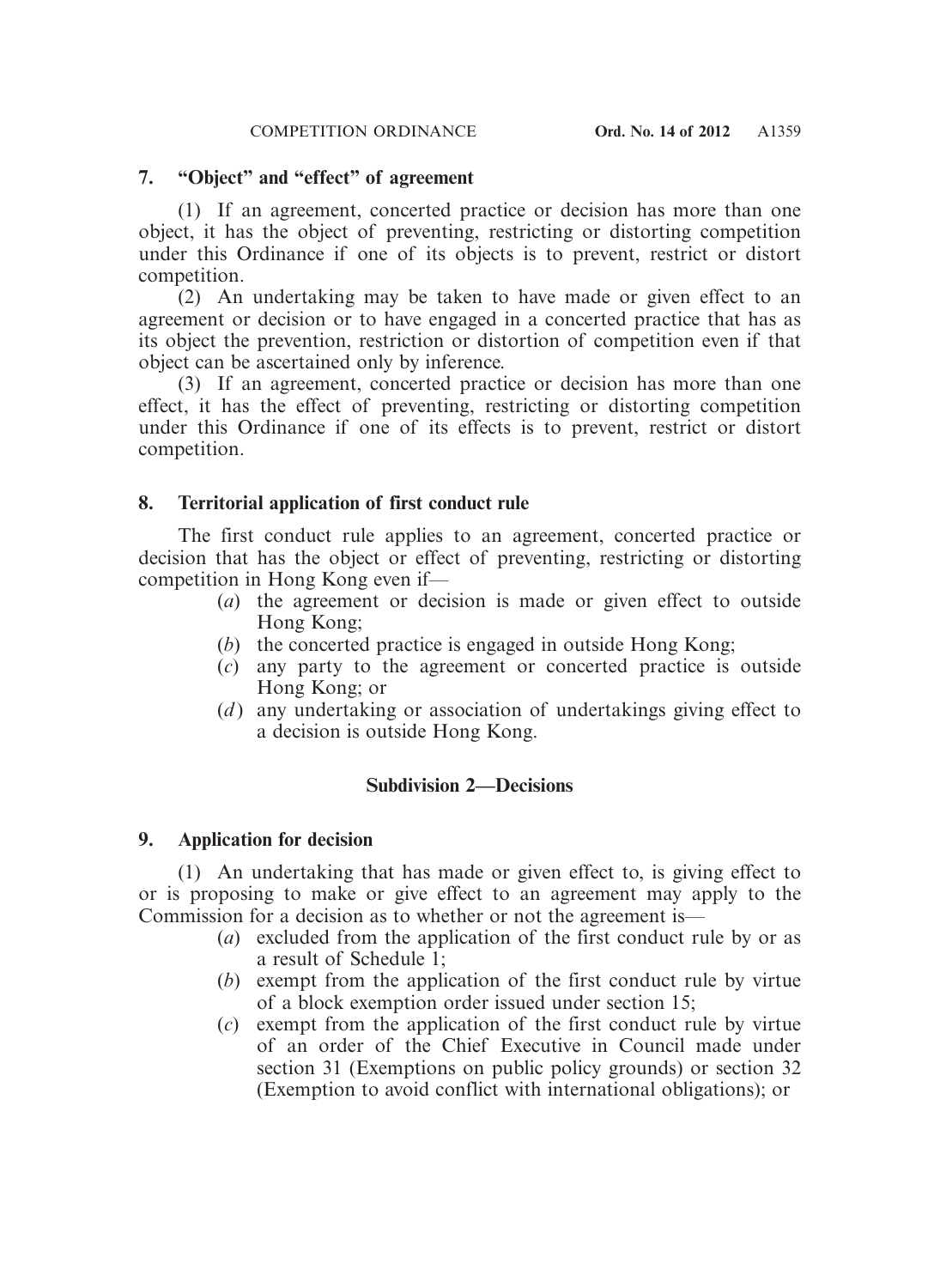(*d*) excluded from the application of this Part by virtue of section 3 (Application to statutory bodies) or section 4 (Application to specified persons and persons engaged in specified activities).

 (2) The Commission is only required to consider an application under this section if—

- (*a*) the application poses novel or unresolved questions of wider importance or public interest in relation to the application of exclusions or exemptions under this Ordinance;
- (*b*) the application raises a question of an exclusion or exemption under this Ordinance for which there is no clarification in existing case law or decisions of the Commission; and
- (*c*) it is possible to make a decision on the basis of the information provided.

 (3) The Commission is not required to consider an application under this section if the application concerns hypothetical questions or agreements.

### **10. Consideration of application**

 (1) Before making a decision on an application made under section 9, the Commission must—

- (*a*) in order to bring the application to the attention of those the Commission considers likely to be affected by the decision, publish notice of the application—
	- (i) through the Internet or a similar electronic network; and
	- (ii) in any other manner the Commission considers appropriate; and
- (*b*) consider any representations about the application that are made to the Commission.

 (2) A notice under subsection (1) must specify the period within which representations may be made to the Commission about the application.

 (3) The period specified for the purpose of subsection (2) must be a period of at least 30 days beginning after the day on which the notice is first published.

### **11. Decision by Commission**

 (1) After considering the representations, if any, made within the period referred to in section 10, the Commission may make a decision as to whether or not the agreement in question is excluded or exempt from the application of the first conduct rule or this Part.

 (2) A decision by the Commission may include conditions or limitations subject to which it is to have effect.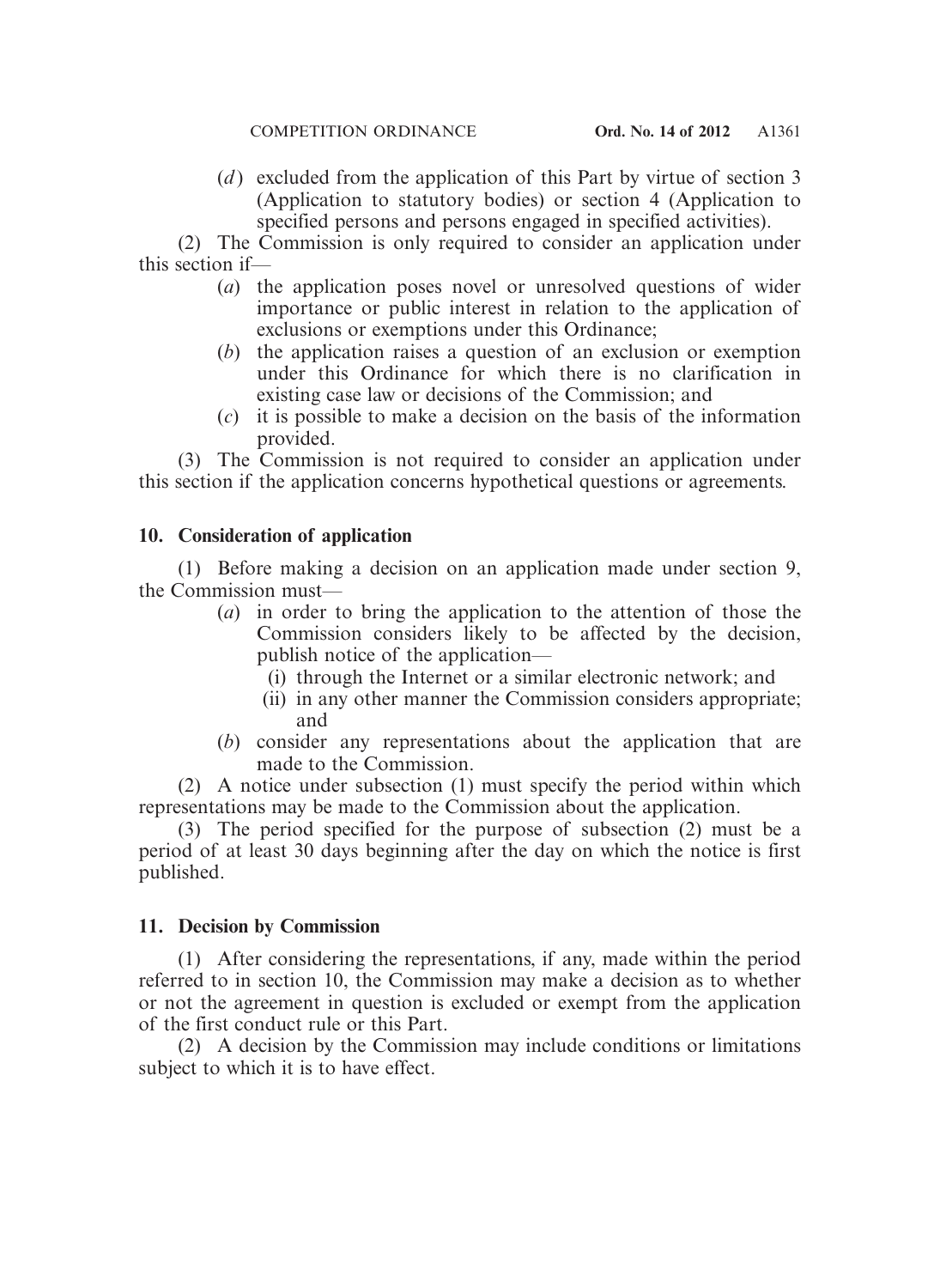(3) After the Commission has made its decision, it must inform the applicant in writing of the decision, the date of its decision and the reasons for it.

### **12. Effect of decision**

 (1) Subject to subsection (2), if the Commission makes a decision that an agreement is excluded or exempt from the application of the first conduct rule or this Part then each undertaking specified in the decision is immune from any action under this Ordinance with regard to that agreement.

 (2) The immunity provided by subsection (1) applies to an undertaking only to the extent of the first conduct rule or this Part, and in so far as that undertaking complies with every condition and limitation subject to which the decision is to have effect.

### **13. Non-compliance with condition or limitation**

 (1) If an undertaking fails or ceases to comply with a condition or limitation subject to which a decision has effect, the immunity provided by section 12 ceases to apply with respect to that undertaking with effect from the date on which the non-compliance begins.

 (2) If an undertaking starts to comply or resumes compliance with the condition or limitation, the immunity provided by section 12 applies to that undertaking with effect from the date on which the compliance begins or resumes.

 (3) Action may be taken under this Ordinance against any undertaking relating to a contravention of the first conduct rule by that undertaking, that occurs during any period in which the immunity provided by section 12 does not apply to it.

### **14. Rescission of decision**

 (1) The Commission may rescind a decision made under section 11 if it has reason to believe—

- (*a*) that there has been a material change of circumstances since the decision was made; or
- (*b*) that the information on which it based its decision was incomplete, false or misleading in a material particular.

 (2) Before rescinding a decision under this section the Commission must—

> (*a*) in order to bring the proposed rescission to the attention of those undertakings the Commission considers likely to be affected by it, publish notice of the proposed rescission—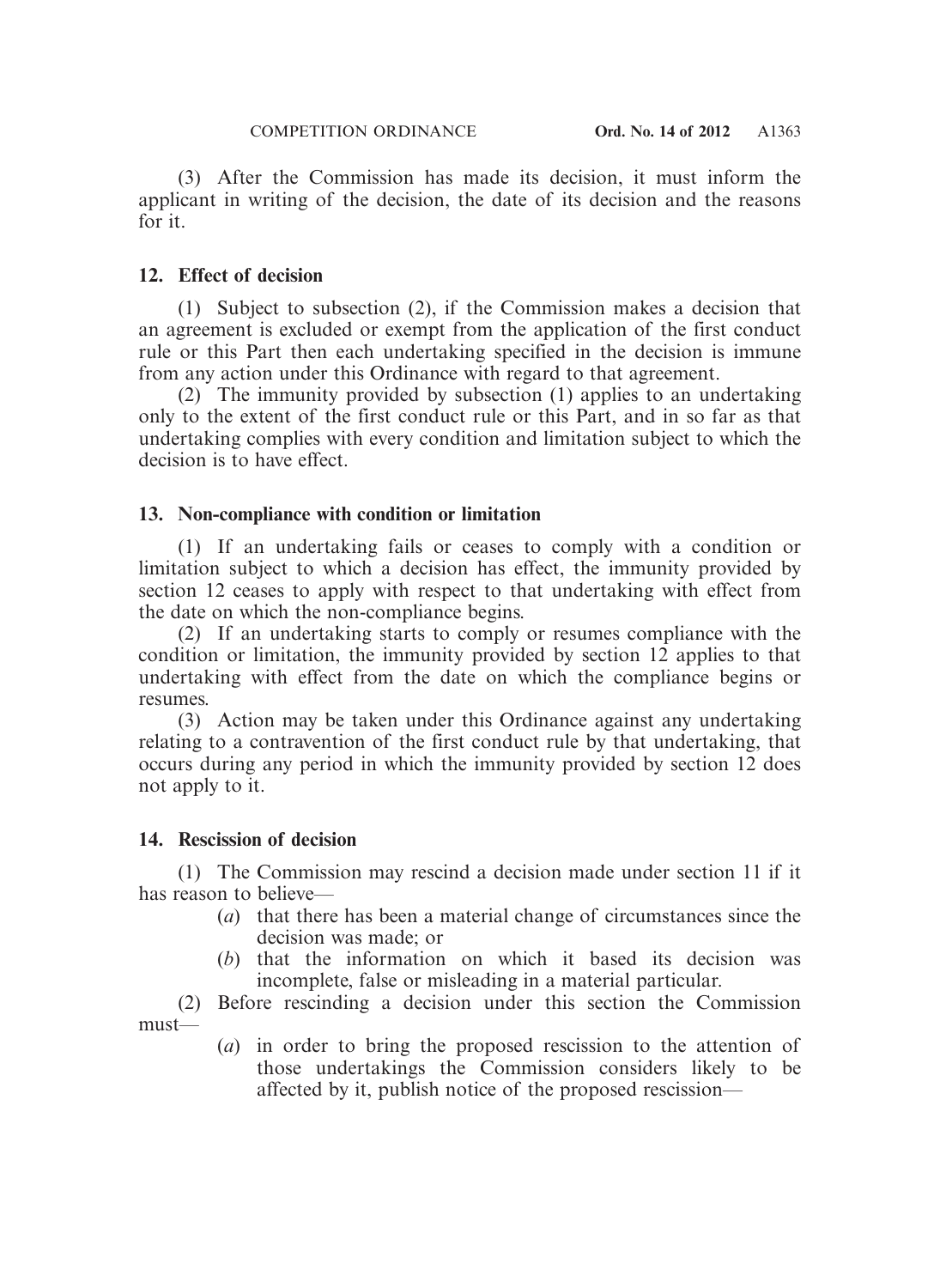- (i) stating that the Commission is considering rescinding the decision and the reasons why it is considering the rescission; and
- (ii) inviting the undertakings to make representations about the proposed rescission within the period specified in the notice; and
- (*b*) consider any representations received within the period specified in the notice.
- (3) The notice referred to in subsection (2) must be published—
	- (*a*) through the Internet or a similar electronic network; and
	- (*b*) in any other manner the Commission considers appropriate.

 (4) The period specified in the notice published under subsection (2) must be a period of at least 30 days beginning after the day on which the notice is published.

(5) If, after—

- (*a*) the expiry of the period specified in the notice published under subsection (2); and
- (*b*) considering any representations received within that period,

the Commission is of the view that the decision should be rescinded, it may, by notice in writing given to each undertaking for which the decision provides immunity, rescind that decision.

 (6) A notice of rescission given under subsection (5) must inform the undertakings of—

- (*a*) the rescission and the reasons for the rescission;
- (*b*) the date on which the determination to rescind the decision was made; and
- (*c*) the date from which the rescission takes effect.
- (7) If the Commission is satisfied that any information—
	- (*a*) on which it based its decision; and
	- (*b*) which was provided to it by a party to the agreement,

was incomplete, false or misleading in a material particular, the date specified in a notice under subsection  $(6)(c)$  may be earlier than the date on which the notice is given.

 (8) If a decision is rescinded under this section, each undertaking specified in the notice of rescission loses its immunity from action under this Ordinance, as from the date the rescission takes effect, with regard to anything done after that date.

 (9) A rescission of a decision under this section may be made with regard to all of the undertakings for which the decision provides immunity or with regard to only one or more of them.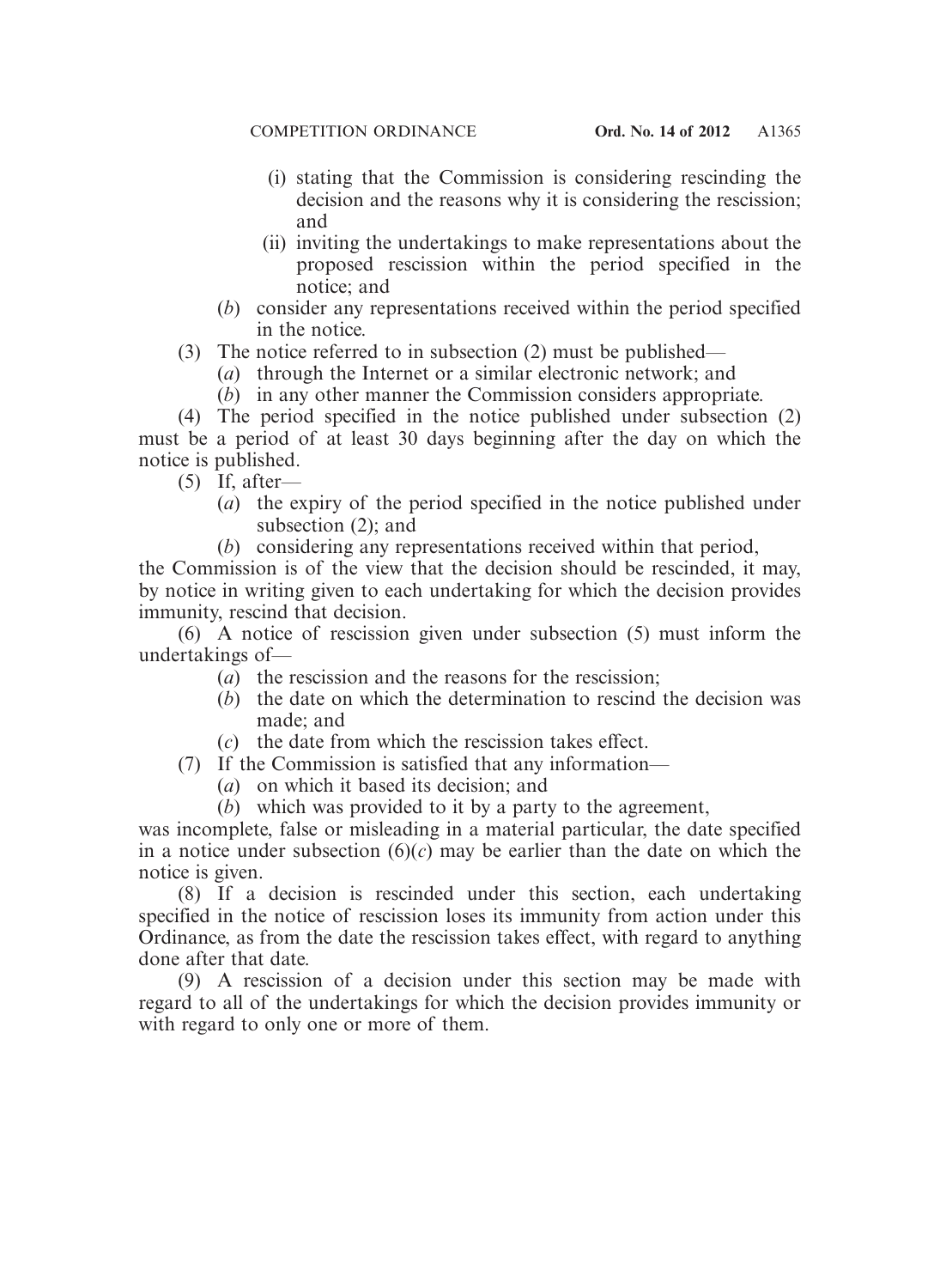#### **Subdivision 3—Block Exemptions**

#### **15. Block exemption orders**

 (1) If the Commission is satisfied that a particular category of agreement is an excluded agreement, it may issue a block exemption order in respect of that category of agreement.

 (2) The Commission may, either of its own volition or on application by an undertaking or an association of undertakings, issue a block exemption order.

- (3) The Commission may, in a block exemption order—
	- (*a*) impose conditions or limitations subject to which the block exemption order is to have effect; and
	- (*b*) specify a date from which the order is to cease to have effect.

 (4) The Commission must, in a block exemption order, specify a date, being a date not more than 5 years after the date of the order, upon which it will commence a review of the block exemption order.

(5) In this section—

"excluded agreement" (豁除協議) means an agreement that is excluded from the application of the first conduct rule by or as a result of section 1 (Agreements enhancing overall economic efficiency) of Schedule 1.

### **16. Procedures regarding block exemption orders**

- (1) Before issuing a block exemption order, the Commission must—
	- (*a*) in order to bring the proposed block exemption order to the attention of those the Commission considers likely to be affected by it, publish notice of the proposed block exemption order—
		- (i) through the Internet or a similar electronic network; and
		- (ii) in any other manner the Commission considers appropriate; and
	- (*b*) consider any representations about the proposed block exemption order that are made to the Commission.

 (2) A notice under subsection (1) must specify the period within which representations may be made to the Commission about the proposed block exemption order.

 (3) The period specified for the purpose of subsection (2) must be a period of at least 30 days beginning after the day on which the notice is first published.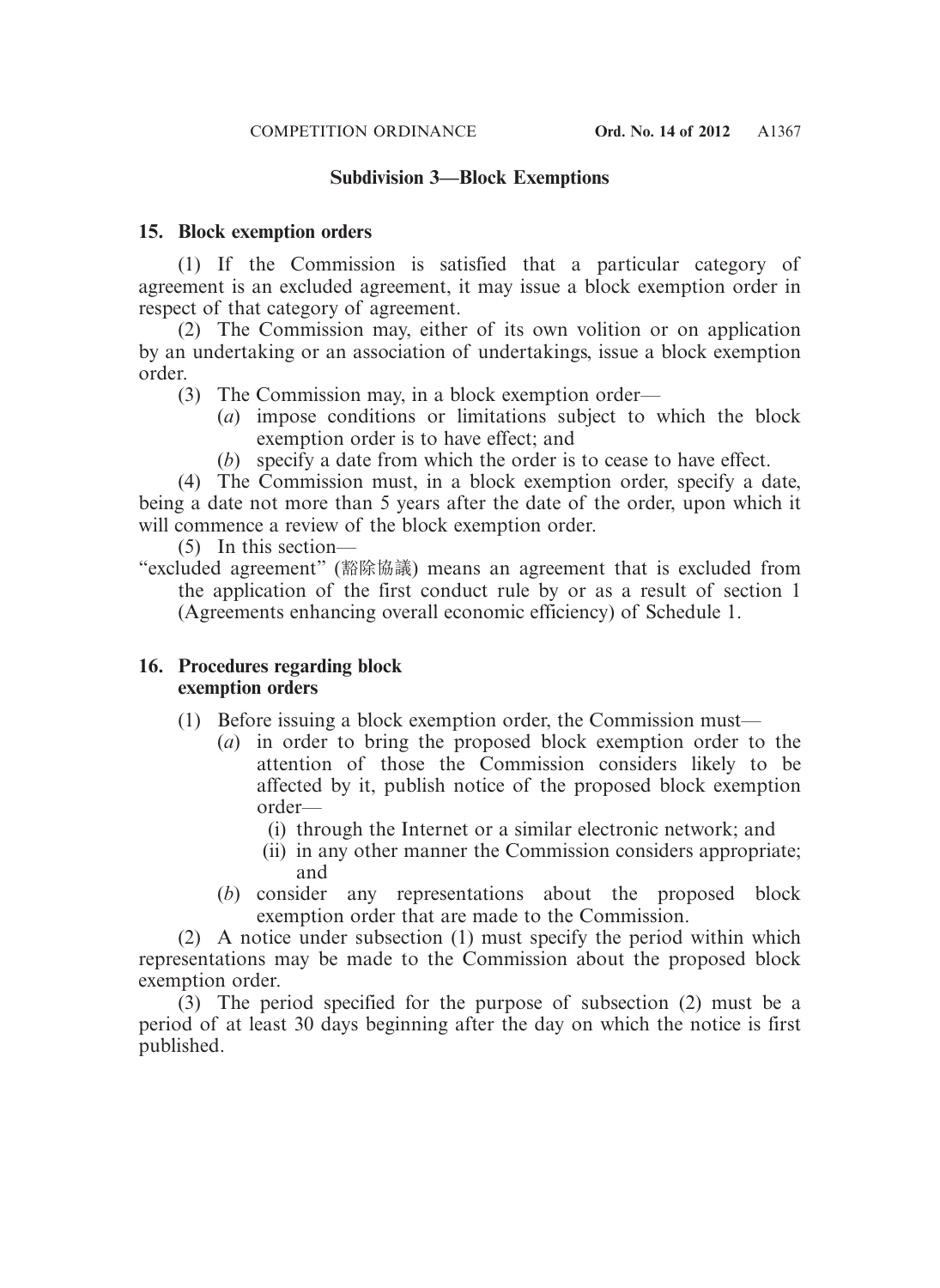#### **17. Effect of block exemption order**

 (1) Subject to subsection (2), an agreement that falls within a category of agreement specified in a block exemption order is exempt from the application of the first conduct rule.

 (2) The immunity provided by subsection (1) to undertakings making or giving effect to an agreement applies to an undertaking only if it complies with every condition and limitation subject to which the block exemption order has effect.

#### **18. Non-compliance with condition or limitation**

 (1) If an undertaking fails or ceases to comply with a condition or limitation subject to which a block exemption order has effect, the block exemption order ceases to apply with respect to that undertaking with effect from the date on which the non-compliance begins.

 (2) If an undertaking starts to comply or resumes compliance with the condition or limitation, the block exemption order applies to that undertaking with effect from the date on which the compliance begins or resumes.

 (3) Action may be taken under this Ordinance against any undertaking relating to a contravention of the first conduct rule by that undertaking, that occurs during any period in which the block exemption order does not apply to it.

#### **19. Review of block exemption order**

 (1) The Commission must commence a review of a block exemption order on the date specified in the order for the commencement of the review.

 (2) Despite subsection (1), the Commission may review a block exemption order at any time if it considers it appropriate to do so.

 (3) Without limiting the matters that may be considered in deciding, under subsection (2), whether or not to review a block exemption order, the Commission must consider the following—

- (*a*) the desirability of maintaining a stable and predictable regulatory environment in relation to competition;
- (*b*) any developments that have taken place in the economy of Hong Kong or in the economy of any place outside Hong Kong that affect the category of agreement that is the subject of the block exemption order; and
- (*c*) whether any significant new information relating to the particular category of agreement has come to the knowledge of the Commission since the block exemption order was first issued.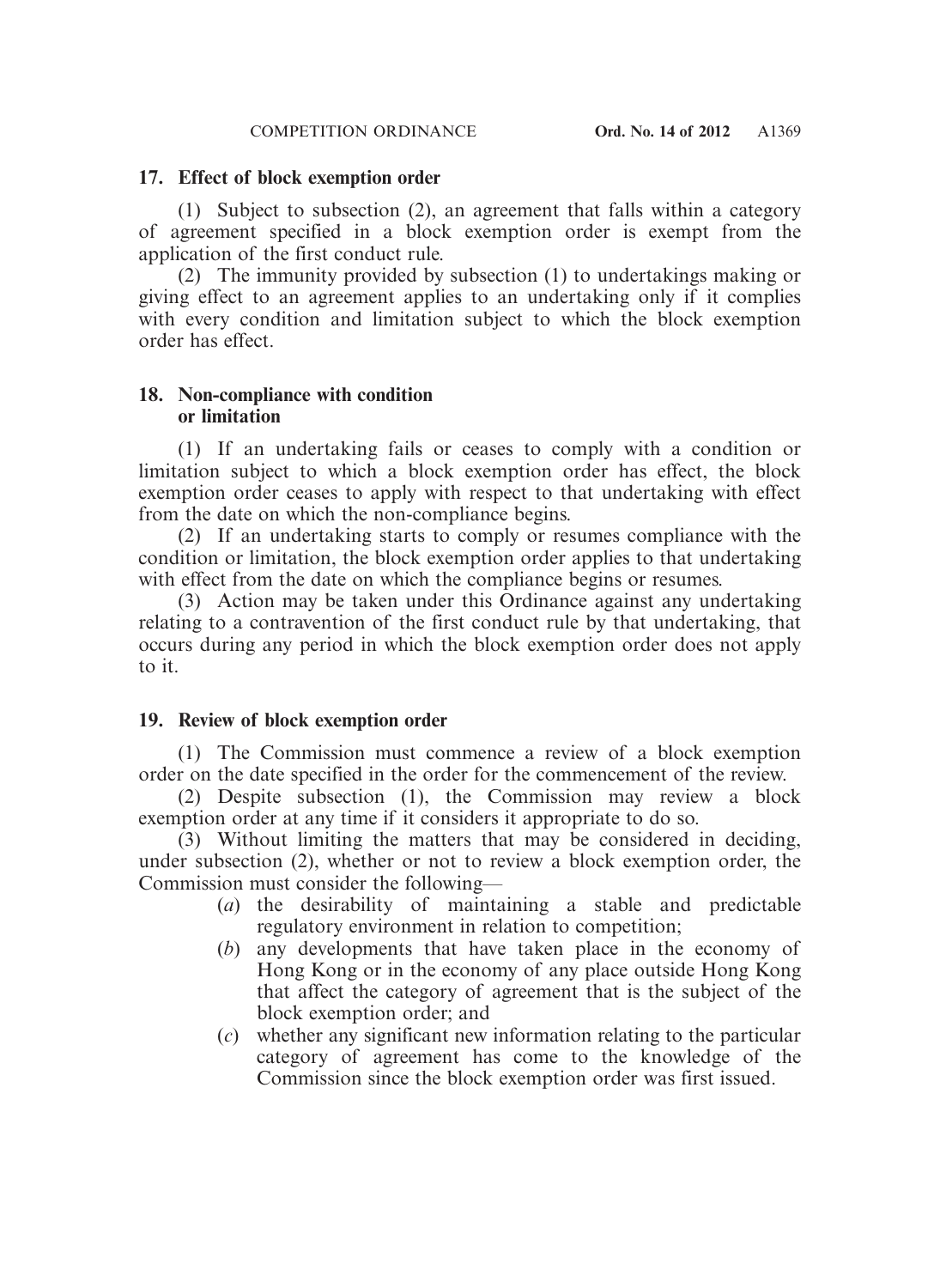### **20. Variation or revocation of block exemption order**

 (1) If the Commission considers that it is appropriate to do so, after reviewing a block exemption order, it may issue an order varying or revoking the block exemption order with effect from a date specified in the order.

 (2) Before varying or revoking a block exemption order, the Commission must—

- (*a*) in order to bring the proposed variation or revocation to the attention of those the Commission considers likely to be affected by it, publish notice of the proposed variation or revocation—
	- (i) through the Internet or a similar electronic network; and
	- (ii) in any other manner the Commission considers appropriate; and
- (*b*) consider any representations about the proposed variation or revocation that are made to the Commission.

 (3) A notice under subsection (2) must specify the period within which representations may be made to the Commission about the proposed variation or revocation.

 (4) The period specified for the purpose of subsection (3) must be a period of at least 30 days beginning after the day on which the notice is first published.

(5) An order made under this section—

- (*a*) must specify the date on which it is to have effect; and
- (*b*) may contain any transitional and savings provisions the Commission considers necessary or expedient.

# **Division 2—Abuse of Market Power**

### **Subdivision 1—Second Conduct Rule**

### **21. Abuse of market power**

 (1) An undertaking that has a substantial degree of market power in a market must not abuse that power by engaging in conduct that has as its object or effect the prevention, restriction or distortion of competition in Hong Kong.

 (2) For the purpose of subsection (1), conduct may, in particular, constitute such an abuse if it involves—

- (*a*) predatory behaviour towards competitors; or
- (*b*) limiting production, markets or technical development to the prejudice of consumers.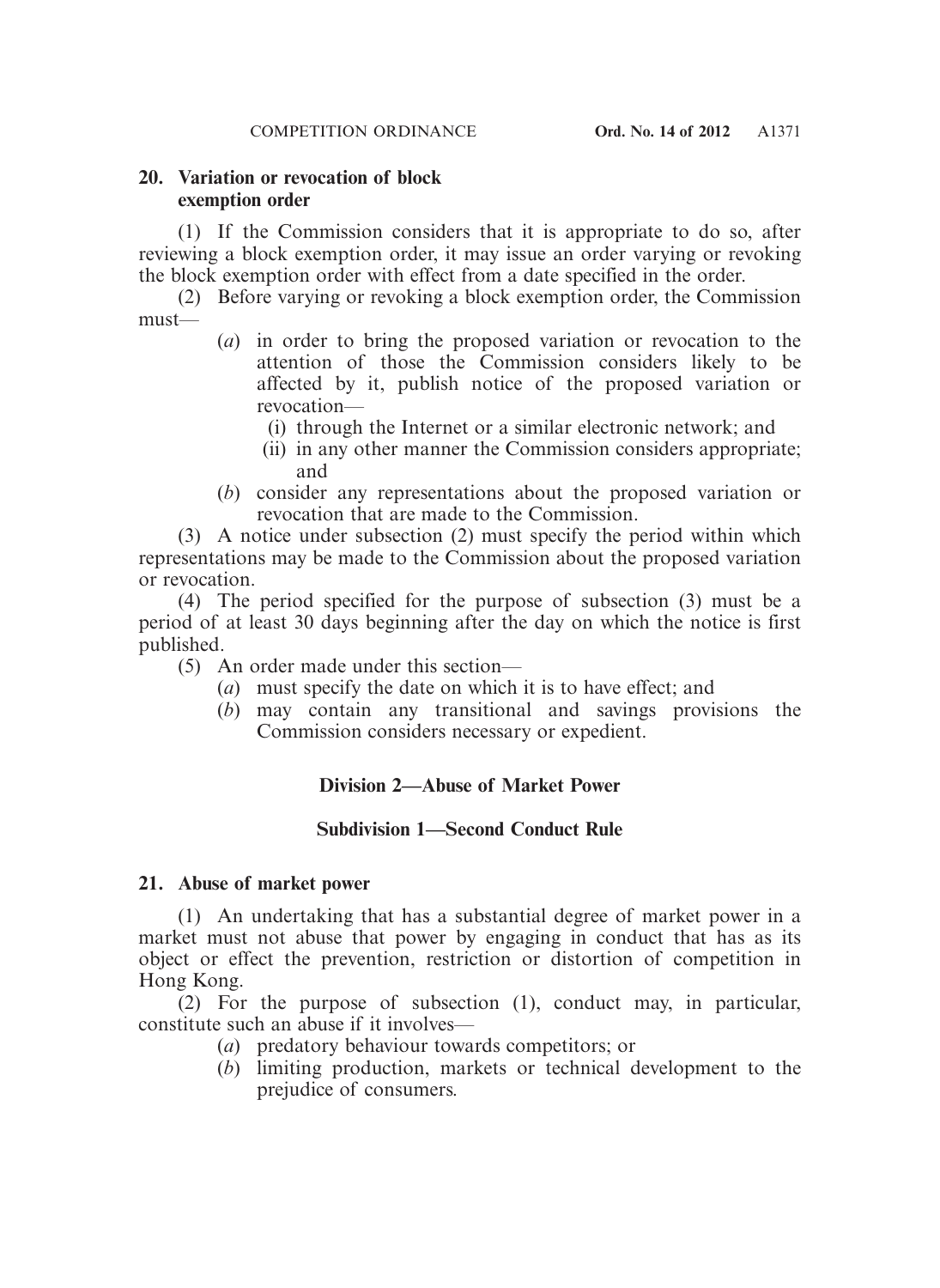(3) Without limiting the matters that may be taken into account in determining whether an undertaking has a substantial degree of market power in a market, the following matters may be taken into consideration in any such determination—

- (*a*) the market share of the undertaking;
- (*b*) the undertaking's power to make pricing and other decisions;
- (*c*) any barriers to entry to competitors into the relevant market; and
- (*d*) any other relevant matters specified in the guidelines issued under section 35 for the purposes of this paragraph.

(4) The prohibition imposed by subsection  $(1)$  is referred to in this Ordinance as the "second conduct rule".

### **22. "Object" and "effect" of conduct**

 (1) If conduct has more than one object, it has the object of preventing, restricting or distorting competition under this Ordinance if one of its objects is to prevent, restrict or distort competition.

 (2) An undertaking may be taken to have engaged in conduct that has as its object the prevention, restriction or distortion of competition even if that object can be ascertained only by inference.

 (3) If conduct has more than one effect, it has the effect of preventing, restricting or distorting competition under this Ordinance if one of its effects is to prevent, restrict or distort competition.

### **23. Territorial application of second conduct rule**

 The second conduct rule applies to conduct that has as its object or effect the prevention, restriction or distortion of competition in Hong Kong even if—

- (*a*) the undertaking engaging in the conduct is outside Hong Kong; or
- (*b*) the conduct is engaged in outside Hong Kong.

### **Subdivision 2—Decisions**

#### **24. Application for decision**

 (1) An undertaking that has engaged in, is engaging in or is proposing to engage in certain conduct may apply to the Commission for a decision as to whether or not the conduct is—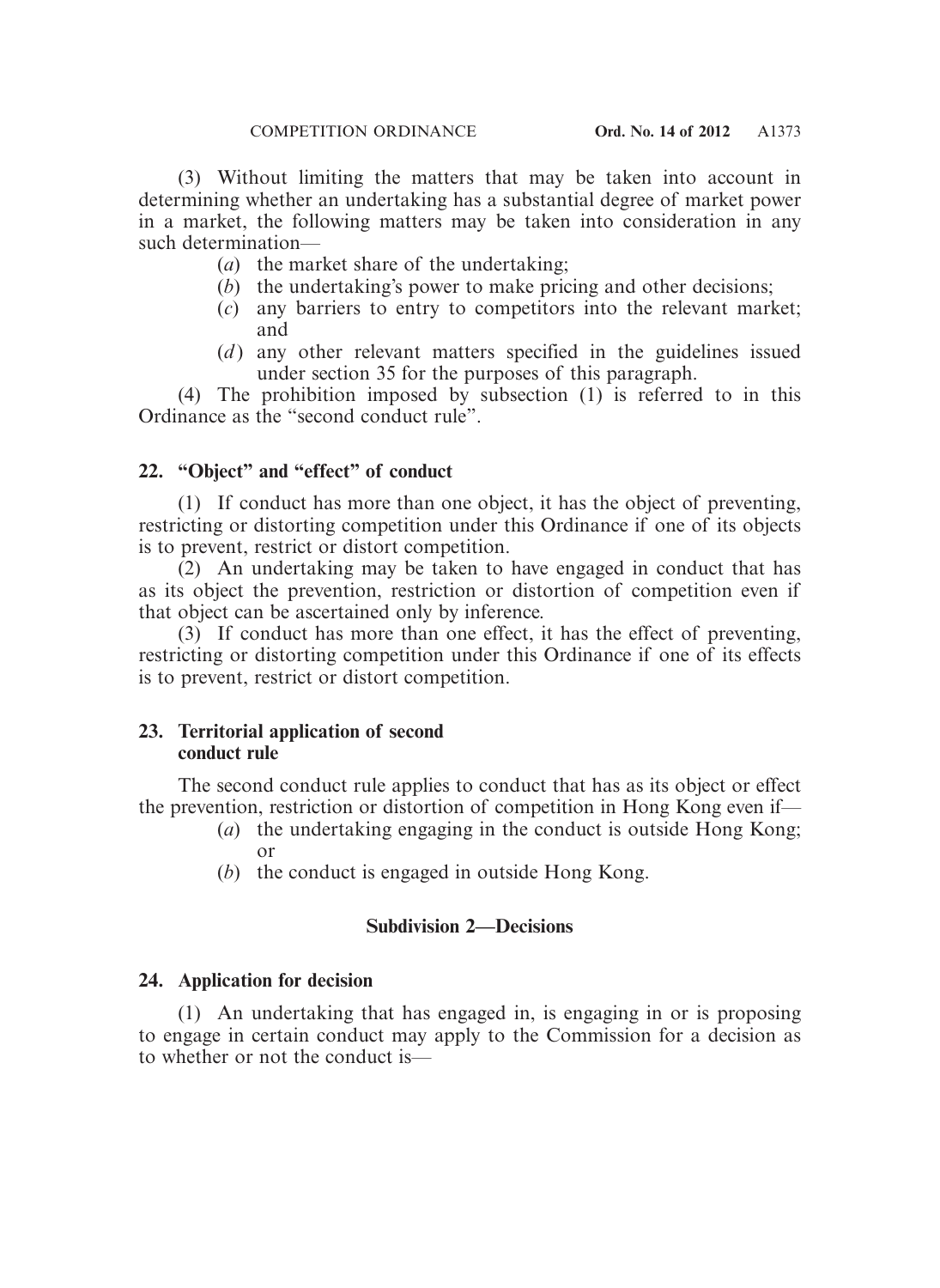- (*a*) excluded from the application of the second conduct rule by or as a result of Schedule 1;
- (*b*) exempt from the application of the second conduct rule by virtue of an order of the Chief Executive in Council made under section 31 (Exemptions on public policy grounds) or section 32 (Exemption to avoid conflict with international obligations); or
- (*c*) excluded from the application of this Part by virtue of section 3 (Application to statutory bodies) or section 4 (Application to specified persons and persons engaged in specified activities).

 (2) The Commission is only required to consider an application under this section if—

- (*a*) the application poses novel or unresolved questions of wider importance or public interest in relation to the application of exclusions or exemptions under this Ordinance;
- (*b*) the application raises a question of an exclusion or exemption under this Ordinance for which there is no clarification in existing case law or decisions of the Commission; and
- (*c*) it is possible to make a decision on the basis of the information provided.

 (3) The Commission is not required to consider an application under this section if the application concerns hypothetical questions or conduct.

### **25. Consideration of application**

 (1) Before making a decision on an application made under section 24, the Commission must—

- (*a*) in order to bring the application to the attention of those the Commission considers likely to be affected by the decision, publish notice of the application—
	- (i) through the Internet or a similar electronic network; and
	- (ii) in any other manner the Commission considers appropriate; and
- (*b*) consider any representations about the application that are made to the Commission.

 (2) A notice under subsection (1) must specify the period within which representations may be made to the Commission about the application.

 (3) The period specified for the purpose of subsection (2) must be a period of at least 30 days beginning after the day on which the notice is first published.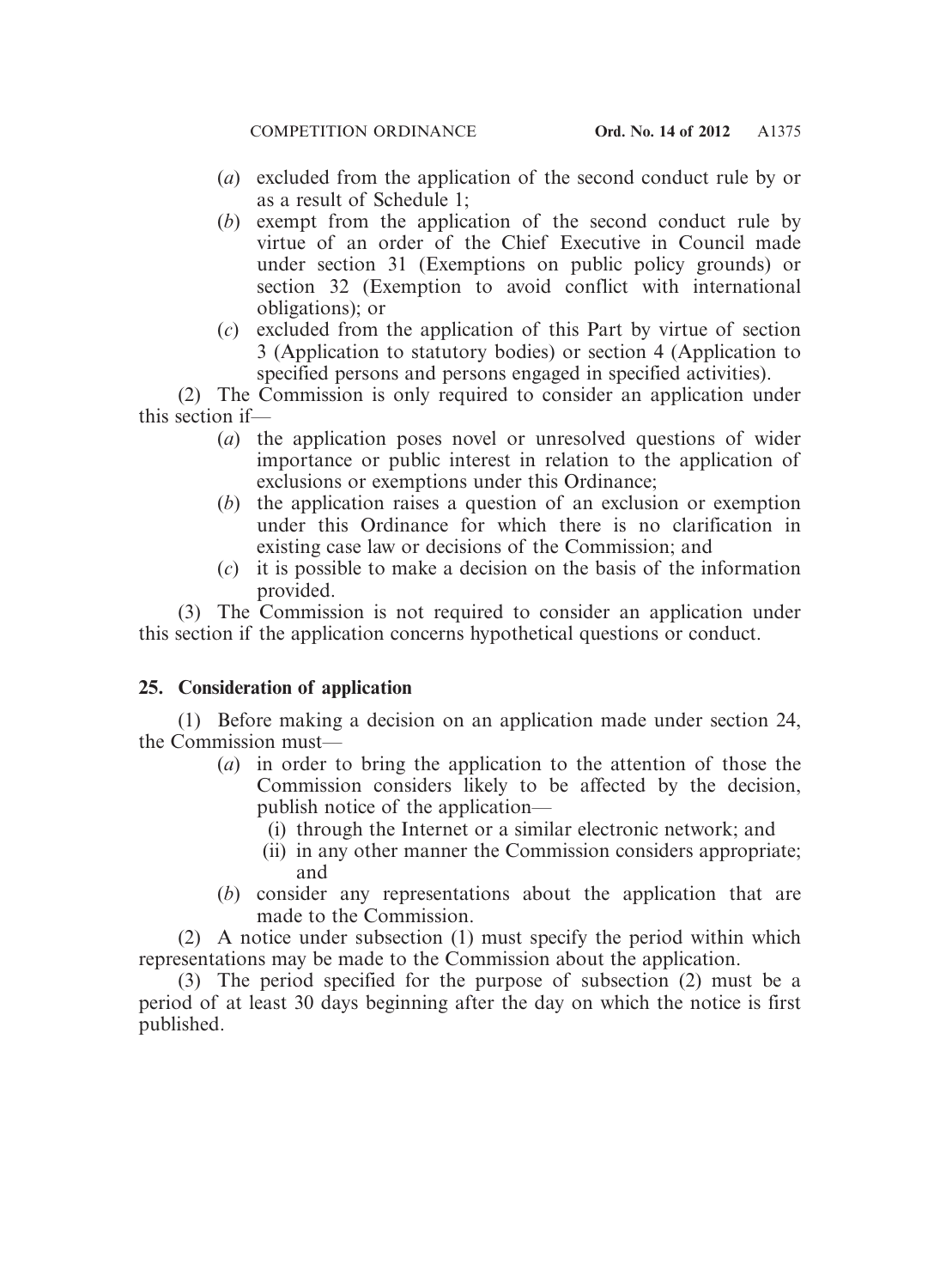#### **26. Decision by Commission**

 (1) After considering the representations, if any, made within the period referred to in section 25, the Commission may make a decision as to whether or not the conduct in question is excluded or exempt from the application of the second conduct rule or this Part.

 (2) A decision by the Commission may include conditions or limitations subject to which it is to have effect.

 (3) After the Commission has made its decision, it must inform the applicant in writing of the decision, the date of its decision and the reasons for it.

#### **27. Effect of decision**

 (1) Subject to subsection (2), if the Commission makes a decision that conduct is excluded or exempt from the application of the second conduct rule or this Part then each undertaking specified in the decision is immune from any action under this Ordinance with regard to that conduct.

 (2) The immunity provided by subsection (1) applies to an undertaking only to the extent of the second conduct rule or this Part, and in so far as that undertaking complies with every condition and limitation subject to which the decision is to have effect.

#### **28. Non-compliance with condition or limitation**

 (1) If an undertaking fails or ceases to comply with a condition or limitation subject to which a decision has effect, the immunity provided by section 27 ceases to apply with respect to that undertaking with effect from the date on which the non-compliance begins.

 (2) If an undertaking starts to comply or resumes compliance with the condition or limitation, the immunity provided by section 27 applies to that undertaking with effect from the date on which the compliance begins or resumes.

 (3) Action may be taken under this Ordinance against any undertaking relating to a contravention of the second conduct rule by that undertaking, that occurs during any period in which the immunity provided by section 27 does not apply to it.

#### **29. Rescission of decision**

 (1) The Commission may rescind a decision made under section 26 if it has reason to believe—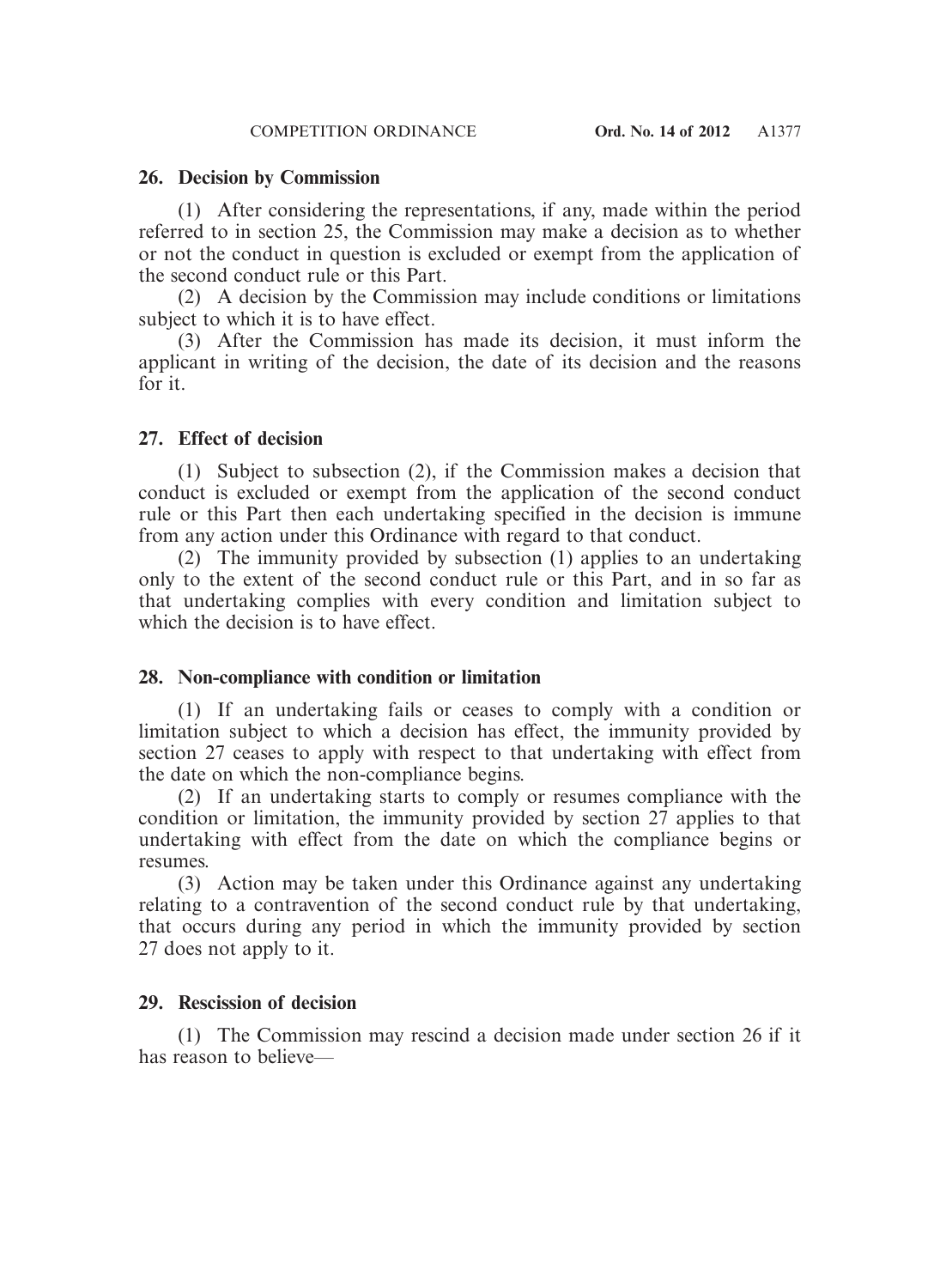- (*a*) that there has been a material change of circumstances since the decision was made; or
- (*b*) that the information on which it based its decision was incomplete, false or misleading in a material particular.

 (2) Before rescinding a decision under this section the Commission must—

- (*a*) in order to bring the proposed rescission to the attention of those undertakings the Commission considers likely to be affected by it, publish notice of the proposed rescission—
	- (i) stating that the Commission is considering rescinding the decision and the reasons why it is considering the rescission; and
	- (ii) inviting the undertakings to make representations about the proposed rescission within the period specified in the notice; and
- (*b*) consider any representations received within the period specified in the notice.
- (3) The notice referred to in subsection (2) must be published—
	- (*a*) through the Internet or a similar electronic network; and
	- (*b*) in any other manner the Commission considers appropriate.

 (4) The period specified in the notice published under subsection (2) must be a period of at least 30 days beginning after the day on which the notice is published.

- (5) If, after—
	- (*a*) the expiry of the period specified in the notice published under subsection (2); and
	- (*b*) considering any representations received within that period,

the Commission is of the view that the decision should be rescinded, it may, by notice in writing given to each undertaking for which the decision provides immunity, rescind that decision.

 (6) A notice of rescission given under subsection (5) must inform the undertakings of—

- (*a*) the rescission and the reasons for the rescission;
- (*b*) the date on which the determination to rescind the decision was made; and
- (*c*) the date from which the rescission takes effect.
- (7) If the Commission is satisfied that any information—
	- (*a*) on which it based its decision; and
	- (*b*) which was provided to it by an undertaking engaging in the conduct,

was incomplete, false or misleading in a material particular, the date specified in a notice under subsection  $(6)(c)$  may be earlier than the date on which the notice is given.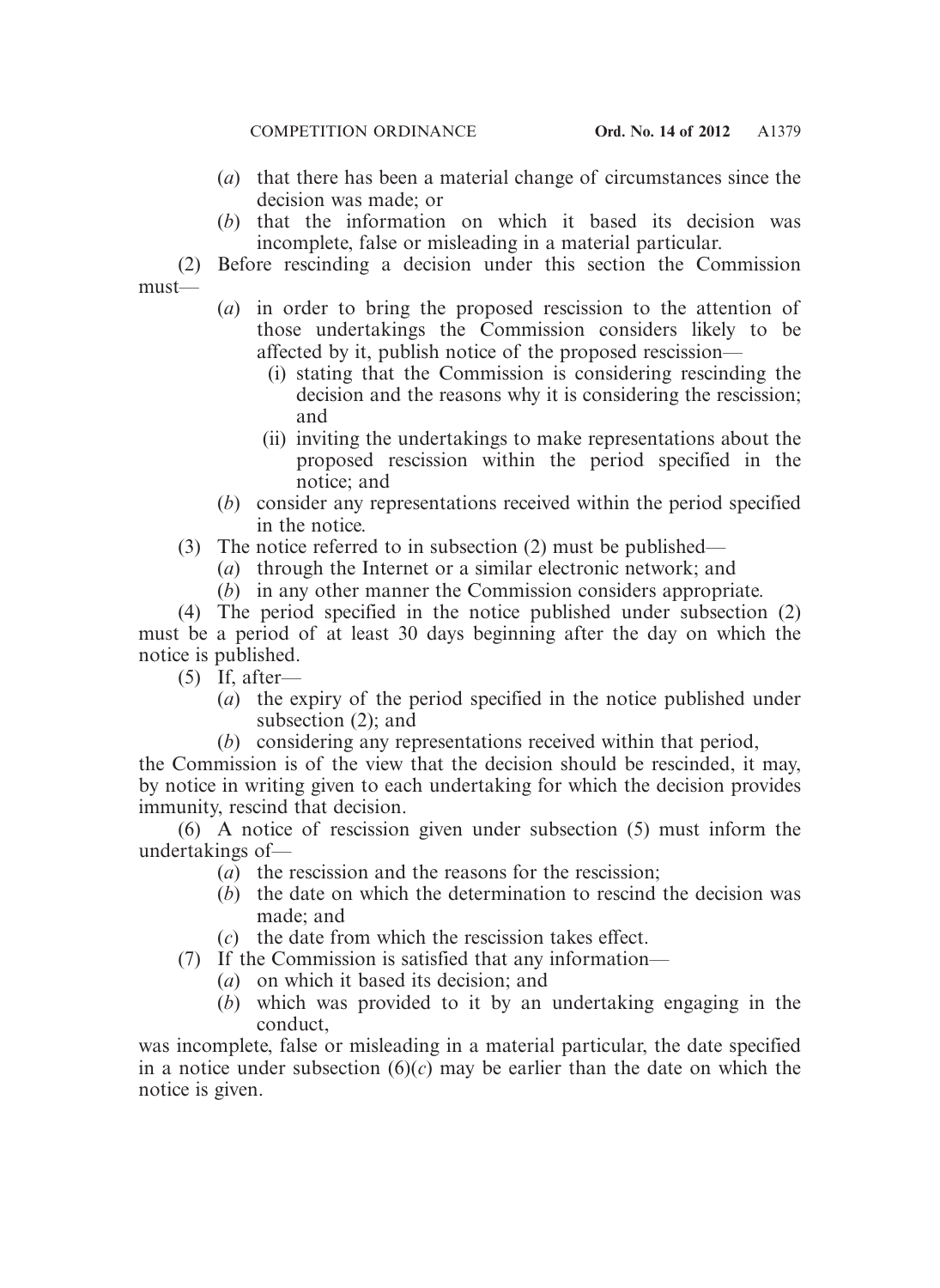(8) If a decision is rescinded under this section, each undertaking specified in the notice of rescission loses its immunity from action under this Ordinance, as from the date the rescission takes effect, with regard to anything done after that date.

 (9) A rescission of a decision under this section may be made with regard to all of the undertakings for which the decision provides immunity or with regard to only one or more of them.

### **Division 3—Exclusions and Exemptions**

#### **Subdivision 1—Exclusions from Conduct Rules**

#### **30. Exclusions**

 The conduct rules do not apply in any of the cases in which they are excluded by or as a result of Schedule 1.

### **Subdivision 2—Exemptions from Conduct Rules**

#### **31. Exemptions on public policy grounds**

 (1) The Chief Executive in Council may, by order published in the Gazette, exempt—

- (*a*) a specified agreement or a specified class of agreement from the application of the first conduct rule; or
- (*b*) specified conduct or a specified class of conduct from the application of the second conduct rule,

if he or she is satisfied that there are exceptional and compelling reasons of public policy for doing so.

 (2) An order under subsection (1) may be made subject to any conditions or limitations that the Chief Executive in Council considers appropriate.

 (3) An order made under this section remains in force for the period that is specified in the order.

 (4) Before the expiry of an order, the Chief Executive in Council may, by order published in the Gazette, extend the period of its validity.

(5) An order made under subsection  $(1)$  may provide that the conduct rule in question has never applied to any agreement or conduct specified in the order.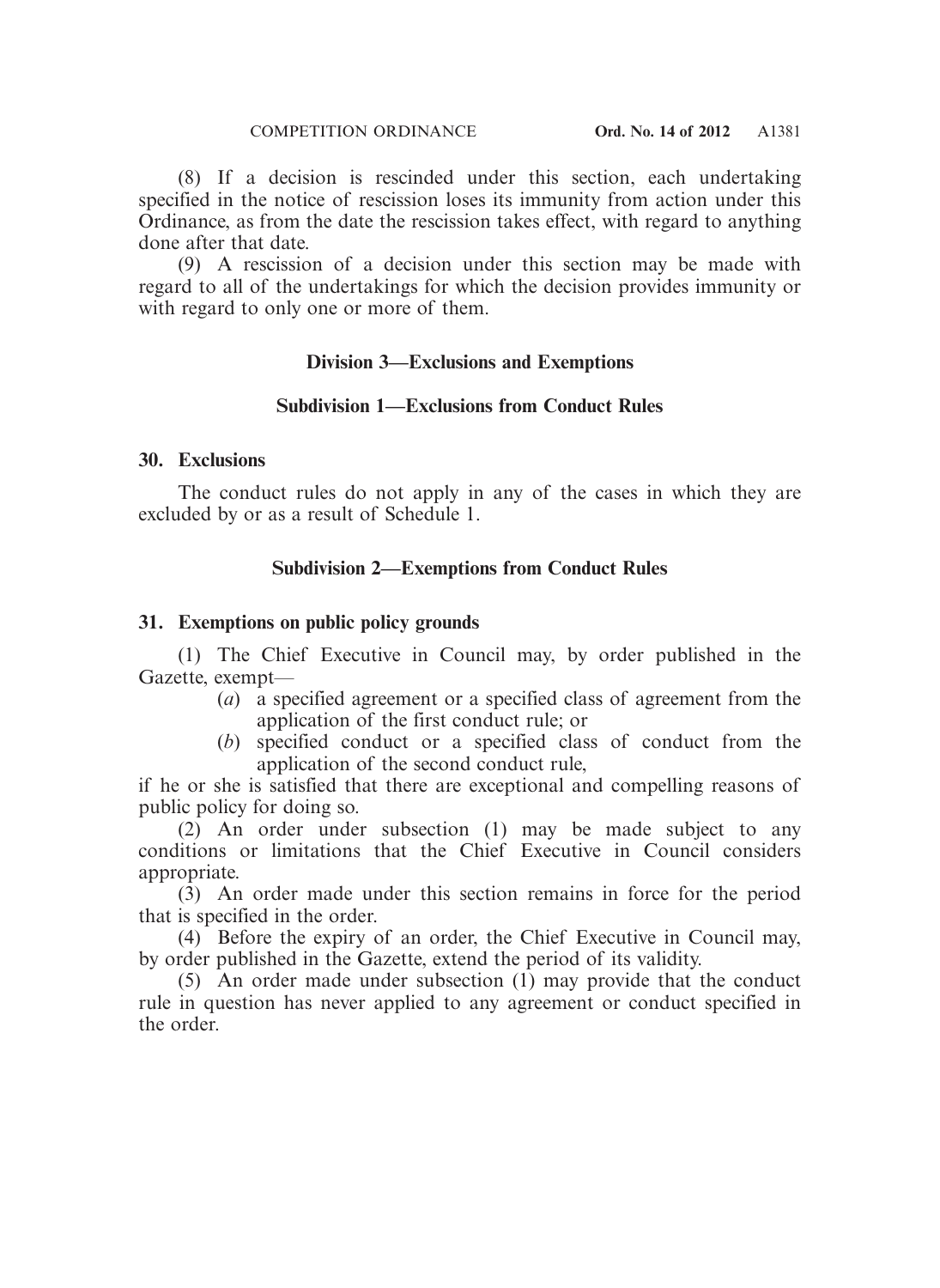#### **32. Exemption to avoid conflict with international obligations**

 (1) The Chief Executive in Council may, by order published in the Gazette, exempt—

- (*a*) a specified agreement or a specified class of agreement from the application of the first conduct rule; or
- (*b*) specified conduct or a specified class of conduct from the application of the second conduct rule,

if he or she is satisfied that it is appropriate to do so, in order to avoid a conflict between this Ordinance and an international obligation that directly or indirectly relates to Hong Kong.

 (2) An order under subsection (1) may be made subject to any conditions or limitations that the Chief Executive in Council considers appropriate.

 (3) An order made under this section remains in force for the period that is specified in the order.

 (4) Before the expiry of an order, the Chief Executive in Council may, by order published in the Gazette, extend the period of its validity.

 (5) If an international obligation has ceased to have effect or has been varied, the Chief Executive in Council may, by order published in the Gazette, revoke an order made under this section, or (as the case requires) amend it to the extent warranted by the variation.

 (6) An order made under subsection (1) may provide that the conduct rule in question has never applied to any agreement or conduct specified in the order.

(7) In this section—

"international obligation" (國際義務) includes an obligation under—

- (*a*) an air service agreement or a provisional arrangement referred to in Article 133 of the Basic Law;
- (*b*) an international arrangement relating to civil aviation; and
- (*c*) any agreement, provisional arrangement or international arrangement designated as an international agreement, international provisional arrangement or international arrangement by the Chief Executive in Council by order published in the Gazette.

### **33. Orders to be published and placed before Legislative Council**

 (1) The Chief Executive is to arrange for every order made under section 31 or 32 to be—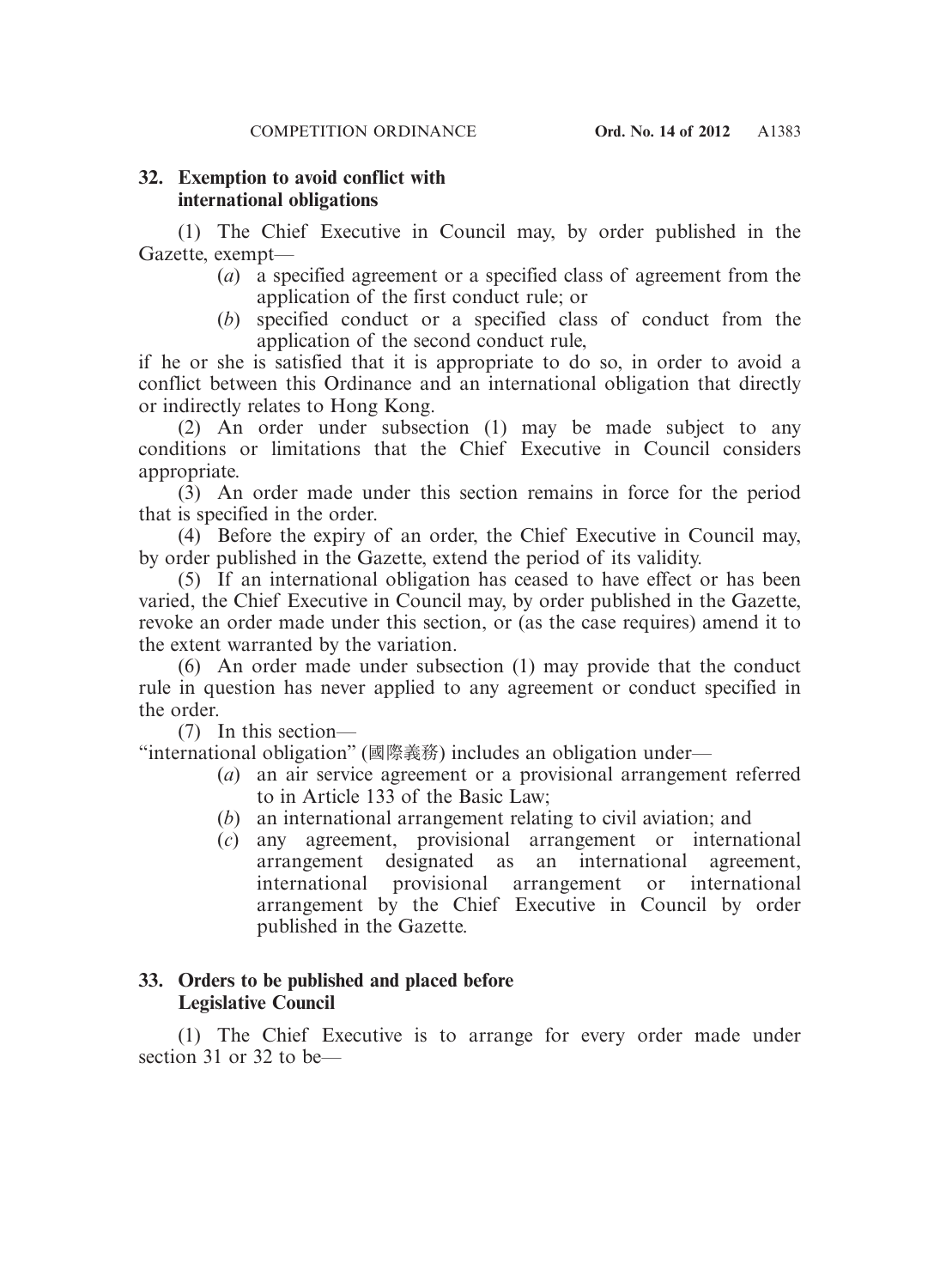- (*a*) published in the Gazette; and
- (*b*) laid on the table of the Legislative Council at the next sitting of the Council after its publication in the Gazette.

 (2) The Legislative Council may, by resolution passed at a sitting of the Legislative Council held not later than 28 days after the sitting at which an order is laid on the table of the Council (the "relevant period"), amend the order in any manner consistent with the power of the Chief Executive in Council to make the order in question.

 (3) If the relevant period would but for this section expire after the end of a session or a dissolution of the Legislative Council, but on or before the day of its second sitting in the next session, the period for amending the order is deemed to be extended and to expire on the day after that second sitting.

 (4) The Legislative Council may, before the expiry of the relevant period, by resolution extend the period for amending the order to the first sitting of the Council held not earlier than the twenty-first day after the day of that expiry.

 (5) If the relevant period is extended under subsection (3), the Legislative Council may, before the expiry of the extended period, by resolution extend that extended period to the first sitting of the Council held not earlier than the twenty-first day after the day of the second sitting in the next session referred to in that subsection.

 (6) A resolution passed by the Legislative Council in accordance with this section must be published in the Gazette not later than 14 days after the passing of the resolution or within such further period as the Chief Executive may allow in any particular case.

 (7) An order made by the Chief Executive in Council under section 31 or 32 comes into operation—

- (*a*) if on the expiry of the relevant period or that period as extended under subsection (3), (4) or (5), the Legislative Council has not passed a resolution amending the order, on the expiry of the relevant period or that period as so extended (as the case may be); and
- (*b*) if the Legislative Council passes a resolution amending the order, at the beginning of the day on which the resolution is published in the Gazette.

 (8) If an order is not laid on the table of the Legislative Council in accordance with this section, it is of no effect.

(9) In this section—

"sitting" (會議), when used to calculate time, means the day on which the sitting commences and only includes a sitting at which subsidiary legislation is included on the order paper.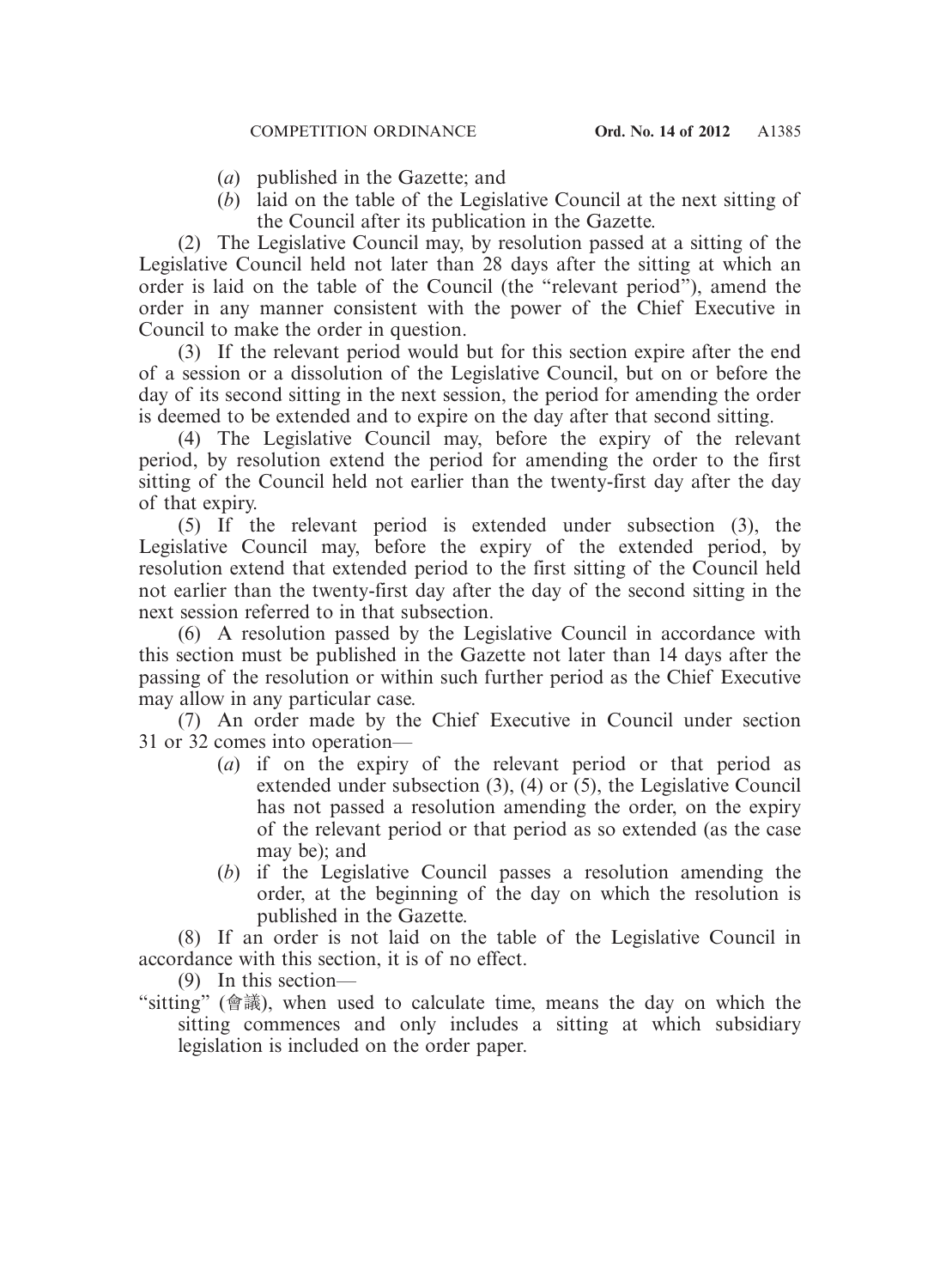#### **Division 4—Miscellaneous**

#### **34. Register of decisions and block exemption orders**

- (1) The Commission must establish and maintain a register of—
	- (*a*) all decisions made in respect of applications made under section 9 or  $24$
	- (*b*) all notices of rescissions of such decisions, made under section 14 or 29;
	- (*c*) all block exemption orders issued under section 15; and
	- $(d)$  all orders varying or revoking block exemption orders, issued under section 20.

 (2) The Commission may omit confidential information from any entry made in the register under this section; and where confidential information has been omitted, that fact must be disclosed on the register.

 (3) The Commission must make the register available for inspection by any person—

- (*a*) at the offices of the Commission during ordinary business hours;
- (*b*) through the Internet or a similar electronic network; and
- (*c*) in any other manner the Commission considers appropriate.

#### **35. Guidelines**

- (1) The Commission must issue guidelines—
	- (*a*) indicating the manner in which it expects to interpret and give effect to the conduct rules;
	- (*b*) regarding the manner and form in which it will receive applications for a decision or block exemption order; and
	- (*c*) indicating how it expects to exercise its power to make a decision or grant block exemptions.

(2) The Commission may amend any guidelines it issues under this section.

 (3) Guidelines issued under this section, and any amendments made to them, may be published in any manner the Commission considers appropriate.

 (4) Before issuing any guidelines or amendments to them under this section, the Commission must consult the Legislative Council and any persons it considers appropriate.

 (5) The Commission must make available copies of all guidelines issued under this section and of all amendments made to them—

- (*a*) at the offices of the Commission during ordinary business hours;
- (*b*) through the Internet or a similar electronic network; and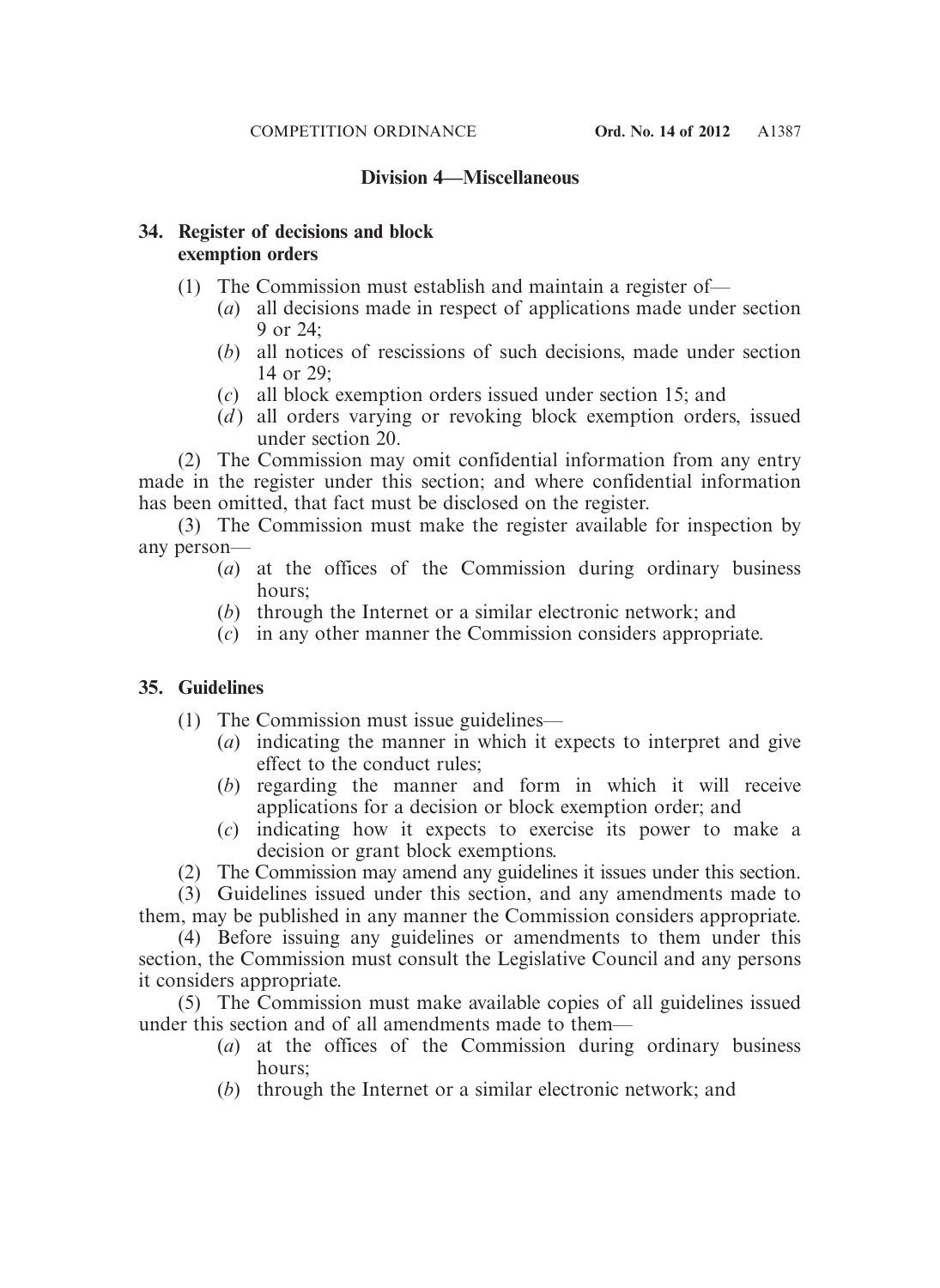(*c*) in any other manner the Commission considers appropriate.

 (6) A person does not incur any civil or criminal liability only because the person has contravened any guidelines issued under this section or any amendments made to them.

 (7) If, in any legal proceedings, the Tribunal or any other court is satisfied that a guideline is relevant to determining a matter that is in issue—

- (*a*) the guideline is admissible in evidence in the proceedings; and
- (*b*) proof that a person contravened or did not contravene the guideline may be relied on by any party to the proceedings as tending to establish or negate the matter.

 (8) Guidelines issued under this section and all amendments made to them are not subsidiary legislation.

### **36. Amendment of Schedule 1**

(1) The Chief Executive in Council may by order amend Schedule 1.

 (2) An order made under subsection (1) is subject to the approval of the Legislative Council.

### PART 3

### Complaints and Investigations

#### **Division 1—Complaints**

### **37. Complaints**

 (1) Any person may, in accordance with guidelines issued under section 38, lodge a complaint with the Commission alleging that an undertaking has contravened, is contravening or is about to contravene a competition rule.

 (2) The Commission is not required to investigate a complaint if it does not consider it reasonable to do so and may, in particular, refuse to investigate a complaint if it is satisfied that—

(*a*) the complaint is trivial, frivolous or vexatious; or

(*b*) the complaint is misconceived or lacking in substance.

#### **38. Guidelines regarding complaints**

 The Commission must issue guidelines indicating the manner and form in which complaints are to be made.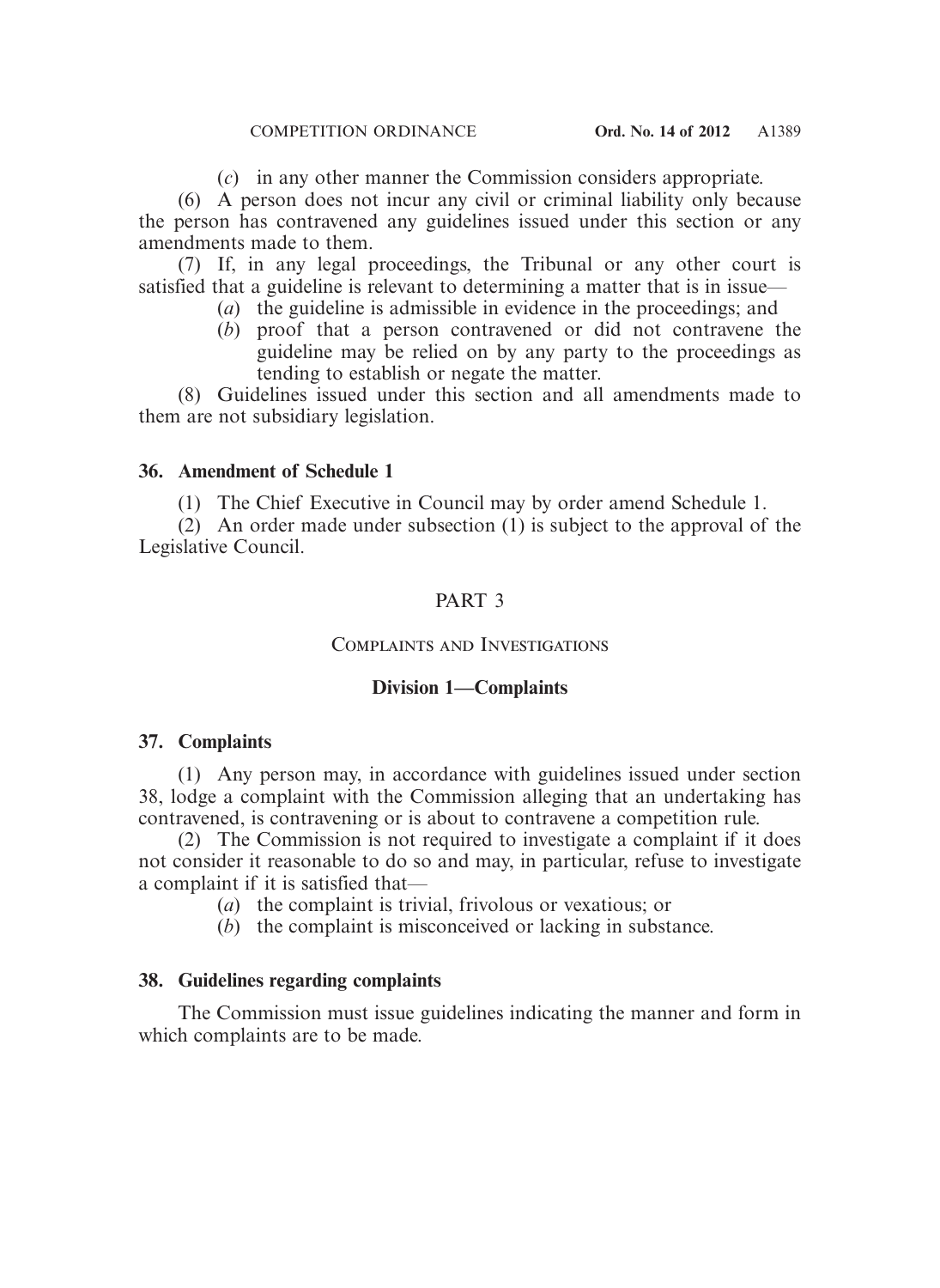### **Division 2—Investigations**

#### **39. Power to conduct investigations**

 (1) The Commission may conduct an investigation into any conduct that constitutes or may constitute a contravention of a competition rule—

- (*a*) of its own volition;
- (*b*) where it has received a complaint under this Part;
- (*c*) where the Court of First Instance or the Tribunal has referred any conduct to it for investigation under section 118; or
- (*d*) where the Government has referred any conduct to it for investigation.

 (2) Despite subsection (1), the Commission may only conduct an investigation under this Part if it has reasonable cause to suspect that a contravention of a competition rule has taken place, is taking place or is about to take place.

#### **40. Guidelines regarding investigations**

The Commission must issue guidelines indicating—

- (*a*) the procedures it will follow in deciding whether or not to conduct an investigation under this Part; and
- (*b*) the procedures it will follow in conducting any investigation under this Part.

### **41. Powers to obtain documents and information**

 (1) This section applies where the Commission has reasonable cause to suspect that a person has or may have possession or control of documents or information or may otherwise be able to assist it in relation to a matter that constitutes or may constitute a contravention of a competition rule.

 (2) For the purpose of conducting an investigation, the Commission may by notice in writing require any person—

(*a*) to produce to it any document or a copy of any document; or

(*b*) to provide it with any specified information,

relating to any matter it reasonably believes to be relevant to the investigation. (3) A notice under subsection (2) must indicate—

- (*a*) the subject matter and purpose of the investigation; and
- (*b*) the nature of the offences created by section 52 (Failure to comply with requirement or prohibition), section 53 (Destroying or falsifying documents) and section 55 (Providing false or misleading documents or information).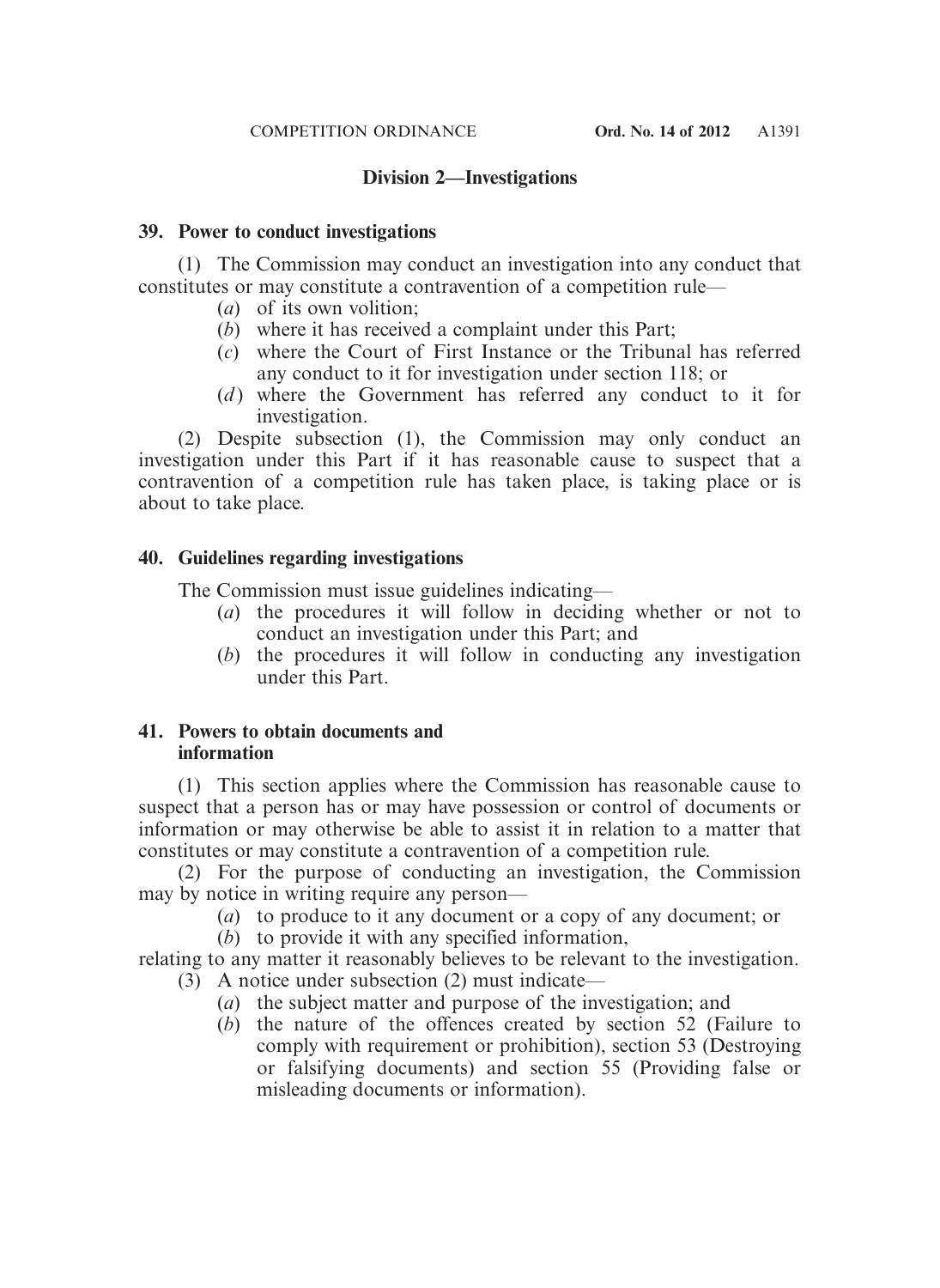- (4) The Commission may also specify in the notice—
	- (*a*) the time and place at which any document is to be produced or any information is to be provided; and
	- (*b*) the manner and form in which any document is to be produced or any information is to be provided.

 (5) The power under this section to require a person to produce a document includes power—

- (*a*) if the document is produced—
	- (i) to make copies of it or to take extracts from it; or
	- (ii) to require that person or any other person who is a present or past employee or partner of that person, or was at any time employed by that person, to give an explanation of or further particulars about the document;
- (*b*) if the document is not produced, to require that person to state, to the best of the person's knowledge and belief, where it is.

 (6) The power under this section to require a person to provide specified information includes power—

- (*a*) in relation to information recorded otherwise than in legible form, to require the production of a copy of the information in a visible and legible form or in a form from which it can readily be produced in a visible and legible form; and
- (*b*) to require the provision of instruction on the operation of equipment containing information stored electronically.

(7) In this section—

"specified" (指明) means—

- (*a*) specified, or described, in the notice; or
- (*b*) falling within a category that is specified, or described, in the notice.

## **42. Persons may be required to attend before Commission**

 (1) For the purpose of conducting an investigation, the Commission may, by notice in writing, require any person to attend before the Commission, at a time and place specified in the notice, to answer questions relating to any matter it reasonably believes to be relevant to the investigation.

- (2) A notice under subsection (1) must indicate—
	- (*a*) the subject matter and purpose of the investigation; and
	- (*b*) the nature of the offences created by section 52 (Failure to comply with requirement or prohibition), section 53 (Destroying or falsifying documents) and section 55 (Providing false or misleading documents or information).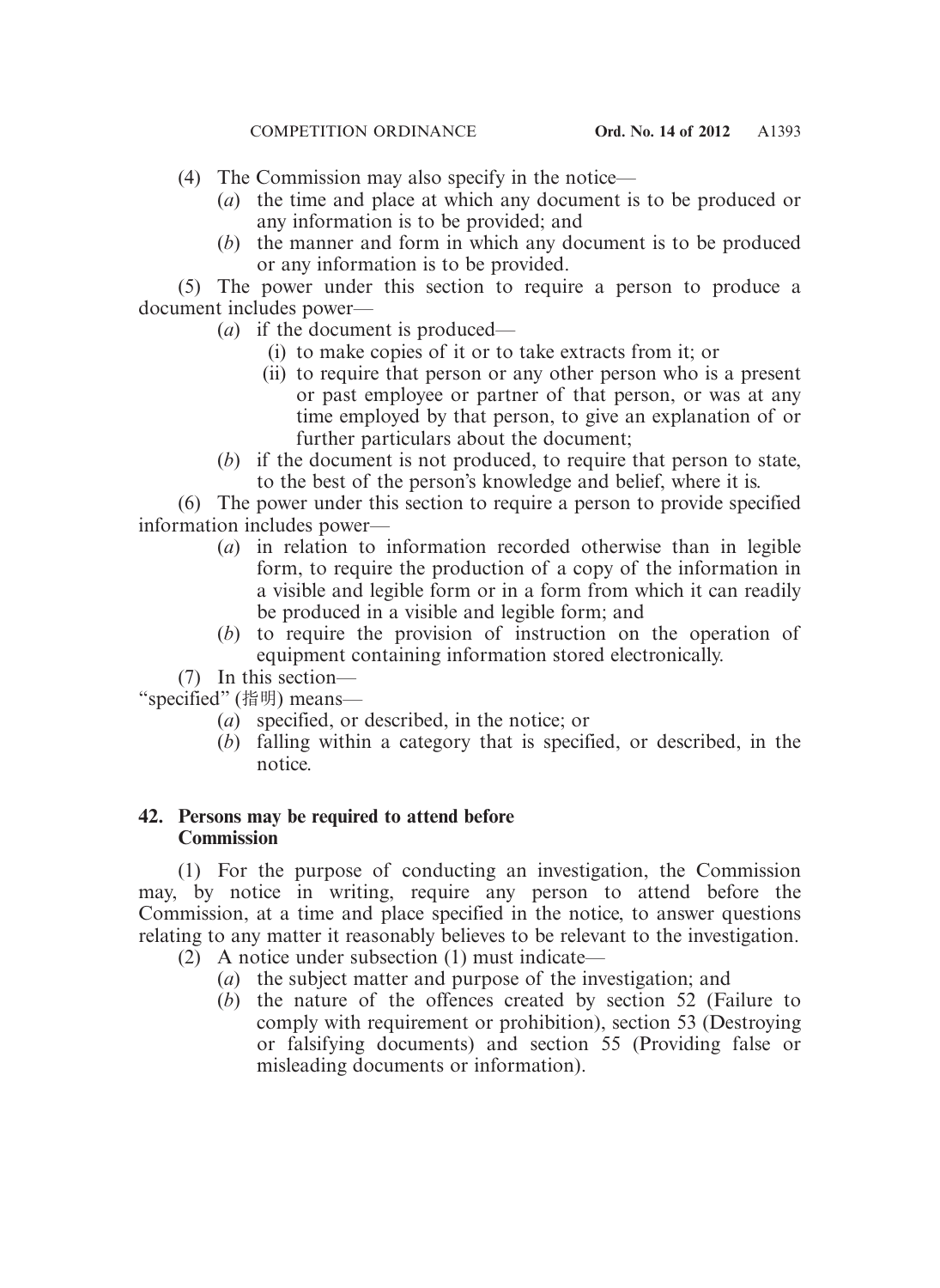### **43. Statutory declaration regarding evidence**

 (1) The Commission may require a person giving any explanation, further particulars, answer or statement to the Commission under this Part to verify the truth of the explanation, particulars, answer or statement, by statutory declaration.

 (2) For the purpose of subsection (1) any member of the Commission may administer an oath or affirmation.

 (3) If a person fails to comply with a requirement made under this Part to give any explanation, further particulars, answer or statement to the Commission, the Commission may require that person to state, by statutory declaration, the reasons for the failure.

### **44. Immunity**

 (1) A person who gives evidence to the Commission under this Part and any counsel, solicitor, or other person who appears before the Commission under this Part has the same privileges and immunities as the person would have if the investigation were civil proceedings in the Court of First Instance.

 (2) In subsection (1), the reference to the giving of evidence includes a reference to producing any document, making any statement, giving any information, explanation or further particulars and answering any question.

# **45. Self-incrimination**

- (1) A person is not excused—
	- (*a*) from giving any explanation or further particulars about a document; or
	- (*b*) from answering any question,

under this Division on the grounds that to do so might expose the person to proceedings referred to in subsection (3).

- (2) No statement made by a person—
	- (*a*) in giving any explanation or further particulars about a document; or
	- (*b*) in answering any question,

under this Division is admissible against that person in proceedings referred to in subsection (3) unless, in the proceedings, evidence relating to the statement is adduced, or a question relating to it is asked, by that person or on that person's behalf.

- (3) The proceedings referred to in subsections (1) and (2) are—
	- (*a*) proceedings in which the Commission applies for an order for—
		- (i) a pecuniary penalty under section 93; or
		- (ii) a financial penalty under section 169; and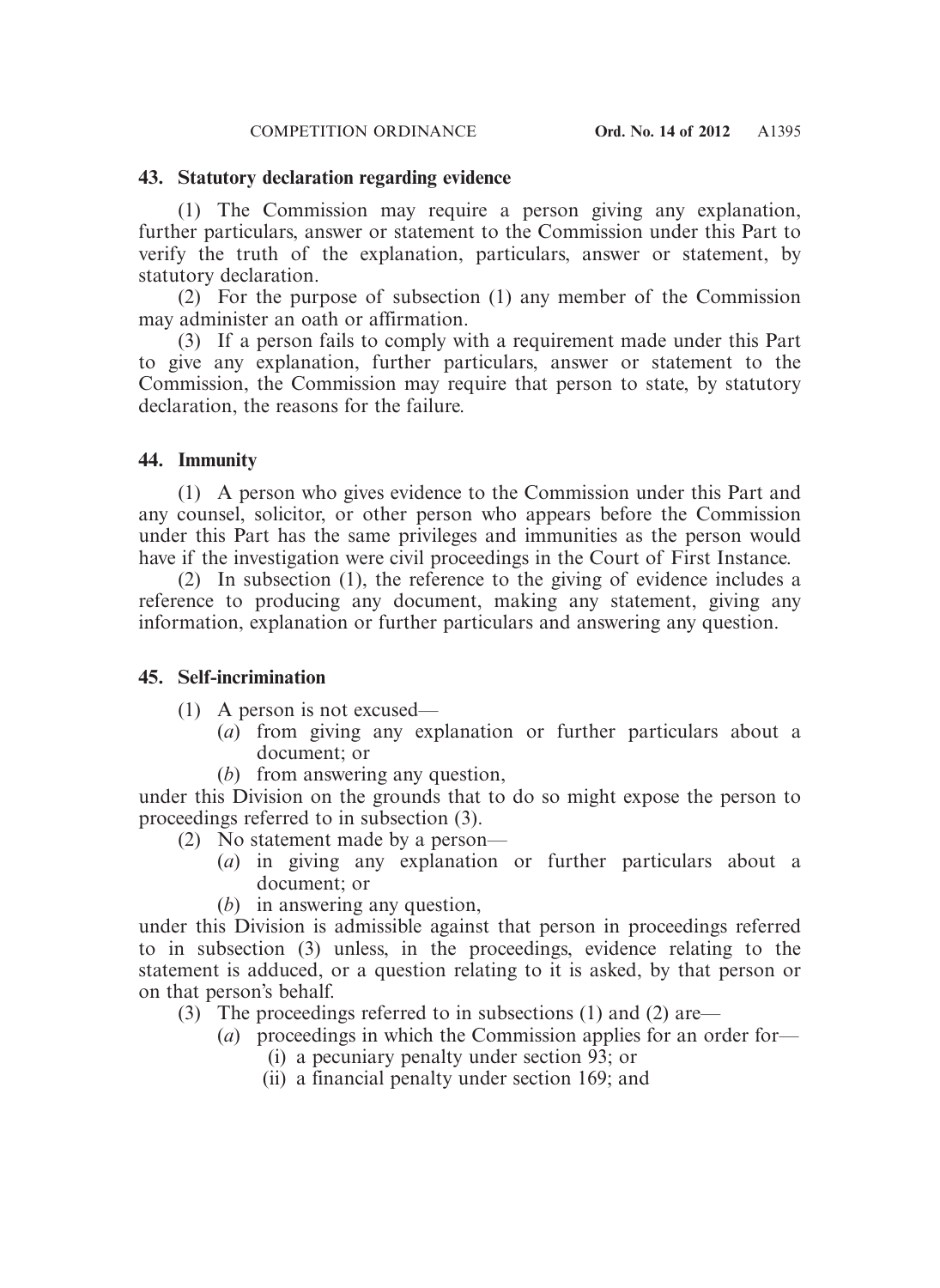- (*b*) any criminal proceedings other than proceedings for—
	- (i) an offence under section 55 (Providing false or misleading documents or information);
	- (ii) an offence under Part V (Perjury) of the Crimes Ordinance (Cap. 200); or
	- (iii) an offence of perjury.

#### **46. Obligation of confidence**

 (1) A person is not excused from providing to the Commission any information or producing any document to the Commission under this Part in respect of which an obligation of confidence is owed to any other person.

 (2) A person who, when required to do so under this Ordinance, produces any document or provides any information to the Commission, in respect of which an obligation of confidence is owed to any other person, is not personally liable for that act.

### **Division 3—Search and Seizure**

#### **47. Appointment of authorized officers**

 The Commission may, in writing, appoint any employee of the Commission as an authorized officer of the Commission (an "authorized officer") for the purposes of this Part.

#### **48. Warrant to enter and search premises**

 (1) A judge of the Court of First Instance may issue a warrant authorizing a person specified in the warrant, and any other persons who may be necessary to assist in the execution of the warrant, to enter and search any premises if the judge is satisfied, on application made on oath by an authorized officer, that there are reasonable grounds to suspect that there are or are likely to be, on the premises, documents that may be relevant to an investigation by the Commission.

 (2) A warrant under subsection (1) may be issued subject to any conditions specified in it that apply to the warrant itself or to any further authorization under it (whether granted under its terms or any provision of this Ordinance).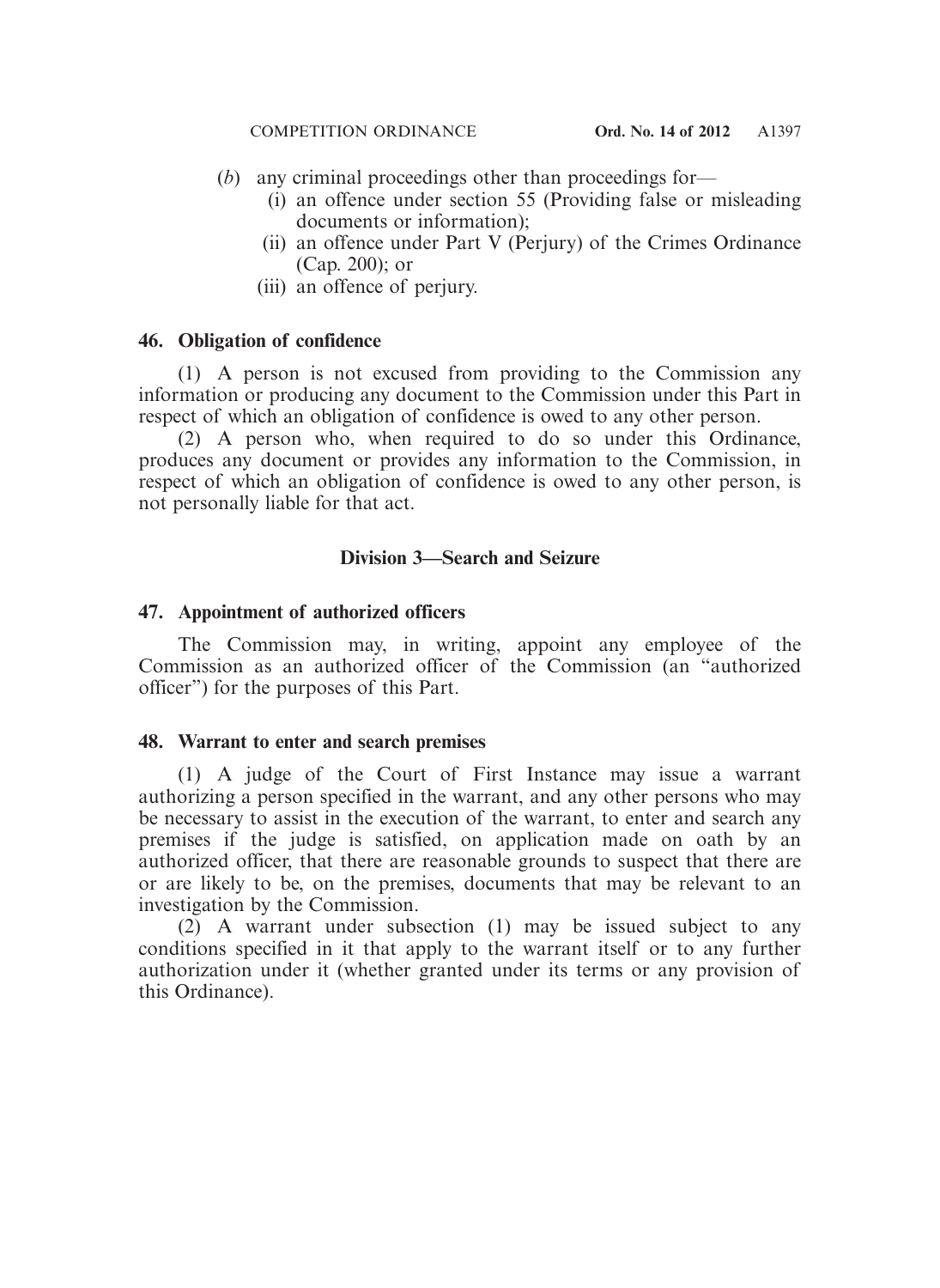### **49. Duty to produce evidence of authority**

 An authorized officer executing a warrant must, if requested, produce for inspection—

- (*a*) documentary evidence of his or her identity;
- (*b*) documentary evidence of his or her authorization under section 47; and
- (*c*) the warrant.

### **50. Powers conferred by warrant**

 (1) A warrant issued under section 48 authorizes the persons specified in it—

- (*a*) to enter and search the premises specified in the warrant;
- (*b*) to use such force for gaining entry to the premises and for breaking open any article or thing found on the premises as is reasonable in the circumstances;
- (*c*) to make use of such equipment as is reasonable in the circumstances;
- (*d*) to remove by force any person or thing obstructing the execution of the warrant;
- (*e*) to require any person on the premises to produce any document that appears to be a relevant document, in the possession or under the control of that person;
- $(f)$  to make copies of or take extracts from any document that appears to be a relevant document found on the premises or produced to a person executing the warrant;
- (*g*) to prohibit any person found on the premises from—
	- (i) altering or otherwise interfering with any document that appears to be a relevant document; or
	- (ii) removing any such document from the premises or causing or permitting any other person to remove such document from the premises;
- (*h*) to take possession of any documents found on the premises that appear to be relevant documents if—
	- (i) such action appears to be necessary for preserving the documents or preventing interference with them; or
	- (ii) it is not reasonably practicable to take copies of the documents on the premises;
- (*i*) to take any other steps that appear to be necessary for the purpose mentioned in paragraph (*h*)(i);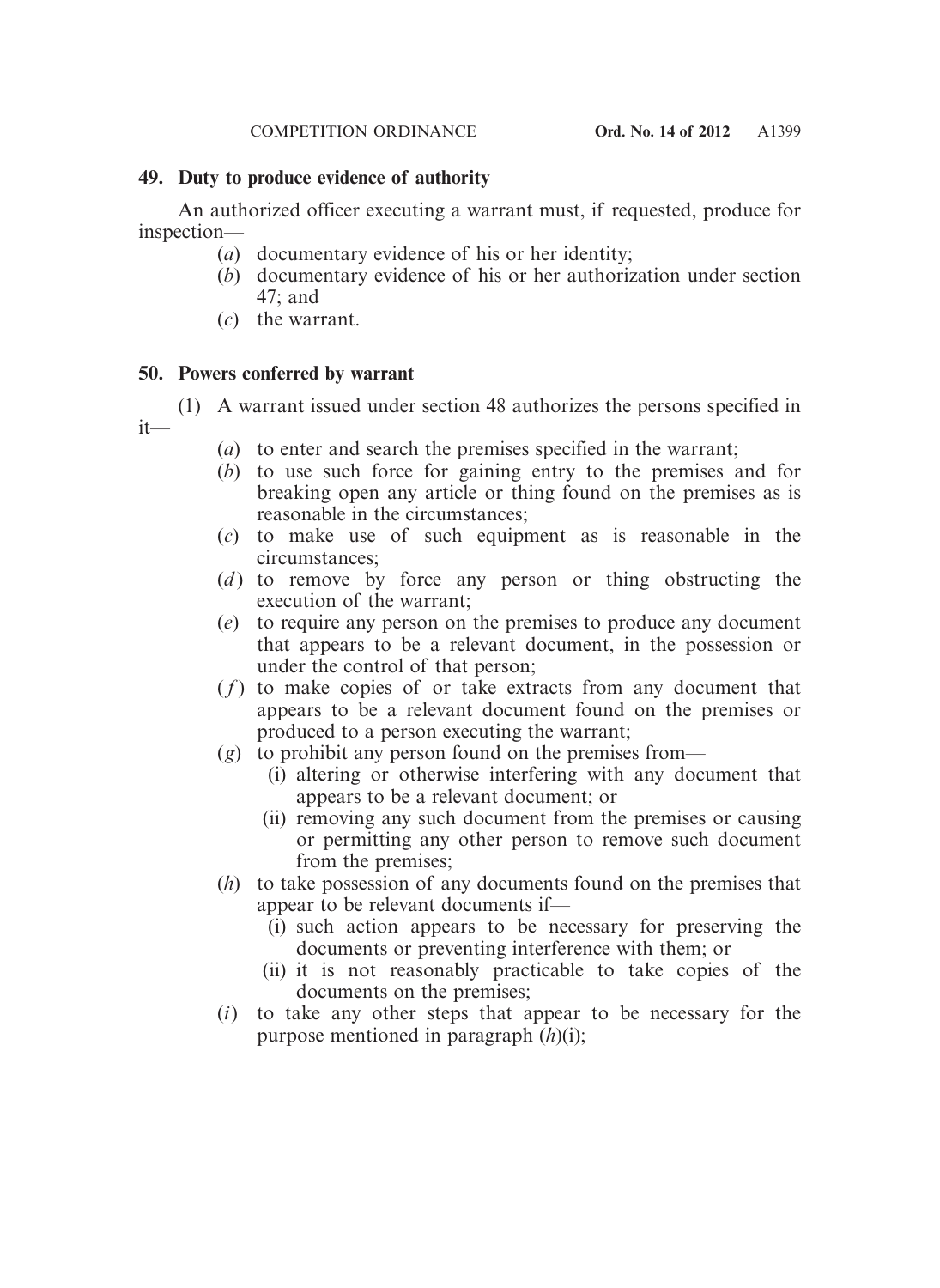- ( *j*) to take possession of any computer or other thing found on the premises that the person executing the warrant has reasonable grounds for believing will, on examination, afford evidence of a contravention of a competition rule;
- (*k*) to require any person on the premises to give an explanation of any document appearing to be a relevant document or to state, to the best of his or her knowledge and belief, where such an explanation may be found or obtained;
- (*l*) to require any information which is stored in electronic form and is accessible from the premises and which the person executing the warrant considers relates to any matter relevant to the investigation, to be produced in a form—
	- (i) in which it is visible and legible or from which it can readily be produced in a visible and legible form; and
	- (ii) in which it can be taken away.

(2) In this section—

"relevant document" (有關文件) means a document of a kind that could be required to be produced to the Commission under this Part.

# **Division 4—Offences in Relation to Investigations**

# **51. Interpretation**

In this Division—

"Commission" (競委會) includes any member, employee or authorized officer of the Commission;

"information" (資料) includes information provided in answer to a question.

# **52. Failure to comply with requirement or prohibition**

 (1) A person who, without reasonable excuse, fails to comply with a requirement or prohibition imposed on that person under—

- (*a*) section 41 (Powers to obtain documents and information);
- (*b*) section 42 (Persons may be required to attend before Commission);
- (*c*) section 43 (Statutory declaration regarding evidence); or
- $(d)$  section 50 (Powers conferred by warrant),

commits an offence.

- (2) A person who commits an offence under subsection (1) is liable—
	- (*a*) on conviction on indictment, to a fine of \$200,000 and to imprisonment for 1 year; or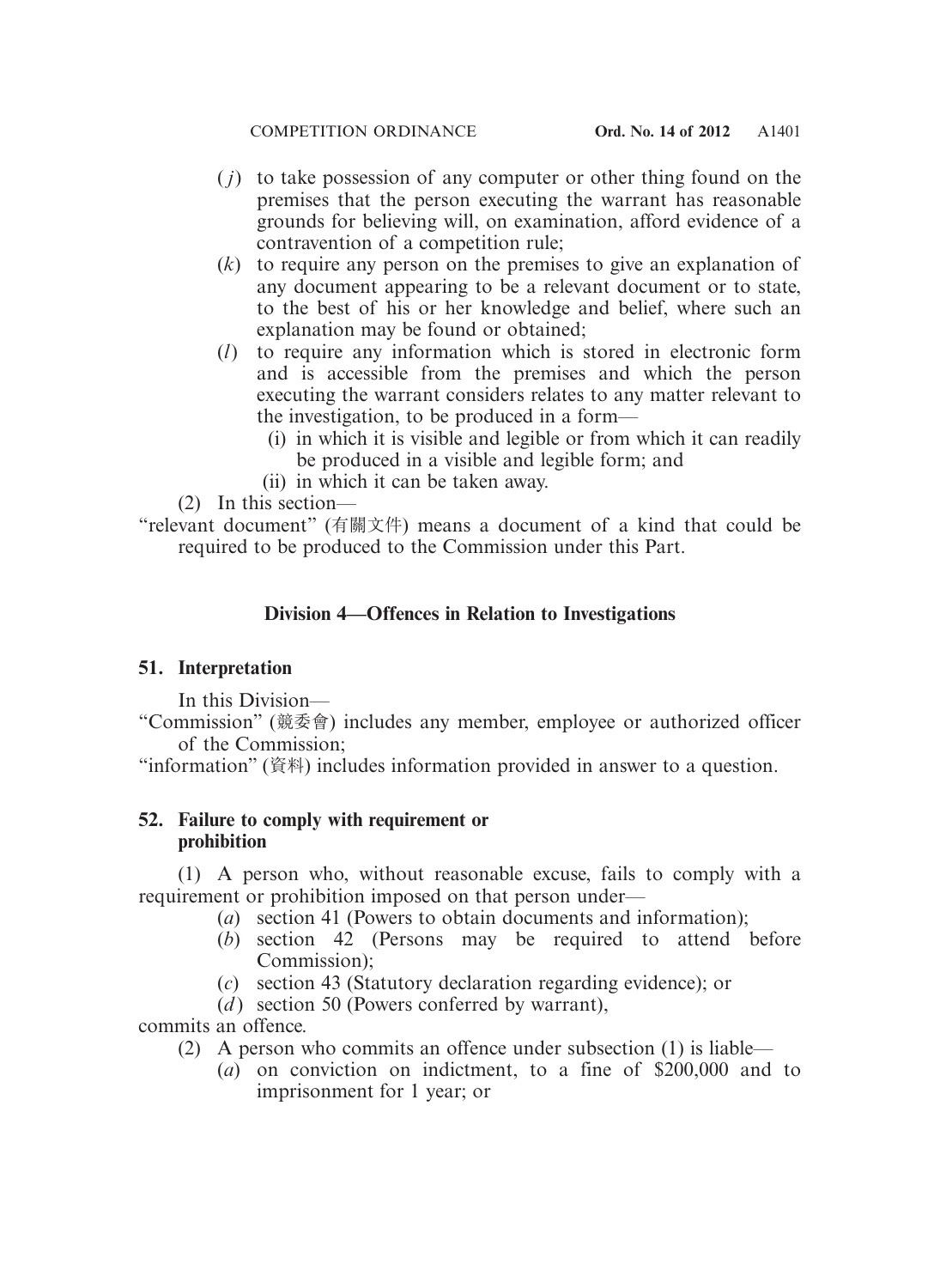(*b*) on summary conviction, to a fine at level 5 and to imprisonment for 6 months.

# **53. Destroying or falsifying documents**

 (1) A person commits an offence if, having been required to produce a document under section 41 (Powers to obtain documents and information) or section 50 (Powers conferred by warrant), the person—

- (*a*) intentionally or recklessly destroys or otherwise disposes of it, falsifies it or conceals it; or
- (*b*) causes or permits its destruction, disposal, falsification or concealment.
- (2) A person who commits an offence under subsection (1) is liable—
	- (*a*) on conviction on indictment, to a fine of \$1,000,000 and to imprisonment for 2 years; or
	- (*b*) on summary conviction, to a fine at level 6 and to imprisonment for 6 months.

# **54. Obstruction of search**

 (1) It is an offence for a person to obstruct any person exercising a power under a warrant issued under section 48.

- (2) A person who commits an offence under subsection (1) is liable—
	- (*a*) on conviction on indictment, to a fine of \$1,000,000 and to imprisonment for 2 years; or
	- (*b*) on summary conviction, to a fine at level 6 and to imprisonment for 6 months.

# **55. Providing false or misleading documents or information**

 (1) If any person produces or provides any document or information to the Commission under this Part, that person commits an offence if—

- (*a*) the document or information is false or misleading in a material particular; and
- (*b*) the person knows or is reckless as to whether the document or information is false or misleading in a material particular.
- (2) A person who—
	- (*a*) provides any document or information to another person, knowing the document or information to be false or misleading in a material particular; or
	- (*b*) recklessly provides any document or information to another person that is false or misleading in a material particular,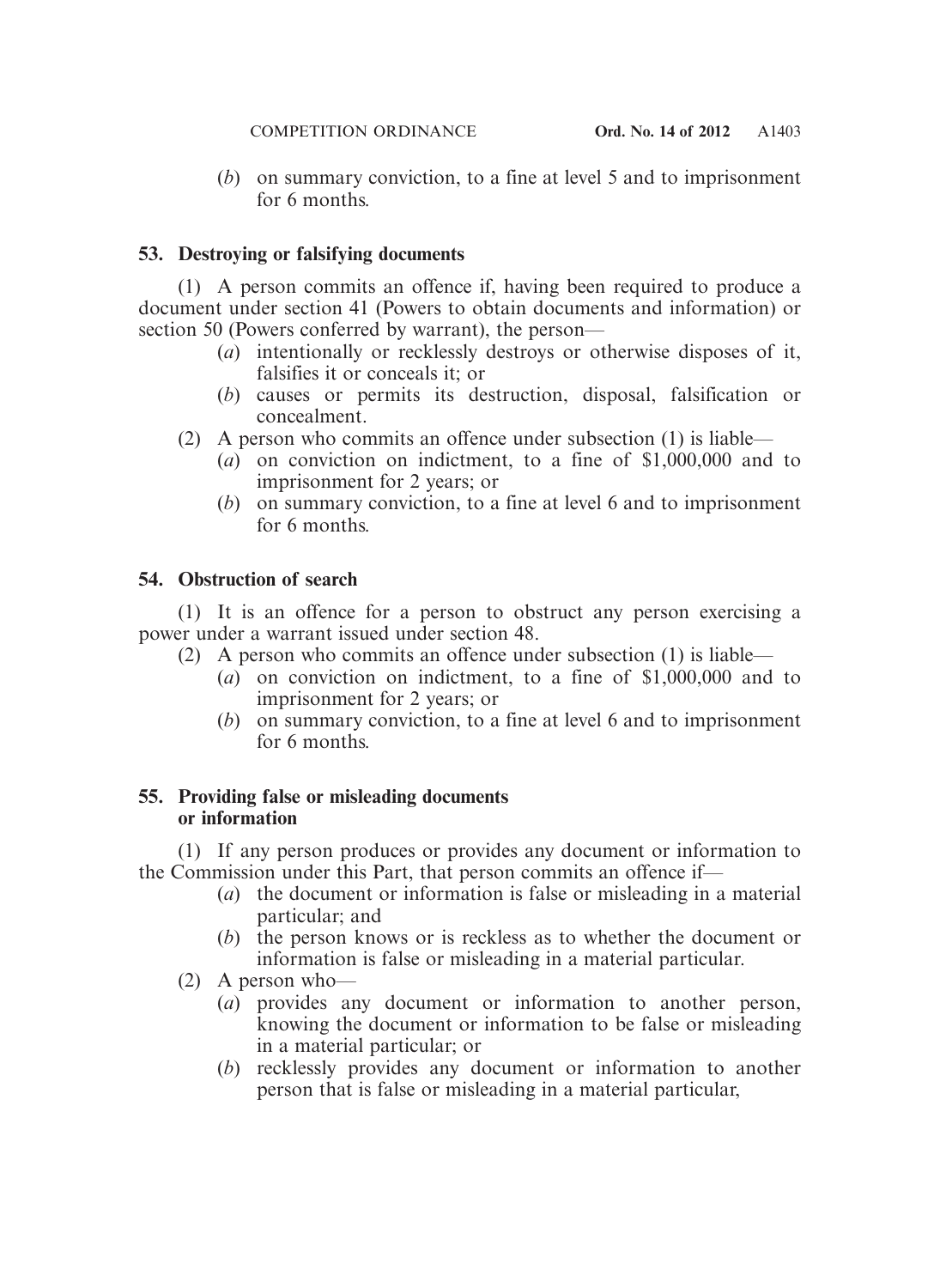knowing that the document or information is to be used for the purpose of providing information to the Commission in connection with any of its functions under this Part, commits an offence.

- (3) A person who commits an offence under this section is liable—
	- (*a*) on conviction on indictment, to a fine of \$1,000,000 and to imprisonment for 2 years; or
	- (*b*) on summary conviction, to a fine at level 6 and to imprisonment for 6 months.

### **Division 5—Miscellaneous**

### **56. Retention of property**

 (1) If property is produced to the Commission in response to a requirement under this Part or is obtained under a warrant issued under section 48, the Commission may retain that property—

- (*a*) for as long as may be necessary for the purpose of its investigation; or
- (*b*) where it may be required for legal proceedings, for as long as may be necessary for the purpose of those proceedings.

 (2) If a document obtained under this Part is in the possession of the Commission, the Commission must, if requested by a person otherwise entitled to possession of the document, supply that person with a copy of the document certified by a member of the Commission to be a true copy of the original.

 (3) Until such a certified copy is issued, the Commission must, at any time and place it considers appropriate, allow a person otherwise entitled to possession of the document, or a person authorized by that person, to inspect and make copies of or take extracts from the document.

 (4) A certified copy of a document issued under this section is admissible in evidence in all courts as if it were the original.

# **57. Disposal of property**

 (1) If any property has come into possession of the Commission under this Ordinance, the Tribunal may order the disposal of the property in the manner provided in this section.

- (2) The Tribunal may, either of its own motion or on application—
	- (*a*) make an order for the delivery of the property to the person who appears to the Tribunal to be entitled to the property;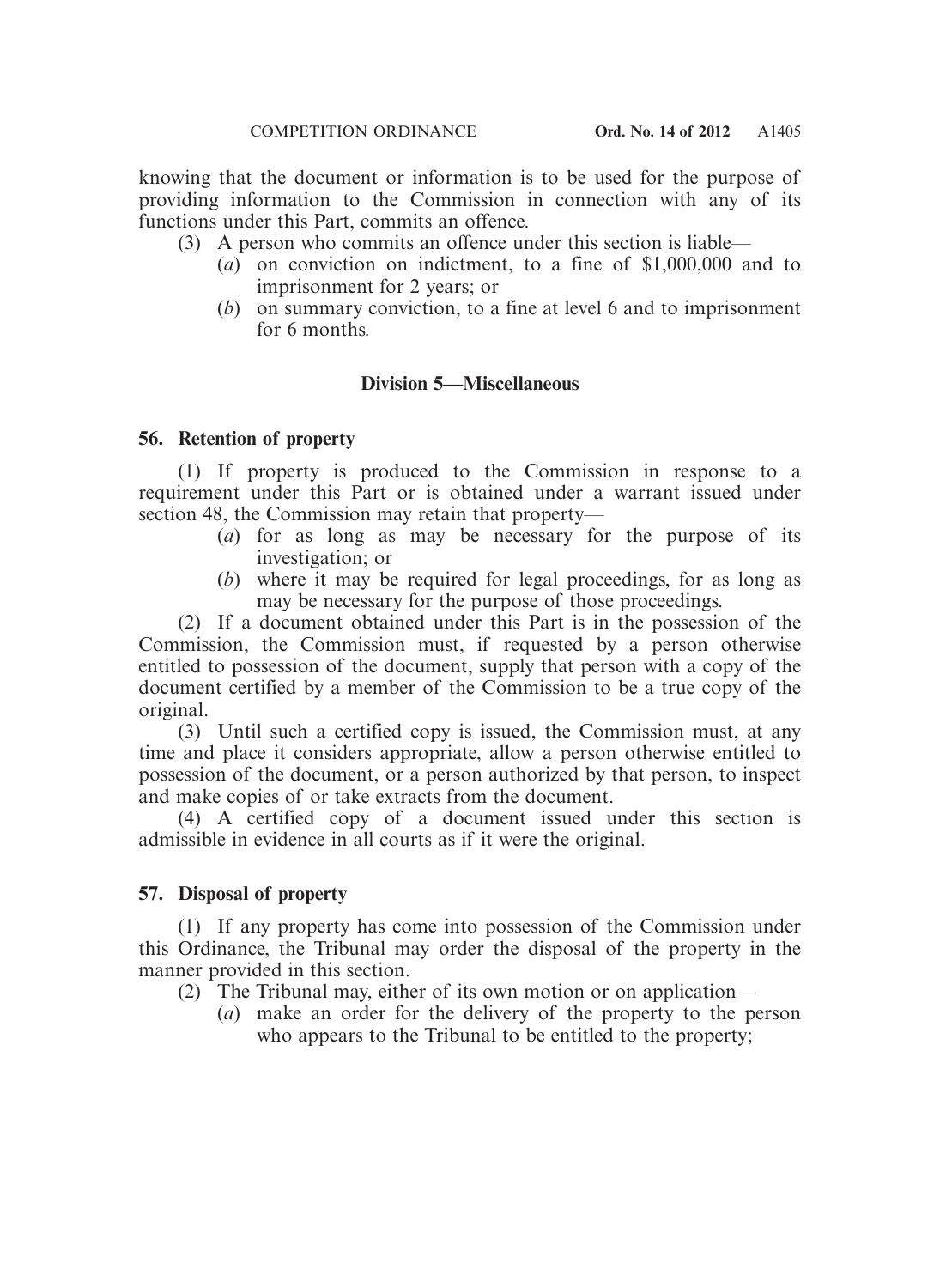- (*b*) if the person entitled to the property is unknown or cannot be found, make an order that the property be sold or retained in the possession of the Tribunal or the Commission; or
- (*c*) if the property is of no value, order that the property be destroyed.

 (3) An order for the delivery, sale or destruction of property must not, except where the property is perishable, be made under subsection (2) unless the Tribunal is satisfied that the property will not be required for the purpose of any proceedings before the Tribunal or any other court.

- $(4)$  If—
	- (*a*) the Tribunal orders the sale or retention of any property under subsection (2); and
	- (*b*) no person establishes a claim to the property or the proceeds of sale of the property within 6 months after the day on which the order is made,

the Tribunal may, either of its own motion or on application by the Commission, order that the property or the proceeds of sale become the property of the Government.

 (5) An order made under subsection (2), other than an order for the retention of property, must not, except where the property is perishable, be carried out until the period allowed for making an appeal against the order has expired or, where such an appeal is made, until the appeal is finally disposed of.

- (6) An appeal is finally disposed of, for the purpose of subsection  $(5)$ 
	- (*a*) if it is determined and the period for bringing any further appeal has ended; or
	- (*b*) if it is abandoned or otherwise ceases to have effect.

# **58. Legal professional privilege**

 (1) Subject to subsection (2), this Part does not affect any claims, rights or entitlements that would, but for this Part, arise on the ground of legal professional privilege.

 (2) Subsection (1) does not affect any requirement under this Ordinance to disclose the name and address of a client of a counsel or solicitor.

# **59. Guidelines**

(1) The Commission may amend any guidelines it issues under this Part.

 (2) Guidelines issued under this Part, and any amendments made to them, may be published in any manner the Commission considers appropriate.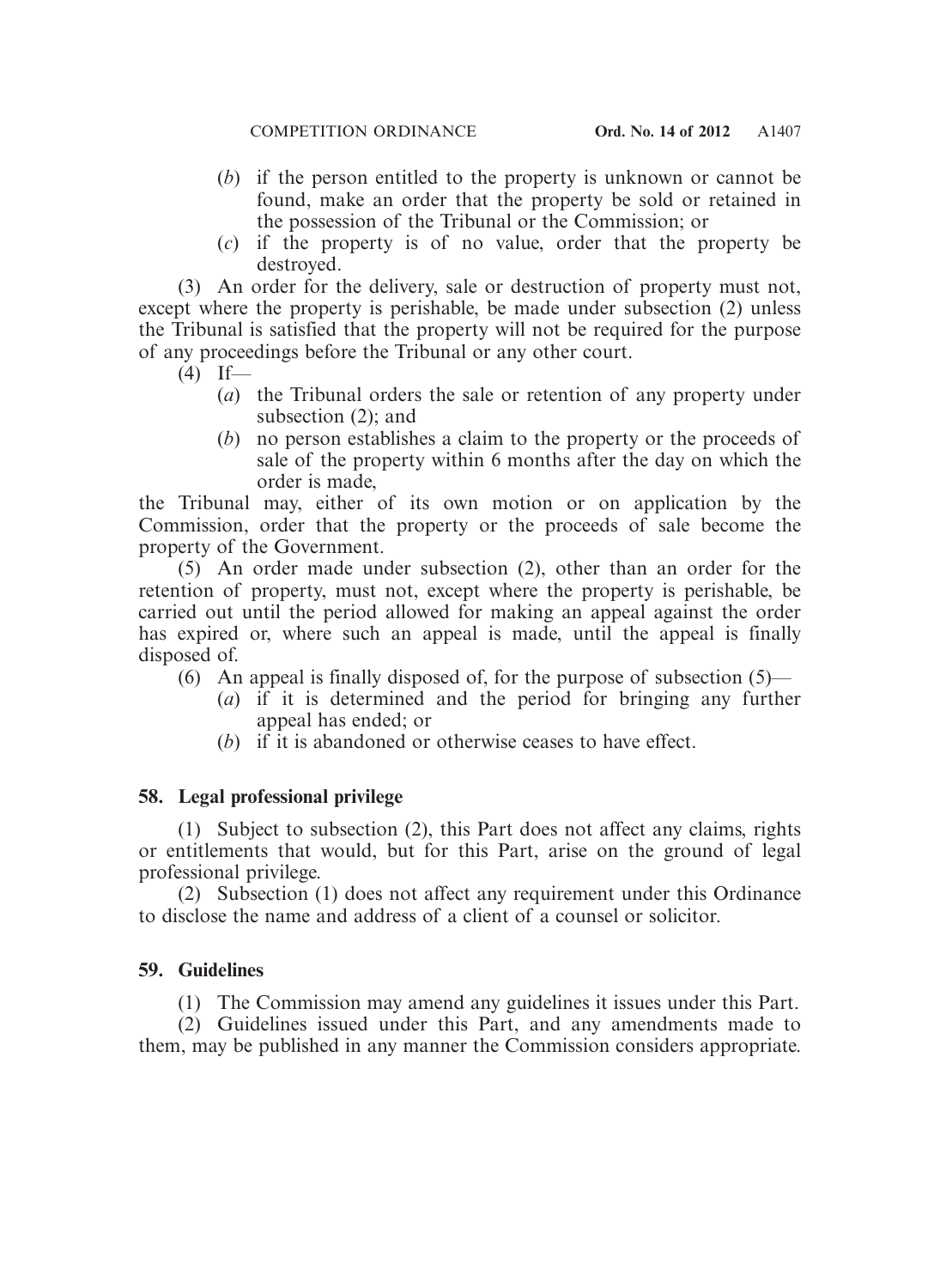(3) Before issuing any guidelines or amendments to them under this Part, the Commission must consult the Legislative Council and any persons it considers appropriate.

 (4) The Commission must make available copies of all guidelines issued under this Part and of all amendments made to them—

- (*a*) at the offices of the Commission during ordinary business hours;
- (*b*) through the Internet or a similar electronic network; and
- (*c*) in any other manner the Commission considers appropriate.

 (5) A person does not incur any civil or criminal liability only because the person has contravened any guidelines issued under this Part or any amendments made to them.

 (6) If, in any legal proceedings, the Tribunal or any other court is satisfied that a guideline is relevant to determining a matter that is in issue—

- (*a*) the guideline is admissible in evidence in the proceedings; and
- (*b*) proof that a person contravened or did not contravene the guideline may be relied on by any party to the proceedings as tending to establish or negate the matter.

 (7) Guidelines issued under this Part and all amendments made to them are not subsidiary legislation.

# PART 4

# Enforcement Powers of Commission

# **Division 1—Commitments**

# **60. Commitments**

- (1) The Commission may accept from a person a commitment to—
	- (*a*) take any action; or
	- (*b*) refrain from taking any action,

that the Commission considers appropriate to address its concerns about a possible contravention of a competition rule.

(2) The action referred to in subsection  $(1)(a)$  does not include making a payment to the Government.

 (3) If the Commission accepts a commitment under this section, it may agree—

- (*a*) not to commence an investigation or, if it has commenced an investigation, to terminate it; and
- (*b*) not to bring proceedings in the Tribunal or, if it has brought proceedings, to terminate them.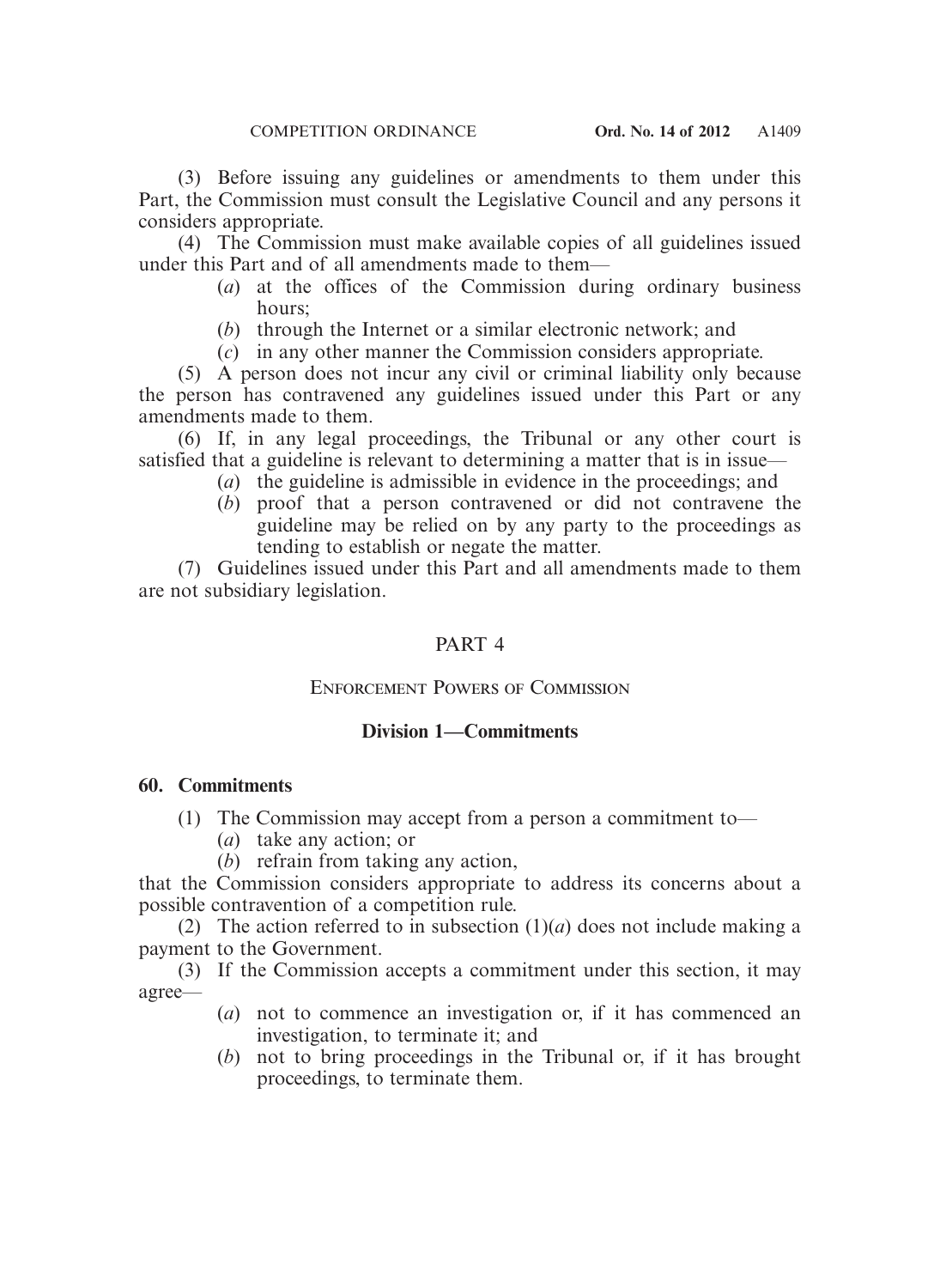(4) If the Commission accepts a commitment under this section, it may not—

- (*a*) commence or continue an investigation; or
- (*b*) bring or continue proceedings in the Tribunal,

in relation to any alleged contravention of a competition rule in so far as that investigation or those proceedings relate to matters that are addressed by the commitment.

 (5) To avoid doubt, the Commission may still commence or continue an investigation or bring or continue proceedings in the Tribunal, after accepting a commitment under this section—

- (*a*) in relation to matters that are not addressed by the commitment;  $\alpha r$
- (*b*) in relation to persons who are not subject to the commitment.

 (6) If the Commission decides to accept a commitment under this section, it must, as soon as practicable after accepting it—

- (*a*) give notice in writing of that decision to the person who made the commitment, together with a copy of the commitment; and
- (*b*) register the commitment on the register of commitments maintained under section 64 (Register of commitments).

### **61. Withdrawal of acceptance of commitment**

 (1) The Commission may, by notice in writing given to the person who made the commitment, withdraw its acceptance of a commitment, with effect from the date specified in the notice, if—

- (*a*) it has reasonable grounds for believing that there has been a material change of circumstances since the commitment was accepted;
- (*b*) it has reasonable grounds for suspecting that the person who made the commitment has failed to comply with the commitment; or
- (*c*) it has reasonable grounds for suspecting that the information on which it based its decision to accept the commitment was incomplete, false or misleading in a material particular.
- (2) If the Commission is satisfied that any information—
	- (*a*) on which it based its decision to accept the commitment; and
	- (*b*) which was provided to it by the person who made the commitment,

was incomplete, false or misleading in a material particular, the date specified in the notice given under subsection (1) may be earlier than the date on which the notice is given.

(3) If an acceptance is withdrawn under this section—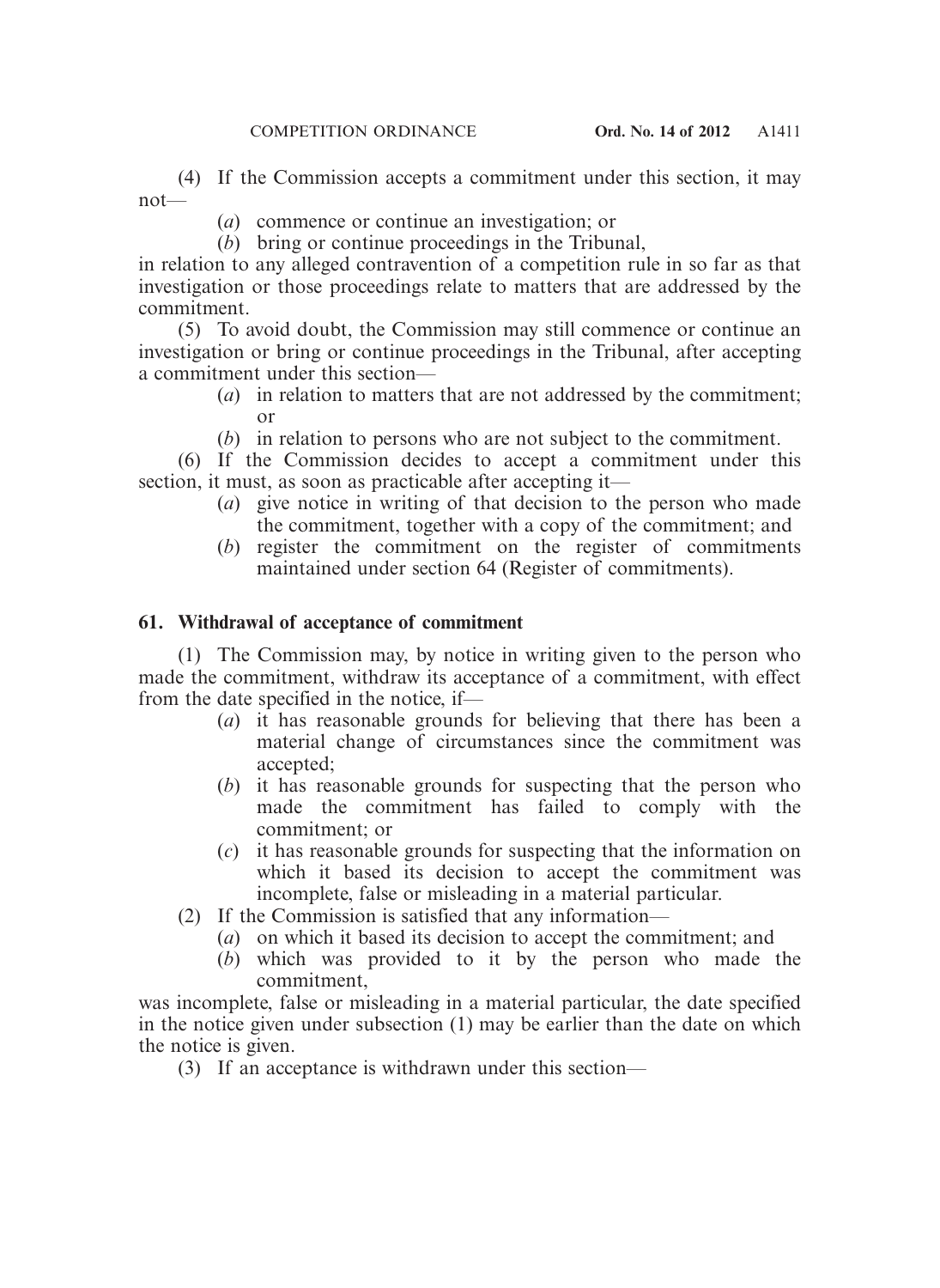- (*a*) the commitment is no longer binding on the person who made it; and
- (*b*) subject to subsection (4), the Commission may—
	- (i) commence an investigation; or
	- (ii) bring proceedings in the Tribunal,

with respect to any alleged contravention of the relevant competition rule that has occurred after the date specified in the notice given under subsection (1).

 (4) The Commission may not bring proceedings authorized by subsection (3) more than 2 years after the date specified in the notice given under subsection (1).

### **62. Variation, substitution and release of commitment**

 (1) At any time after the Commission has accepted a commitment, it may accept from the person who has made it—

- (*a*) a variation of the commitment; or
- (*b*) a new commitment in substitution for it,

if it is satisfied that the variation or new commitment will address its concerns about a possible contravention of a competition rule.

 (2) The Commission may release any person from a commitment that the person has made under this Part if—

- (*a*) it is requested to do so by that person; or
- (*b*) it has reasonable grounds for believing that its concerns about the alleged contravention of the competition rule no longer arise.

### **63. Enforcement of commitment**

 (1) If the Commission considers that a person has failed to comply with any commitment that the person has made under this Part (including a commitment to comply with the requirements of an infringement notice) and which has been accepted by the Commission, it may apply to the Tribunal for an order under subsection (2).

 (2) If the Tribunal is satisfied that a person has failed to comply with a commitment that the person has made under this Part and which has been accepted by the Commission, the Tribunal may make all or any of the following orders—

(*a*) an order directing the person to take such action or refrain from taking such action, as is specified in the commitment;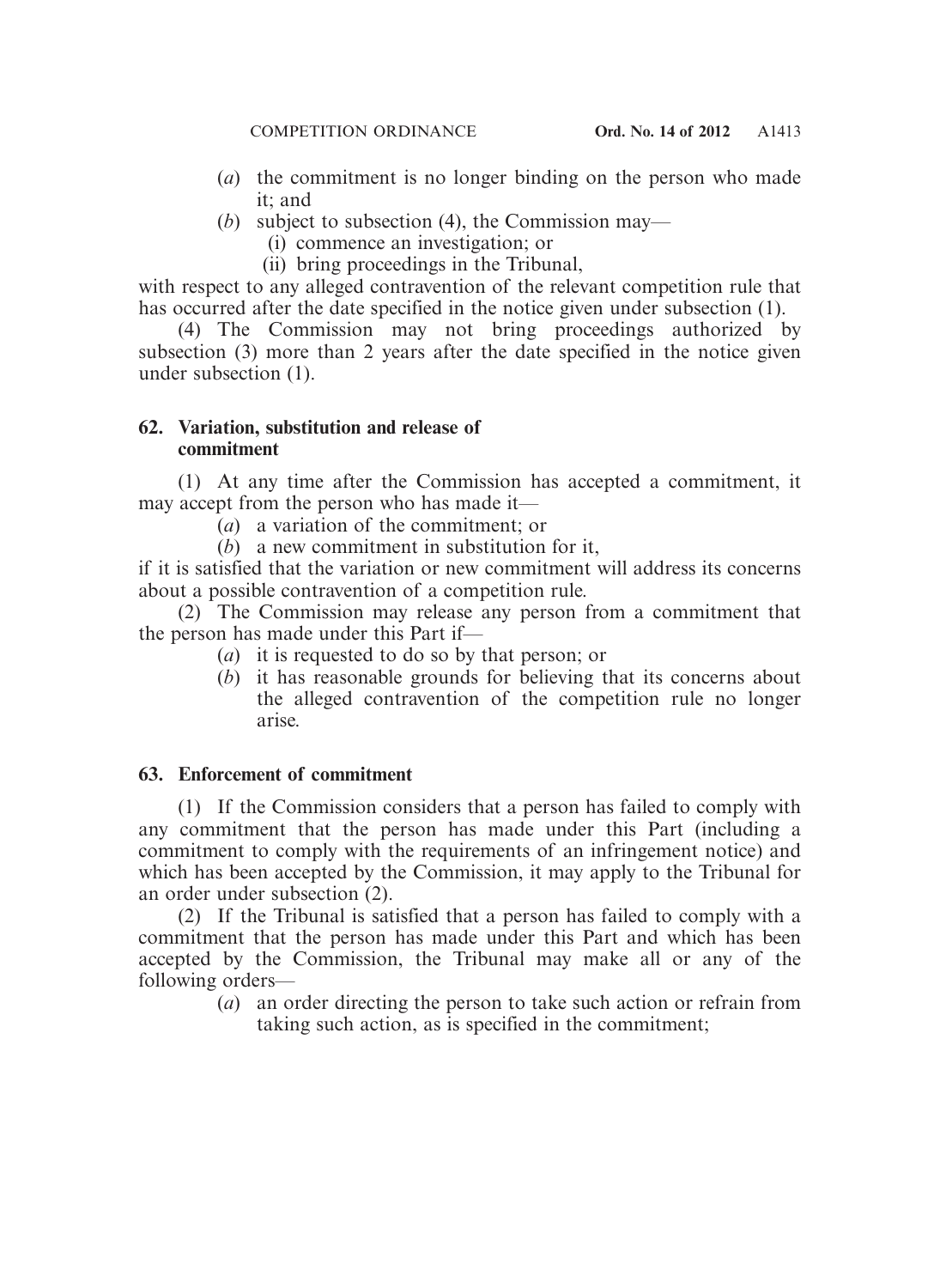- (*b*) an order directing the person to pay to the Government an amount not exceeding the amount of any profit gained or loss avoided by that person as a result of the person's failure to comply with the commitment;
- (*c*) an order directing the person to compensate any person for any loss or damage caused by the person's failure to comply with the commitment; and
- (*d*) any other order that the Tribunal considers appropriate.

### **64. Register of commitments**

 (1) The Commission must establish and maintain a register of commitments made under this Part (including commitments to comply with the requirements of an infringement notice) containing—

- (*a*) a copy of all commitments accepted under this Part (including any commitment accepted in substitution for another);
- (*b*) a copy of all variations of commitments accepted under this Part;
- (*c*) where any acceptance of a commitment has been withdrawn, notice of that withdrawal; and
- (*d*) where any commitment has been released, notice of that release.

 (2) The Commission may omit confidential information from any entry made in the register under this section; and where confidential information has been omitted, that fact must be disclosed on the register.

 (3) The Commission must make the register available for inspection by any person—

- (*a*) at the offices of the Commission during ordinary business hours;
- (*b*) through the Internet or a similar electronic network; and
- (*c*) in any other manner the Commission considers appropriate.

### **65. Procedural requirements regarding commitments**

Schedule 2 has effect regarding the procedural requirements for—

- (*a*) the acceptance of commitments;
- (*b*) the withdrawal of acceptance of commitments; and
- (*c*) the variation and release of commitments,

under this Division.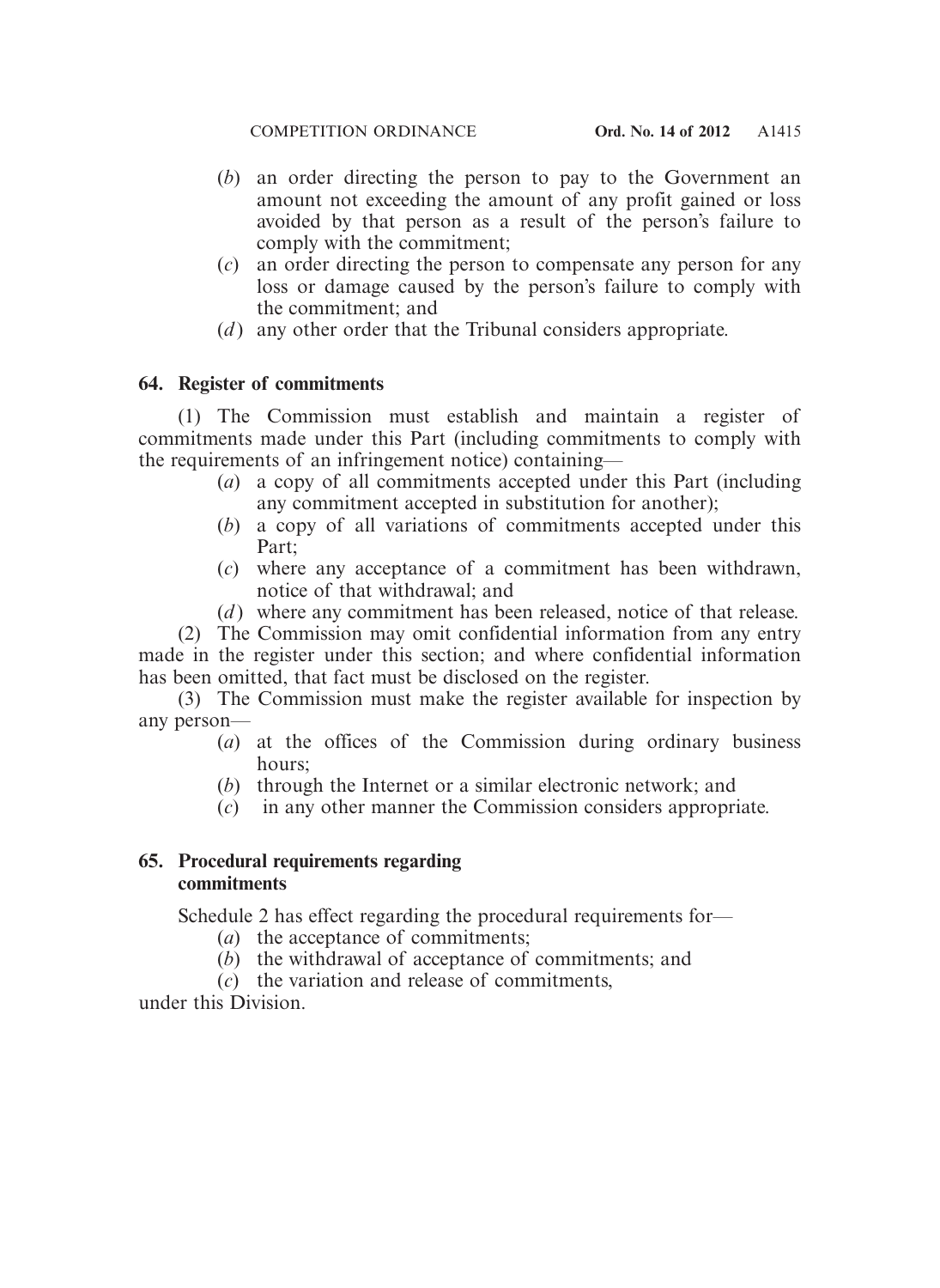#### **Division 2—Infringement Notices**

#### **66. Interpretation**

In this Division—

- "compliance period" (遵守限期) means the period within which a person who has notified the Commission that the person proposes to comply with the requirements of an infringement notice must make a commitment to comply with the requirements of the notice;
- "notification period" (通知限期) means the period (being a period of not more than 28 days) within which a person to whom an infringement notice has been issued must notify the Commission whether or not the person proposes to comply with the requirements of the notice.

### **67. Commission may issue infringement notice**

- (1) Subsection (2) applies where—
	- (*a*) the Commission has reasonable cause to believe that—
		- (i) a contravention of the first conduct rule has occurred and the contravention involves serious anti-competitive conduct; or
		- (ii) a contravention of the second conduct rule has occurred; and
	- (*b*) the Commission has not yet brought proceedings in the Tribunal in respect of the contravention.

 (2) The Commission may, instead of bringing proceedings in the Tribunal in the first instance, issue a notice (an "infringement notice") to the person against whom it proposes to bring proceedings, offering not to bring those proceedings on condition that the person makes a commitment to comply with requirements of the notice.

 (3) The requirements of an infringement notice may include, but are not limited to, the following requirements—

- (*a*) to refrain from any specified conduct, or to take any specified action, that the Commission considers appropriate; and
- (*b*) to admit to a contravention of the relevant conduct rule.

 (4) The action that may be specified by the Commission under subsection (3)(*a*) does not include making a payment to the Government.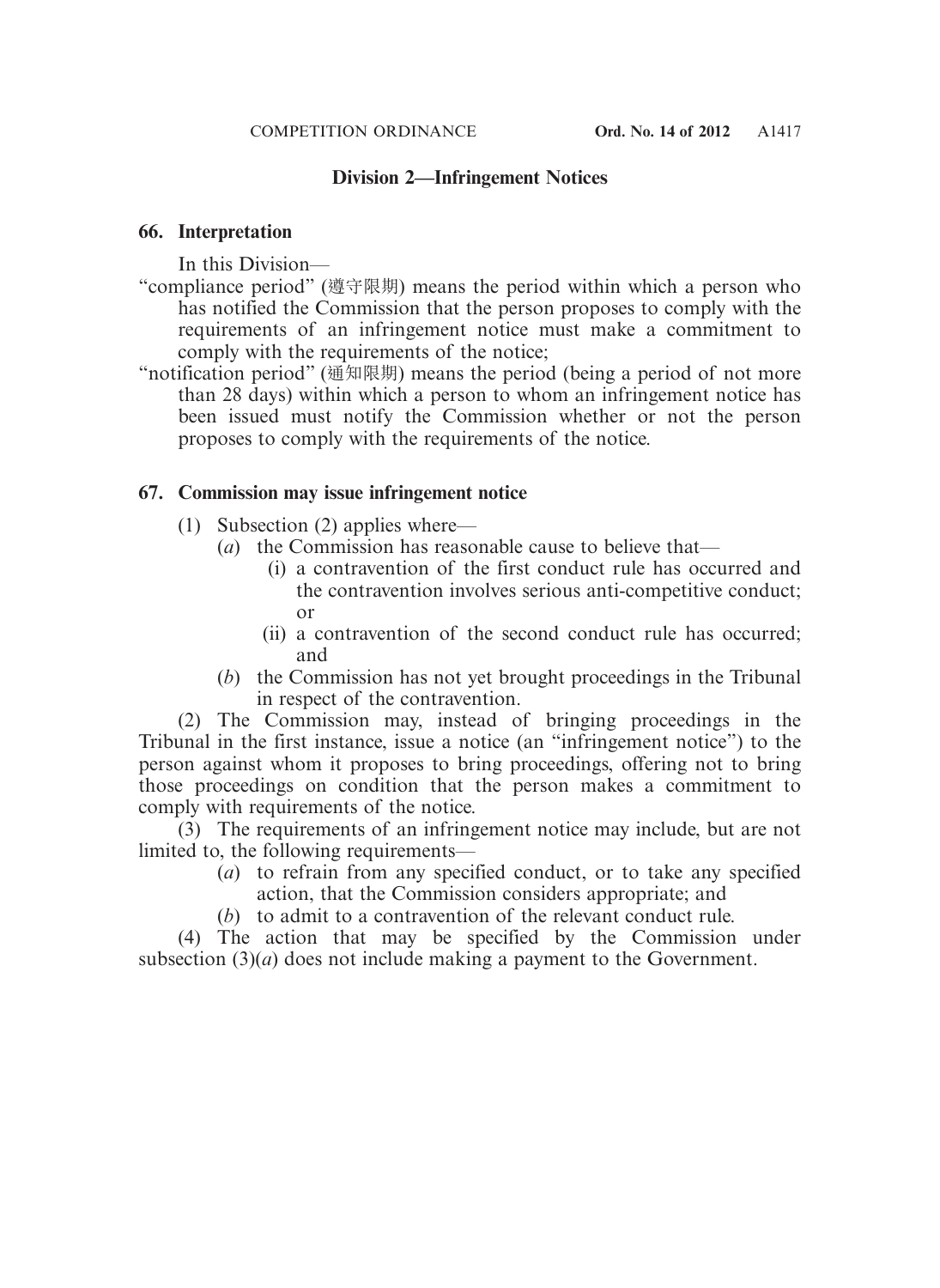#### **68. Person not obliged to make commitment**

 A person is not obliged to make a commitment to comply with the requirements of an infringement notice, but if a person does not make the commitment within the compliance period, the Commission may bring proceedings against that person in the Tribunal in relation to the alleged contravention of the conduct rule.

#### **69. Contents of infringement notice**

An infringement notice must—

- (*a*) identify the conduct rule alleged to have been contravened;
- (*b*) describe the conduct that is alleged to contravene that conduct rule;
- (*c*) identify the person whose conduct is alleged to constitute the contravention;
- (*d*) identify the evidence or other materials that the Commission relies on in support of its allegations;
- (*e*) specify the requirements to be complied with by the person to whom the notice is addressed;
- $(f)$  specify both the notification period and the compliance period; and
- (*g*) be accompanied by a copy of section 68 (Person not obliged to make commitment).

### **70. Notice of proposal to issue infringement notice**

 (1) Before issuing an infringement notice to any person under section 67, the Commission must—

- (*a*) give that person a notice under this section; and
- (*b*) consider any representations made in accordance with the notice.
- (2) A notice under this section must—
	- (*a*) state that an infringement notice is proposed to be issued;
	- (*b*) contain a draft of the proposed infringement notice; and
	- (*c*) specify a period, being a period of not less than 15 days, within which representations may be made as to why the infringement notice should not be issued.

 (3) If a person makes a representation in response to a notice issued under this section—

(*a*) evidence or information provided to the Commission in that representation may not be used against that person; and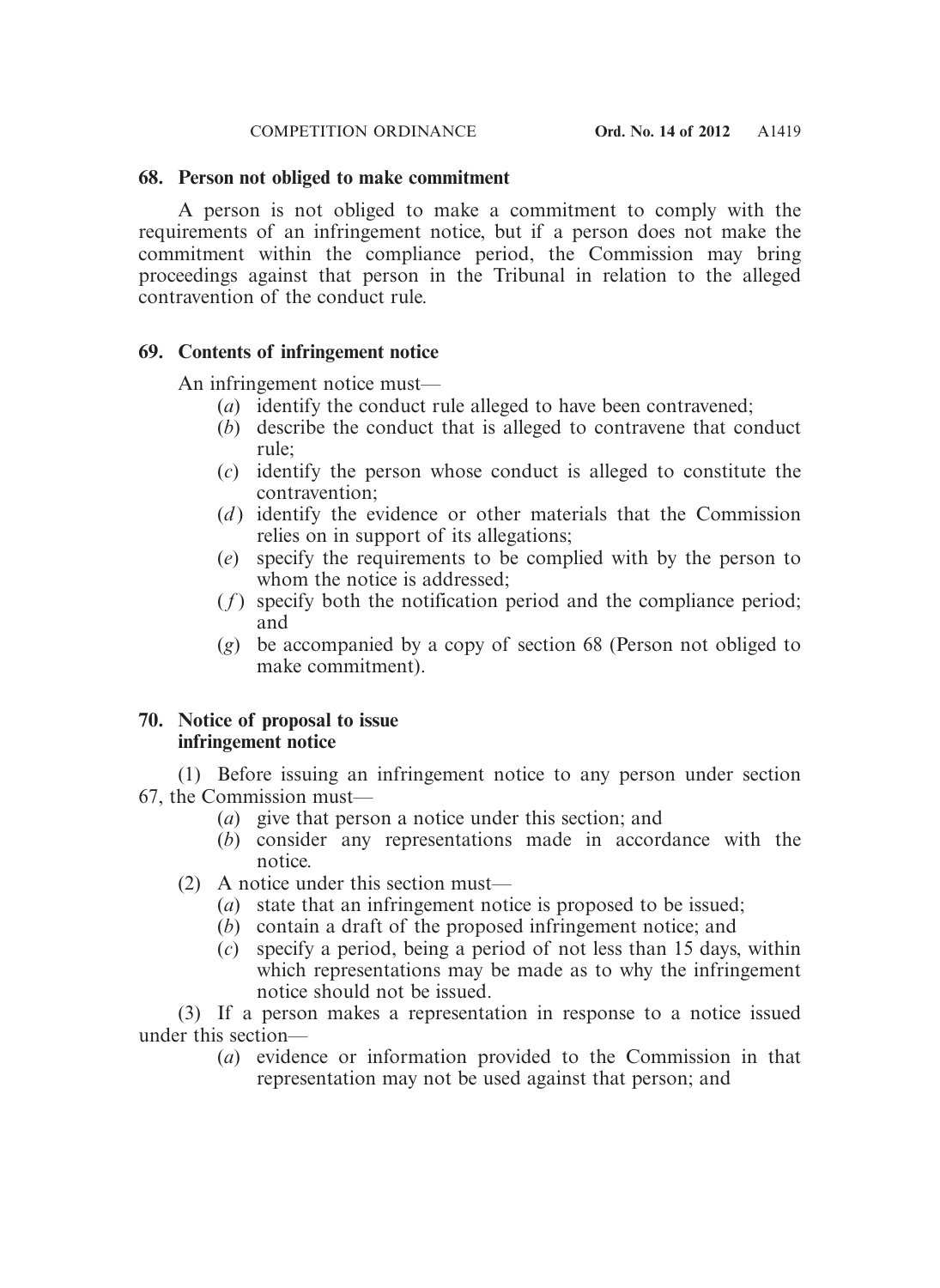(*b*) no person may obtain discovery of that information or evidence against the Commission,

in any proceedings, other than proceedings against that person for an offence under section 172 (Provision of false information).

### **71. Decision not to issue infringement notice**

 If after considering any representations made in response to a notice given under section 70, the Commission decides not to issue an infringement notice, it must give notice of that decision to the person to whom the notice under section 70 was given.

### **72. Effect of issue of infringement notice**

 (1) If an infringement notice has been issued to any person, no proceedings may be brought by the Commission against that person in respect of the contravention referred to in the notice if—

- (*a*) the compliance period has not expired; and
- (*b*) the infringement notice has not been withdrawn.

 (2) The Commission may not publish an infringement notice (or disclose the whole or any part of its contents)—

- (*a*) before the expiry of its compliance period;
- (*b*) if a commitment to comply with the requirements of the notice is not made within the compliance period; or
- (*c*) if the Commission has withdrawn the notice.

# **73. Withdrawal of infringement notice**

 The Commission may at any time before the expiry of the compliance period, by notice in writing given to a person to whom an infringement notice has been issued, withdraw the infringement notice with effect from a date specified in the notice.

### **74. Extension of compliance period**

 (1) The Commission may, either of its own volition or on application made to it in writing, extend the compliance period specified in an infringement notice if it considers that there is a good reason for doing so.

 (2) An application for an extension under subsection (1) must be made before the expiry of the period sought to be extended.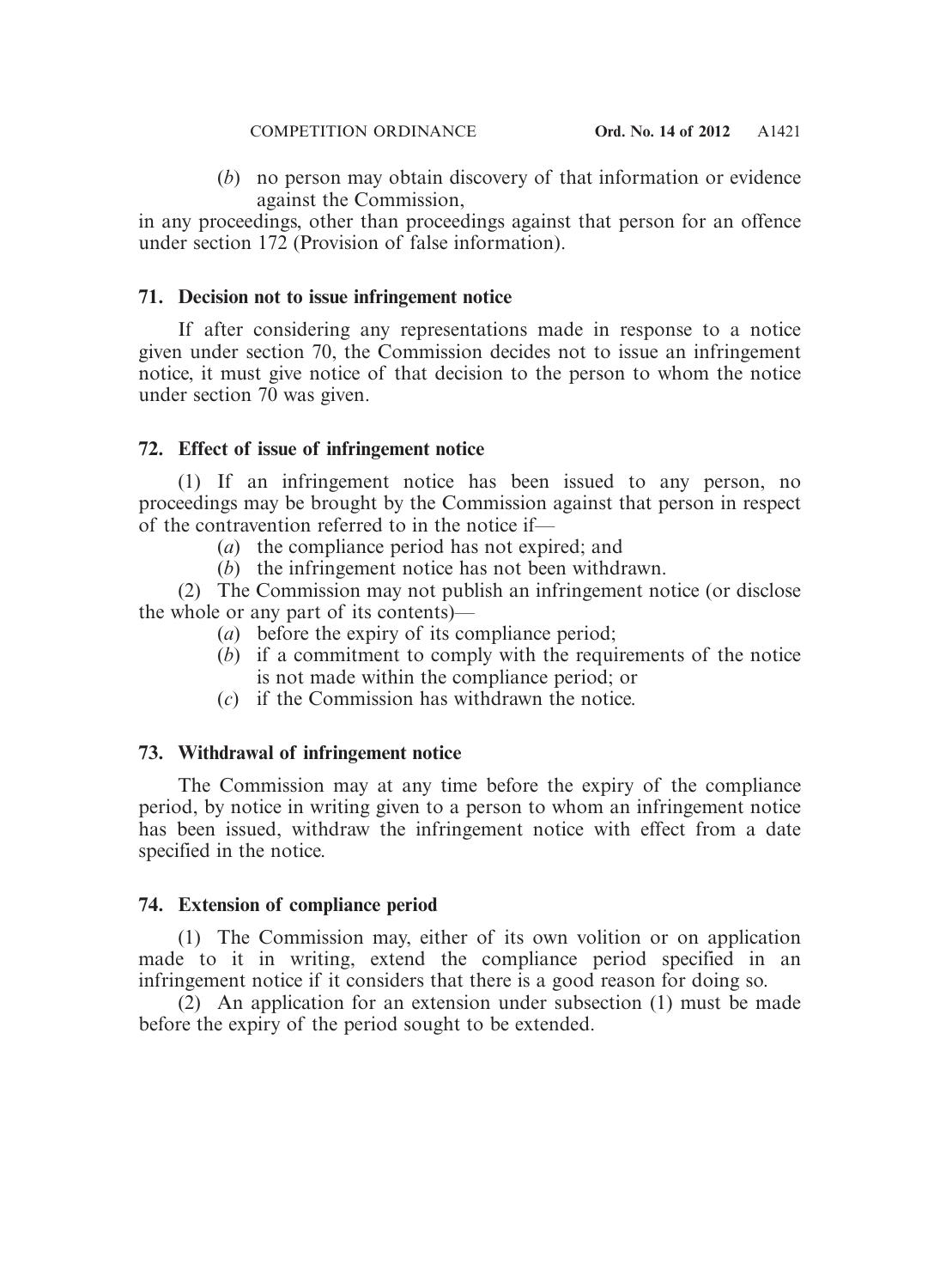### **75. Effect of commitment to comply with requirements of infringement notice**

 If a person makes a commitment to comply with the requirements of an infringement notice within the compliance period, the Commission may not bring proceedings in the Tribunal against that person in respect of the alleged contravention specified in the notice.

### **76. Failure to comply with requirements of infringement notice**

 (1) This section applies where a person has made a commitment to the Commission to comply with the requirements of an infringement notice.

 (2) Nothing in section 75 prevents the Commission from bringing proceedings in the Tribunal, where it has reasonable grounds for suspecting that the person who has made the commitment has failed to comply with one or more of the requirements of the infringement notice.

### **77. Registration of commitments**

 The Commission must register commitments made under this Division in the register maintained by the Commission under section 64 (Register of commitments) and the provisions of that section also apply, with any necessary modifications that the circumstances require, to commitments made under this Division.

### **78. Publication of infringement notices**

 If a person has made a commitment under this Division to comply with the requirements of an infringement notice, the Commission may publish the infringement notice—

- (*a*) through the Internet or a similar electronic network; and
- (*b*) in any other manner the Commission considers appropriate.

# **Division 3—Leniency**

# **79. Interpretation**

In this Division—

"officer" (高級人員) means—

(*a*) in relation to a corporation, a director, manager or company secretary of the corporation, and any other person involved in the management of the corporation; and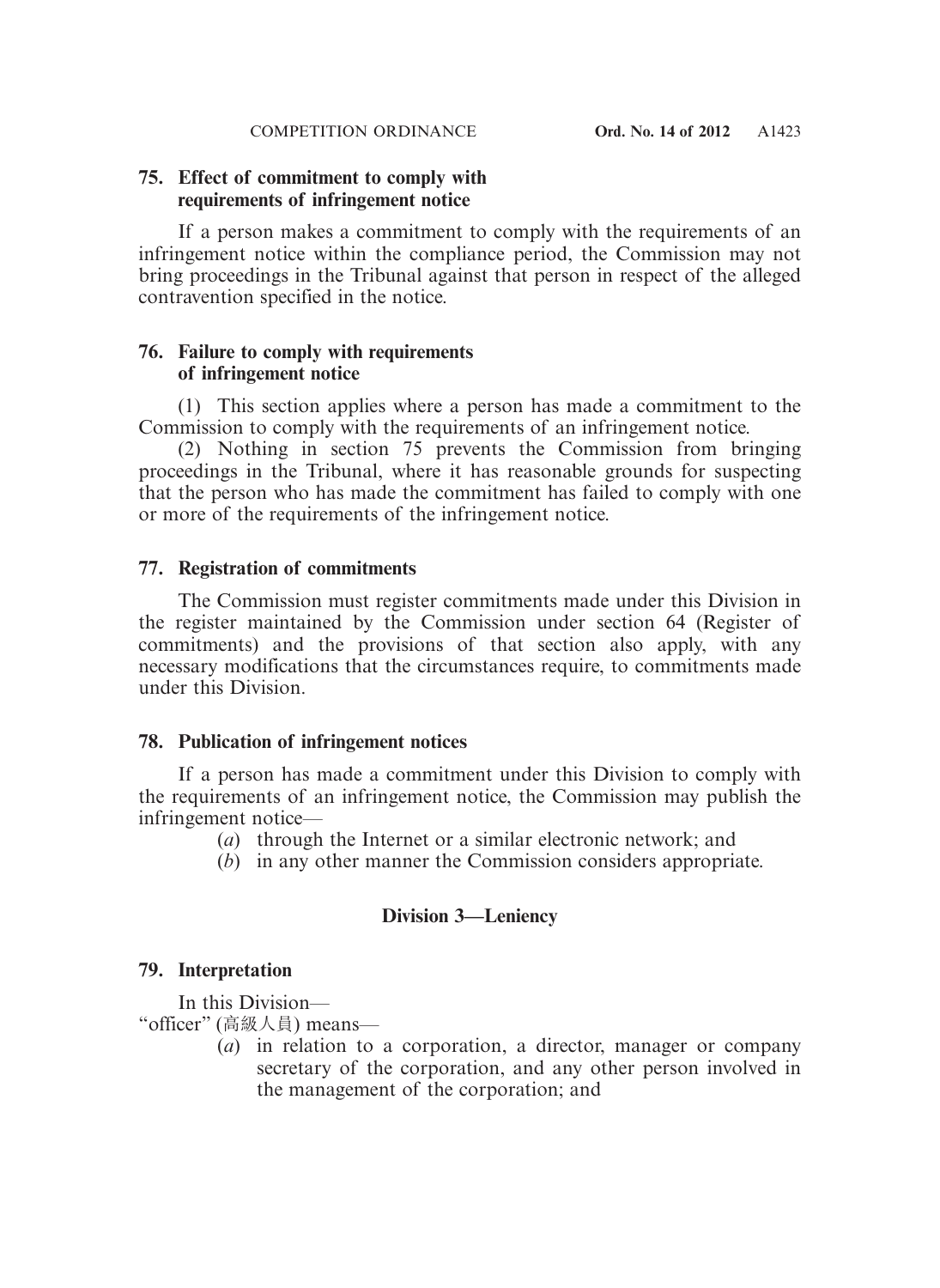(*b*) in relation to an undertaking (other than a corporation or partnership), any member of the governing body of that undertaking.

#### **80. Commission may make leniency agreements**

 (1) The Commission may, in exchange for a person's co-operation in an investigation or in proceedings under this Ordinance, make an agreement (a "leniency agreement") with the person, on any terms it considers appropriate, that it will not bring or continue proceedings under Part 6 for a pecuniary penalty in respect of an alleged contravention of a conduct rule against—

- (*a*) if the person is a natural person, that person or any employee or agent of that person;
- (*b*) if the person is a corporation, that corporation or any officer, employee or agent of the corporation;
- (*c*) if the person is a partner in a partnership, that partnership or any partner in the partnership, or any employee or agent of the partnership; or
- (*d*) if the person is an undertaking other than one referred to in paragraph  $(a)$ ,  $(b)$  or  $(c)$ , that undertaking or any officer, employee or agent of the undertaking,

in so far as the contravention consists of the conduct specified in the agreement.

 (2) The Commission must not, while a leniency agreement is in force, bring or continue proceedings under Part 6 for a pecuniary penalty in breach of that leniency agreement.

### **81. Termination of leniency agreement**

- (1) The Commission may terminate a leniency agreement if—
	- (*a*) the other party to the agreement agrees to the termination;
	- (*b*) it has reasonable grounds to suspect that the information on which it based its decision to make the agreement was incomplete, false or misleading in a material particular;
	- (*c*) the other party to the agreement, or if the agreement was made by a person as an officer, employee or agent of an undertaking, that undertaking has been convicted of an offence under Part 3; or
	- (*d*) it is satisfied that the other party to the agreement, or if the agreement was made by a person as an officer, employee or agent of an undertaking, that undertaking has failed to comply with the terms of the agreement.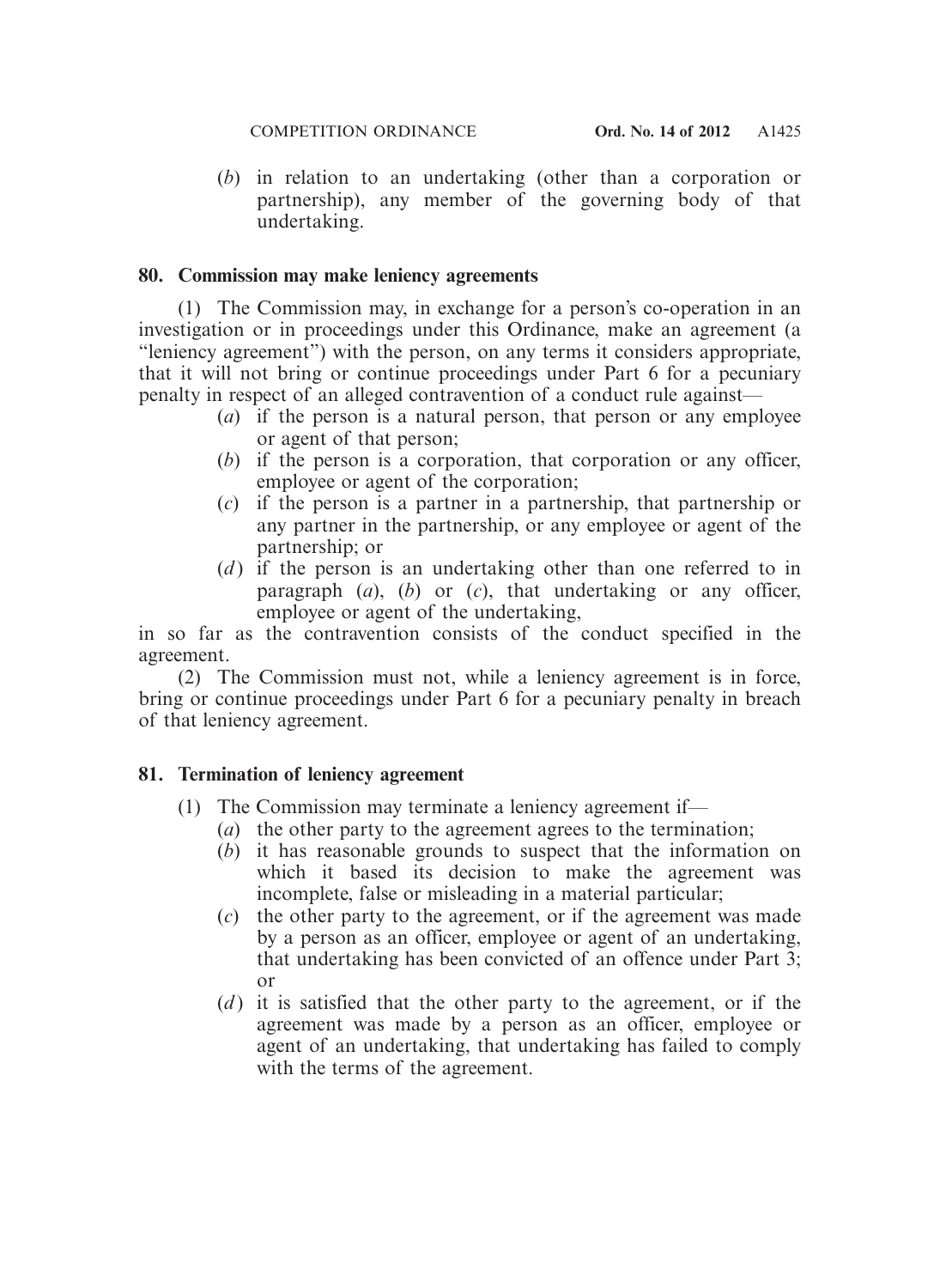(2) The Commission may terminate a leniency agreement by giving notice in writing to the other party to the agreement and to any other person who appears to the Commission to be likely to benefit from the agreement, stating—

- (*a*) the date of the termination; and
- (*b*) the reasons for the termination.

 (3) A notice under subsection (2) must specify the period within which representations may be made to the Commission about the proposed termination.

 (4) The period specified for the purpose of subsection (3) must be a period of at least 30 days beginning after the day on which the notice is given.

 (5) Before terminating a leniency agreement, the Commission must consider any representations about the proposed termination that are made to it.

### **Division 4—Warning Notices**

#### **82. Warning notices**

- (1) If the Commission has reasonable cause to believe that—
	- (*a*) a contravention of the first conduct rule has occurred; and
	- (*b*) the contravention does not involve serious anti-competitive conduct,

the Commission must, before bringing proceedings in the Tribunal against the undertaking whose conduct is alleged to constitute the contravention, issue a notice (a "warning notice") to the undertaking.

(2) A warning notice must—

- (*a*) describe the conduct (the "contravening conduct") that is alleged to constitute the contravention;
- (*b*) identify the undertaking (the "contravening undertaking") that has engaged in the contravening conduct;
- (*c*) identify the evidence or other materials that the Commission relies on in support of its allegations;
- $(d)$  state—
	- (i) that the Commission requires the contravening undertaking to cease the contravening conduct within the period (the "warning period") specified in the notice, and not to repeat that conduct after the warning period;
	- (ii) that, if the contravening conduct continues after the expiry of the warning period, the Commission may bring proceedings in the Tribunal against the contravening undertaking in respect of the contravening conduct; and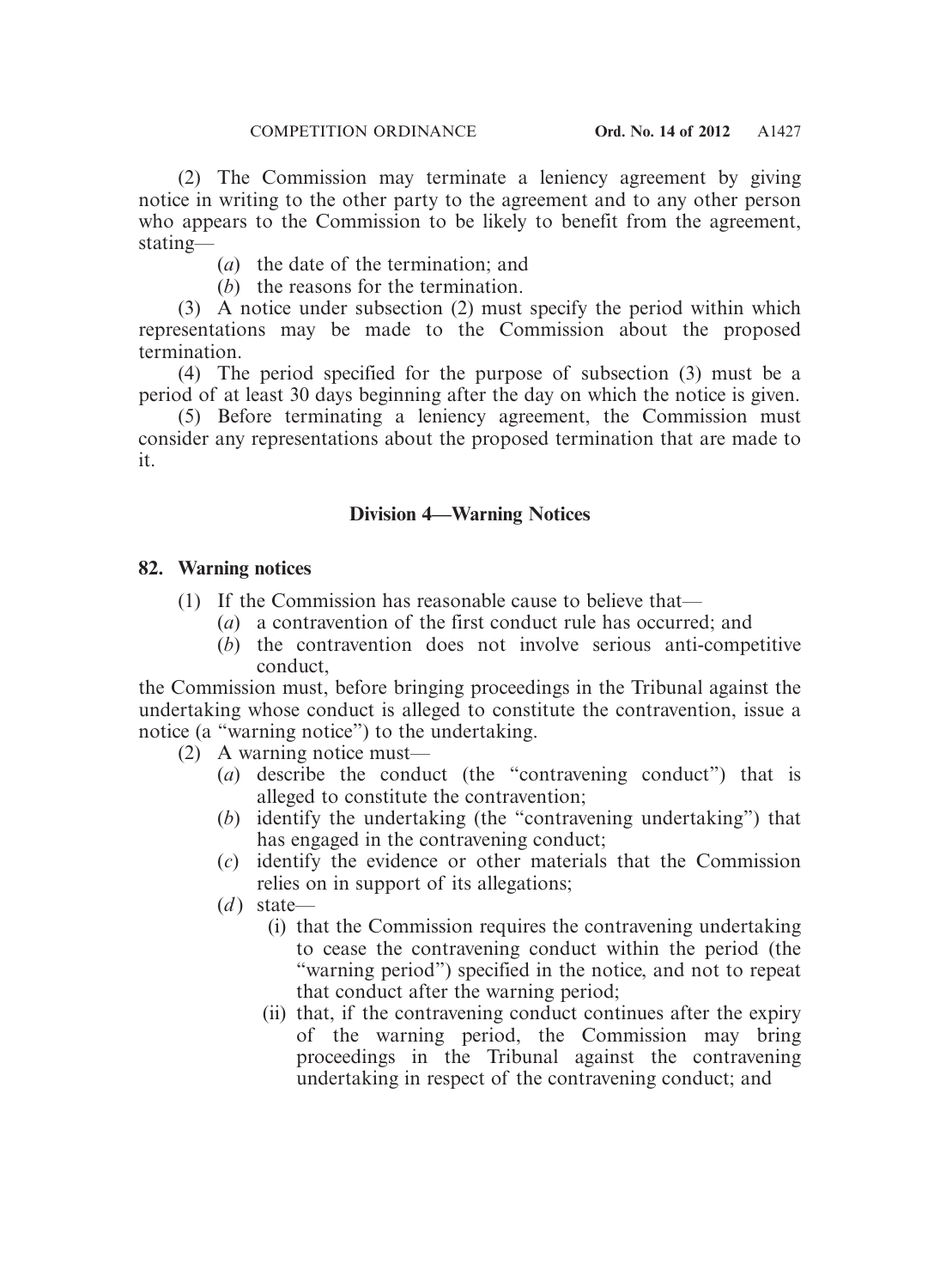- (iii) that, if the contravening undertaking repeats the contravening conduct after the expiry of the warning period, the Commission may bring proceedings in the Tribunal against the contravening undertaking in respect of the contravening conduct and the repeated conduct; and
- (*e*) indicate the manner in which the contravening undertaking may cease the contravening conduct.

 (3) In determining the warning period, the Commission must have regard to the amount of time which the contravening undertaking is likely to require to cease the contravening conduct.

- (4) After the expiry of the warning period—
	- (*a*) if the Commission has reasonable cause to believe that the contravening conduct continues after the expiry, the Commission may bring proceedings in the Tribunal against the contravening undertaking in respect of the contravening conduct; and
	- (*b*) if the Commission has reasonable cause to believe that the contravening undertaking repeats the contravening conduct after the expiry, the Commission may bring proceedings in the Tribunal against the contravening undertaking in respect of the contravening conduct and the repeated conduct.

 (5) To avoid doubt, proceedings under subsection (4) may not be brought in respect of any period that precedes the warning period.

 (6) The Commission may, either of its own volition or on application made to it in writing, extend the warning period specified in a warning notice if it considers that there is a good reason for doing so.

 (7) An application for an extension under subsection (6) must be made before the expiry of the period sought to be extended.

# PART 5

### REVIEW BY TRIBUNAL

### **83. Interpretation**

In this Part—

"reviewable determination" (可覆核裁定) means—

- (*a*) a decision regarding an agreement, made by the Commission under section 11:
- (*b*) a rescission of a decision regarding an agreement, made by the Commission under section 14;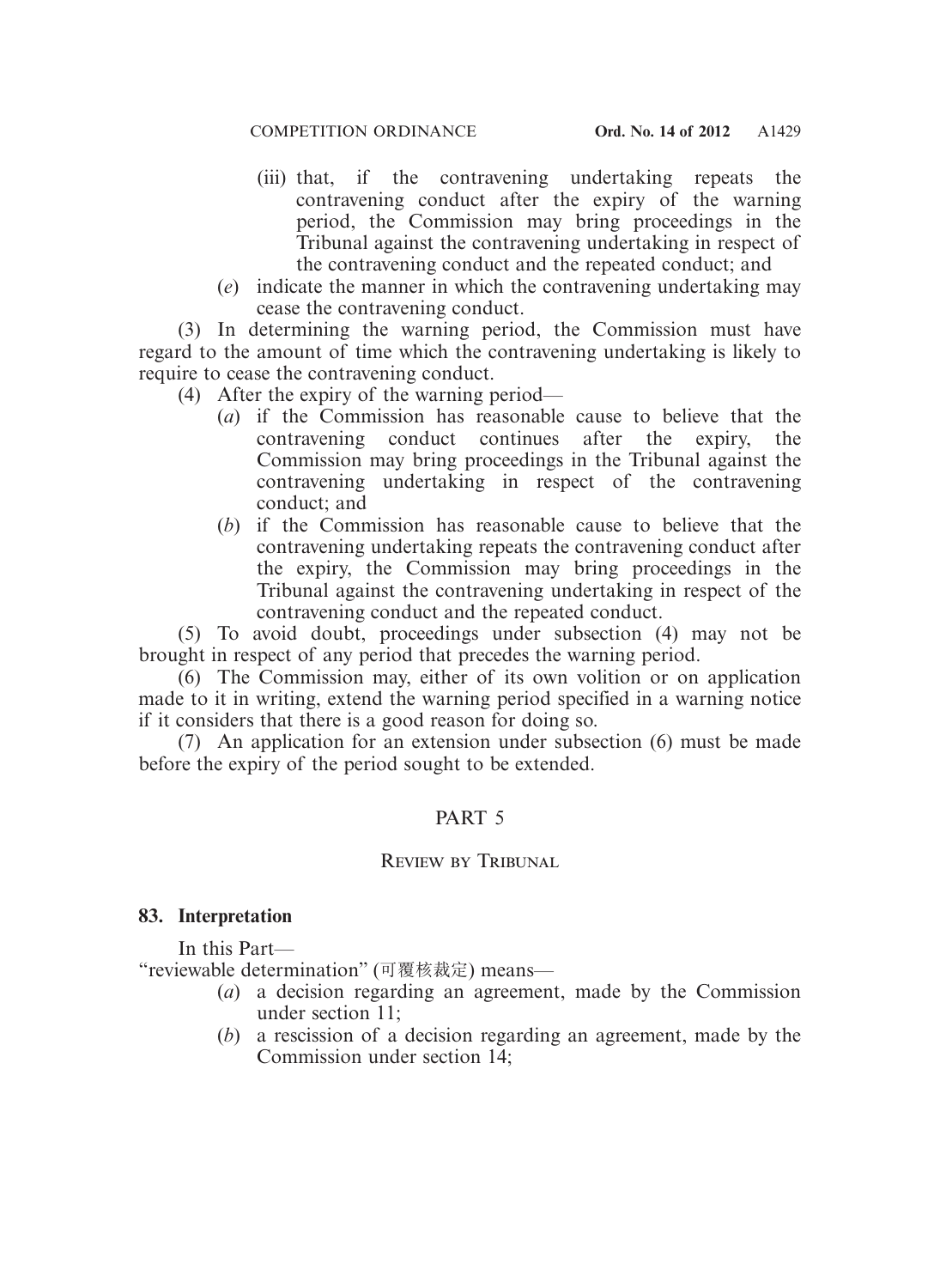- (*c*) a decision relating to the issue of a block exemption order, made by the Commission under section 15;
- (*d*) a decision relating to the variation or revocation of a block exemption order, made by the Commission under section 20;
- (*e*) a decision regarding specific conduct, made by the Commission under section 26;
- $(f)$  a rescission of a decision regarding specific conduct, made by the Commission under section 29;
- (*g*) a decision relating to the variation of a commitment, made by the Commission under section 62;
- (*h*) a decision relating to the release of a person from a commitment, made by the Commission under section 62;
- (*i*) a decision relating to the termination of a leniency agreement, made by the Commission under section 81;
- ( *j*) a decision regarding a merger or proposed merger, made by the Commission under section 13 of Schedule 7; or
- (*k*) a rescission of a decision regarding a merger or proposed merger, made by the Commission under section 15 of Schedule 7.

### **84. Review of reviewable determination**

 (1) An application may be made to the Tribunal by any person or undertaking specified or referred to in section 85 for a review of a reviewable determination.

 (2) An application under subsection (1) may only be made with the leave of the Tribunal.

 (3) Leave may not be granted under subsection (2) unless the Tribunal is satisfied that—

- (*a*) the review has a reasonable prospect of success; or
- (*b*) there is some other reason in the interests of justice why the review should be heard.

### **85. Who may apply for review**

- (1) An application for a review under this Part may be made—
	- (*a*) in the case of a decision or a rescission of a decision, by the undertaking that applied for the decision;
	- (*b*) in the case of a decision relating to the variation of a commitment or the release of a person from a commitment, by the person who made the commitment; or
	- (*c*) in the case of a decision relating to the termination of a leniency agreement, by a party to the agreement.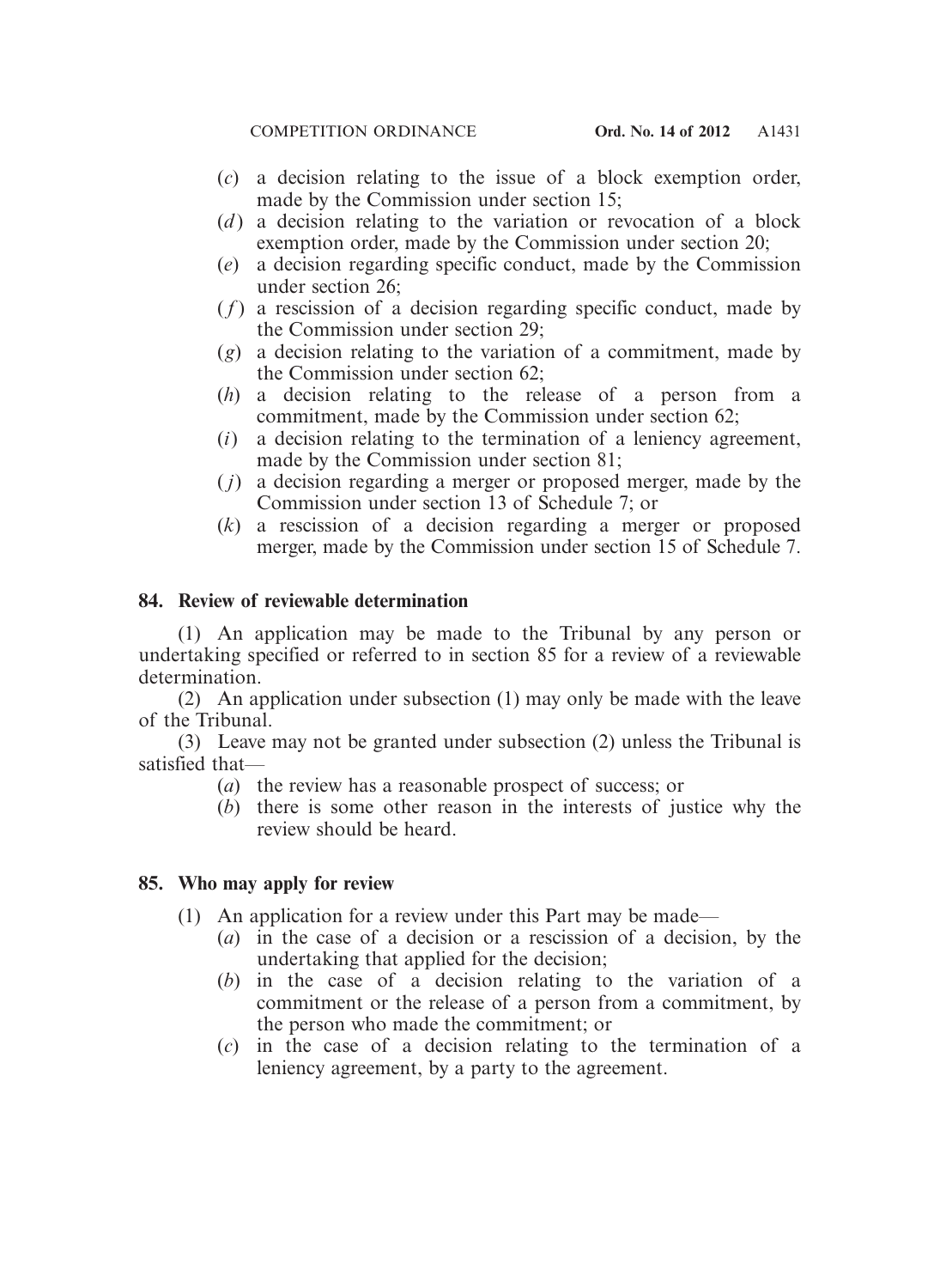(2) A person who does not fall under subsection (1) may also apply to the Tribunal for a review of a reviewable determination, other than a decision regarding a merger or proposed merger, if the Tribunal is satisfied that the person has a sufficient interest in the reviewable determination.

### **86. Tribunal may state case for Court of Appeal**

 (1) Before or after the determination of an application for review made under section 84, the Tribunal may, either of its own motion or on application, refer any question of law arising in, or that has arisen in, the review to the Court of Appeal for determination by way of case stated.

 (2) The Tribunal may only refer a question of law to the Court of Appeal under subsection (1) if it is satisfied—

- (*a*) that the party who has applied for the question of law to be referred has a reasonable prospect of success; or
- (*b*) that there is some other reason in the interests of justice why the question of law should be referred.
- (3) On the hearing of the case, the Court of Appeal may—
	- (*a*) determine the question stated;
	- (*b*) amend the case or require the Tribunal to amend the case in any manner the Court specifies; or
	- (*c*) remit the case to the Tribunal for reconsideration in the light of the decision of the Court.

# **87. Decision of Tribunal on application for review**

In determining an application for a review, the Tribunal may—

- (*a*) confirm or set aside the whole or part of the determination to which it relates; and
- (*b*) where it sets aside the whole or part of a determination, refer the matter back to the Commission with a direction to reconsider and make a new determination in accordance with the decision of the Tribunal.

# **88. Time limit for applying for review**

 (1) An application for the review of a reviewable determination must be made within 30 days after the day on which the determination was made.

 (2) Despite subsection (1), the Tribunal may extend the time referred to in that subsection if it is satisfied that—

(*a*) there is a good reason for doing so; and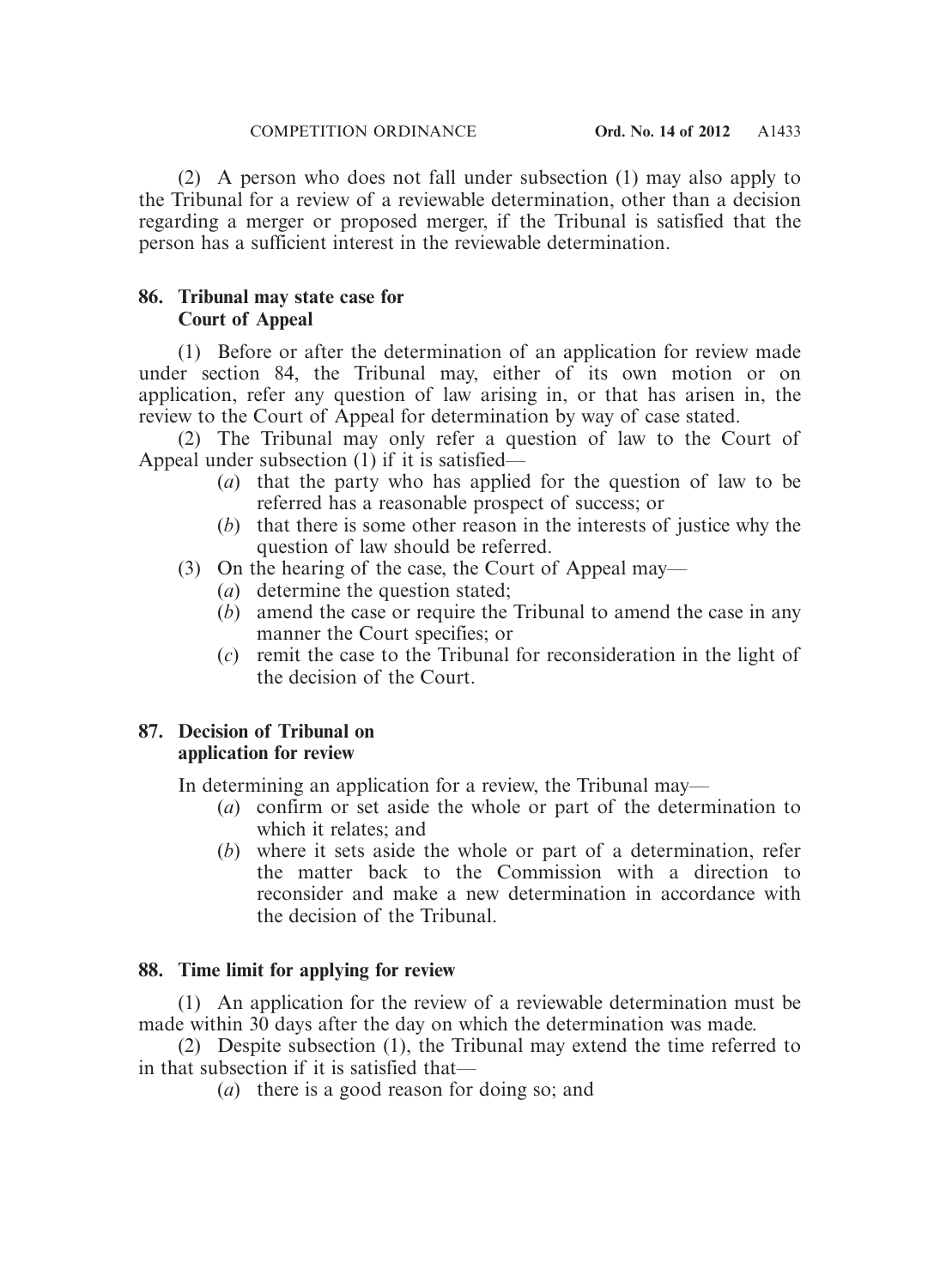(*b*) no injustice would be caused as a result of the extension.

 (3) Despite subsection (2), an application for a review of a reviewable determination may not be made more than 3 years after the day on which the determination was made.

### **89. Stay of execution of reviewable determination**

 (1) The making of an application for review does not by itself operate as a stay of execution of the determination to which the application relates.

 (2) A person or undertaking that has made an application for review may, at any time before the application is determined by the Tribunal, apply to the Tribunal for a stay of execution of the determination to which the application relates.

 (3) When an application is made under subsection (2), the Tribunal must, as soon as reasonably practicable, conduct a hearing to determine the application, and may, where it considers it appropriate, order a stay of execution of the determination to which the application relates.

 (4) An order for a stay of execution under this section may be made subject to such conditions as to costs, payment of money into the Tribunal or otherwise as the Tribunal considers appropriate.

# PART 6

# Enforcement before Tribunal

# **Division 1—Introductory**

### **90. Interpretation**

In this Part—

- "disqualification order" (取消資格令) means an order made by the Tribunal under section 101 disqualifying a person from being a director of a company or from otherwise being concerned in the affairs of a company;
- "pecuniary penalty" (罰款) means a pecuniary penalty ordered to be paid, under section 93.

### **91. Persons involved in contravention of competition rule**

 A reference in this Part to a person being involved in a contravention of a competition rule means a person who—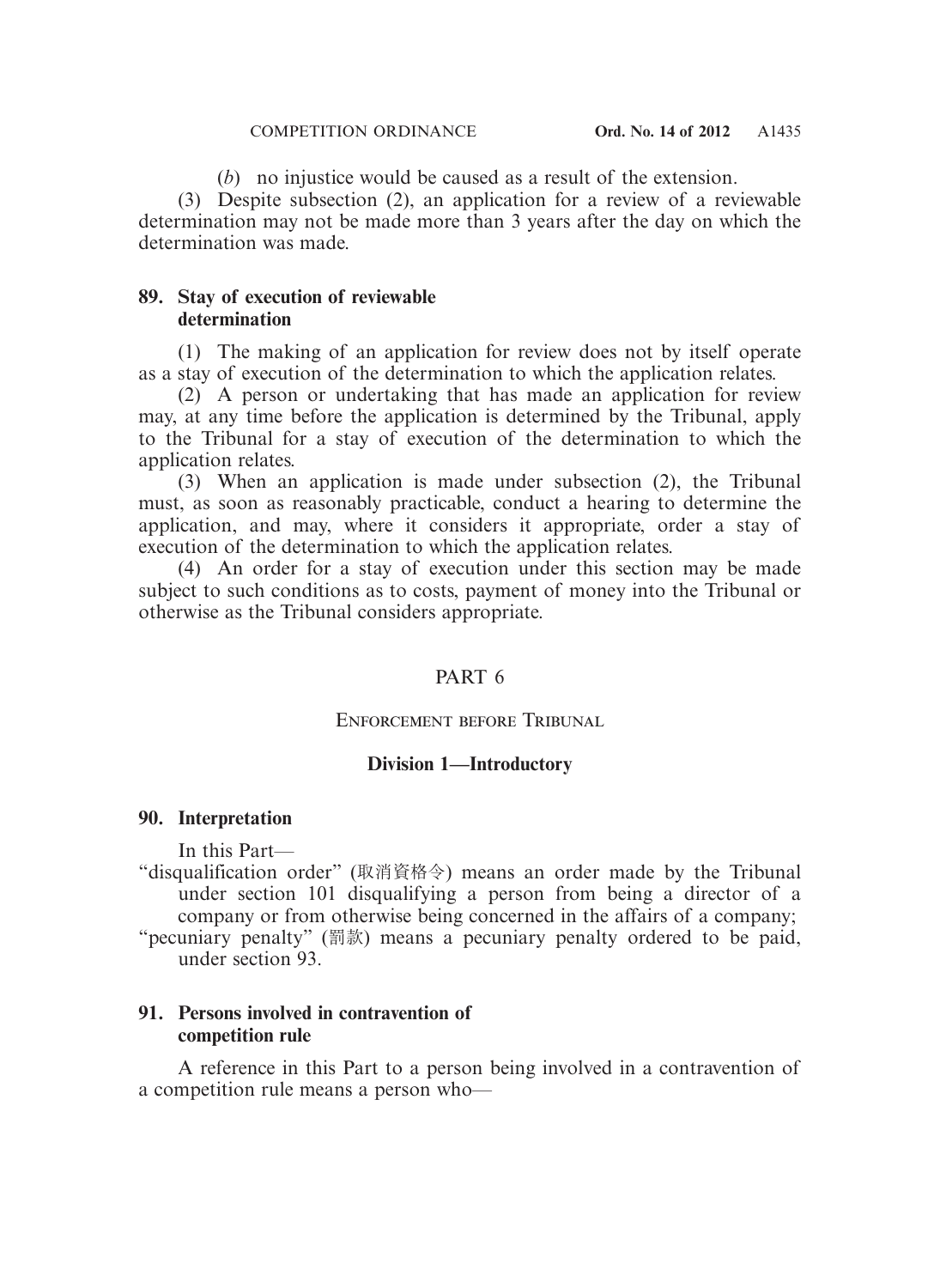- (*a*) attempts to contravene the rule;
- (*b*) aids, abets, counsels or procures any other person to contravene the rule;
- (*c*) induces or attempts to induce any other person, whether by threats or promises or otherwise, to contravene the rule;
- (*d*) is in any way, directly or indirectly, knowingly concerned in or a party to the contravention of the rule; or
- (*e*) conspires with any other person to contravene the rule.

### **Division 2—Pecuniary Penalty**

### **92. Commission may apply for pecuniary penalty**

 (1) If, after carrying out such investigation as it considers appropriate, the Commission considers it appropriate to do so, it may apply to the Tribunal for a pecuniary penalty to be imposed on any person it has reasonable cause to believe—

- (*a*) has contravened a competition rule; or
- (*b*) has been involved in a contravention of a competition rule.
- (2) An application under subsection (1) may not be made—
	- (*a*) in the case of an application with respect to a contravention of the merger rule, more than 6 months after the day on which the merger was completed or the Commission became aware of the merger, whichever is the later; or
	- (*b*) in the case of an application with respect to a contravention of a conduct rule, more than 5 years after the day on which the contravention ceased or the Commission became aware of the contravention, whichever is the later.

### **93. Tribunal may impose pecuniary penalty**

 (1) If the Tribunal is satisfied, on application by the Commission under section 92, that a person has contravened or been involved in a contravention of a competition rule, it may order that person to pay to the Government a pecuniary penalty of any amount it considers appropriate.

 (2) Without limiting the matters that the Tribunal may have regard to, in determining the amount of the pecuniary penalty, the Tribunal must have regard to the following matters—

- (*a*) the nature and extent of the conduct that constitutes the contravention;
- (*b*) the loss or damage, if any, caused by the conduct;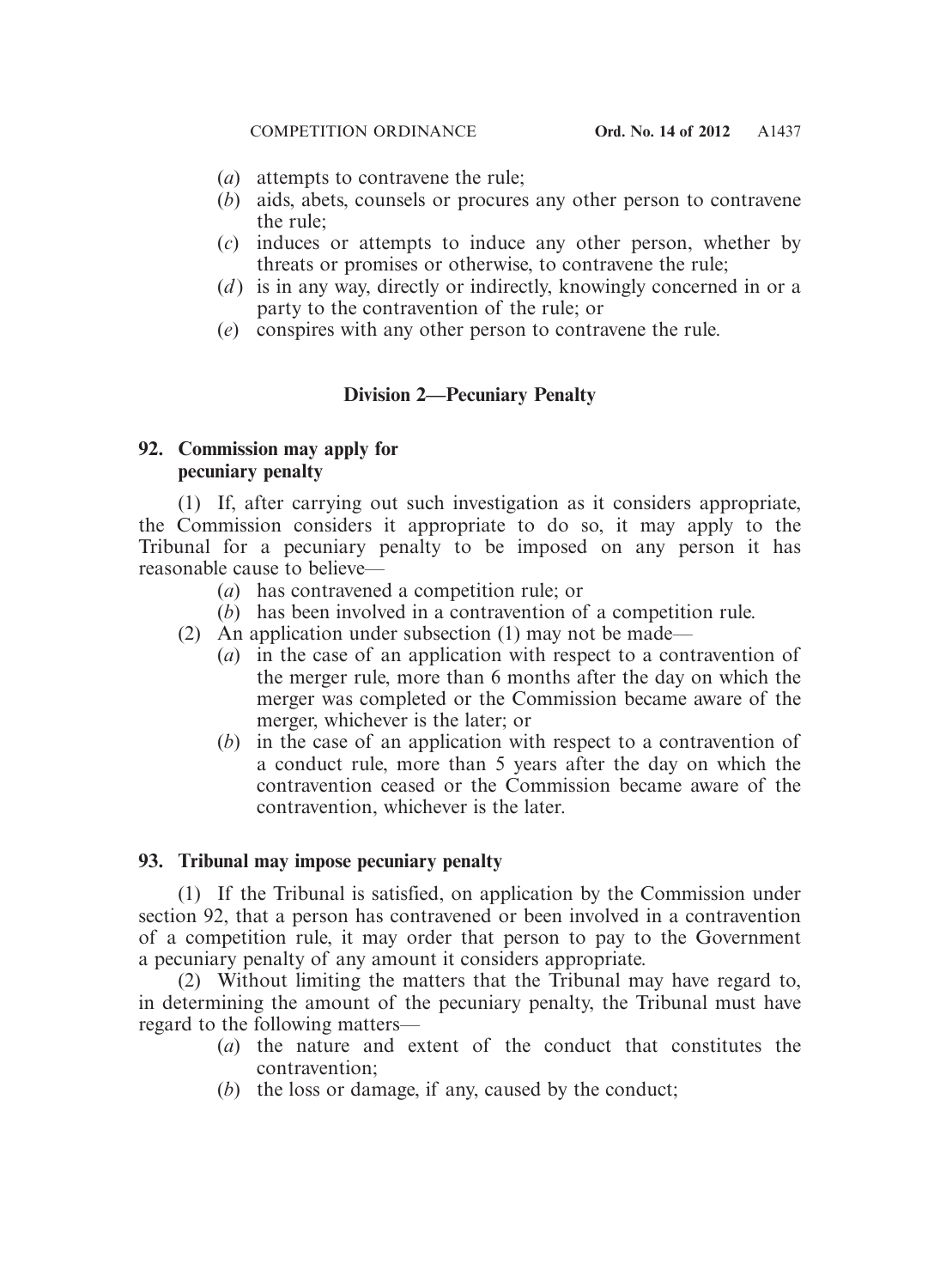- (*c*) the circumstance in which the conduct took place; and
- (*d*) whether the person has previously been found by the Tribunal to have contravened this Ordinance.

 (3) The amount of a pecuniary penalty imposed under subsection (1) in relation to conduct that constitutes a single contravention may not exceed in total—

- (*a*) subject to paragraph (*b*), 10% of the turnover of the undertaking concerned for each year in which the contravention occurred; or
- (*b*) if the contravention occurred in more than 3 years, 10% of the turnover of the undertaking concerned for the 3 years in which the contravention occurred that saw the highest, second highest and third highest turnover.
- (4) In this section—

"turnover" (營業額) means the total gross revenues of an undertaking obtained in Hong Kong;

"year" (年度) means the financial year of an undertaking or, if the undertaking does not have a financial year, a calendar year.

# **Division 3—Other Orders**

### **94. Other orders of Tribunal**

 (1) If the Tribunal is satisfied that a person has contravened, or been involved in a contravention of a competition rule, it may (whether or not it makes an order under section 93 imposing a pecuniary penalty), either of its own motion or on application made for this purpose, make any order it considers appropriate against that person, including all or any of the orders specified in Schedule 3.

(2) An application for an order under subsection (1) may not be made—

- (*a*) in the case of an application with respect to a contravention of the merger rule, more than 6 months after the day on which the merger was completed or the Commission became aware of the merger, whichever is the later; or
- (*b*) in the case of an application with respect to a contravention of a conduct rule, more than 5 years after the day on which the contravention ceased or the Commission became aware of the contravention, whichever is the later.

(3) Despite subsection  $(2)(a)$ , the Tribunal may, on application made before the expiry of the period referred to in that subsection, extend the period within which an application under subsection (1) may be made with respect to a contravention of the merger rule if the Tribunal considers it reasonable to do so.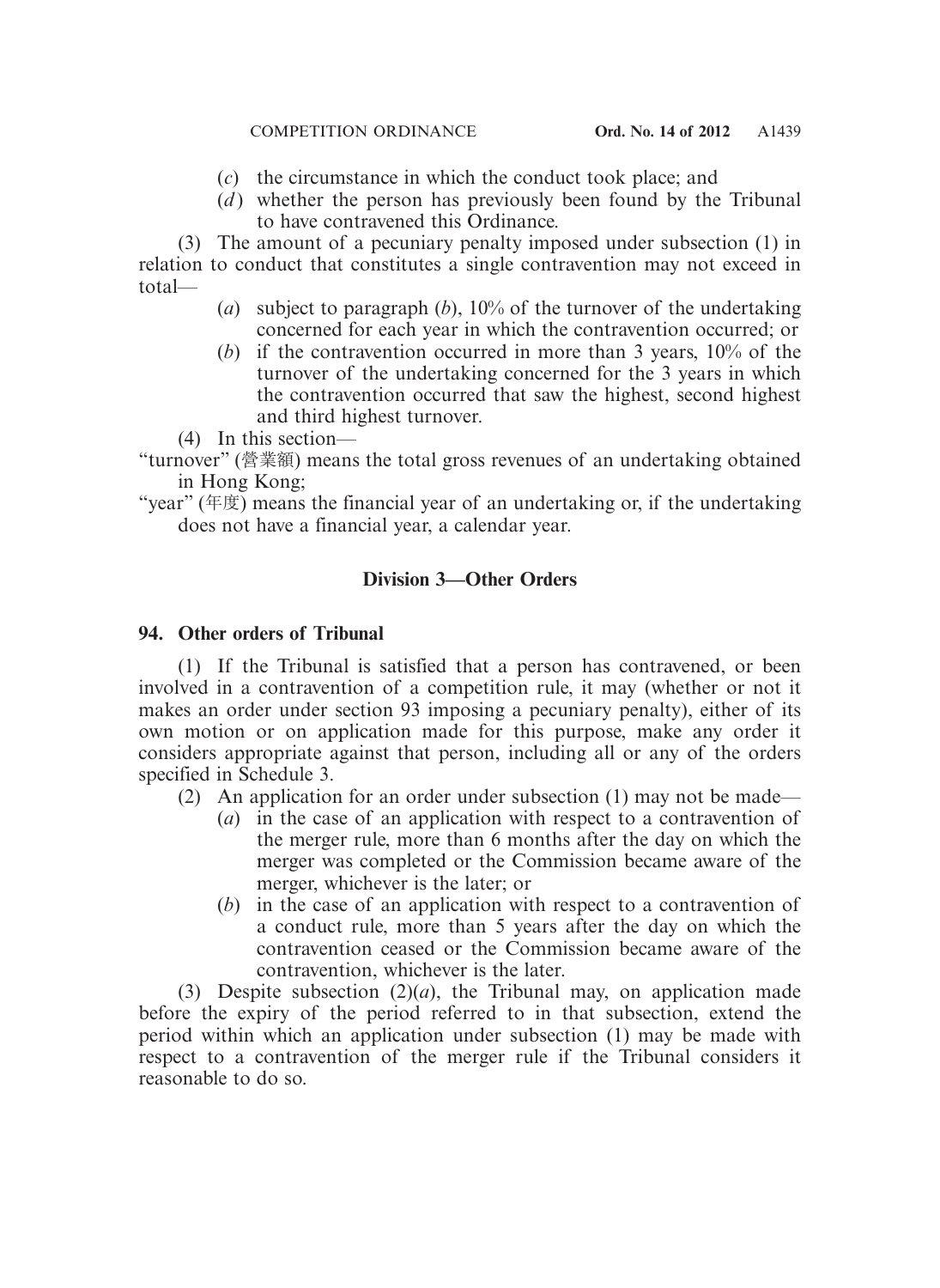### **95. Interim orders**

 (1) Subject to subsection (2), if the Tribunal is satisfied that a person is engaged in or is proposing to engage in conduct that constitutes or would constitute a contravention of the competition rules, it may, either of its own motion or on application made for this purpose, make an interim order pending its determination of an application for an order under section 94.

 (2) A person other than the Commission is not entitled to make an application under subsection (1) by reason that any other person is engaged in or is proposing to engage in conduct that contravenes or would contravene the merger rule.

 (3) An interim order remains in force for the period, being a period of not more than 180 days, specified in the order, but this period may be extended by the Tribunal for a further period of not more than 180 days on any one occasion.

 (4) An interim order may be made whether or not an application for a pecuniary penalty under section 92 or an order under section 94 has been made.

 (5) The Tribunal may make an order under this section whether or not—

- (*a*) the person against whom the order is to be made intends to engage again in or intends to continue to engage in the conduct that is to be the subject of the order;
- (*b*) the person against whom the order is to be made has previously engaged in the conduct that is to be the subject of the order; or
- (*c*) there is an imminent danger of damage or loss being incurred by any person if the order is not made.

### **96. Order to pay costs of Commission investigation**

 (1) The Tribunal may order any person who has contravened a competition rule to pay to the Government an amount equal to the amount of the costs of and incidental to any investigation into the conduct or affairs of that person, reasonably incurred by the Commission in connection with proceedings for the contravention.

 (2) In this section— "costs" (開支) include fees, charges, disbursements, expenses and remuneration.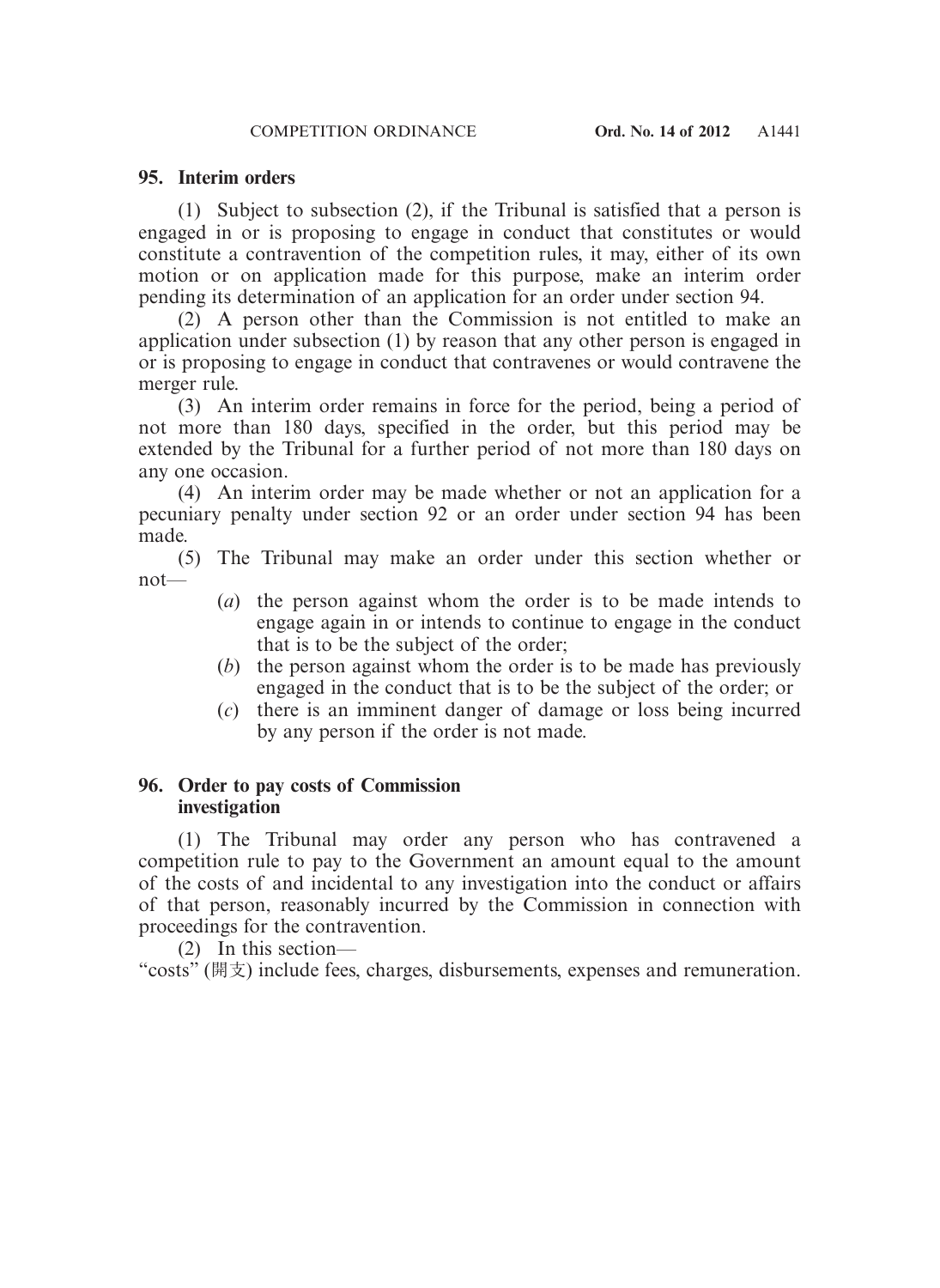### **Division 4—Contraventions of Merger Rule**

#### **Subdivision 1—Anticipated Mergers**

### **97. Proceedings in relation to anticipated mergers**

 (1) If the Commission, after conducting an investigation, has reasonable cause to believe that arrangements are in progress or in contemplation which, if carried into effect, will result in a merger that is likely to contravene the merger rule, it may apply to the Tribunal for an order under this section.

 (2) If the Tribunal is satisfied, on application made under this section, that arrangements are in progress or in contemplation which, if carried into effect, will result in a merger that is likely to contravene the merger rule, it may make an order directed against a party to the arrangements or any other person—

- (*a*) ordering the person against whom the order is directed not to proceed with the merger;
- (*b*) ordering the person against whom the order is directed not to proceed with a part of the merger;
- (*c*) in addition to or instead of an order referred to in paragraph (*b*), prohibiting the person against whom the order is directed from doing anything that will result in a merger.

 (3) If the Tribunal is not satisfied that an arrangement, if carried into effect, will result in a merger that is likely to contravene the merger rule, it may make a declaration to that effect.

 (4) An order under this section may contain anything permitted by Schedule 4.

### **98. Interim orders**

 (1) If an application has been made to the Tribunal under section 97 but has not yet been finally determined, the Tribunal may, either of its own motion or on application by the Commission, make interim orders for the purpose of preventing pre-emptive action, including orders—

- (*a*) prohibiting or restricting the doing of things that the Tribunal considers would constitute pre-emptive action;
- (*b*) imposing on any person concerned obligations as to the carrying on of any activities or the safeguarding of any assets;
- (*c*) providing for the carrying on of any activities or the safeguarding of any assets either by the appointment of a person to conduct or supervise the conduct of any activities (on any terms and with any powers that may be specified or described in the order) or in any other manner.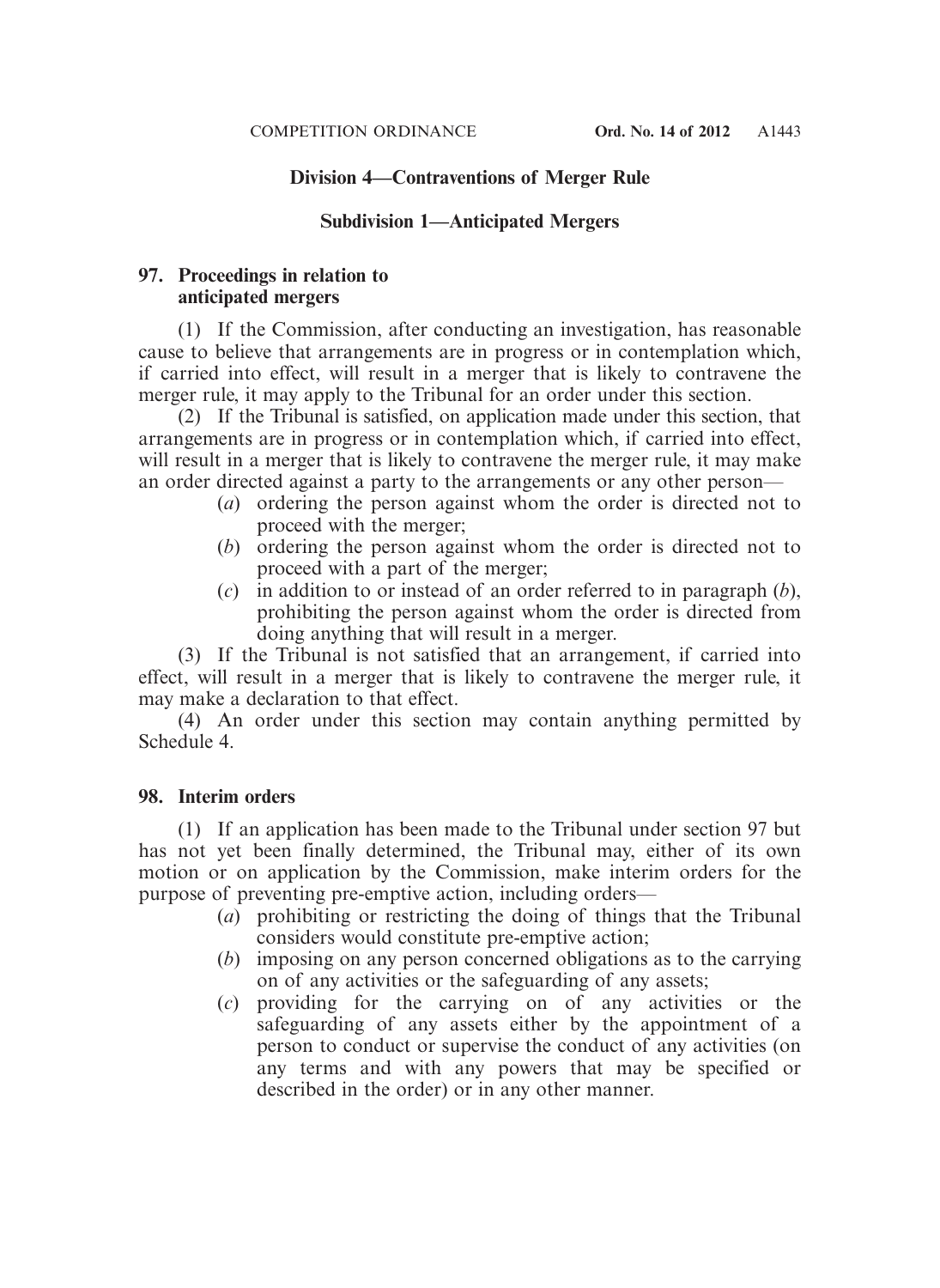(2) In this section—

"pre-emptive action" (先發制人行動) means any action that might prejudice the hearing of the application under section 97 or any final order that the Tribunal might make on the hearing of the application.

### **Subdivision 2—Mergers**

### **99. Application to Tribunal for order**

 (1) If the Commission, after carrying out such investigation as it considers appropriate, has reasonable cause to believe that a merger contravenes the merger rule, it may apply to the Tribunal for an order under section 100.

 (2) An application for an order under subsection (1) must be made within the period of 6 months after the day on which the merger was completed or the Commission became aware of the merger, whichever is the later.

 (3) Despite subsection (2), the Tribunal may, on application by the Commission made before the expiry of the period referred to in that subsection, extend the period within which an application under subsection (1) may be made if the Tribunal considers it reasonable to do so.

### **100. Proceedings in relation to mergers**

 (1) If the Tribunal is satisfied, on application by the Commission under section 99, that a merger contravenes the merger rule, it may make any order it considers appropriate for the purpose of bringing the contravention to an end.

 (2) An order made under subsection (1) may contain anything permitted by Schedule 4.

# **Division 5—Disqualification Orders**

### **101. Disqualification order**

 (1) In the circumstances specified in section 102, the Tribunal may, on application by the Commission, make a disqualification order against a person.

 (2) A disqualification order is an order that a person may not, without the leave of the Tribunal—

- (*a*) be, or continue to be, a director of a company;
- (*b*) be a liquidator or provisional liquidator of a company;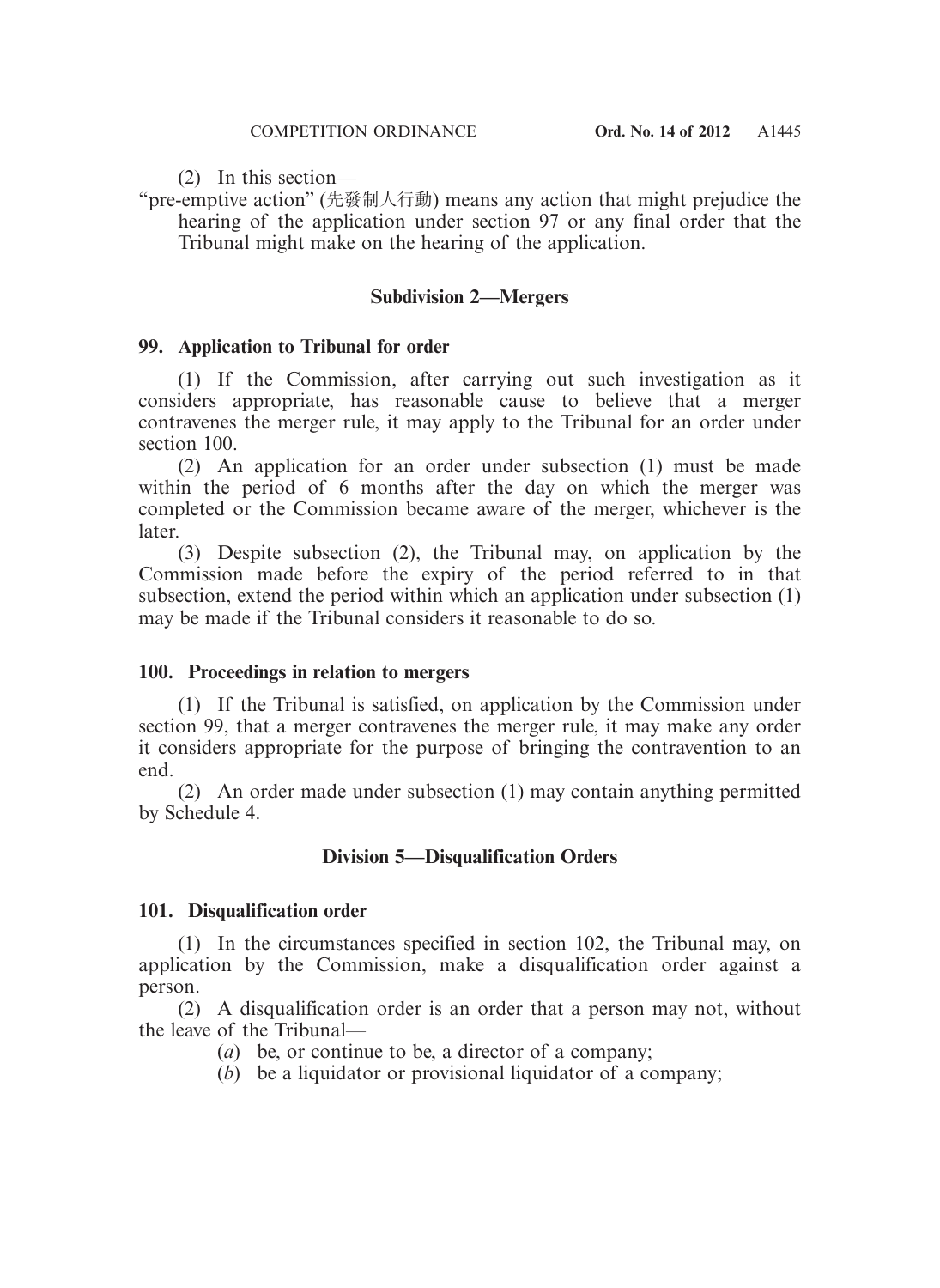- (*c*) be a receiver or manager of a company's property; or
- (*d*) in any way, whether directly or indirectly, be concerned or take part in the promotion, formation or management of a company,

for a specified period, not exceeding 5 years, beginning with the date of the order.

(3) In this section—

"specified" (指明) means specified in the disqualification order.

# **102. Circumstances in which disqualification order may be made**

 The Tribunal may only make a disqualification order against a person if both of the following conditions are satisfied in relation to that person—

- (*a*) it has determined that a company of which the person is a director has contravened a competition rule; and
- (*b*) it considers that the person's conduct as a director makes the person unfit to be concerned in the management of a company.

# **103. Unfitness to be concerned in management of company**

 (1) For the purpose of deciding under section 102(*b*) whether a person is unfit to be concerned in the management of a company, the Tribunal—

- (*a*) must have regard to whether subsection (2) applies to the person; and
- (*b*) may have regard to the conduct of the person as the director of a company, in connection with any other contravention of a competition rule.
- (2) This subsection applies to a person if as a director of the company—
	- (*a*) the person's conduct contributed to the contravention of the competition rule;
	- (*b*) the conduct of the person did not contribute to the contravention, but the person had reasonable grounds to suspect that the conduct of the company constituted the contravention and took no steps to prevent it; or
	- (*c*) the person did not know but ought to have known that the conduct of the company constituted the contravention.

# **104. Applications for disqualification order and for leave under an order**

 (1) An application for a disqualification order may be made only by the Commission.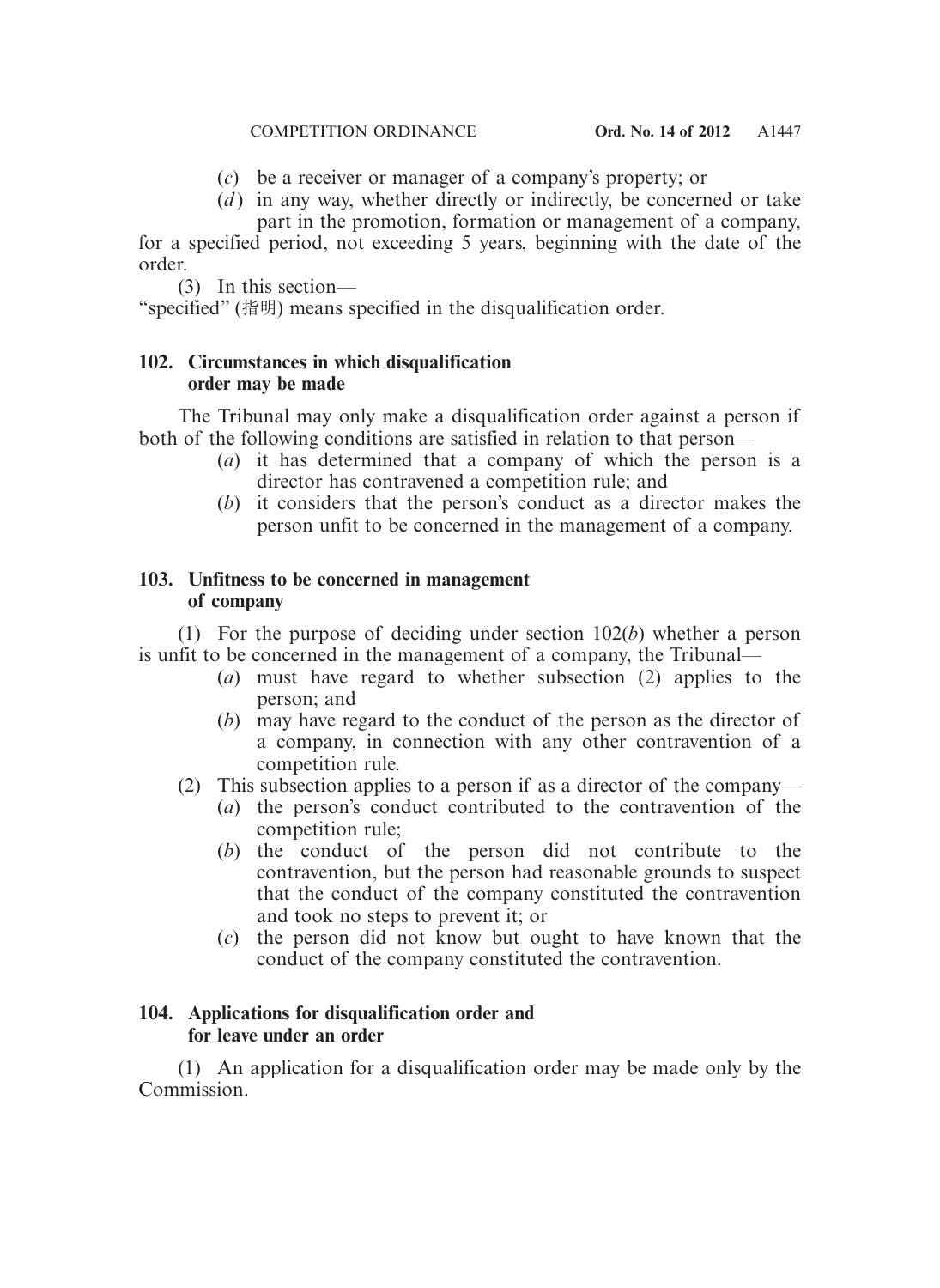(2) An application for leave of the Tribunal to participate in the affairs of a company in one of the ways prohibited under section 101(2) (Disqualification order) may be made only by or on behalf of the person against whom the order was made.

### **105. Contravention of disqualification order**

 A person who contravenes a disqualification order commits an offence and is liable—

- (*a*) on conviction on indictment, to a fine of \$1,000,000 and to imprisonment for 2 years; or
- (*b*) on summary conviction, to a fine at level 6 and to imprisonment for 6 months.

# PART 7

# PRIVATE ACTIONS

### **Division 1—General**

#### **106. Interpretation**

In this Part—

"follow-on action" (後續訴訟) means an action brought by a person who has a right to bring the action under section 110(1).

### **107. Persons involved in contravention of conduct rule**

 A reference in this Part to a person being involved in a contravention of a conduct rule means a person who—

- (*a*) attempts to contravene the rule;
- (*b*) aids, abets, counsels or procures any other person to contravene the rule;
- (*c*) induces or attempts to induce any other person, whether by threats or promises or otherwise, to contravene the rule;
- (*d*) is in any way, directly or indirectly, knowingly concerned in or a party to the contravention of the rule; or
- (*e*) conspires with any person to contravene the rule.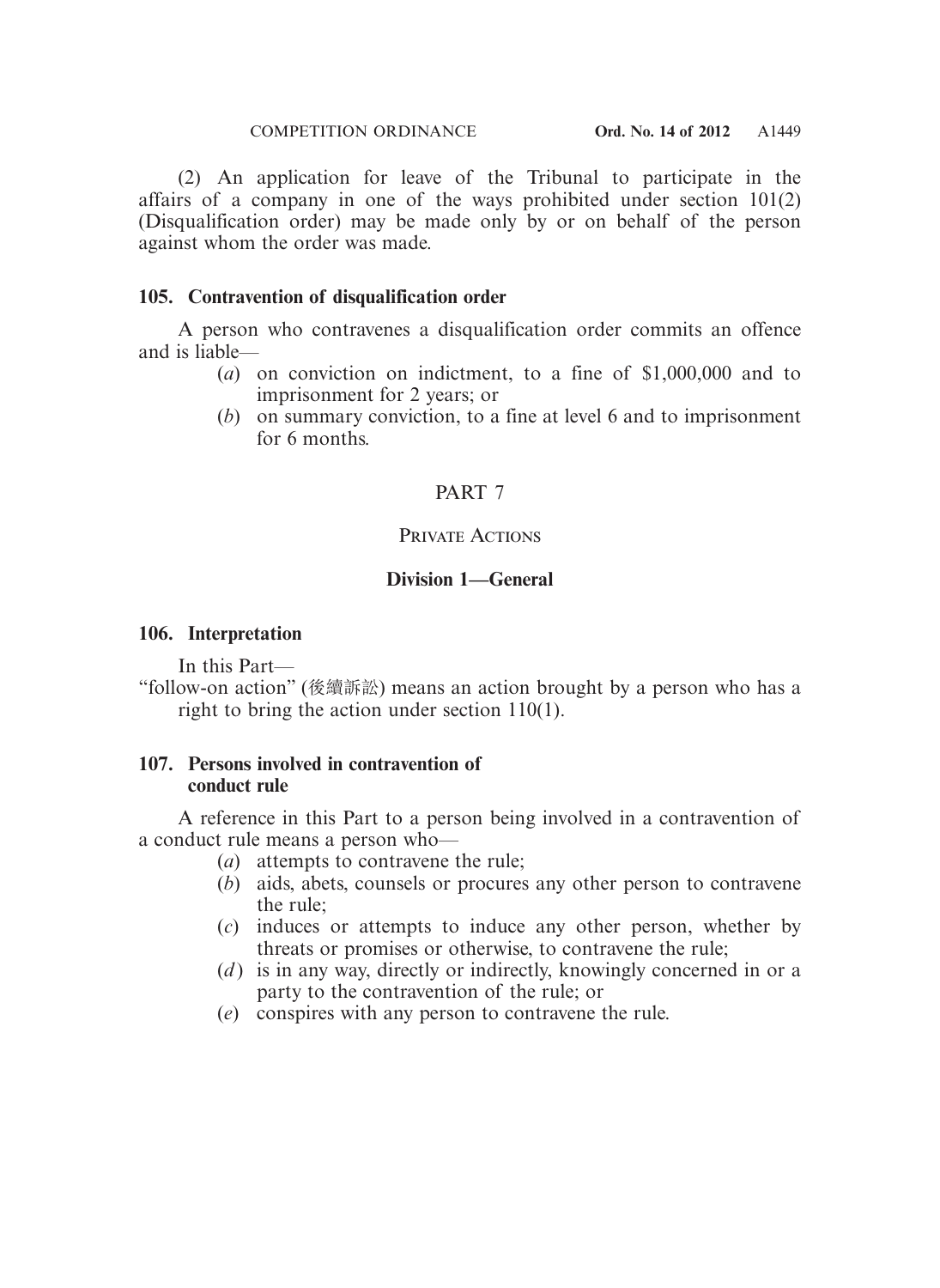#### **108. No proceedings independent of this Ordinance**

 No person may bring any proceedings independently of this Ordinance, whether under any rule of law or any enactment, in any court in Hong Kong, if—

- (*a*) the cause of action is the defendant's contravention, or involvement in a contravention, of a conduct rule; or
- (*b*) the proceedings are founded on more than one cause of action and any of the causes of action is the defendant's contravention, or involvement in a contravention, of a conduct rule.

### **109. Pure competition proceedings not to be brought in Court of First Instance**

 No person may bring any proceedings in the Court of First Instance under this Part if the cause of action is only the defendant's contravention, or involvement in a contravention, of a conduct rule.

### **Division 2—Follow-on Action**

### **110. Follow-on right of action**

 (1) A person who has suffered loss or damage as a result of any act that has been determined to be a contravention of a conduct rule has a right of action under this section against—

(*a*) any person who has contravened or is contravening the rule; and

(*b*) any person who is, or has been, involved in that contravention.

 (2) Subject to section 113, a claim to which this section applies may only be made in proceedings brought in the Tribunal, whether or not the cause of action is solely the defendant's contravention, or involvement in a contravention, of a conduct rule.

 (3) For the purpose of subsection (1), an act is taken to have been determined to be a contravention of a conduct rule if—

- (*a*) the Tribunal has made a decision that the act is a contravention of a conduct rule;
- (*b*) the Court of First Instance has decided, in any proceedings transferred to it by the Tribunal under section 114(3), that the act is a contravention of a conduct rule;
- (*c*) the Court of Appeal has decided, on an appeal from a decision of the Tribunal or the Court of First Instance, that the act is a contravention of a conduct rule;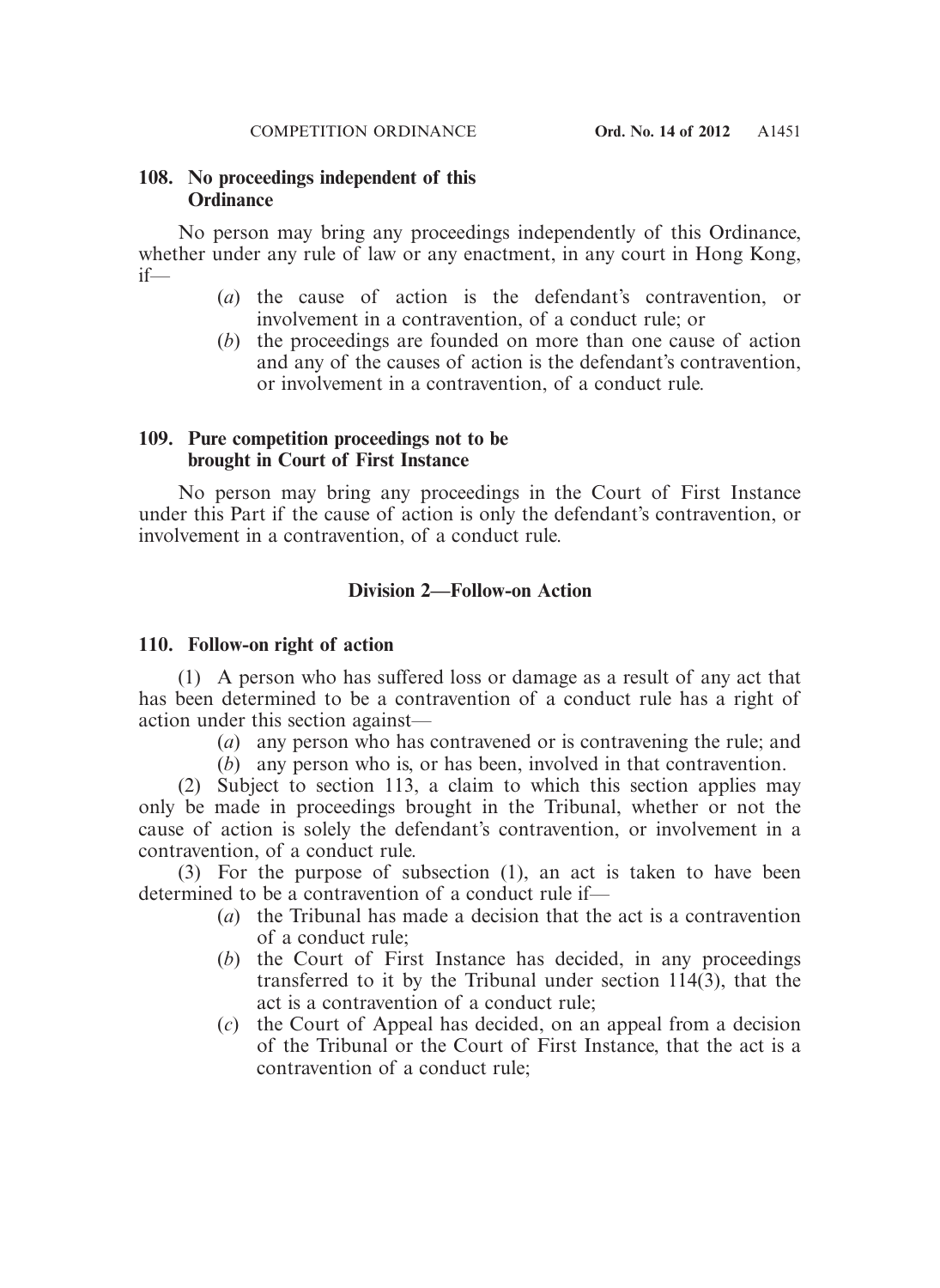- (*d*) the Court of Final Appeal has decided, on an appeal from a decision of the Court of Appeal, that the act is a contravention of a conduct rule; or
- (*e*) a person has made an admission, in a commitment that has been accepted by the Commission, that the person has contravened a conduct rule.

### **111. Commencement of follow-on actions**

 (1) The periods during which proceedings for a follow-on action may not be brought are—

- (*a*) in the case of a decision of the Tribunal, the period during which an appeal may be made to the Court of Appeal under section 154;
- (*b*) in the case of a decision of the Court of First Instance, the period during which an appeal may be made to the Court of Appeal; and
- (*c*) in the case of a decision of the Court of Appeal, the period during which a further appeal may be made to the Court of Final Appeal,

and, where any such appeal or further appeal is made, the period specified in paragraph (*a*), (*b*) or (*c*) includes the period before the appeal is determined.

 (2) Despite subsection (1), the Court of First Instance or the Tribunal may, on the application of the party seeking to bring the proceedings, permit proceedings for a follow-on action to be brought within any period specified in subsection (1).

 (3) Proceedings for a follow-on action may not be brought more than 3 years after the earliest date on which the action could have been commenced following the expiry of a relevant period specified in subsection (1).

### **112. Tribunal orders in follow-on actions**

 The Tribunal in a follow-on action may make any one or more of the orders specified in Schedule 3.

### **Division 3—Procedure**

### **113. Transfer of proceedings from Court of First Instance to Tribunal**

 (1) Subject to subsection (2), the Court of First Instance must transfer to the Tribunal so much of the proceedings before the Court that are within the jurisdiction of the Tribunal.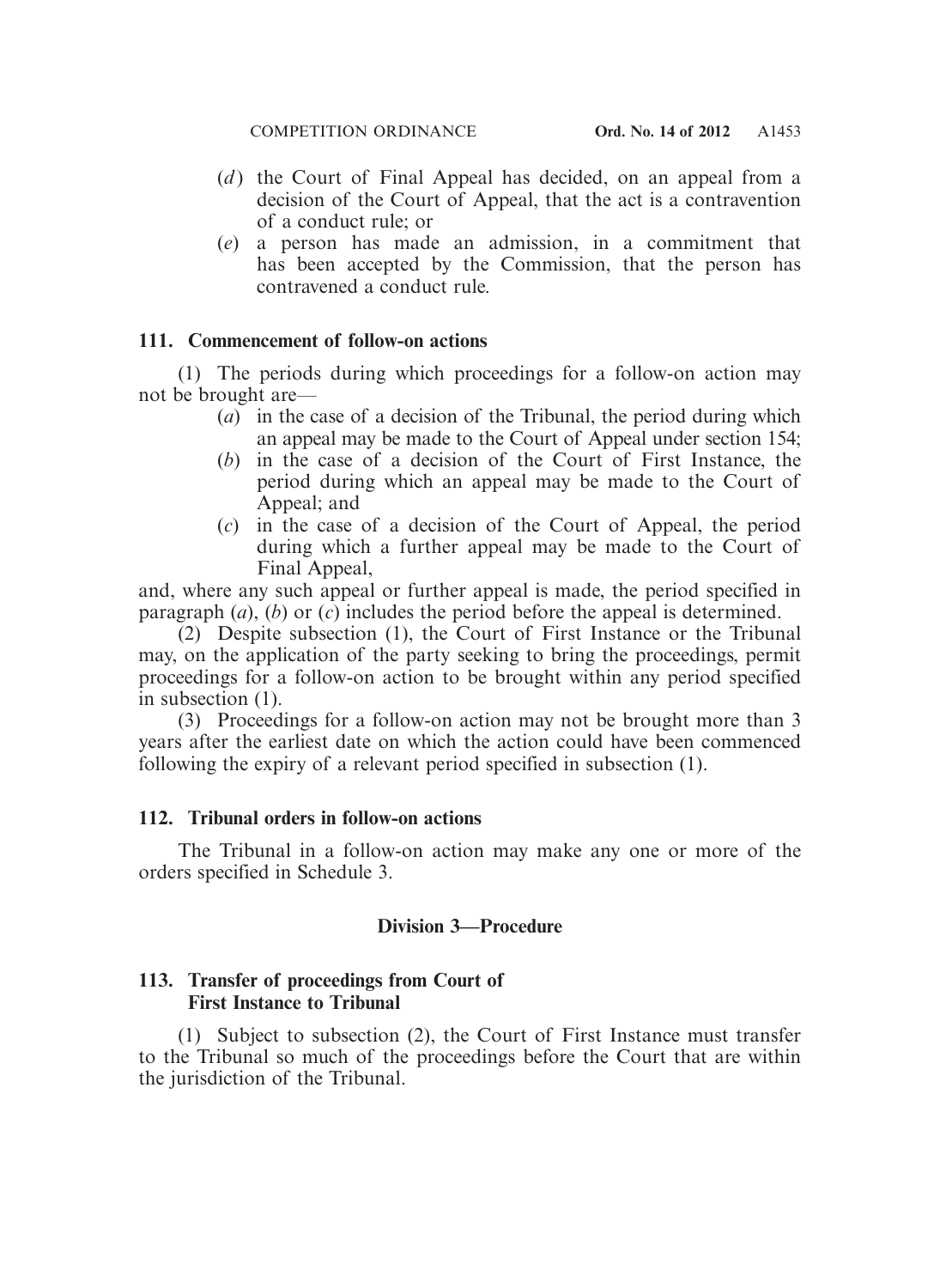- (2) Subsection (1) does not apply to any proceedings that—
	- (*a*) are within the jurisdiction of the Tribunal under section  $142(1)(g)$ ; and
	- (*b*) the Court of First Instance considers should not, in the interests of justice, be transferred to the Tribunal.

 (3) Without limiting subsection (1) but subject to section 115(2), if, in any proceedings before the Court of First Instance, a contravention, or involvement in a contravention, of a conduct rule is alleged as a defence, the Court must, in respect of the allegation, transfer to the Tribunal so much of those proceedings that are within the jurisdiction of the Tribunal.

 (4) The practice and procedure of the Tribunal apply to the proceedings transferred by the Court of First Instance under subsection (1) or (3).

### **114. Transfer of proceedings from Tribunal to Court of First Instance**

 (1) The Tribunal must transfer to the Court of First Instance so much of the proceedings brought in the Tribunal that are within the jurisdiction of the Court but are not within the jurisdiction of the Tribunal.

 (2) Subject to subsection (1), the Tribunal may transfer to the Court of First Instance any proceedings brought in the Tribunal but only if—

- (*a*) those proceedings are within the jurisdiction of the Tribunal under section  $142(1)(g)$ ; and
- (*b*) the Tribunal considers that those proceedings should, in the interests of justice, be transferred to the Court.

 (3) If the Court of First Instance transfers any proceedings to the Tribunal under section 113(3), the Tribunal may transfer back to the Court so much of those proceedings that the Tribunal considers should, in the interests of justice, be transferred back to the Court.

 (4) The practice and procedure of the Court of First Instance apply to the proceedings transferred by the Tribunal under subsection (1), (2) or (3).

### **115. No further transfer of proceedings from Court of First Instance to Tribunal**

 (1) If the Tribunal transfers any proceedings to the Court of First Instance under section 114(2), the Court must not transfer back those proceedings to the Tribunal.

 (2) If the Tribunal transfers any proceedings to the Court of First Instance under section 114(3)—

- (*a*) section 113(3) does not apply to those proceedings; and
- (*b*) the Court must not transfer back those proceedings to the Tribunal.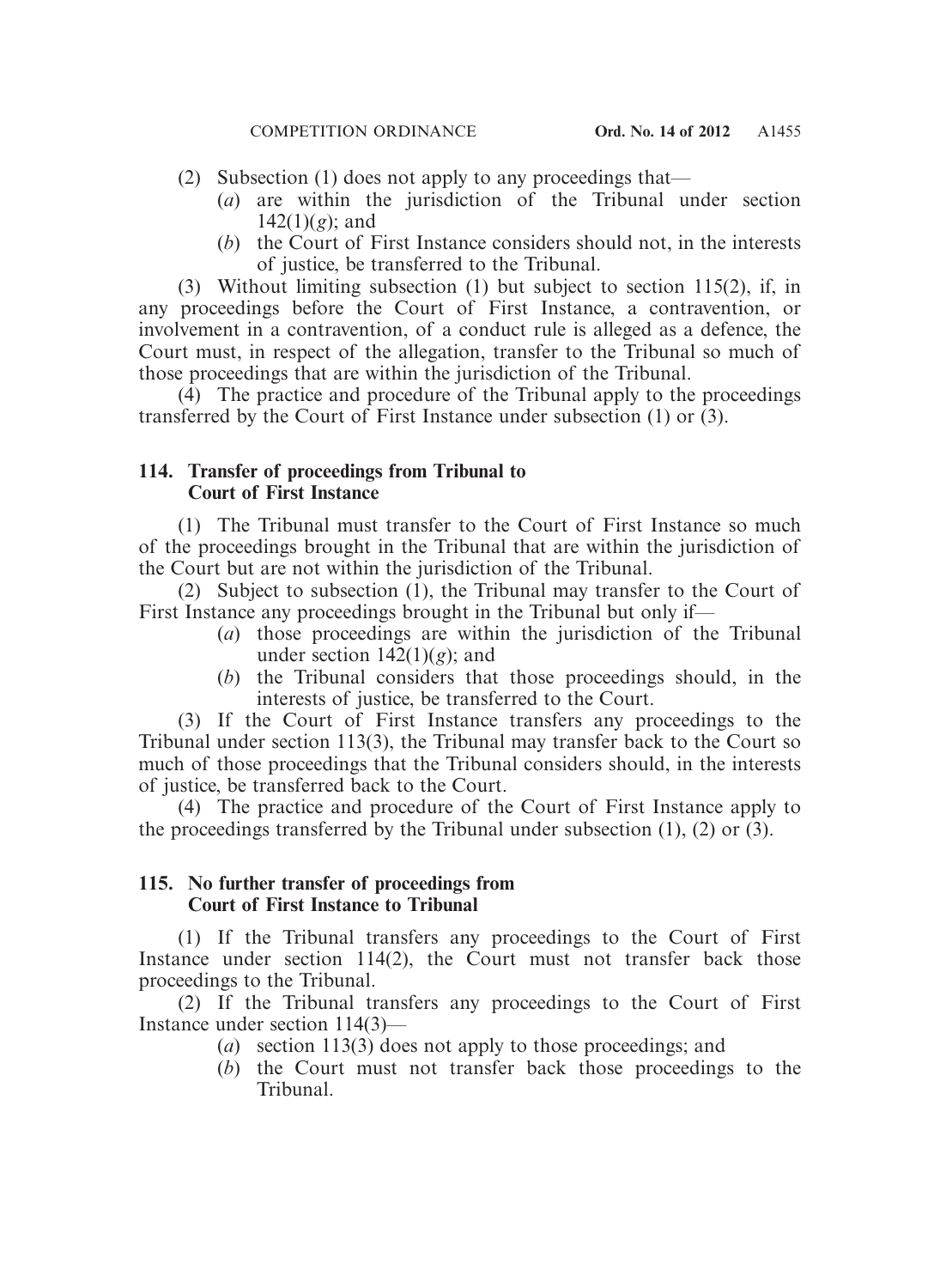#### **116. No further transfer of proceedings from Tribunal to Court of First Instance**

 If the Court of First Instance transfers any proceedings to the Tribunal under section  $113(1)$ , the Tribunal must not transfer back those proceedings to the Court.

#### **117. Costs in transferred proceedings**

 (1) If the Court of First Instance makes an order transferring proceedings to the Tribunal under section 113, it may make an order for costs prior to the transfer and of the transfer.

 (2) If the Tribunal makes an order transferring proceedings to the Court of First Instance under section 114, it may make an order for costs prior to the transfer and of the transfer.

### **118. Reference by Court of First Instance or Tribunal to Commission for investigation**

 (1) In any proceedings before the Court of First Instance or the Tribunal in which a contravention, or involvement in a contravention, of a conduct rule is alleged, the Court or the Tribunal may, either of its own motion or on application by a party to the proceedings, refer the alleged contravention or alleged involvement to the Commission for investigation under this Ordinance.

 (2) Where the Court of First Instance or the Tribunal has referred an alleged contravention, or alleged involvement in a contravention, of a conduct rule to the Commission for investigation, it may stay the proceedings before it pending—

- (*a*) in the case of a referral by the Tribunal, the completion of the Commission's investigation; or
- (*b*) in the case of a referral by the Court, the completion of the Commission's investigation and any subsequent proceedings in the Tribunal brought as a result of the investigation.

#### **119. Findings of contravention of conduct rules**

 (1) This section applies to proceedings under this Part before the Court of First Instance or the Tribunal in which a contravention, or involvement in a contravention, of a conduct rule is alleged in relation to a particular act.

 (2) Subject to subsection (3), in such proceedings the Court of First Instance or the Tribunal (as the case requires) is bound by an earlier decision of the Court or Tribunal that the act in question is a contravention, or involvement in a contravention, of the conduct rule.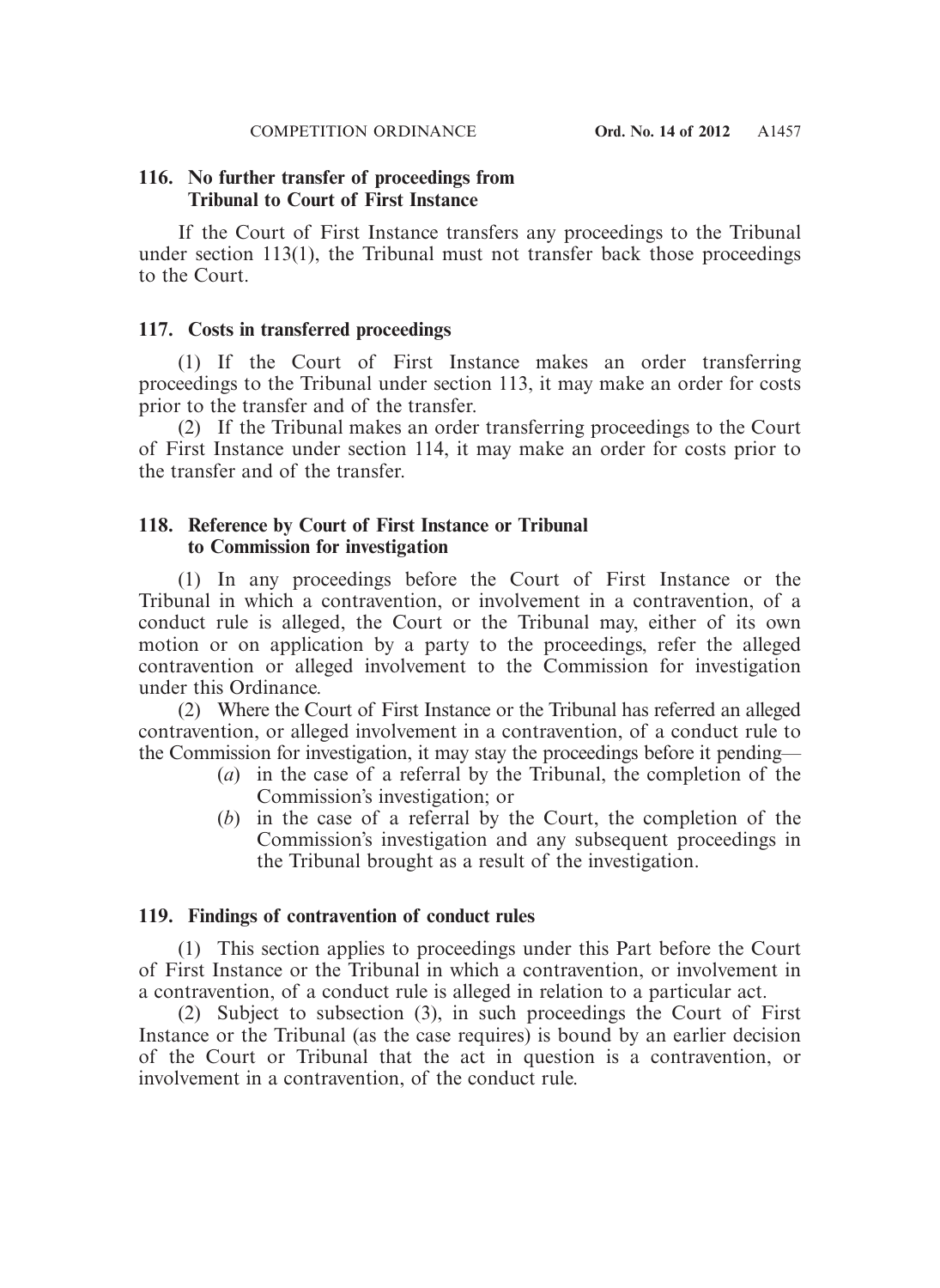(3) Subsection (2) does not apply in relation to a decision of the Court of First Instance or the Tribunal until the period specified in subsection (4) has expired.

(4) The period mentioned in subsection (3) is—

- (*a*) the period during which an appeal may be made to the Court of Appeal under section 154; and
- (*b*) where an appeal has been made to the Court of Appeal, the period during which a further appeal may be made to the Court of Final Appeal,

and, where such an appeal or further appeal is made, the period specified in paragraph (*a*) or (*b*) includes the period before the appeal is determined.

# **120. Intervention by Commission**

 (1) This section applies to proceedings involving an alleged contravention, or alleged involvement in a contravention, of a conduct rule, before the specified Court or the Tribunal, that are brought by a person other than the Commission.

 (2) The Commission may, with the leave of the specified Court or the Tribunal, and subject to any conditions imposed by the specified Court or the Tribunal, intervene in any such proceedings.

 (3) An application for leave under this section must be made in the prescribed form and must be served by the Commission on each party to the proceedings.

 (4) If the Commission intervenes in proceedings under this section, the Commission becomes, as from the date of the grant of leave, a party to the proceedings and has all the rights, duties and liabilities of a party to the proceedings.

(5) In this section—

"specified Court" (指明法院) means—

- (*a*) the Court of Final Appeal;
- (*b*) the Court of Appeal; or
- (*c*) the Court of First Instance.

# **121. Commission may participate in proceedings**

 (1) The Commission may, with the leave of or at the invitation of the specified Court or the Tribunal (as the case requires), participate in proceedings before the specified Court or the Tribunal involving an alleged contravention, or alleged involvement in a contravention, of a conduct rule that have been brought by another person and, in particular may—

(*a*) make written submissions to the specified Court or the Tribunal; or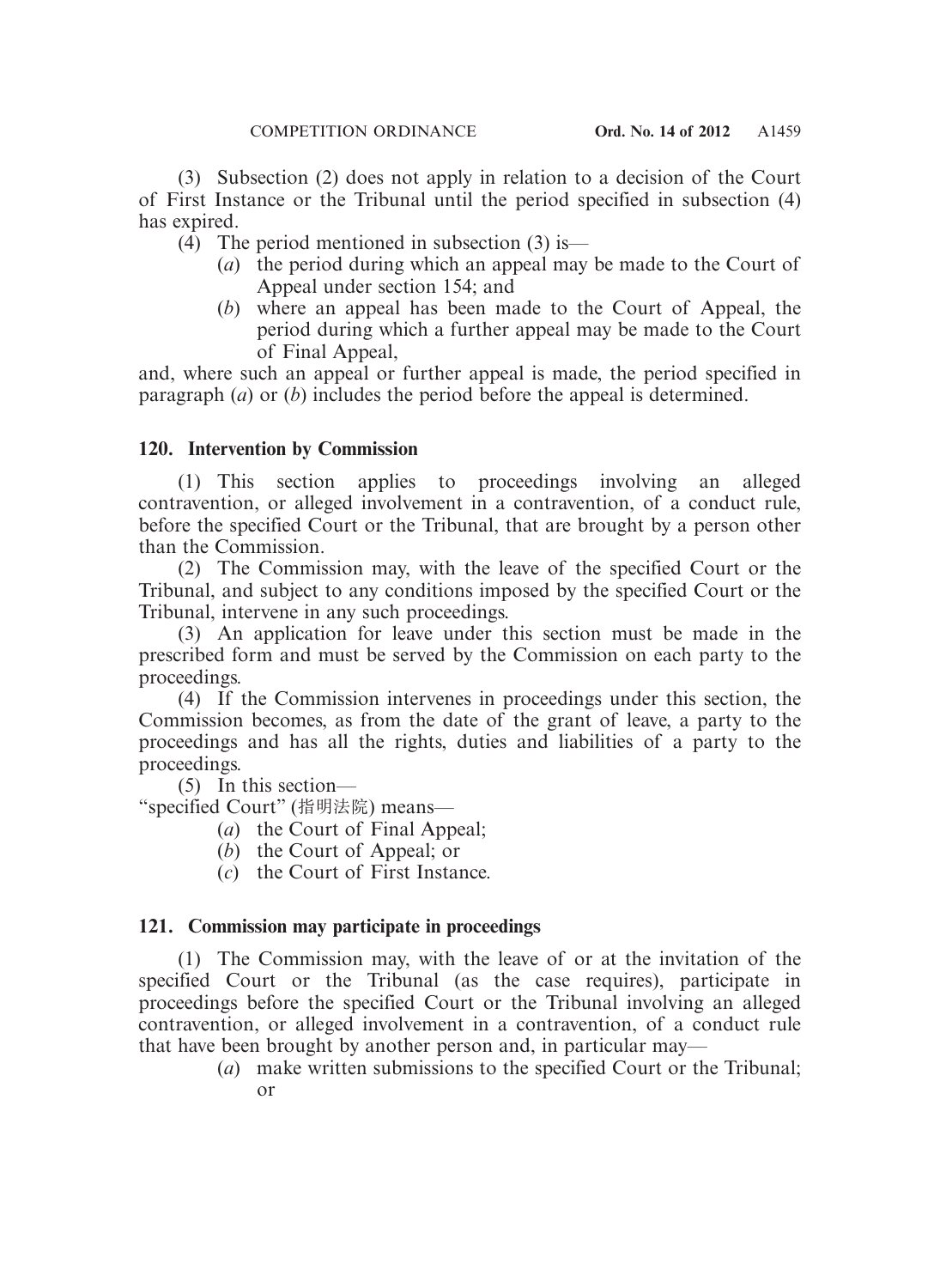(*b*) apply for, or join an application for, the adjournment of the proceedings pending the completion of the Commission's investigation into the alleged contravention or involvement that is in issue in the proceedings.

(2) In this section—

"specified Court" (指明法院) means—

- (*a*) the Court of Final Appeal;
- (*b*) the Court of Appeal; or
- (*c*) the Court of First Instance.

# PART 8

#### DISCLOSURE OF INFORMATION

### **122. Interpretation**

In this Part—

"employee" (僱員) means a person engaged for the provision of services, whether under a contract of employment or otherwise;

"specified person" (指明人士) means—

- (*a*) the Commission;
- (*b*) any person who is or was a member, employee or agent of the Commission;
- (*c*) any person who is or was a member of a committee of the Commission, established under section 28 of Schedule 5;
- (*d*) the Communications Authority;
- (*e*) any person who is or was a member of the Communications Authority;
- $(f)$  any person who is or was a member of a committee of the Communications Authority, appointed under section 17 of the Communications Authority Ordinance (Cap. 616);
- (*g*) any person who is or was a public officer serving in the Office of the Communications Authority;
- (*h*) any person who is or was an employee or agent of the Office of the Communications Authority; or
- (*i*) any person appointed to assist any person referred to in paragraphs (*a*), (*b*), (*c*), (*d*), (*e*), (*f*), (*g*) and (*h*) in the exercise of the powers of the Commission under Part 3.

# **123. Confidential information**

(1) In this Part—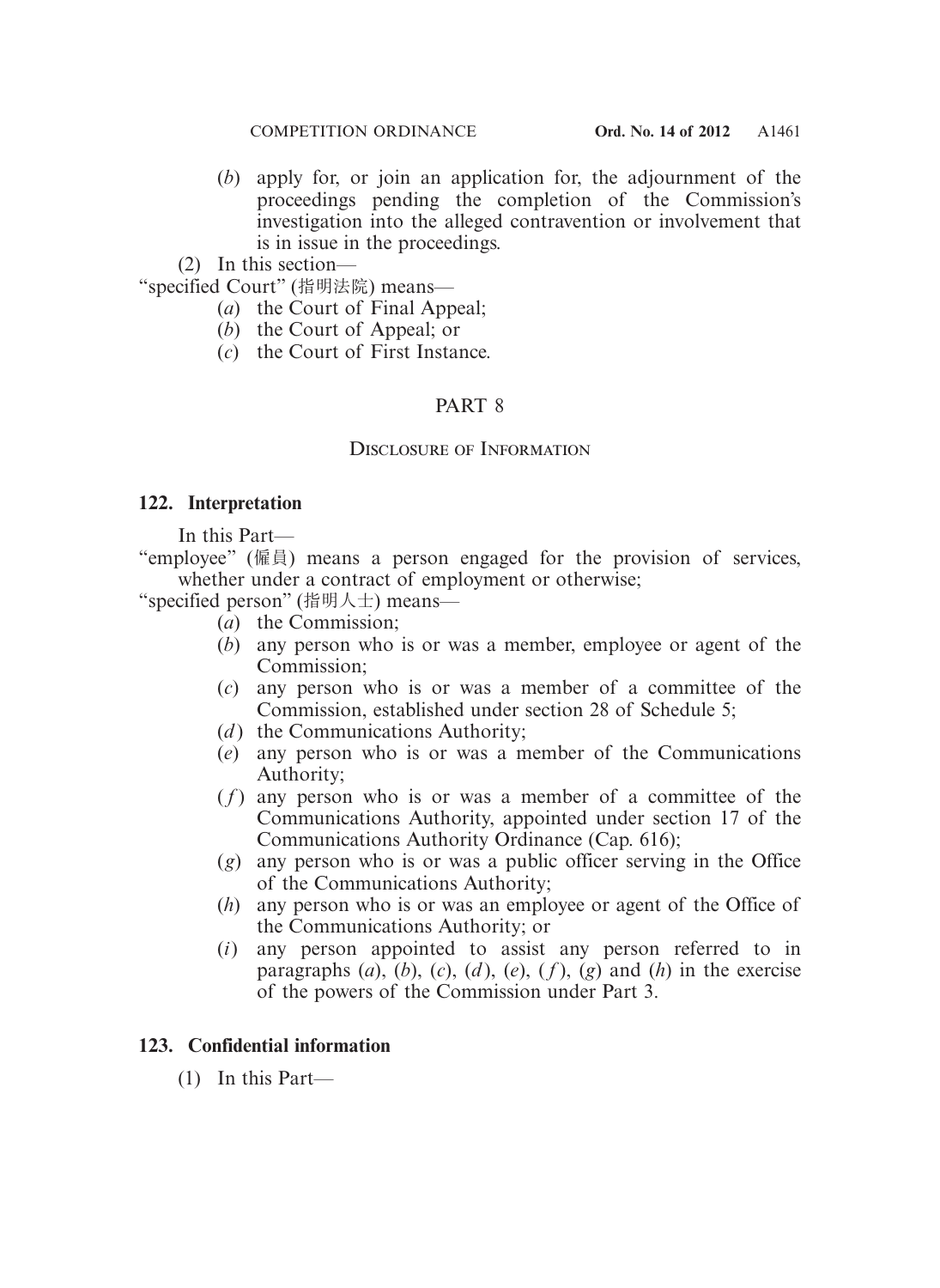"confidential information" (機密資料) means—

- (*a*) information that has been provided to or obtained by the Commission in the course of, or in connection with, the performance of its functions under this Ordinance, that relates  $to$ 
	- (i) the private affairs of a natural person;
	- (ii) the commercial activities of any person that are of a confidential nature; or
	- (iii) the identity of any person who has given information to the Commission;
- (*b*) information that has been given to the Commission on terms that or in circumstances that require it to be held in confidence; or
- (*c*) information given to the Commission that has been identified as confidential information in accordance with subsection (2).
- (2) If a person—
	- (*a*) identifies information that the person has given to the Commission as confidential; and
	- (*b*) provides a statement in writing setting out the reasons why, in that person's opinion, the information is confidential,

the information is also to be regarded as confidential information under this Part.

# **124. Duty to establish and maintain safeguards**

 (1) The Commission and the Communications Authority must establish and maintain adequate procedural safeguards to prevent the unauthorized disclosure of confidential information.

(2) In this section—

"unauthorized disclosure" (在未經授權下披露) means disclosure that is either prohibited or not authorized by or under this Ordinance.

# **125. Preservation of confidentiality**

- (1) A specified person—
	- (*a*) must preserve and aid in preserving the confidentiality of any confidential information;
	- (*b*) must not disclose confidential information to any other person; and
	- (*c*) must not suffer or permit any other person to have access to confidential information.

 (2) Subsection (1) does not apply to the disclosure of confidential information with lawful authority within the meaning of section 126.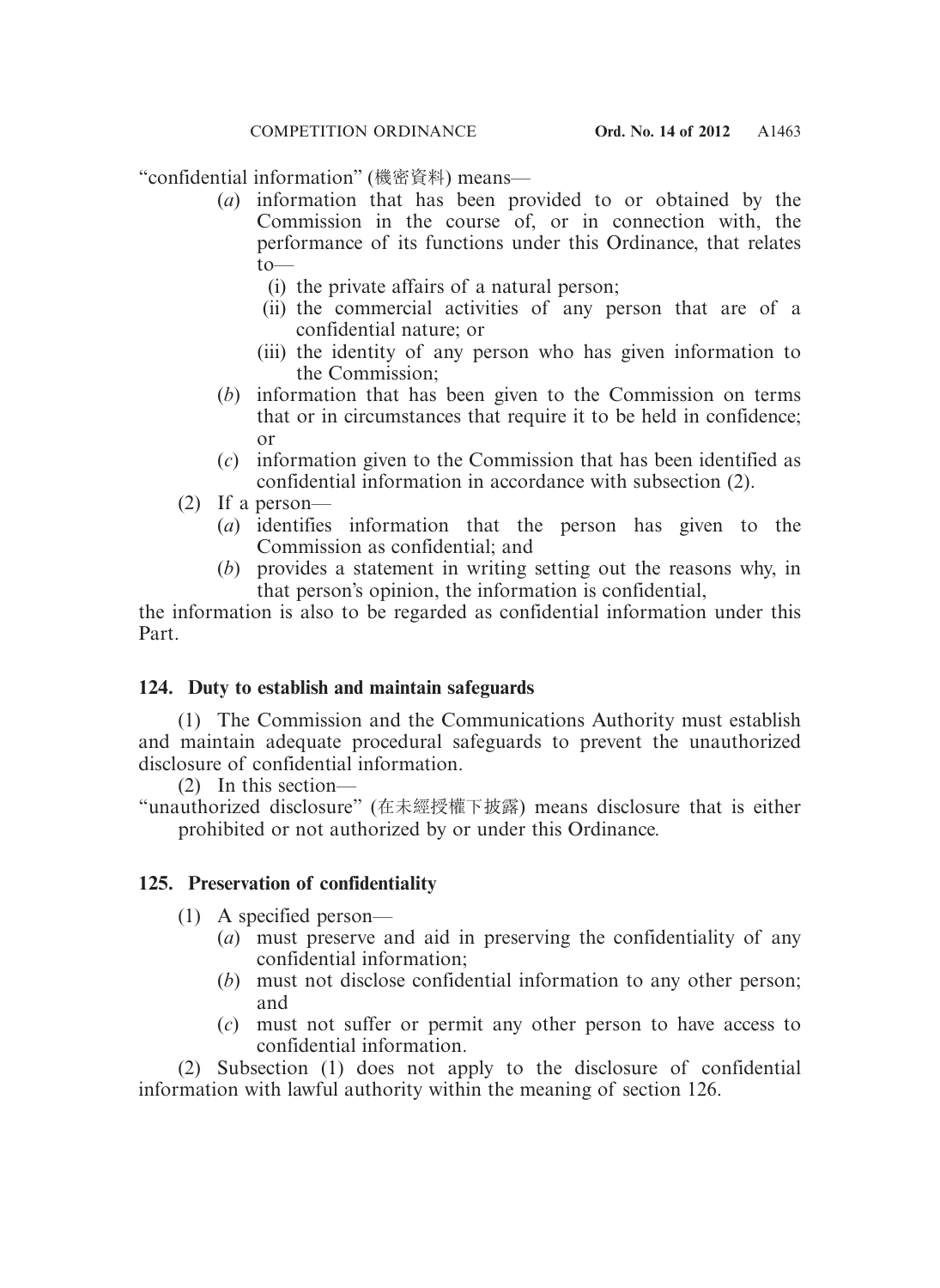(3) A specified person who contravenes subsection (1) commits an offence and is liable—

- (*a*) on conviction on indictment, to a fine of \$1,000,000 and to imprisonment for 2 years; or
- (*b*) on summary conviction, to a fine at level 6 and to imprisonment for 6 months.

 (4) It is a defence for a person charged with an offence under this section to show that at the time of the alleged offence the defendant—

- (*a*) believed that there was lawful authority for the disclosure of the information concerned and the defendant had no reasonable cause to believe otherwise; or
- (*b*) did not know and had no reasonable cause to believe that the information disclosed was confidential information.

### **126. Disclosure with lawful authority**

 (1) Disclosure of confidential information is to be regarded as made with lawful authority if the disclosure is made—

- (*a*) subject to section 127, with the required consent, as specified in subsection (2);
- (*b*) subject to subsection (3), in the performance of any function of the Commission or in carrying into effect or doing anything authorized by this Ordinance;
- (*c*) in accordance with an order of the Tribunal or any other court or in accordance with a law or a requirement made by or under a law;
- (*d*) in connection with judicial proceedings arising under this Ordinance;
- (*e*) for the purpose of obtaining advice from counsel, a solicitor or other professional adviser acting or proposing to act in a professional capacity in connection with any matter arising under this Ordinance;
- $(f)$  with a view to the bringing of, or otherwise for the purposes of, any criminal proceedings, or any investigation carried out under the laws of Hong Kong, in Hong Kong;
- (*g*) with respect to information that has already been lawfully disclosed to the public on an earlier occasion; or
- (*h*) by one competition authority to another.
- (2) The consent required for the purposes of subsection  $(1)(a)$  is—
	- (*a*) if the information was obtained from a person who had the information lawfully and the Commission knows the identity of that person, the consent of that person;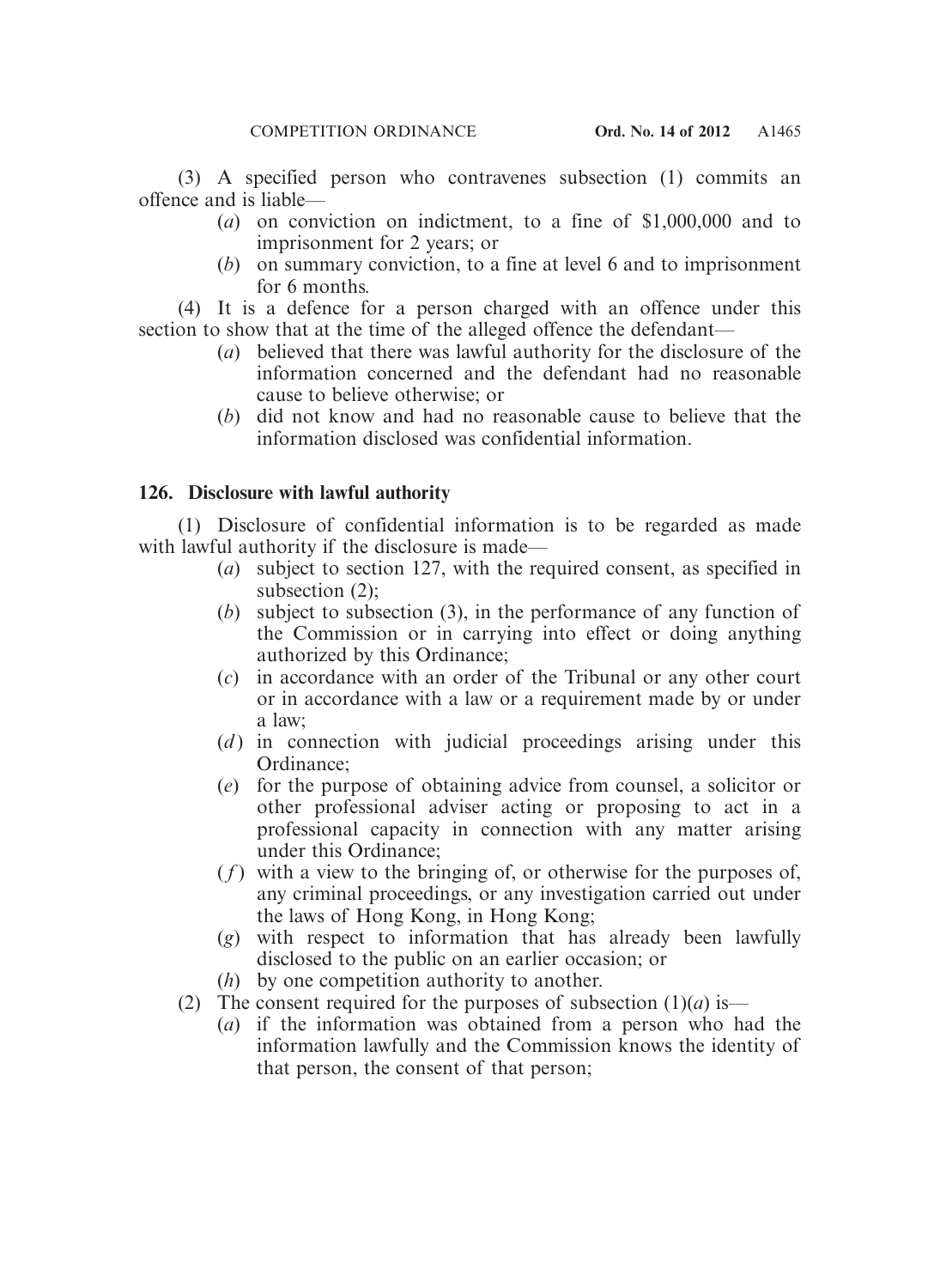- (*b*) if the information relates to the affairs of a natural person, the consent of that person;
- (*c*) if the information relates to the activities of an undertaking, the consent of that undertaking, and that consent may be given—
	- (i) if the undertaking is a company, by a director or company secretary of the company;
	- (ii) if the undertaking is a partnership, by a partner; or
	- (iii) if the undertaking is an unincorporated body (other than a partnership), by a person concerned in the management or control of the body.

 (3) In deciding whether or not to disclose confidential information, where disclosure is lawful under subsection  $(1)(b)$ , the specified person must consider and have regard to—

- (*a*) the need to exclude as far as is practical, from such disclosure—
	- (i) information the disclosure of which would, in the opinion of the specified person, be contrary to public interest;
	- (ii) commercial information the disclosure of which would or might be likely to, in the opinion of the specified person, significantly harm the legitimate business interests of the person to whom it relates; and
	- (iii) information relating to the private affairs of a natural person, the disclosure of which might (in the opinion of the specified person) significantly harm the interest of that person; and
- (*b*) the extent to which the disclosure is necessary for the purpose sought to be achieved by the disclosure.

## **127. Notice of proposed disclosure**

 (1) If the disclosure of confidential information is lawful by virtue of section  $126(1)(a)$ , a specified person must, before disclosing any such information—

- (*a*) give notice of the proposed disclosure to—
	- (i) the person who provided the information to the Commission; and
	- (ii) any person who is, in the opinion of the specified person, likely to be affected by the disclosure; and
- (*b*) consider any representations that are made about the proposed disclosure.
- (2) A notice under subsection (1) must—
	- (*a*) give a description of the information (having due regard to the requirements of confidentiality) that the specified person proposes to disclose;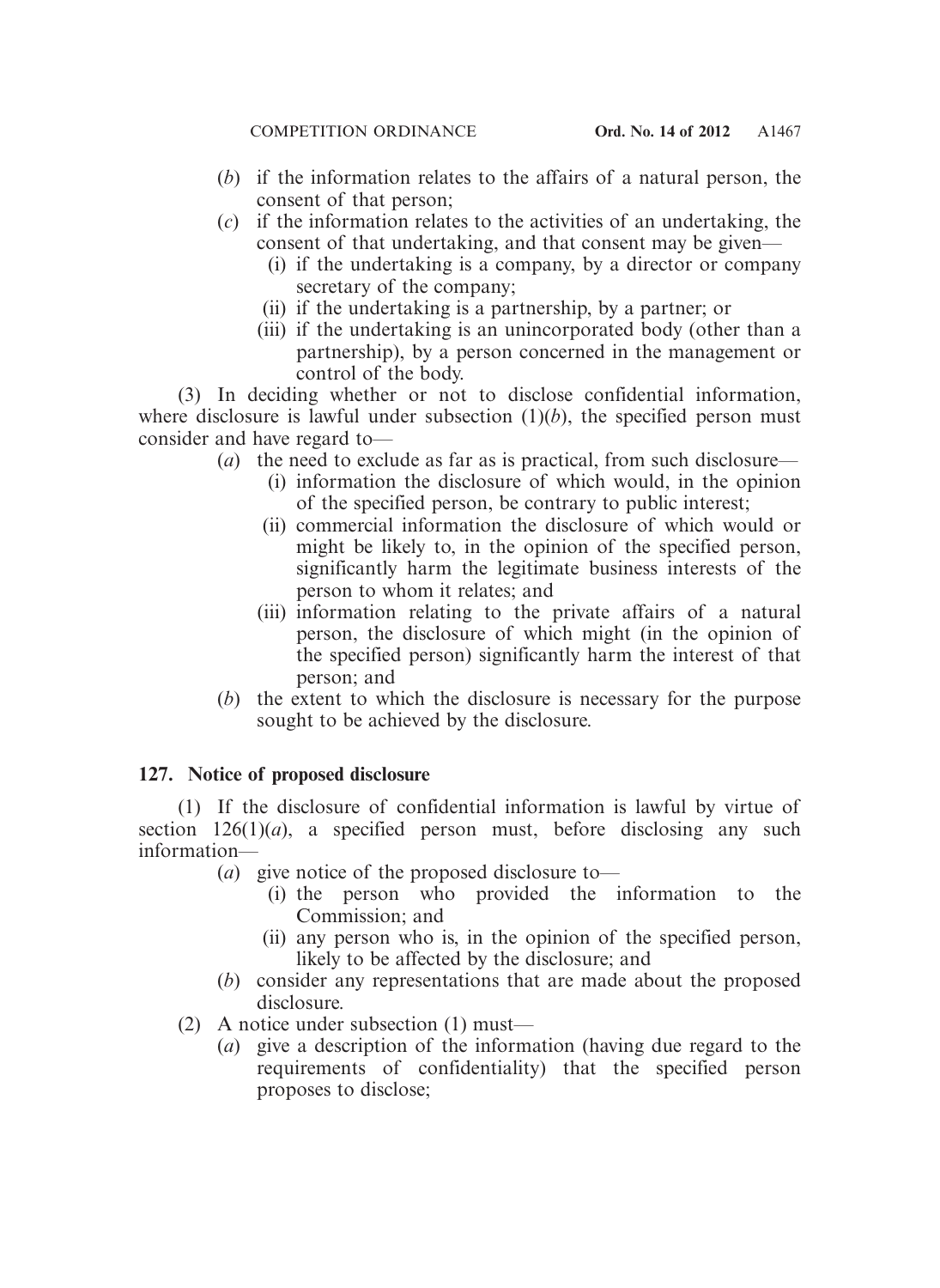- (*b*) state the reasons why the disclosure is proposed;
- (*c*) identify the person to whom it is proposed to disclose the information; and
- (*d*) state any other facts that the specified person considers relevant to the question of the proposed disclosure.

 (3) A notice under this section must specify the period within which representations may be made about the proposed disclosure.

 (4) The period specified for the purpose of subsection (3) must be a period of at least 30 days beginning after the day on which the notice is given.

## **128. Obligation of third party not to disclose confidential information**

- (1) A person, other than a specified person, who—
	- (*a*) has received confidential information from the Commission; or
	- (*b*) has otherwise, directly or indirectly, received such information from a specified person,

must not disclose that information to any other person or suffer or permit any other person to have access to that information.

 (2) Subsection (1) does not apply to the disclosure of information where—

- (*a*) the Commission has consented to the disclosure;
- (*b*) the information has already been lawfully disclosed to the public on an earlier occasion;
- (*c*) the disclosure is for the purpose of obtaining advice from counsel, a solicitor or other professional adviser, acting or proposing to act in a professional capacity in connection with any matter arising under this Ordinance;
- (*d*) the disclosure is made in connection with any judicial proceedings arising under this Ordinance; or
- (*e*) the disclosure is made in accordance with an order of the Tribunal or any other court or in accordance with a law or a requirement made by or under a law.
- (3) A person who contravenes subsection (1) commits an offence and is liable—
	- (*a*) on conviction on indictment, to a fine of \$1,000,000 and to imprisonment for 2 years; or
	- (*b*) on summary conviction, to a fine at level 6 and to imprisonment for 6 months.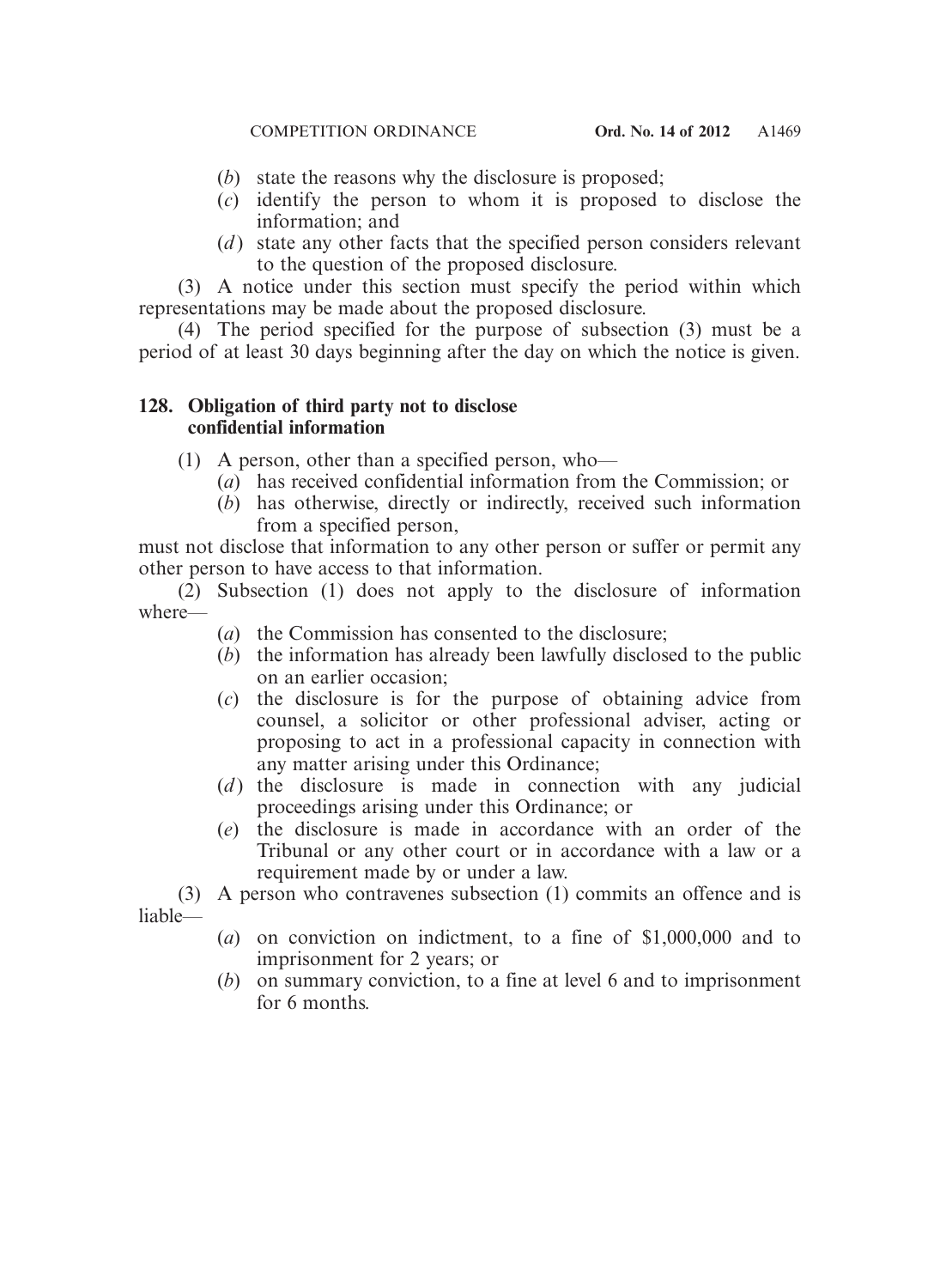## PART 9

## COMPETITION COMMISSION

## **Division 1—Establishment, Functions and Powers**

#### **129. Establishment of Commission**

 (1) There is established, by virtue of this section, a body to be known as the Competition Commission.

- (2) The Commission is a body corporate and may—
	- (*a*) acquire, hold and dispose of movable and immovable property;
	- (*b*) sue and be sued in its own name; and
	- (*c*) so far as is possible for a body corporate, exercise all the rights and powers, enjoy all the privileges and incur all the liabilities of a natural person of full age and capacity.

 (3) Schedule 5 (which contains constitutional, administrative and financial provisions) has effect with respect to the Commission.

## **130. Functions of Commission**

The Commission has the following functions—

- (*a*) to investigate conduct that may contravene the competition rules and enforce the provisions of this Ordinance;
- (*b*) to promote public understanding of the value of competition and how this Ordinance promotes competition;
- (*c*) to promote the adoption by undertakings carrying on business in Hong Kong of appropriate internal controls and risk management systems, to ensure their compliance with this Ordinance;
- (*d*) to advise the Government on competition matters in Hong Kong and outside Hong Kong;
- (*e*) to conduct market studies into matters affecting competition in markets in Hong Kong; and
- $(f)$  to promote research into and the development of skills in relation to the legal, economic and policy aspects of competition law in Hong Kong.

#### **131. Powers of Commission**

 (1) The Commission may do all such things as appear to it to be necessary, advantageous or expedient for it to do for, or in connection with, the performance of its functions.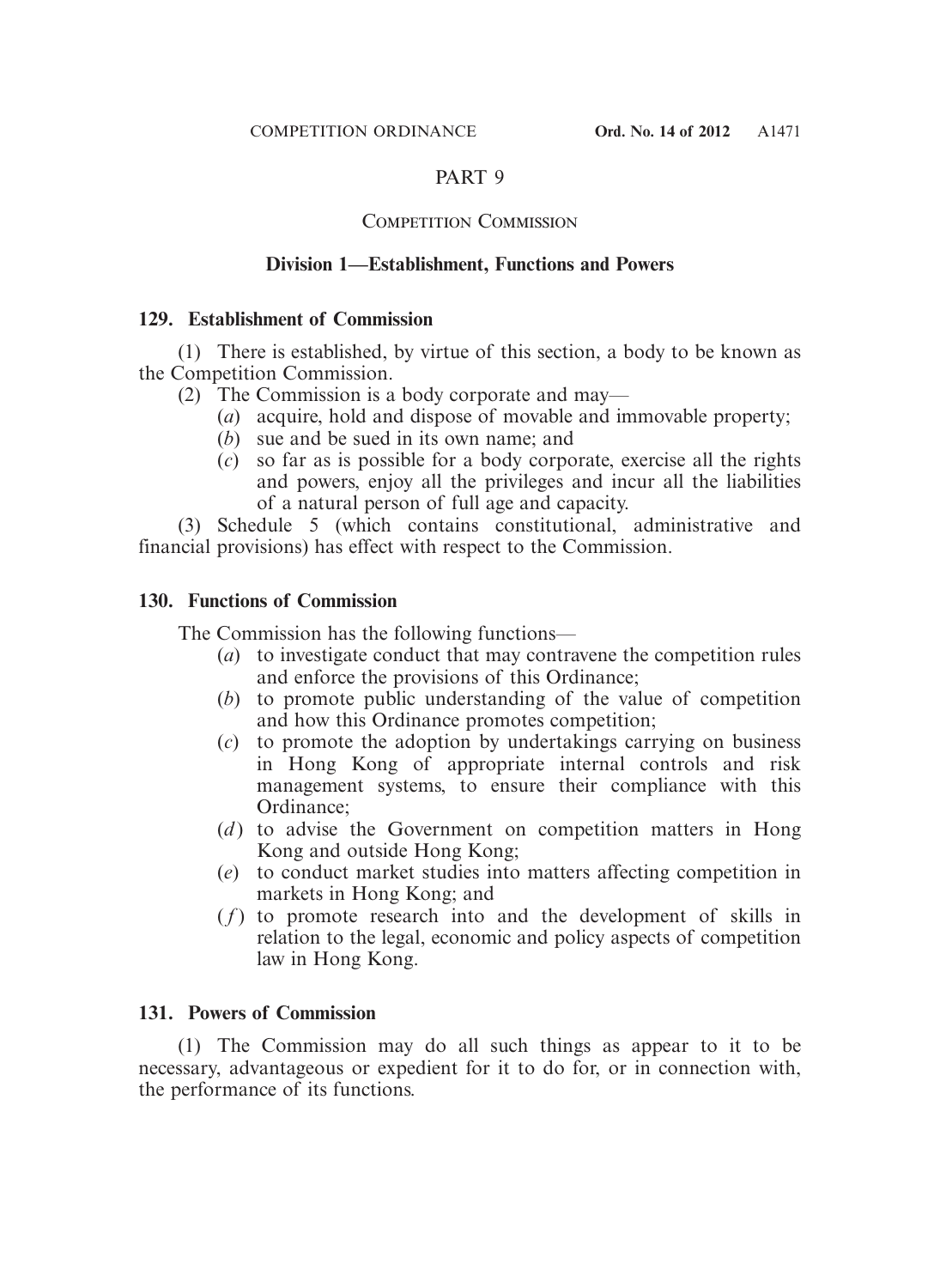- (2) Without limiting the scope of subsection (1), the Commission may—
	- (*a*) make, give effect to, assign or accept the assignment of, vary or rescind any agreement;
	- (*b*) receive and spend money;
	- (*c*) with the approval of the Financial Secretary, borrow money;
	- $(d)$  invest funds of the Commission that are not immediately required, in a manner approved by the Financial Secretary;
	- (*e*) with the approval of the Chief Executive, become a member or affiliate of any international body, whose functions or objects include the promotion of competition or competition law.

#### **Division 2—Relationship to Government**

#### **132. Commission not servant or agent of Government**

 The Commission is not a servant or agent of the Government and does not enjoy any status, immunity or privilege of the Government.

### **133. Personal immunity of members of Commission etc.**

 (1) A person to whom this subsection applies is not personally liable for anything done or omitted to be done by the person in good faith in the performance or purported performance of any function of the Commission under this Ordinance.

- (2) The persons to whom subsection (1) applies are—
	- (*a*) members of the Commission;
	- (*b*) any person who is an officer or employee of the Commission;
	- (*c*) any person who is a member of any committee of the Commission; and
	- (*d*) any person who is performing any service for the Commission under a contract of services.

 (3) The protection conferred by subsection (1) does not affect any liability of the Commission for the act or omission.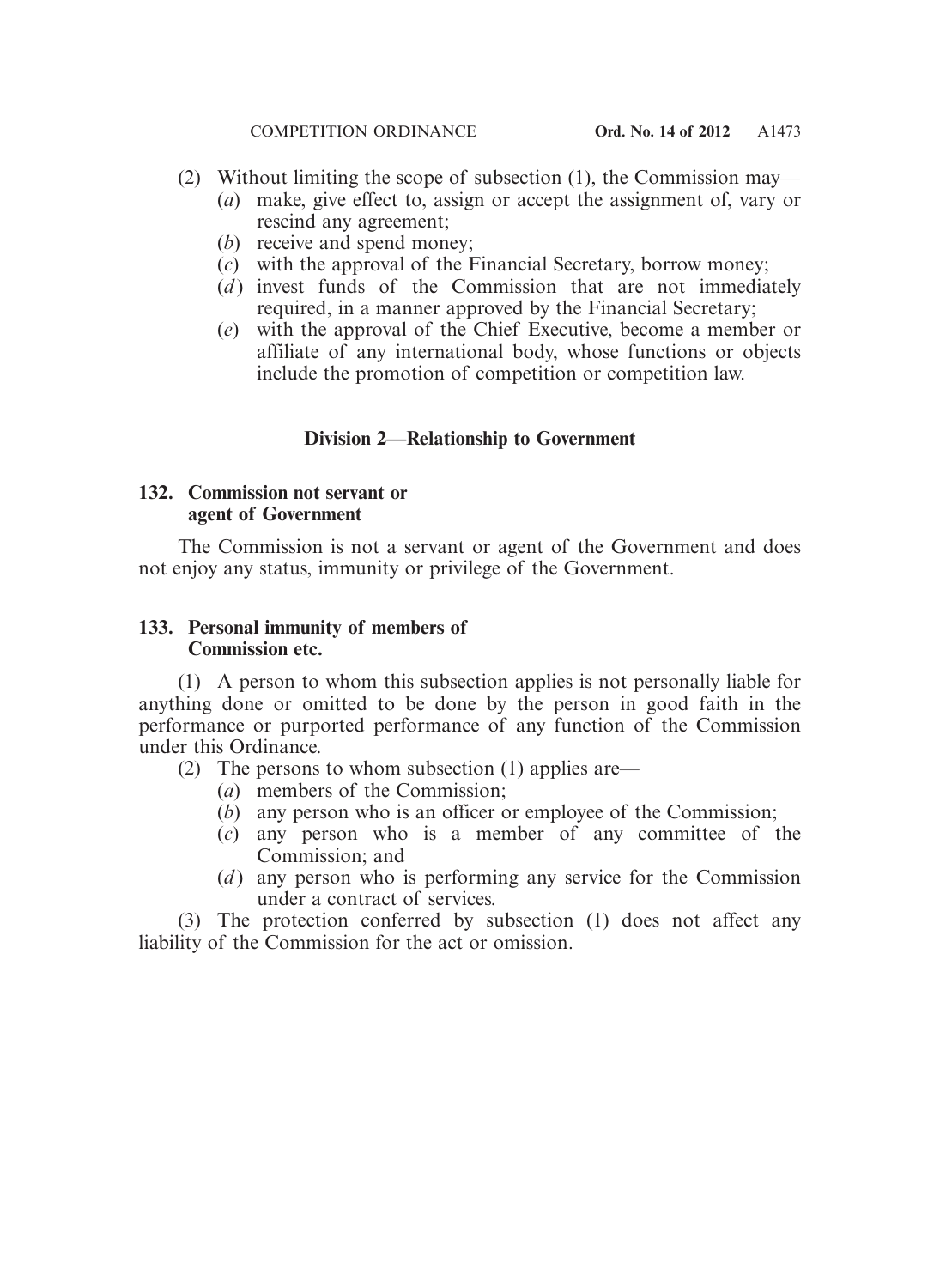#### PART 10

#### COMPETITION TRIBUNAL

#### **Division 1—Constitution**

#### **134. Establishment of Tribunal**

 (1) There is established, by virtue of this section, a tribunal to be known as the Competition Tribunal.

(2) The Tribunal is a superior court of record.

#### **135. Constitution of Tribunal**

 (1) The Tribunal consists of the judges of the Court of First Instance appointed in accordance with section 6 of the High Court Ordinance (Cap. 4), by virtue of their appointments as such judges.

 (2) A Justice of Appeal who sits in the Court of First Instance is not a member of the Tribunal.

#### **Subdivision 1—President and Deputy President**

#### **136. President**

 (1) The Chief Executive, acting in accordance with the recommendation of the Judicial Officers Recommendation Commission, is to appoint one of the members of the Tribunal to be the President of the Tribunal.

 (2) The President is to hold office for a term of at least 3 years, but not more than 5 years, as is stated in his or her letter of appointment, but is eligible for re-appointment.

 (3) The President may give directions as to the arrangement of the business of the Tribunal, and is to perform such other functions as are assigned to the President under this Ordinance.

#### **137. Deputy President**

 (1) The Chief Executive, acting in accordance with the recommendation of the Judicial Officers Recommendation Commission, is to appoint one of the members of the Tribunal to be the Deputy President of the Tribunal.

 (2) The Deputy President is to hold office for a term of at least 3 years, but not more than 5 years, as is stated in his or her letter of appointment, but is eligible for re-appointment.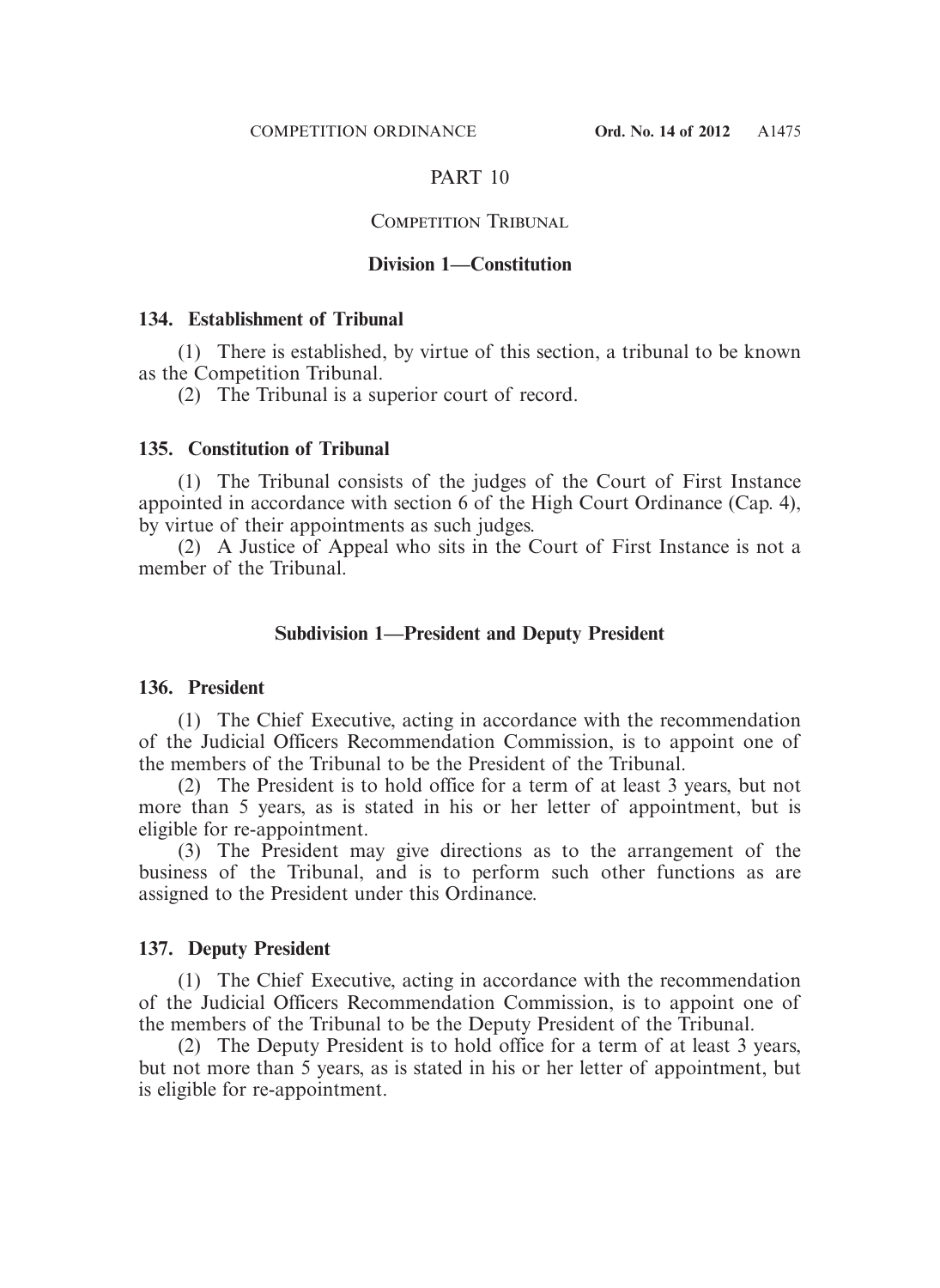(3) The Deputy President may, subject to any directions given by the President, perform all the functions of the President.

 (4) Every decision or other act or omission of the Deputy President while acting under subsection (3) is to be regarded as a decision, act or omission of the President.

## **138. Acting President**

 (1) If for any reason the President is unable, whether temporarily or otherwise, to perform the functions of the President, the Deputy President may act as President.

 (2) If for any reason the Deputy President is unable, whether temporarily or otherwise, to perform the functions of the President when the President is unable to perform them himself or herself, the Chief Justice may appoint another member of the Tribunal to act as President.

 (3) A person acting as President under this section may perform all the functions of the President.

 (4) Every decision or other act or omission of a person acting as President under this section is to be regarded as the decision, act or omission of the President.

 (5) The Chief Justice may at any time revoke an appointment made under subsection (2).

#### **139. Resignation as President or Deputy President**

 (1) The President and Deputy President may, at any time, resign from their office by giving written notice of resignation to the Chief Executive.

 (2) If the President or Deputy President resigns from office under this section, he or she continues to be a member of the Tribunal.

## **140. Vacancy in office of President or Deputy President**

 (1) The office of President or Deputy President becomes vacant if the President or Deputy President (as the case may be)—

- (*a*) dies;
- (*b*) ceases to be a judge of the Court of First Instance;
- (*c*) is appointed to be a Justice of Appeal, or to a higher judicial office; or
- (*d*) resigns his or her office under section 139.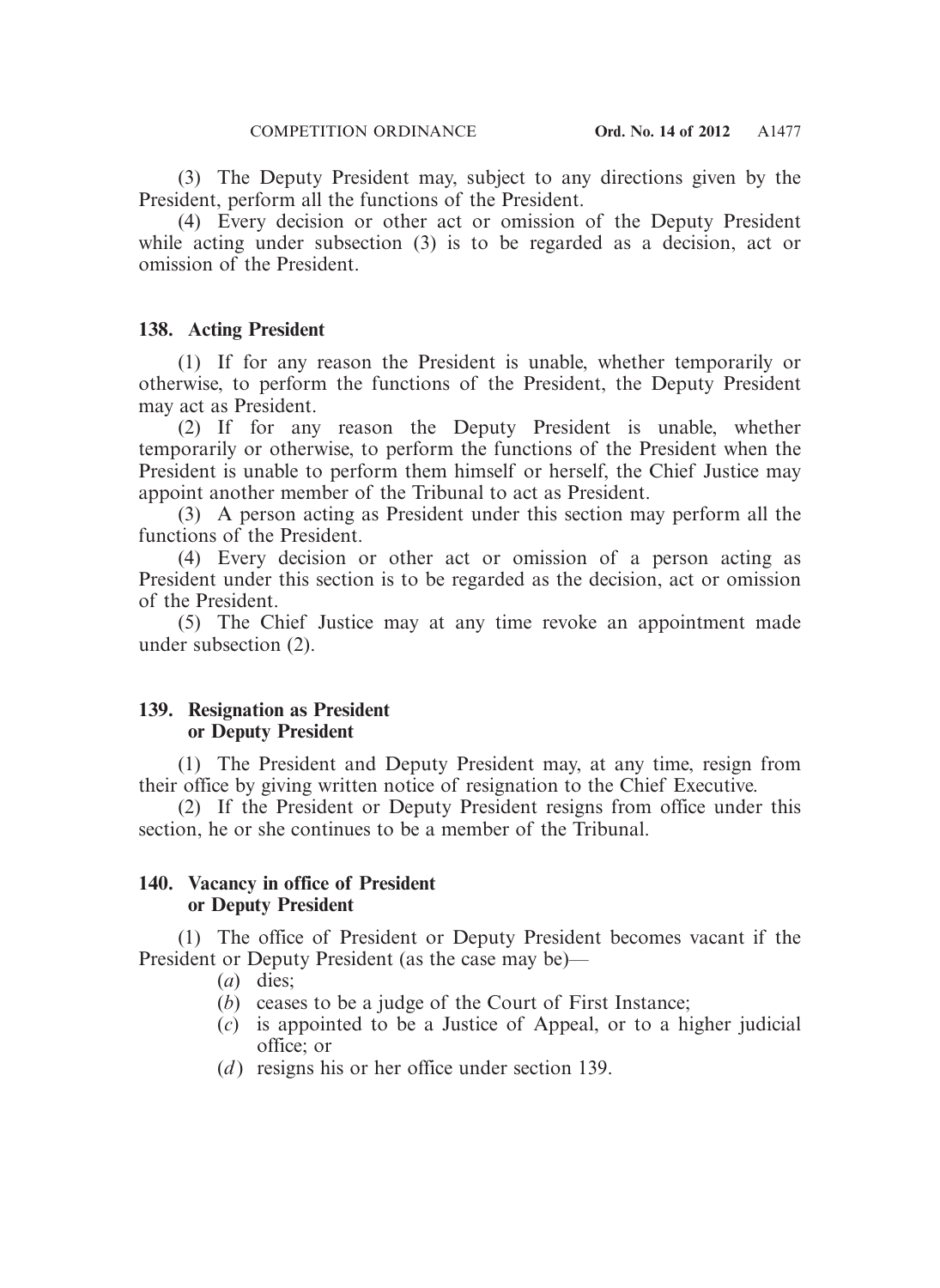(2) If the office of President or Deputy President has become vacant, the Chief Executive, acting in accordance with the recommendation of the Judicial Officers Recommendation Commission, is to appoint one of the members of the Tribunal to be the President or Deputy President (as the case requires).

 (3) The President or Deputy President appointed under this section is to hold office for a term of at least 3 years, but not more than 5 years, as is stated in his or her letter of appointment, but is eligible for re-appointment.

#### **Subdivision 2—Assessors**

#### **141. Assessors**

 (1) In any proceedings under this Ordinance, the Tribunal may appoint one or more specially qualified assessors and may dispose of the proceedings, wholly or in part, with the assistance of such assessor or assessors, but the decision of the Tribunal is that of the members of Tribunal only.

 (2) The Tribunal may determine the remuneration, if any, to be paid to an assessor appointed under this section, but no remuneration may be paid to an assessor who is a public officer.

 (3) An assessor is not personally liable for anything done or omitted to be done by the assessor in good faith in the performance of his or her functions or purported performance of his or her functions under this Ordinance.

#### **Division 2—Jurisdiction and Powers**

#### **142. Jurisdiction of Tribunal**

- (1) The Tribunal has jurisdiction to hear and determine—
	- (*a*) applications made by the Commission with regard to alleged contraventions, or alleged involvements in contraventions, of the competition rules;
	- (*b*) applications for the review of reviewable determinations;
	- (*c*) private actions in respect of contraventions, or involvements in contraventions, of the conduct rules;
	- (*d*) allegations of contraventions, or involvements in contraventions, of the conduct rules raised as a defence;
	- (*e*) applications for the disposal of property;
	- ( *f* ) applications for the enforcement of commitments; and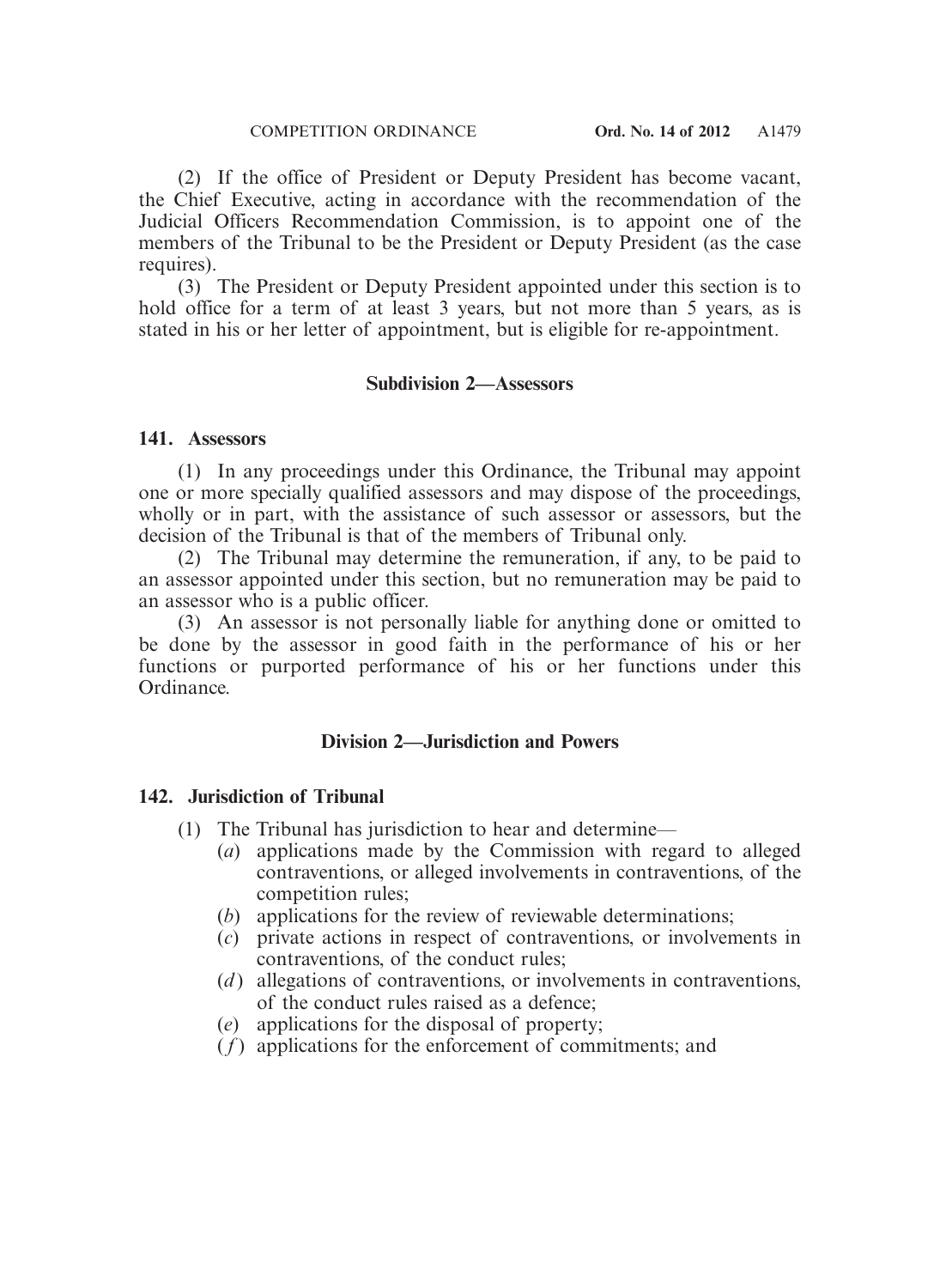(*g*) any matter related to a matter referred to in paragraph (*a*), (*b*),  $(c)$ ,  $(d)$ ,  $(e)$  or  $(f)$  if the matters arise out of the same or substantially the same facts.

 (2) In the exercise of its jurisdiction, the Tribunal has the same jurisdiction to grant remedies and reliefs, equitable or legal, as the Court of First Instance.

## **143. Powers of Tribunal**

- (1) The Tribunal has, with respect to—
	- (*a*) the attendance, swearing and examination of witnesses;
	- (*b*) the production and inspection of documents;
	- (*c*) the enforcement of its orders; and
	- (*d*) all other matters necessary for the exercise of its jurisdiction.

all the powers, rights and privileges of a superior court of record.

 (2) Without limiting the scope of subsection (1), in proceedings before the Tribunal, the Tribunal may—

- (*a*) receive and consider any evidence, whether by way of oral evidence, written statements, documents or otherwise, and whether or not it would otherwise be admissible in a court of  $law<sup>2</sup>$
- (*b*) determine the manner in which it will receive evidence referred to in paragraph (*a*);
- (*c*) by notice in writing, signed by the presiding member of the Tribunal, summon any person—
	- (i) to produce any article or document that is relevant to the proceedings and is in that person's possession or under that person's control;
	- (ii) to appear before it and to give any evidence relevant to the proceedings; and
- (*d*) exercise such other powers as may be necessary or ancillary to the conduct of any proceedings.

## **Division 3—Practice and Procedure**

#### **144. Procedures**

 (1) The Tribunal may decide its own procedures and may, in so far as it thinks fit, follow the practice and procedure of the Court of First Instance in the exercise of its civil jurisdiction, and for this purpose, has the same jurisdiction, powers and duties of the Court in respect of such practice and procedure, including the jurisdiction, powers and duties of the Court in respect of costs.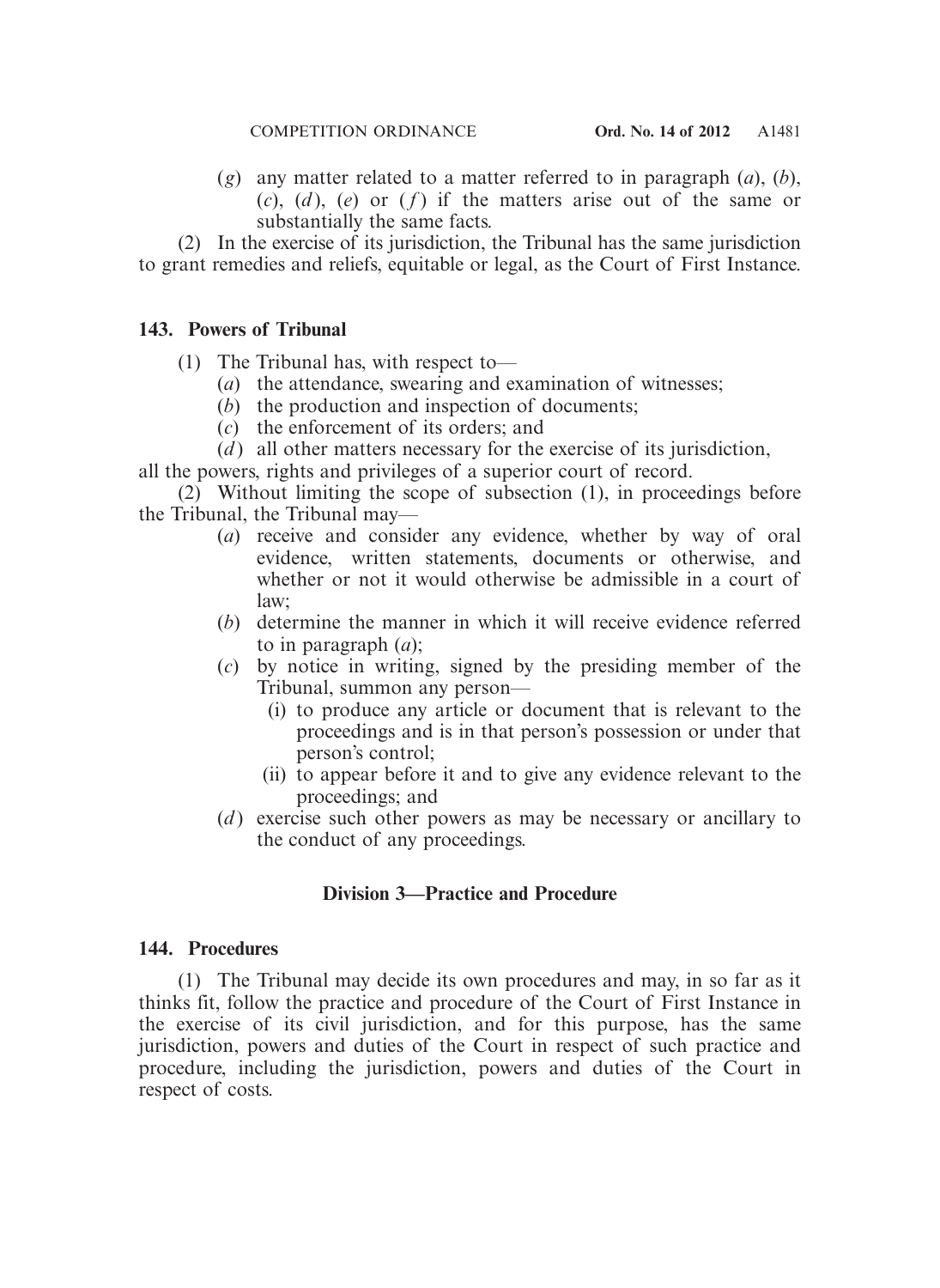(2) Without limiting subsection (1), the Tribunal has the same jurisdiction, powers and duties of the Court of First Instance in respect of the punishment of a person guilty of contempt.

 (3) The Tribunal is to conduct its proceedings with as much informality as is consistent with attaining justice.

#### **145. Hearing and determination of applications**

 (1) An application to the Tribunal may be heard and determined by a Tribunal constituted by any of the following—

- (*a*) the President;
- (*b*) the President and one or more other members appointed by the President; or
- (*c*) one or more other members appointed by the President.

 (2) If the President is sitting with one or more other members, the President is to preside over the hearing; if the President is not sitting and there is more than one other member sitting, the President is to appoint one of those other members to preside over the sitting.

 (3) Any difference between the members exercising the jurisdiction of the Tribunal is to be decided by majority vote and, in the event of an equality of votes, the member presiding is to have a second or casting vote.

#### **146. Absence of member during course of proceedings**

 (1) If, after the commencement of any proceedings, a member of the Tribunal, other than the presiding member, is absent for any reason, the presiding member may, with the consent of the parties—

- (*a*) direct that the proceedings be continued in the absence of that member; or
- (*b*) direct that another specified member take the place of the absent member in the proceedings.

 (2) If, after the commencement of proceedings, the presiding member of the Tribunal is absent for any reason, then—

- (*a*) if there is only one member of the Tribunal remaining, and the parties agree, the proceedings may be continued in the absence of the presiding member; or
- (*b*) if there is more than one member of the Tribunal remaining, and the parties agree—
	- (i) the proceedings may be continued in the absence of the presiding member; and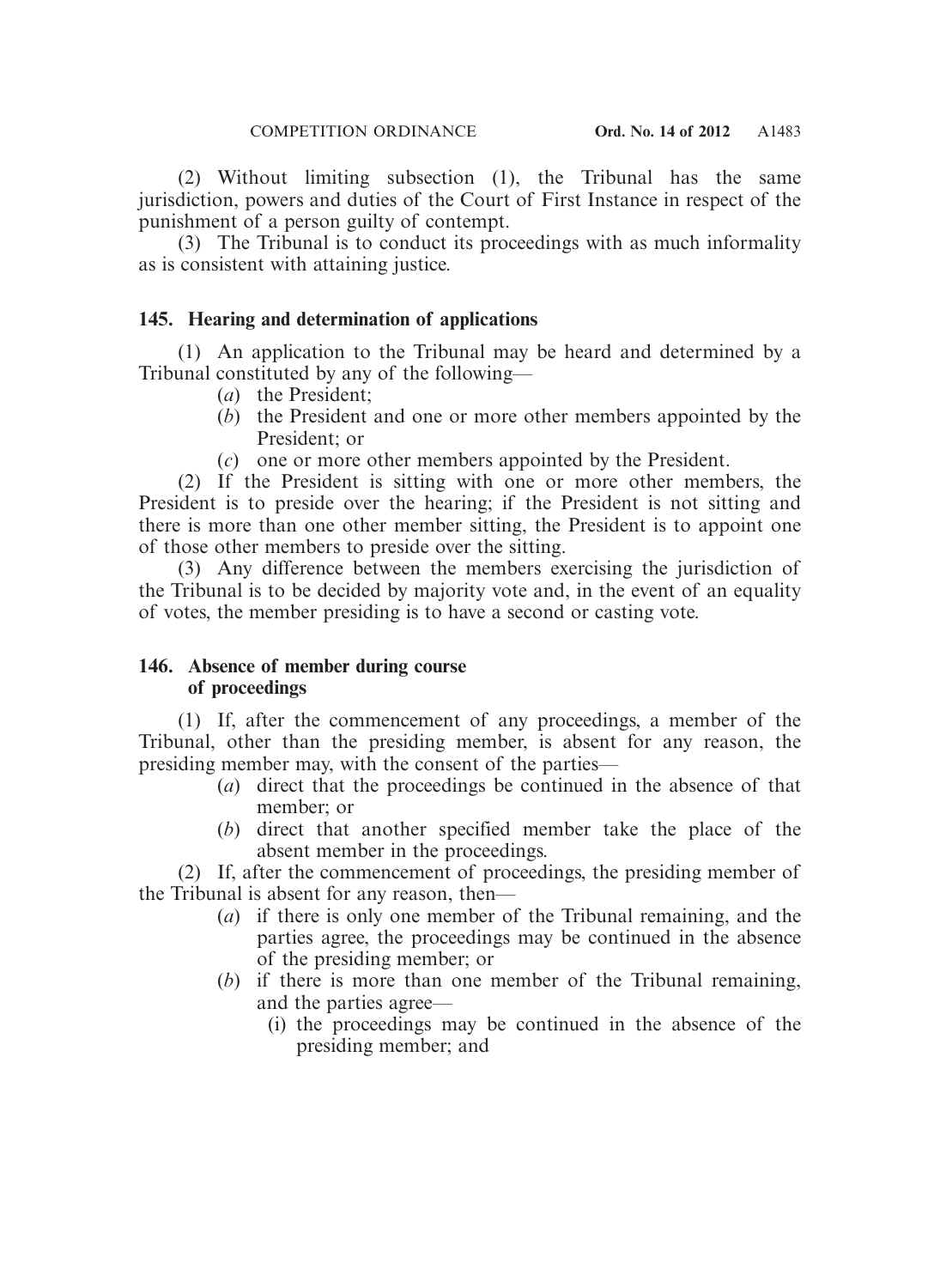- (ii) the most senior of the remaining members is to preside, with seniority determined according to the priority of their appointments as judges of the Court of First Instance.
- $(3)$  If—
	- (*a*) the presiding member has given a direction under subsection (1); or
	- (*b*) the members and parties have agreed to proceed under subsection (2),

the Tribunal as so constituted is to be regarded as properly constituted.

## **147. Rules of evidence**

 In proceedings under this Ordinance, other than proceedings in which the Commission applies for an order for—

- (*a*) a pecuniary penalty under section 93; or
- (*b*) a financial penalty under section 169,

the Tribunal is not bound by the rules of evidence and may receive and take into account any relevant evidence or information, whether or not it would be otherwise admissible in a court of law.

## **148. Evidence that might tend to incriminate**

 (1) A person appearing before the Tribunal to give evidence, other than in proceedings in which the Commission applies for an order for—

- (*a*) a pecuniary penalty under section 93; or
- (*b*) a financial penalty under section 169,

is not excused from answering any question on the grounds that to do so might expose the person to proceedings referred to in subsection (3).

 (2) No statement or admission made by a person answering any question put to the person, in any proceedings to which subsection (1) applies, is admissible in evidence against that person in proceedings referred to in subsection (3).

- (3) The proceedings referred to in subsections (1) and (2) are—
	- (*a*) proceedings in which the Commission applies for an order for—
		- (i) a pecuniary penalty under section 93; or
		- (ii) a financial penalty under section 169; and
	- (*b*) any criminal proceedings, other than proceedings for—
		- (i) an offence under section 55 (Providing false or misleading documents or information);
		- (ii) an offence under Part V (Perjury) of the Crimes Ordinance (Cap. 200); or
		- (iii) an offence of perjury.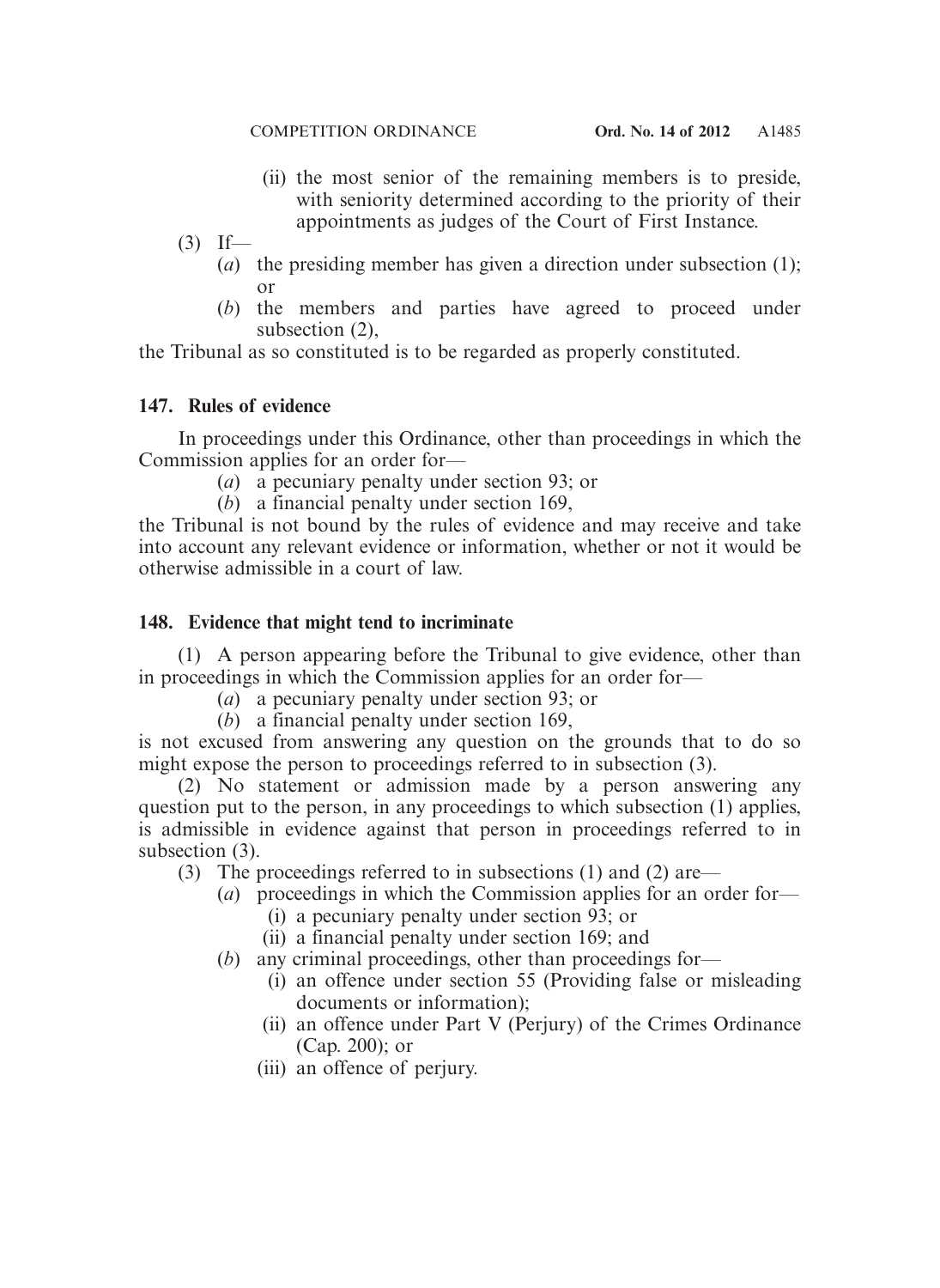## **149. Findings of fact by Tribunal**

 (1) A finding of fact by the Tribunal, which is relevant to an issue arising in any other proceedings, either in the Tribunal or in the Court of First Instance, relating to a contravention of a conduct rule, is evidence of that fact in those proceedings if—

- (*a*) the time for bringing an appeal in respect of the finding has expired and the relevant party has not brought such an appeal; or
- (*b*) the final decision of a court on such appeal has confirmed the finding.
- (2) In this section—

"relevant party" (有關一方) means—

- (*a*) in relation to the first conduct rule, a party to the agreement which is the subject of the alleged contravention; and
- (*b*) in relation to the second conduct rule, the undertaking whose conduct is alleged to have contravened the conduct rule or any other person involved in the contravention.

## **150. Findings of fact by Court of First Instance**

 (1) A finding of any fact by the Court of First Instance in any proceedings transferred to it by the Tribunal under section 114(3), which is relevant to an issue arising in any other proceedings, either in the Court or in the Tribunal, relating to a contravention, or involvement in a contravention, of a conduct rule, is evidence of that fact in those other proceedings if—

- (*a*) the time for bringing an appeal in respect of the finding has expired and the relevant party has not brought such an appeal; or
- (*b*) the final decision of a court on such appeal has confirmed the finding.

(2) In this section—

"relevant party" (有關一方) has the meaning given by section 149(2).

## **151. Order not to disclose material**

 (1) The Tribunal may order a person not to publish or otherwise disclose any material the Tribunal receives.

 (2) A person who fails to comply with an order made under subsection (1) commits an offence and is liable to a fine at level 6 and to imprisonment for 6 months.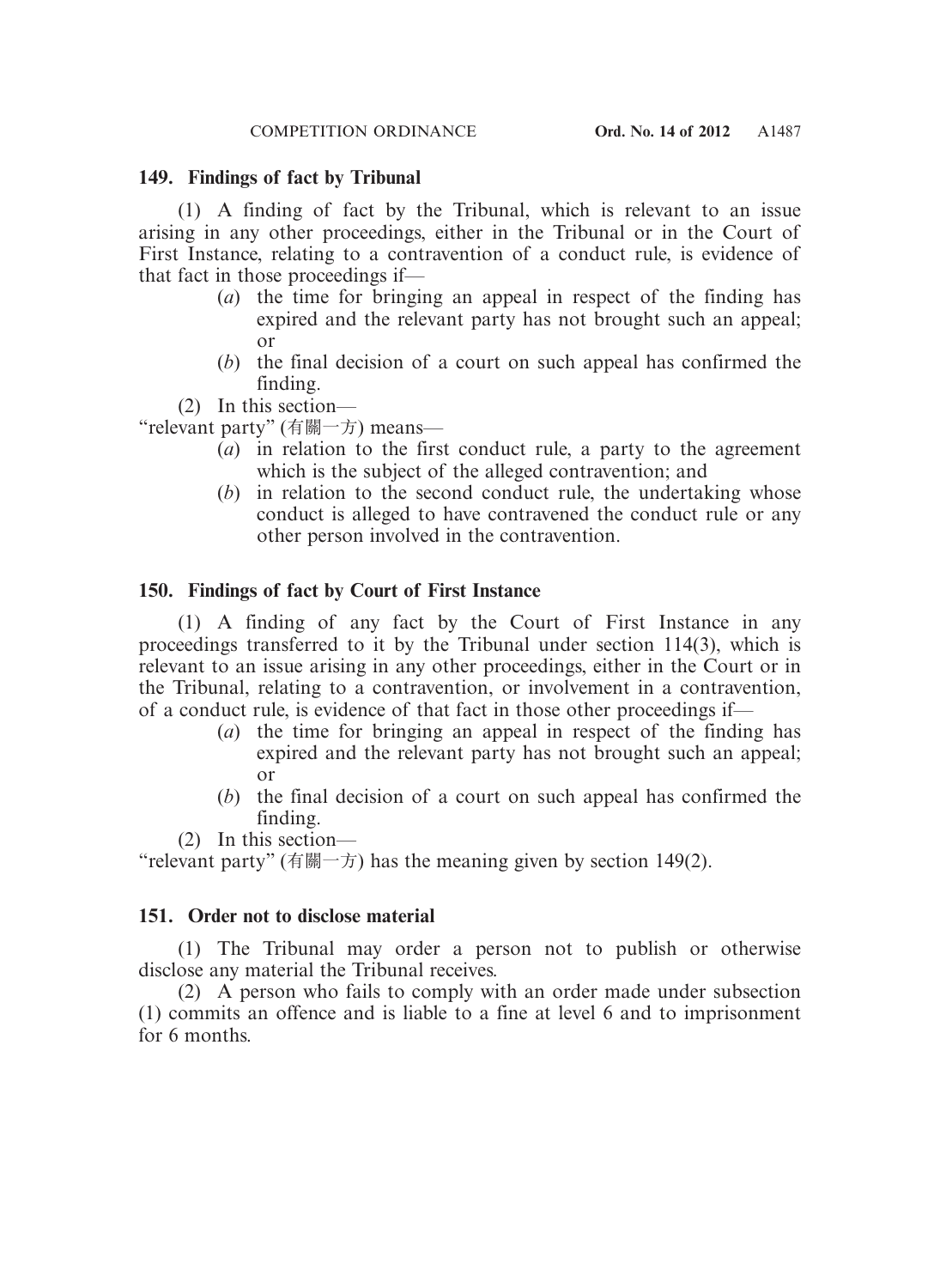## **152. Decisions of Tribunal**

(1) A decision of the Tribunal must be recorded in writing.

 (2) Where it is appropriate to give reasons for a decision, the decision may be made initially without giving reasons but, if this is done, the reasons must be recorded in writing.

## **153. Orders of Tribunal**

An order made by the Tribunal must be recorded in writing.

## **154. Appeal to Court of Appeal**

 (1) Subject to subsection (2) and section 155, an appeal lies as of right to the Court of Appeal against any decision (including a decision as to the amount of any compensatory sanction or pecuniary penalty), determination or order of the Tribunal made under this Ordinance.

(2) An appeal does not lie—

- (*a*) against an order of the Tribunal allowing an extension of time for appealing against a decision, determination or order of the Tribunal;
- (*b*) against a decision, determination or order of the Tribunal if it is provided by any Ordinance or by the rules of the Tribunal made under section 158 that the decision, determination or order is final; or
- (*c*) without the leave of the Court of Appeal or the Tribunal, against an order of the Tribunal made with the consent of the parties or relating only to costs that are left to the discretion of the Tribunal.

 (3) Rules of the Tribunal made under section 158 may provide for decisions, determinations or orders of any prescribed description to be treated for any prescribed purpose connected with appeals to the Court of Appeal as final or interlocutory.

 (4) An appeal does not lie against a decision of the Court of Appeal as to whether a decision, determination or order of the Tribunal is, for any purpose connected with an appeal to the Court, final or interlocutory.

 (5) The Court of Appeal has jurisdiction to hear and determine an appeal under subsection (1) and may—

- (*a*) confirm, set aside or vary the decision, determination or order of the Tribunal;
- (*b*) where the decision, determination or order of the Tribunal is set aside, substitute any other decision, determination or order it considers appropriate; or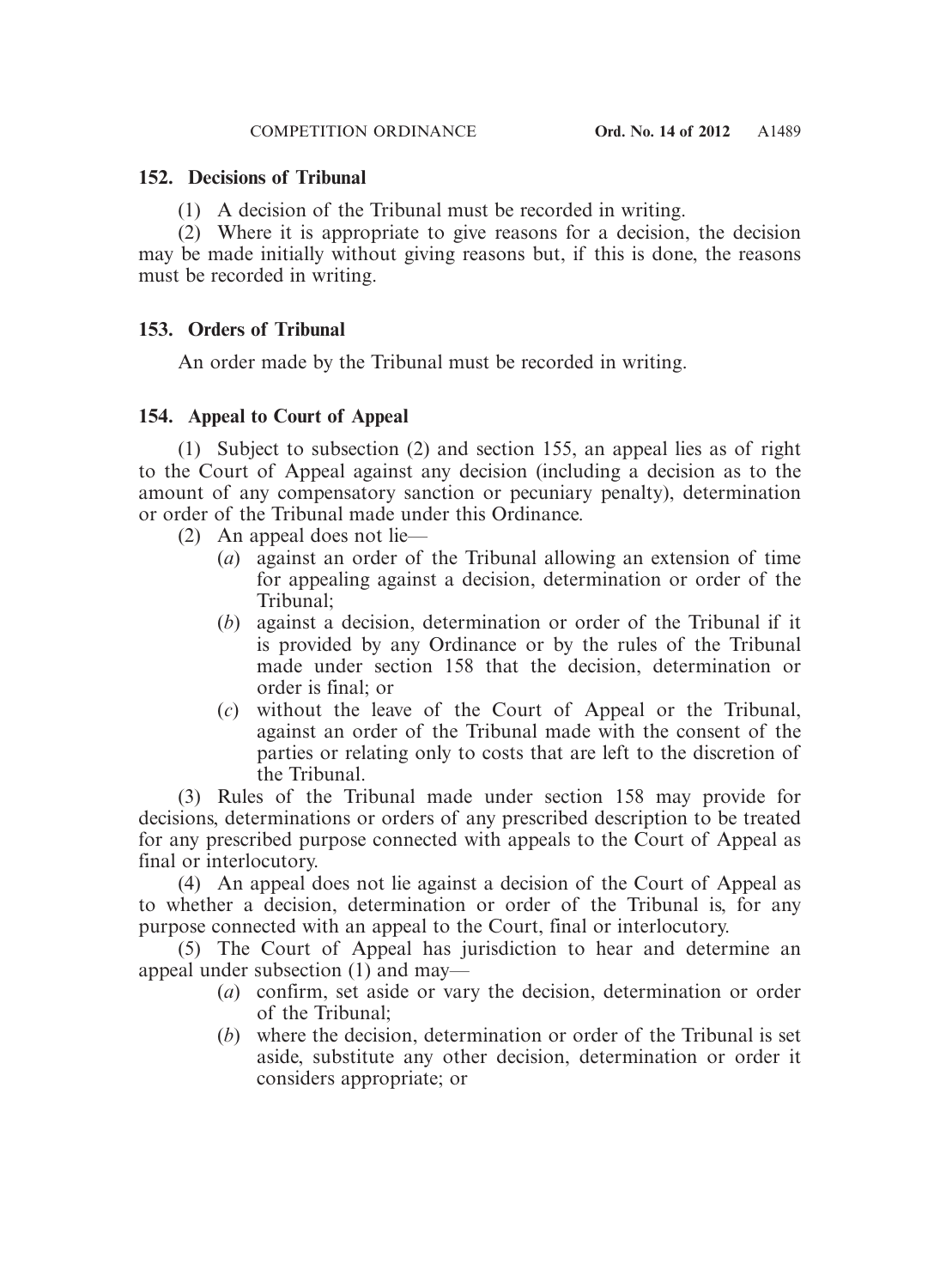(*c*) remit the matter in question to the Tribunal for reconsideration in the light of the decision of the Court.

 (6) Except in the case of an appeal against the imposition, or the amount, of a pecuniary penalty, the making of an appeal under this section does not suspend the effect of the decision, determination or order to which the appeal relates.

## **155. Leave to appeal required for interlocutory appeals**

 (1) Except as provided by the rules of the Tribunal made under section 158, an appeal does not lie to the Court of Appeal against any interlocutory decision, determination or order of the Tribunal unless leave to appeal has been granted by the Court of Appeal or the Tribunal.

 (2) Rules of the Tribunal made under section 158 may specify an interlocutory decision, determination or order of any prescribed description as being an interlocutory decision, determination or order to which subsection (1) does not apply and accordingly an appeal lies as of right against the decision, determination or order.

- (3) Leave to appeal for the purpose of subsection (1) may be granted—
	- (*a*) in respect of a particular issue arising out of the interlocutory decision, determination or order; and
	- (*b*) subject to any conditions that the Court of Appeal or the Tribunal considers necessary in order to secure the just, expeditious and economical disposal of the appeal.

 (4) Leave to appeal may only be granted under subsection (1) if the Court of Appeal or the Tribunal is satisfied that—

- (*a*) the appeal has a reasonable prospect of success; or
- (*b*) there is some other reason in the interests of justice why the appeal should be heard.

## **Division 4—Miscellaneous**

#### **156. Registrar and other staff of Tribunal**

 Every Registrar, senior deputy registrar, deputy registrar and any other officer such as a Bailiff of the High Court, by virtue of that appointment, holds the corresponding office or position in the Tribunal.

## **157. Seal of Tribunal**

(1) The Tribunal is to have a seal approved by the Chief Justice.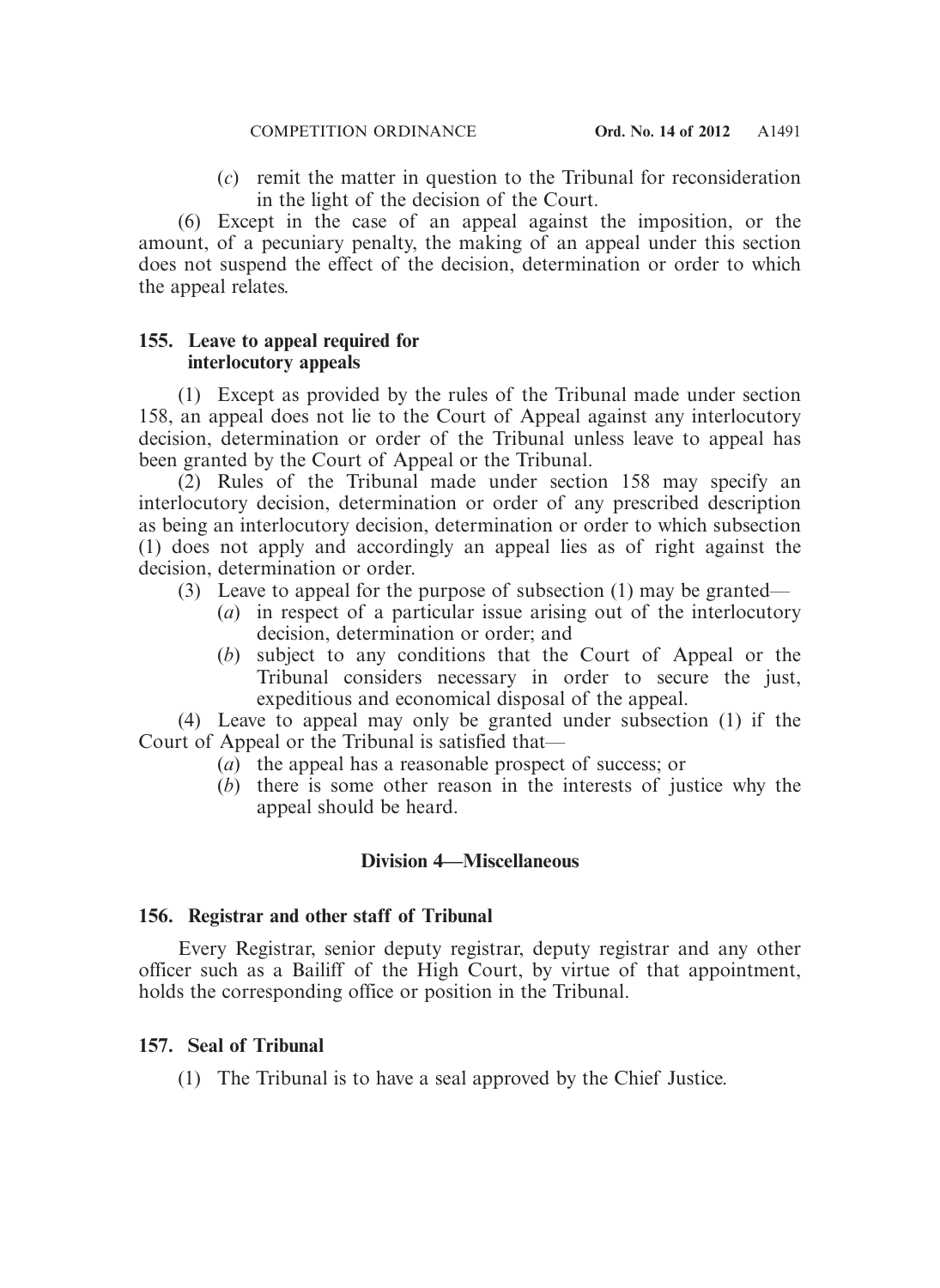(2) All writs, judgments, orders and other documents, and any exemplification or copies of writs, judgments, orders and other documents, are to be sealed with the seal.

 (3) All writs, judgments, orders and other documents, and any exemplification or copies of writs, judgments, orders and other documents, when purporting to be so sealed, are admissible in evidence before any court on production without further proof.

#### **158. Tribunal rules**

 (1) The Chief Judge may, after consulting the President, make rules regulating and prescribing—

- (*a*) the practice and procedure to be followed in the Tribunal in all matters with respect to which the Tribunal has jurisdiction; and
- (*b*) any matters incidental to or relating to that practice or procedure.

 (2) Without limiting subsection (1), rules may be made for the following purposes—

- (*a*) prescribing fees and regulating matters relating to the fees payable in connection with applications to the Tribunal and proceedings in the Tribunal;
- (*b*) prescribing the manner and form in which documents are to be issued or served in relation to proceedings in the Tribunal;
- (*c*) prescribing the manner in which and the terms on which proceedings are conducted with the assistance of an assessor;
- (*d*) prescribing the manner and form in which documents may be filed in the Tribunal and the manner in which evidence may be given in proceedings; and
- (*e*) prescribing the allowances to be paid to witnesses appearing before the Tribunal

## PART 11

## Concurrent Jurisdiction Relating to Telecommunications and Broadcasting

#### **159. Concurrent jurisdiction with Communications Authority**

 (1) The Communications Authority may perform the functions of the Commission under this Ordinance, in so far as they relate to the conduct of undertakings that are—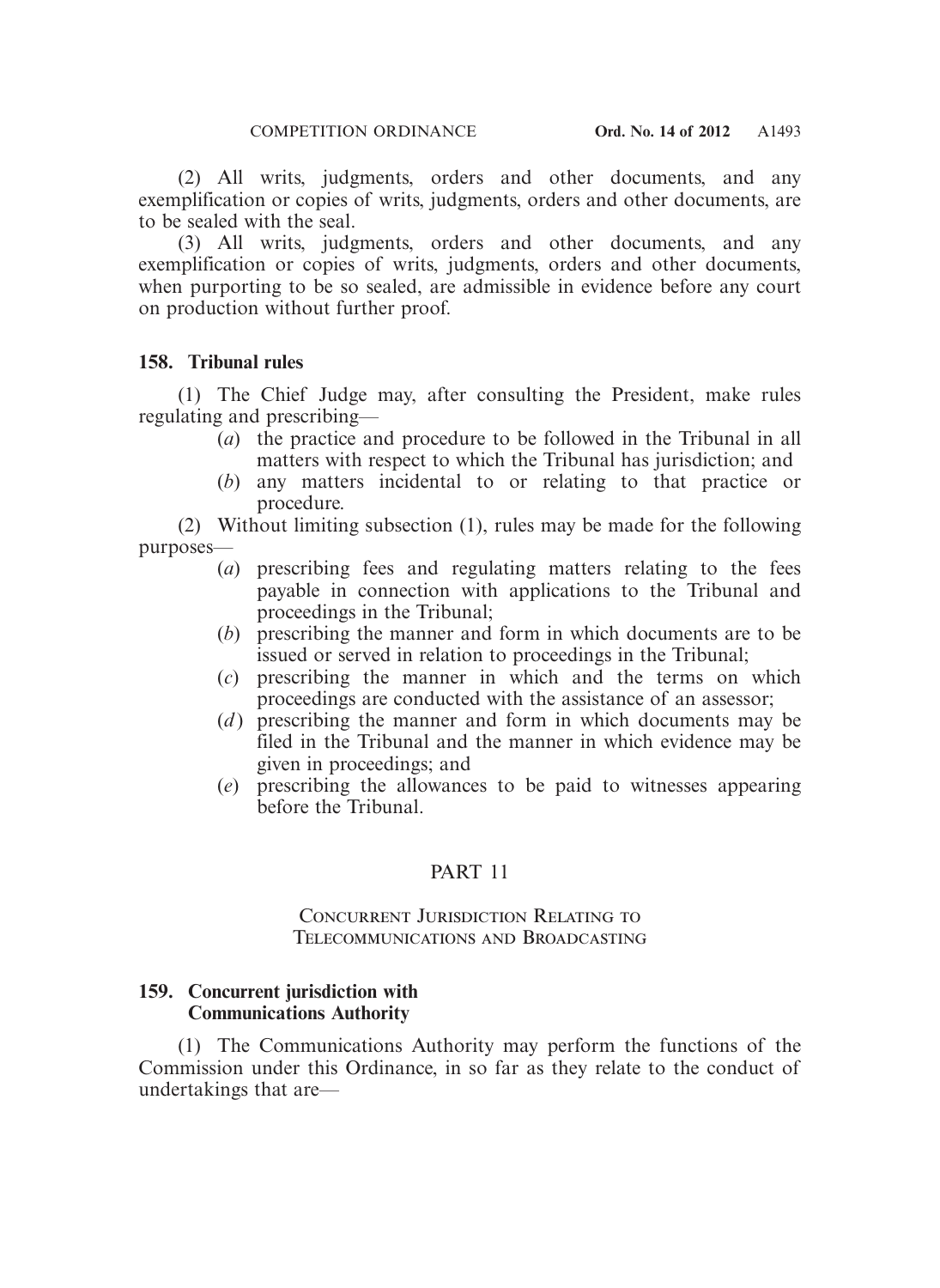- (*a*) licensees under the Telecommunications Ordinance (Cap. 106) or the Broadcasting Ordinance (Cap. 562);
- (*b*) persons who, although not such licensees, are persons whose activities require them to be licensed under the Telecommunications Ordinance (Cap. 106) or the Broadcasting Ordinance (Cap. 562); or
- (*c*) persons who have been exempted from the Telecommunications Ordinance (Cap. 106) or from specified provisions of that Ordinance under section 39 of that Ordinance.

 (2) So far as is necessary for the purpose of subsection (1), references in this Ordinance to the Commission are to be read as including the Communications Authority.

#### **160. Transfer of competition matter between competition authorities**

 (1) Where one competition authority is performing a function in relation to a competition matter and another competition authority also has jurisdiction to perform functions in relation to that matter, the 2 competition authorities may agree that the matter be transferred to and be dealt with by one of them.

 (2) Where more than one competition authority has jurisdiction to perform functions in relation to a competition matter, if one of them is performing or has performed a function in relation to that matter, then, unless there is an agreement of a kind mentioned in subsection (1), the other competition authority must not perform any function in relation to that matter.

# **161. Memorandum of Understanding**

 (1) As soon as is reasonably practicable after the coming into operation of this section, the Commission and the Communications Authority must prepare and sign a Memorandum of Understanding, for the purpose of co-ordinating the performance of their functions under this Ordinance.

 (2) Without limiting subsection (1), the Memorandum of Understanding must provide for any or all of the matters set out in Schedule 6.

 (3) The Commission and the Communications Authority may amend or replace any Memorandum of Understanding prepared and signed under this section.

 (4) Before signing any Memorandum of Understanding, or any amendment to it, under this section, the Commission and the Communications Authority must consult the Legislative Council.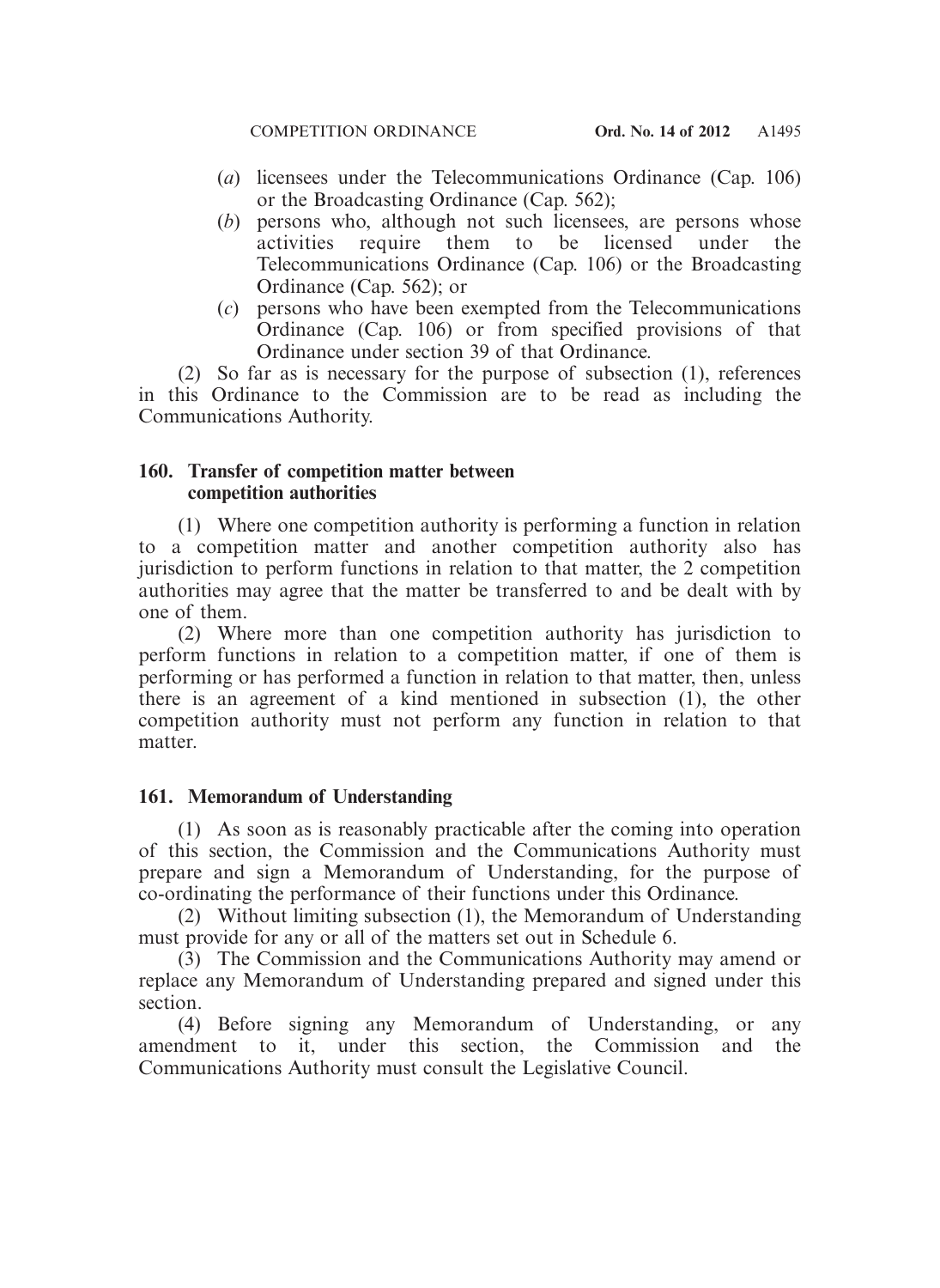(5) The Commission and the Communications Authority must, within 6 weeks after the Memorandum of Understanding, or any amendment to it, is signed by them, publish it in any manner they consider appropriate.

 (6) The Commission and the Communications Authority must make available copies of any Memorandum of Understanding prepared and signed under this section and of all amendments made to it—

- (*a*) at their offices during ordinary business hours;
- (*b*) through the Internet or a similar electronic network; and
- (*c*) in any other manner they consider appropriate.

 (7) A Memorandum of Understanding prepared and signed under this section and all amendments made to it are not subsidiary legislation.

## PART 12

#### **MISCELLANEOUS**

#### **Division 1—General**

#### **162. Merger**

Schedule 7 (Mergers) has effect.

#### **163. Determination of turnover of undertaking**

 (1) For the purposes of this Ordinance, the turnover of an undertaking is to be determined in accordance with the regulations made by the Secretary for Commerce and Economic Development under subsection (2).

 (2) The Secretary for Commerce and Economic Development may, by regulations published in the Gazette, provide for the determination of the turnover of an undertaking.

 (3) Without limiting subsection (2), the regulations made under that subsection may—

- (*a*) specify a period as the turnover period of an undertaking for the purpose of section  $5(4)$  or  $6(3)$  of Schedule 1;
- (*b*) provide for different ways for the determination of the turnover of an undertaking obtained in Hong Kong or outside Hong Kong; and
- (*c*) provide for different ways for the determination of the turnover of an undertaking in respect of different periods, including—
	- (i) a calendar year;
	- (ii) a financial year; and
	- (iii) a period specified as the turnover period of the undertaking under paragraph (*a*).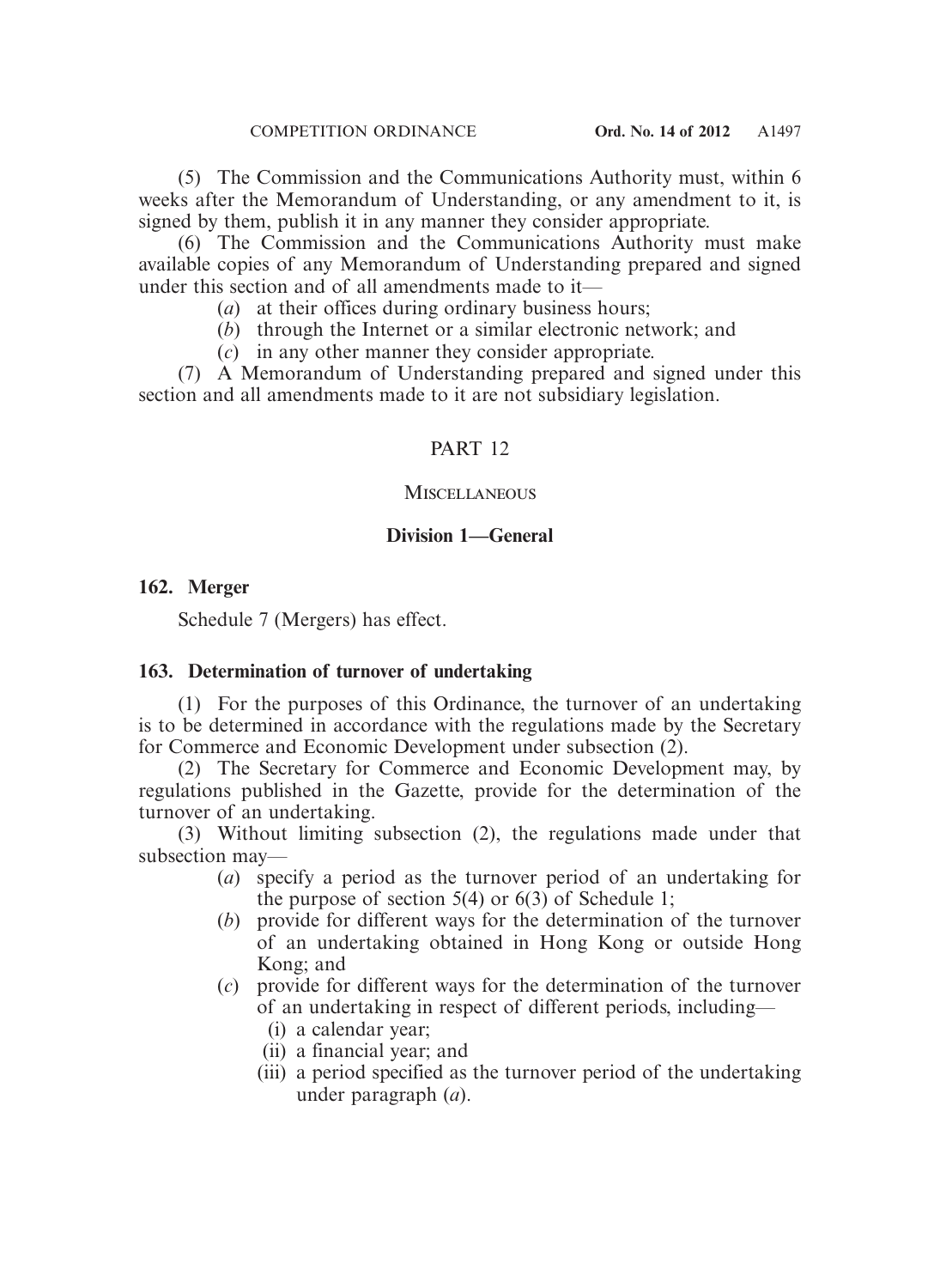## **164. Fees**

- (1) The Commission may charge a fee for—
	- (*a*) the making of an application to the Commission under this Ordinance; and
	- (*b*) the provision of any service.

 (2) The Chief Executive may make regulations prescribing the amount of the fees chargeable under this section.

 (3) The amount of any fee that may be prescribed in a regulation made under subsection (2) is not limited by reference to the amount of administrative or other costs incurred or likely to be incurred in relation to the application or service to which the fee relates.

(4) A regulation made under this section may provide for—

- (*a*) the amount of any fee to be charged by reference to a scale set out in the regulation;
- (*b*) the payment of different fees by different persons or different classes or descriptions of person;
- (*c*) fees that are to be paid annually or at other intervals; and
- (*d*) the reduction, waiver or refund, in whole or in part, of any fee, either upon the happening of a certain event or in the discretion of the Commission.

 (5) The Commission may recover any fee payable under this section as a civil debt due to the Commission.

## **165. Personal immunity of public officers**

 (1) A public officer is not personally liable for anything done or omitted to be done by the public officer in good faith in the performance of a function or purported performance of a function under this Ordinance.

 (2) The protection conferred by subsection (1) does not affect any liability of the Government for the act or omission.

## **Division 2—Service of Documents**

## **166. Service of documents on Commission**

 (1) A notice or other document required to be served on the Commission under this Ordinance may be served—

- (*a*) by sending it by post to the offices of the Commission;
- (*b*) by leaving it at the offices of the Commission;
- (*c*) by sending it by facsimile transmission to the facsimile number of the Commission;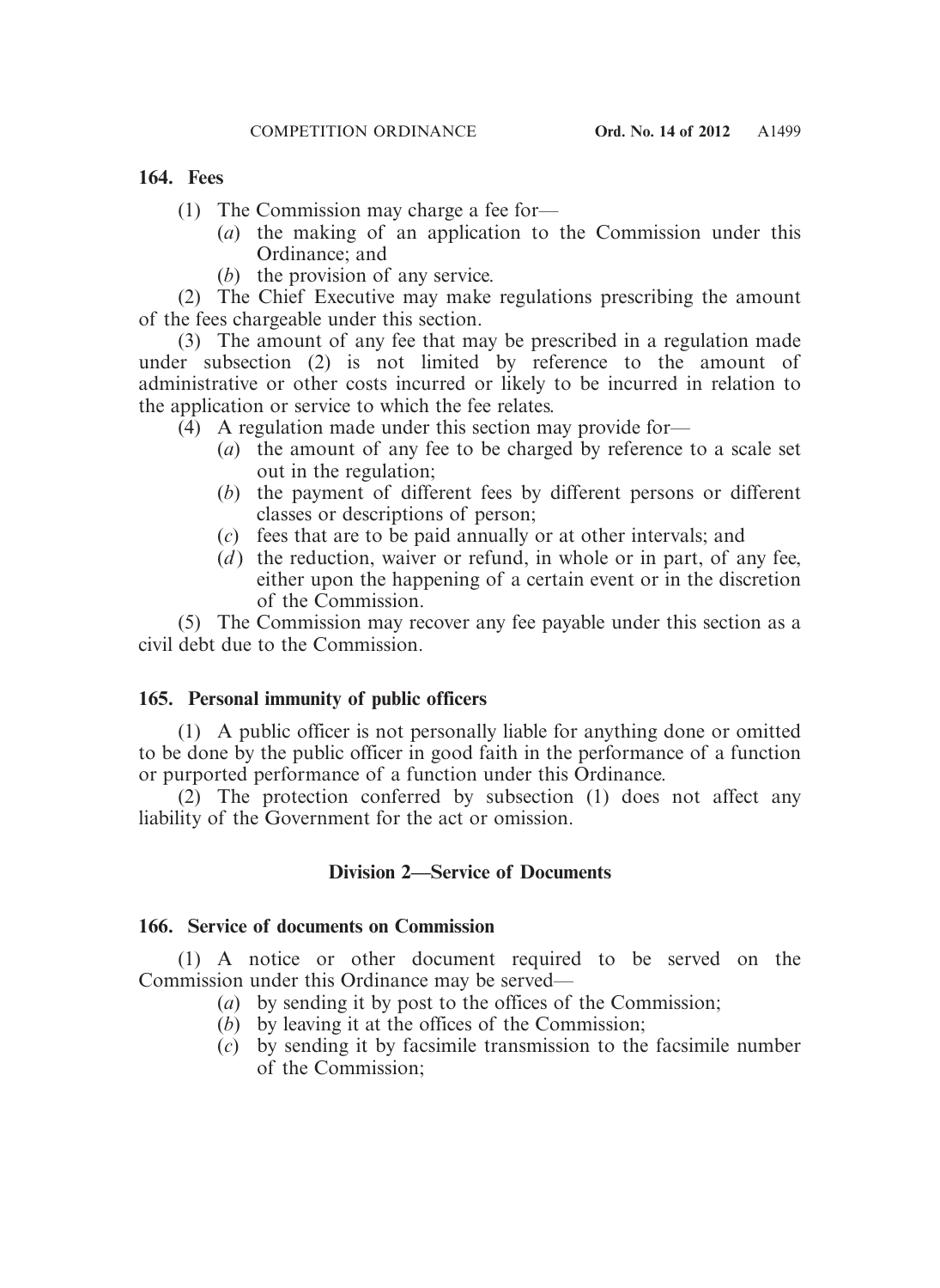- (*d*) by sending it by electronic mail transmission to the electronic mail address of the Commission; or
- (*e*) by sending it by any other method specified in rules made by the Commission for this purpose under section 34 of Schedule 5.

 (2) A notice or other document served in accordance with subsection (1) is to be taken, in the absence of evidence to the contrary, to have been served—

- (*a*) if served by post, on the second day after the day on which it was posted;
- (*b*) if left at the offices of the Commission, on the day after the day on which it was so left;
- (*c*) if sent by facsimile transmission, on the day after the day on which it was transmitted; or
- (*d*) if sent by electronic mail transmission, on the day after the day on which it was transmitted.

## **167. Service of documents other than on Commission**

 (1) A notice, direction or other document required to be served by the Commission for the purposes of this Ordinance may be served—

- (*a*) in the case of service on a natural person—
	- (i) by delivering it to the person personally;
	- (ii) by sending it by post in a letter addressed to the person at the person's usual place of residence or business or, if the person's address is unknown, addressed to the person's last known place of residence or business;
	- (iii) by sending it by facsimile transmission to the facsimile number of the person or, if that number is unknown, to the last known facsimile number of the person; or
	- (iv) by sending it by electronic mail transmission to the electronic mail address of the person or, if that address is unknown, to the last known electronic mail address of the person;
- (*b*) in the case of service on a body corporate—
	- (i) by delivering it to any place in Hong Kong at which the body corporate carries on business and giving it to any person in the place who appears to be concerned in the management of, or employed by, the body corporate;
	- (ii) by sending it by post in a letter addressed to the body corporate at its registered office in Hong Kong or at any place in Hong Kong at which the body corporate carries on business or, if the body corporate's address is unknown, addressed to the body corporate's last known place of business;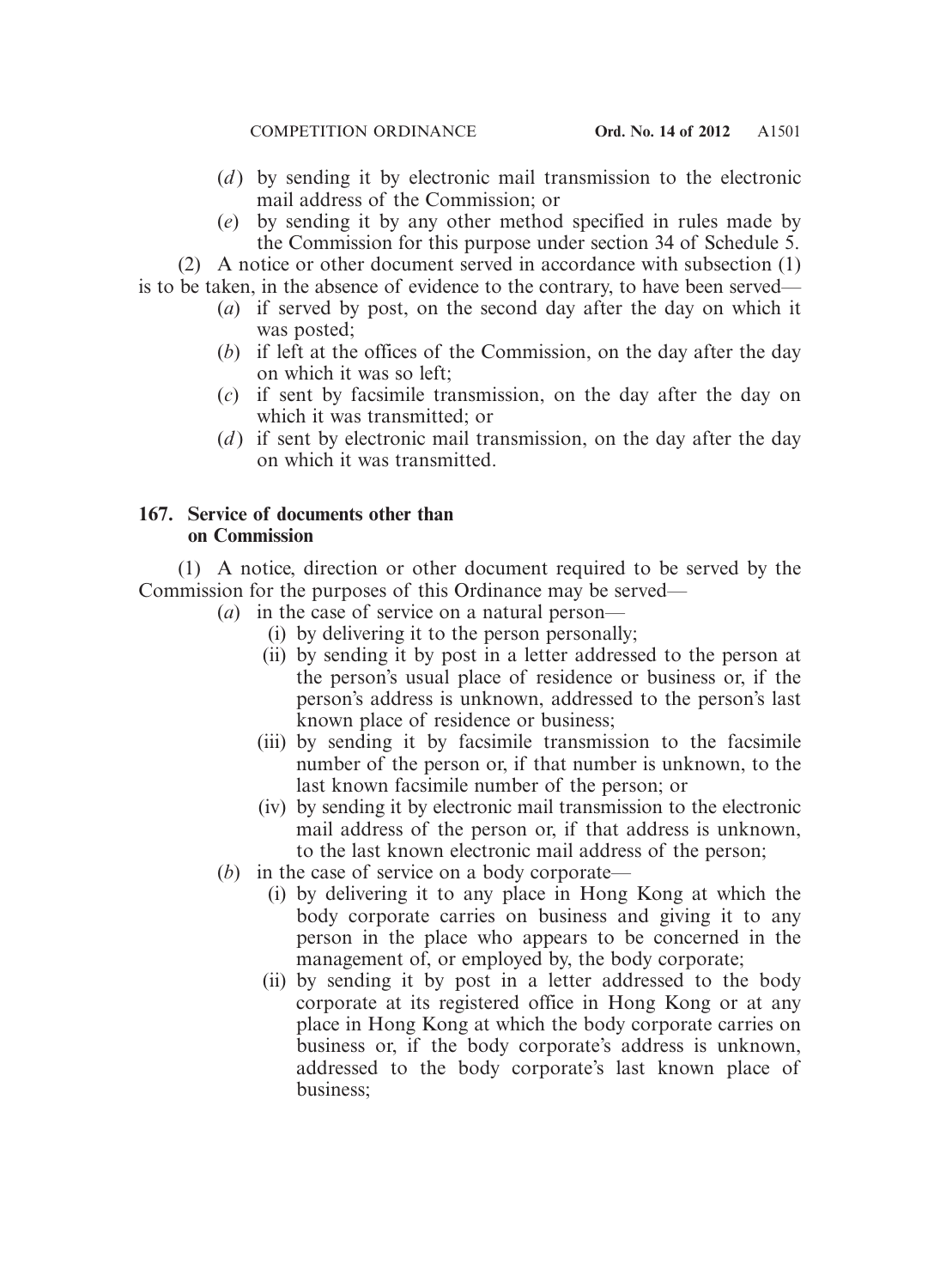- (iii) by sending it by facsimile transmission to the facsimile number of the body corporate or, if that number is unknown, to the last known facsimile number of the body corporate; or
- (iv) by sending it by electronic mail transmission to the electronic mail address of the body corporate or, if that address is unknown, to the last known electronic mail address of the body corporate;
- (*c*) in the case of service on a partnership—
	- (i) by delivering it to any place in Hong Kong at which the partnership carries on business and giving it to any person in the place who appears to be concerned in the management of, or employed by, the partnership;
	- (ii) by sending it by post in a letter addressed to the partnership at any place in Hong Kong at which the partnership carries on business or, if the partnership's address is unknown, addressed to the partnership's last known place of business;
	- (iii) by sending it by facsimile transmission to the facsimile number of the partnership or, if that number is unknown, to the last known facsimile number of the partnership; or
	- (iv) by sending it by electronic mail transmission to the electronic mail address of the partnership or, if that address is unknown, to the last known electronic mail address of the partnership; or
- (*d*) in the case of service on an undertaking other than a natural person, a body corporate or a partnership—
	- (i) by delivering it personally to an officer of the undertaking or a member of its governing body;
	- (ii) by sending it by post in a letter addressed to the undertaking at any place in Hong Kong at which the undertaking carries on business or, if the undertaking's address is unknown, addressed to the undertaking's last known place of business;
	- (iii) by sending it by facsimile transmission to the facsimile number of the undertaking or, if that number is unknown, to the last known facsimile number of the undertaking; or
	- (iv) by sending it by electronic mail transmission to the electronic mail address of the undertaking or, if that address is unknown, to the last known electronic mail address of the undertaking.

 (2) A notice, direction or other document served in accordance with subsection (1) is to be taken to have been served—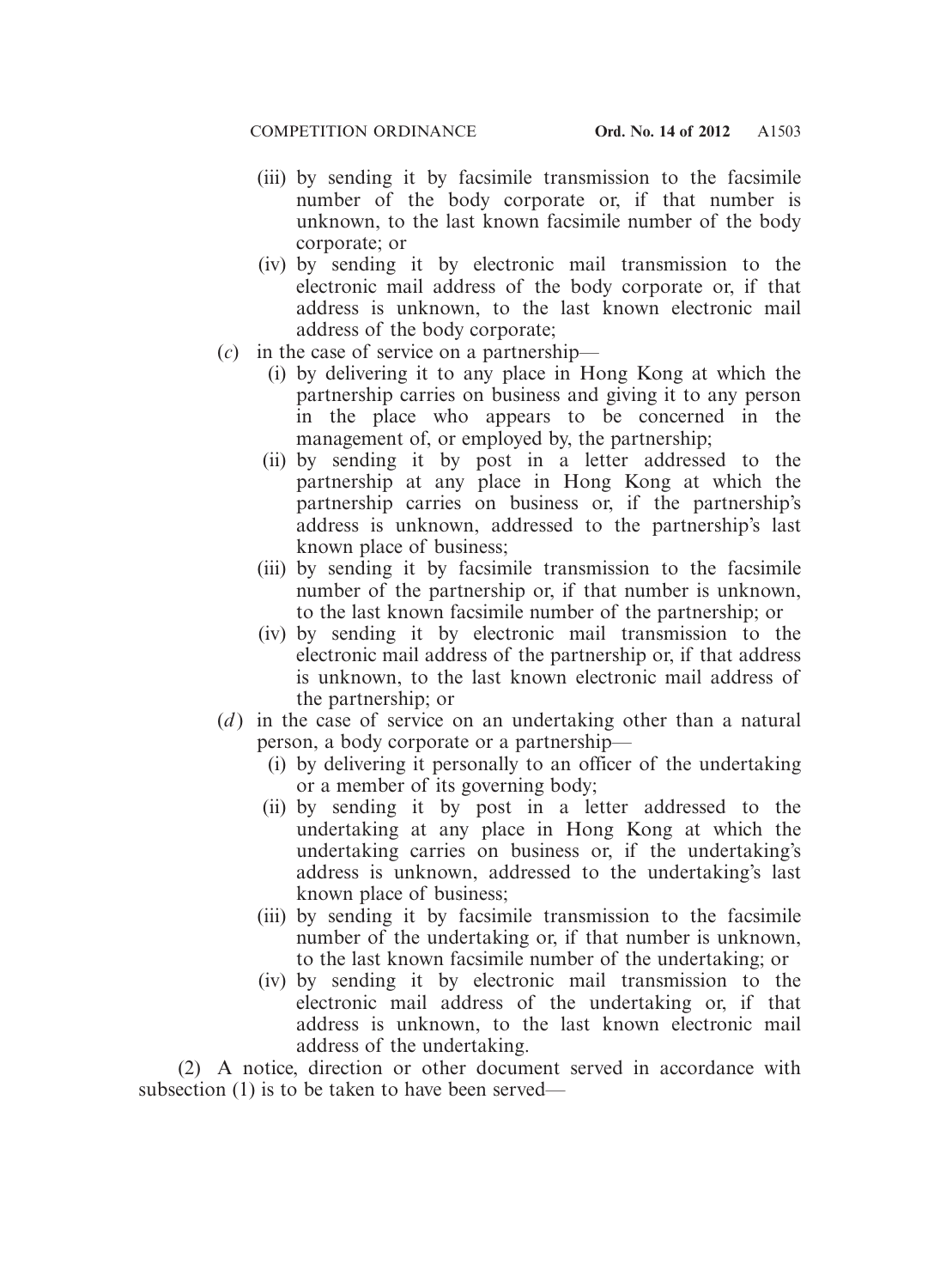- (*a*) if served by post, on the second day after the day on which it was posted;
- (*b*) if sent by facsimile transaction, on the day after the day on which it was transmitted; or
- (*c*) if sent by electronic mail transmission, on the day after the day on which it was transmitted.

## **Division 3—Indemnities**

## **168. Certain indemnities of officers, employees or agents void**

 (1) Subject to section 170, no person may indemnify another person who is or was an officer, employee or agent of an undertaking against liability for paying—

- (*a*) a pecuniary penalty under Part 6; or
- (*b*) costs incurred in defending an action in which that other person is—
	- (i) convicted of contempt of the Tribunal;
	- (ii) convicted of an offence under this Part or Part 3; or
	- (iii) ordered to pay a pecuniary penalty under Part 6.
- (2) An indemnity given in contravention of subsection (1) is void.
- (3) In this section—

"employee" (僱員), in relation to an undertaking, means a person engaged by the undertaking for the provision of services, whether under a contract of employment or otherwise;

"officer" (高級人員) means—

- (*a*) in relation to an undertaking being a corporation, a director, manager or company secretary of the undertaking, and any other person involved in the management of the undertaking; and
- (*b*) in relation to an undertaking not being a corporation, any member of the governing body of that undertaking.

#### **169. Financial penalty for contravention of section 168**

 (1) If it appears to the Commission that a person has indemnified any other person in contravention of section 168, the Commission may apply to the Tribunal for an order imposing a financial penalty on that person.

 (2) If the Tribunal is satisfied that a person has contravened section 168, it may make an order imposing a financial penalty on that person.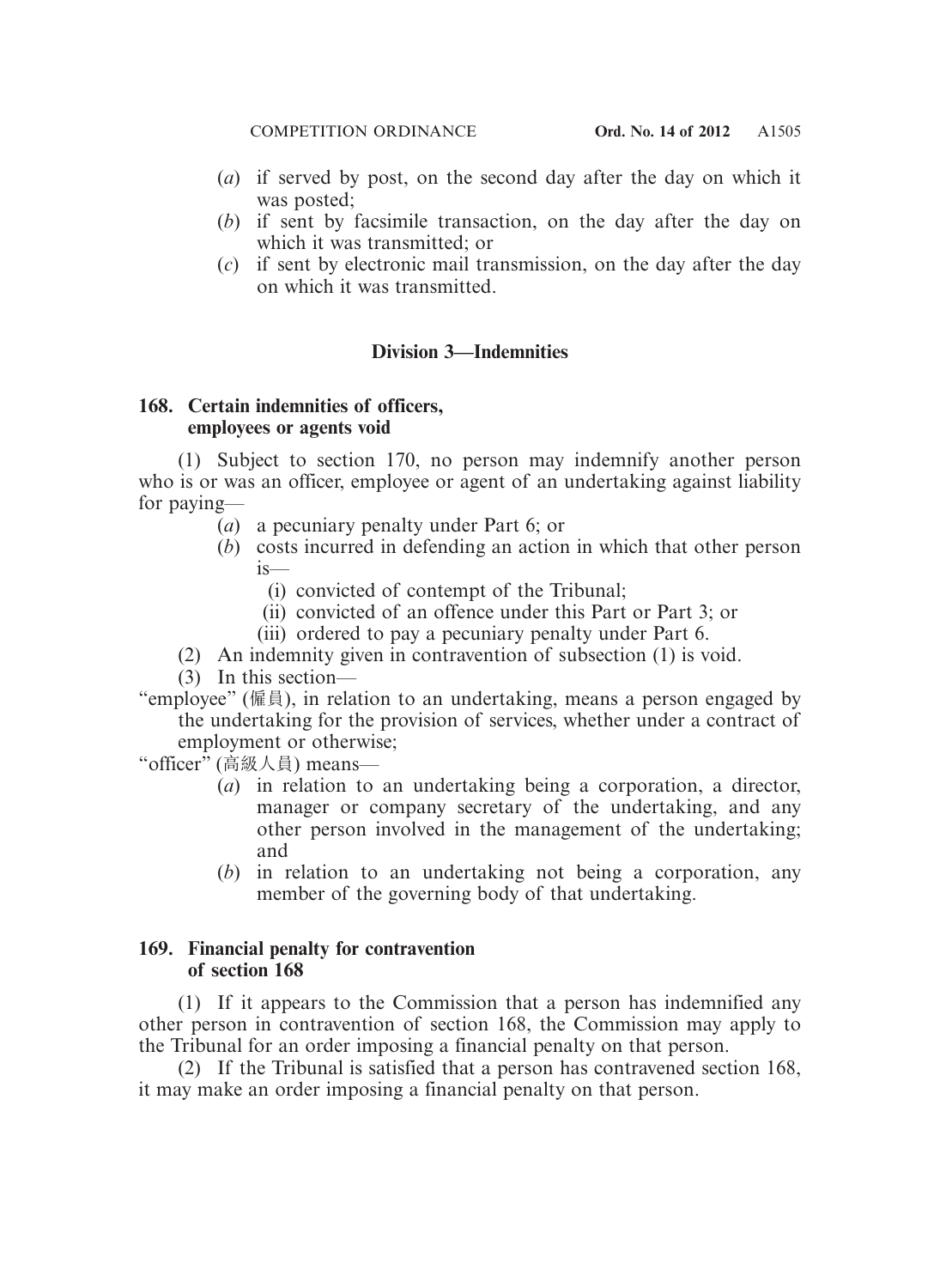(3) The amount of a financial penalty imposed under this section may not exceed twice the value of the indemnity given in contravention of section 168.

## **170. Provision of funds for indemnity for defending proceedings**

 (1) Section 168 does not prohibit any person from providing funds to another person who is or was an officer, employee or agent of an undertaking to meet expenditure incurred or to be incurred by that other person in defending any proceedings under Part 6 for a pecuniary penalty, if it is done on the following terms—

- (*a*) that the funds are to be repaid in the event of the other person being required by the Tribunal to pay the pecuniary penalty; and
- (*b*) that they are to be repaid not later than the date when the decision of the Tribunal becomes final.

 (2) For the purpose of this section a decision of the Tribunal becomes final—

- (*a*) if not appealed against, at the end of the period for bringing an appeal; or
- (*b*) if appealed against, when the appeal or further appeal is finally disposed of.
- (3) An appeal is finally disposed of, for the purpose of subsection (2)—
	- (*a*) if it is determined and the period for bringing any further appeal has ended; or
	- (*b*) if it is abandoned or otherwise ceases to have effect.
- (4) In this section—

"employee" (僱員) has the meaning given by section 168(3);

"officer" (高級人員) has the meaning given by section 168(3).

## **Division 4—Offences**

#### **171. Criminal proceedings not to be brought in Tribunal**

 (1) Criminal proceedings for an offence under this Ordinance may not be brought in the Tribunal.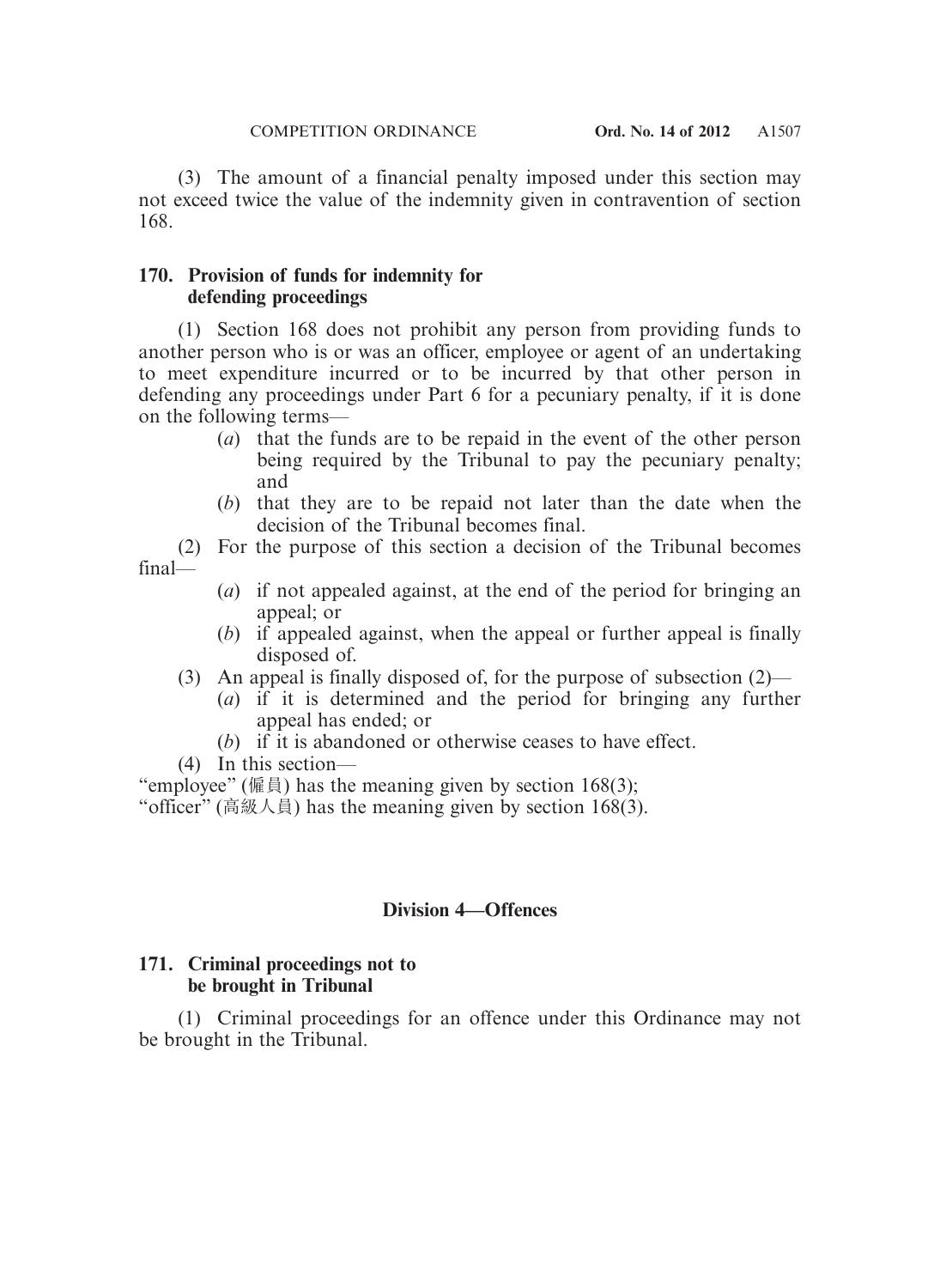(2) To avoid doubt, subsection (1) does not affect the jurisdiction, powers and duties of the Tribunal in respect of the punishment of a person guilty of contempt, granted by section  $144(2)$ .

## **172. Provision of false information**

 (1) A person commits an offence if the person, in any representation made to the Commission under this Ordinance—

- (*a*) provides any information that is false or misleading in a material particular; and
- (*b*) knows or is reckless as to whether the information is false or misleading in a material particular.

 (2) A person who commits an offence under this section is liable to a fine at level 6 and to imprisonment for 6 months.

## **173. Employees not to suffer termination etc. for assisting Commission**

 (1) A person who employs another person under a contract of employment (an "employee") must not—

- (*a*) terminate or threaten to terminate the employment of that employee;
- (*b*) discriminate in any way against that employee;
- (*c*) intimidate or harass that employee; or
- (*d*) cause that employee any injury, loss or damage,

because the employee has taken any action referred to in subsection (2).

- (2) The actions referred to in subsection (1) are—
	- (*a*) providing any material to the Commission in connection with the Commission's functions; or
	- (*b*) giving evidence or agreeing to give evidence in any proceedings brought by the Commission for the enforcement of this Ordinance.

 (3) A person who contravenes subsection (1) commits an offence and is liable to a fine at level 4 and to imprisonment for 3 months.

## **174. Obstruction of specified persons**

 (1) A person who, without reasonable excuse, obstructs a specified person in the performance of any function under this Ordinance commits an offence and is liable—

- (*a*) on conviction on indictment, to a fine of \$1,000,000; or
- (*b*) on summary conviction, to a fine at level 6.
- (2) In this section—

"specified person" (指明人士) has the meaning given by section 122.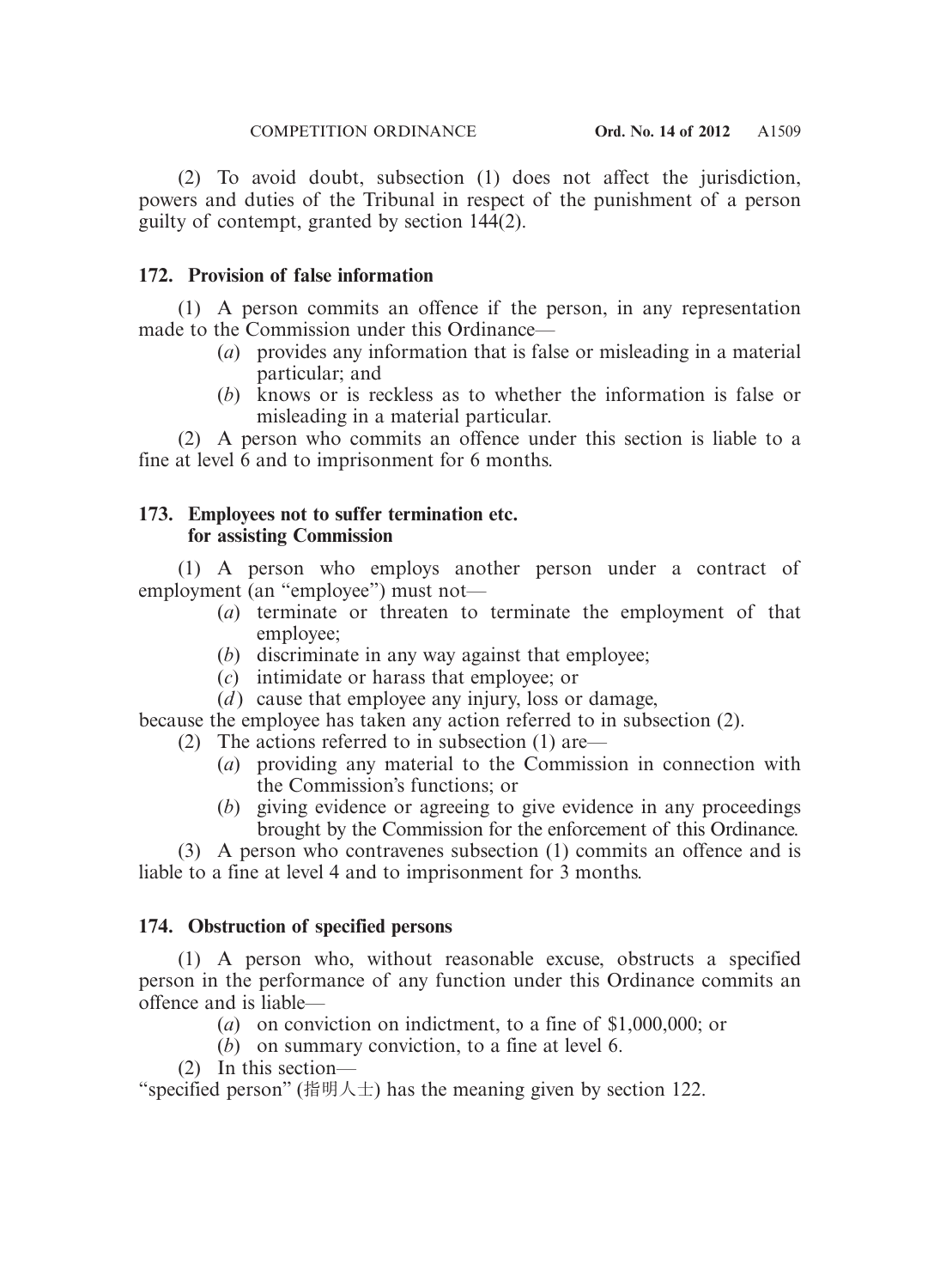## **175. Offences by bodies corporate and partners**

 (1) If a person by whom an offence under this Ordinance is committed is a body corporate, and it is proved that the offence—

- (*a*) was committed with the consent or connivance of a director, manager, company secretary or other person concerned in the management of the body corporate; or
- (*b*) was attributable to any neglect or omission on the part of a director, manager, company secretary or other person concerned in the management of the body corporate,

the director, manager, company secretary or other person also commits the offence.

 (2) If a person by whom an offence under this Ordinance is committed is a partner in a partnership, and it is proved that the offence—

- (*a*) was committed with the consent or connivance of any other partner or any person concerned in the management of the partnership; or
- (*b*) was attributable to any neglect or omission on the part of any other partner or any person concerned in the management of the partnership,

the partner or the person concerned in the management of the partnership also commits the offence.

## **Division 5—Consequential, Related, Transitional and Savings Provisions**

## **176. Consequential and related amendments**

 Schedule 8 contains consequential and related amendments to other enactments.

## **177. Transitional and savings provisions in relation to amendments made by this Ordinance**

 (1) Schedule 9 contains transitional and savings provisions in relation to amendments made by this Ordinance to the Telecommunications Ordinance (Cap. 106), the Broadcasting (Miscellaneous Provisions) Ordinance (Cap. 391) and the Broadcasting Ordinance (Cap. 562).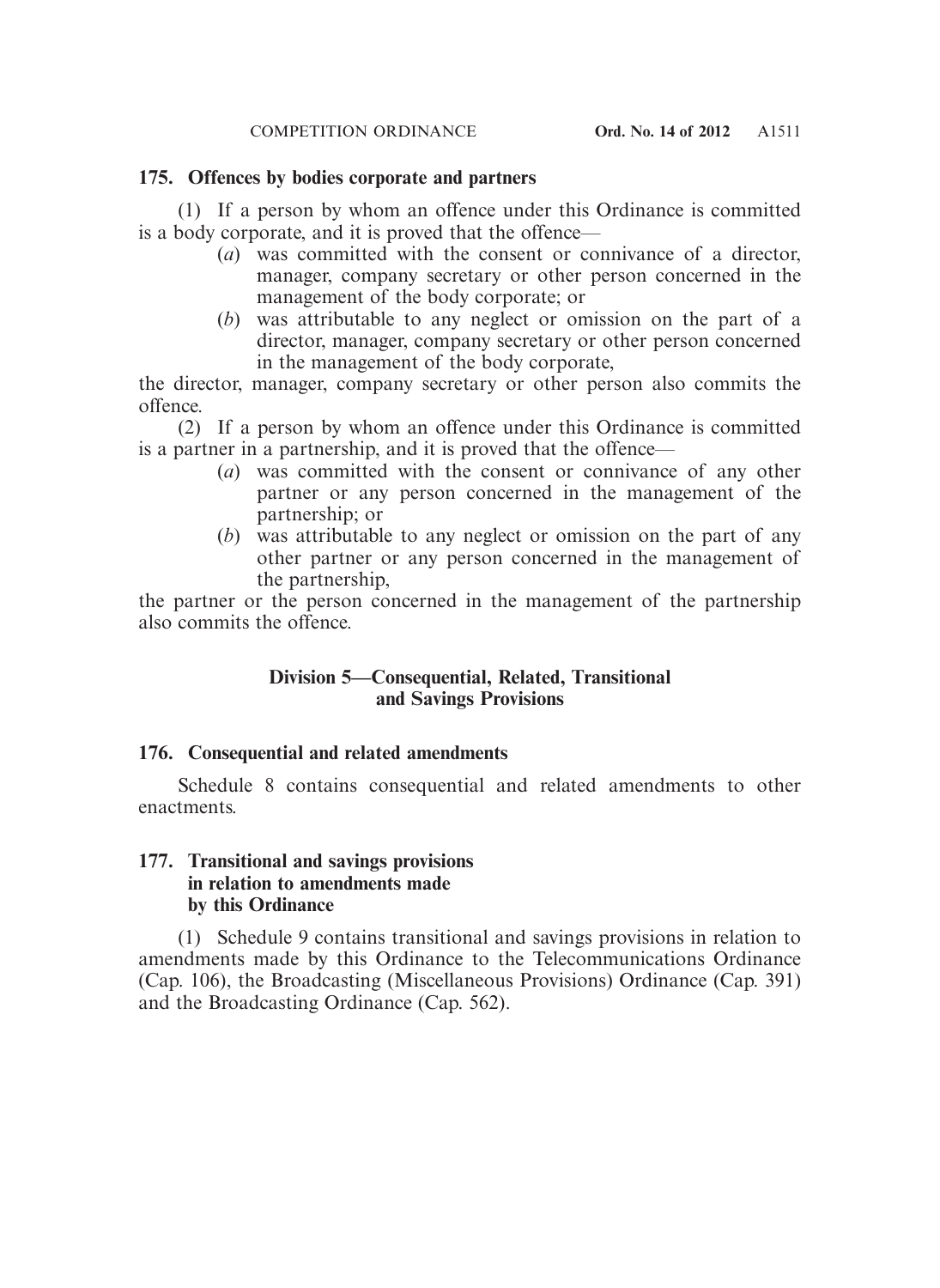(2) The Chief Executive may make regulations containing transitional provisions and savings that are necessary or convenient for the transition to the provisions of this Ordinance from the provisions of the Telecommunications Ordinance (Cap. 106), the Broadcasting (Miscellaneous Provisions) Ordinance (Cap. 391) or the Broadcasting Ordinance (Cap. 562) as amended by this Ordinance.

 (3) Without limiting subsection (2), regulations made under this section may, in particular, provide for—

- (*a*) the application of provisions of this Ordinance to telecommunications services or broadcasting services; or
- (*b*) the continued application of provisions of the Telecommunications Ordinance (Cap. 106), the Broadcasting (Miscellaneous Provisions) Ordinance (Cap. 391) or the Broadcasting Ordinance (Cap. 562) in force immediately before the commencement of any provision of this Ordinance to telecommunications services or broadcasting services.

 (4) Regulations made under this section may, if they so provide, be deemed to have come into operation on a date earlier than the date on which they are published in the Gazette but not earlier than the date on which this Ordinance is published in the Gazette.

 (5) To the extent that any regulations made under this section come into operation on a date earlier than the date on which they are published in the Gazette, those regulations are to be construed so as not to—

- (*a*) affect, in a manner prejudicial to any person, the rights of that person existing before the date on which the regulations are published in the Gazette; or
- (*b*) impose liabilities on any person in respect of anything done, or omitted to be done, before the date on which the regulations are published in the Gazette.

 (6) If there is any inconsistency between any regulations made under this section and the provisions of Schedule 9, Schedule  $\overline{9}$  prevails to the extent of the inconsistency.

# **SCHEDULE** 1 [ss. 9, 15, 24,] 30, 36 & 163]

## General Exclusions from Conduct Rules

#### 1. **Agreements enhancing overall economic efficiency**

The first conduct rule does not apply to any agreement that—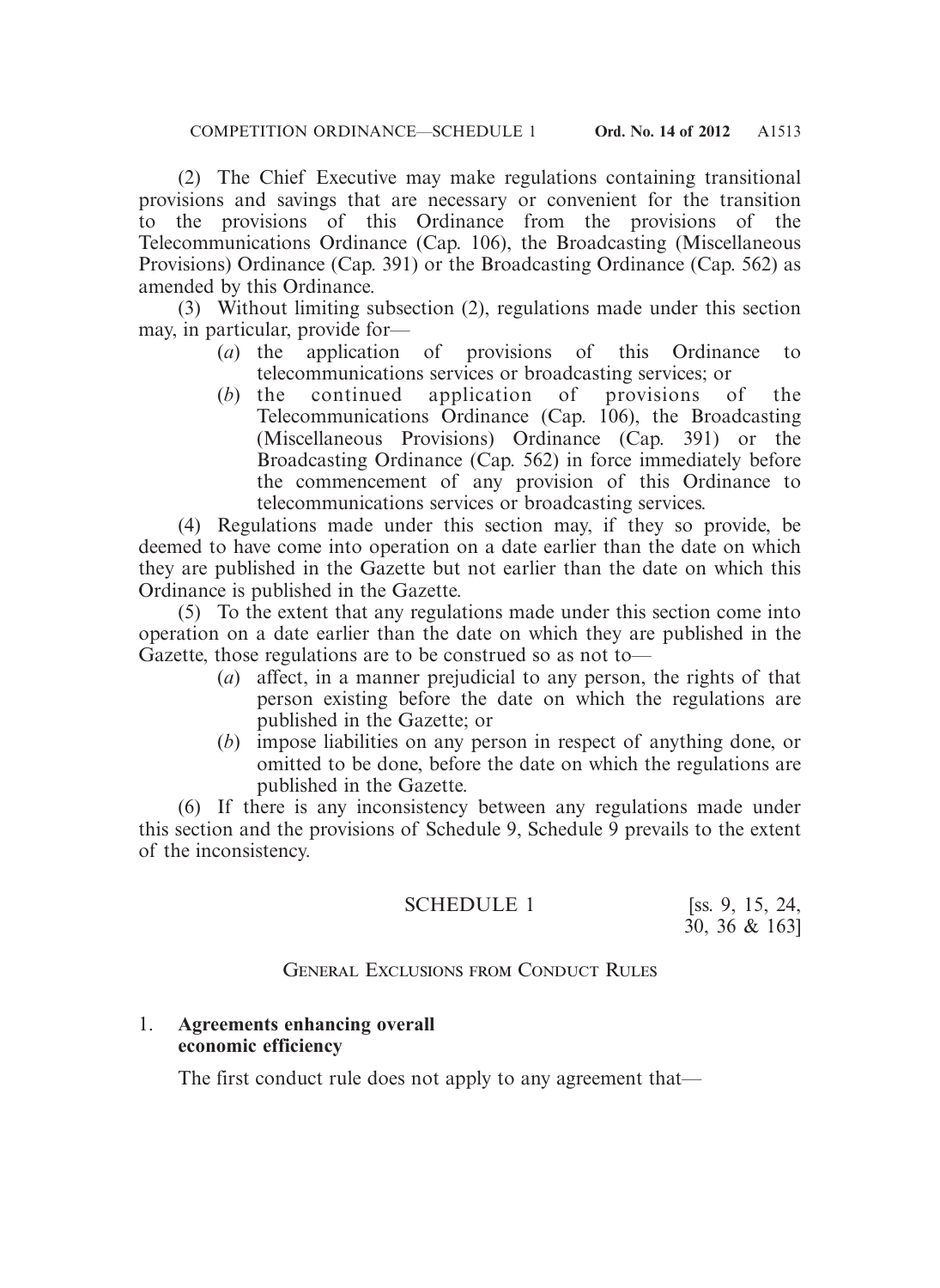- (*a*) contributes to—
	- (i) improving production or distribution; or
	- (ii) promoting technical or economic progress,
	- while allowing consumers a fair share of the resulting benefit;
- (*b*) does not impose on the undertakings concerned restrictions that are not indispensable to the attainment of the objectives stated in paragraph (*a*); and
- (*c*) does not afford the undertakings concerned the possibility of eliminating competition in respect of a substantial part of the goods or services in question.

## 2. **Compliance with legal requirements**

 (1) The first conduct rule does not apply to an agreement to the extent that it is made for the purpose of complying with a legal requirement.

 (2) The second conduct rule does not apply to conduct to the extent that it is engaged in for the purpose of complying with a legal requirement.

(3) In this section—

"legal requirement" (法律規定) means a requirement—

- (*a*) imposed by or under any enactment in force in Hong Kong; or
- (*b*) imposed by any national law applying in Hong Kong.

#### 3. **Services of general economic interest etc.**

 Neither the first conduct rule nor the second conduct rule applies to an undertaking entrusted by the Government with the operation of services of general economic interest in so far as the conduct rule would obstruct the performance, in law or in fact, of the particular tasks assigned to it.

#### 4. **Mergers**

 (1) To the extent to which an agreement (either on its own or when taken together with another agreement) results in, or if carried out would result in, a merger, the first conduct rule does not apply to the agreement.

 (2) To the extent to which conduct (either on its own or when taken together with other conduct) results in, or if engaged in would result in, a merger, the second conduct rule does not apply to the conduct.

## 5. **Agreements of lesser significance**

(1) The first conduct rule does not apply to—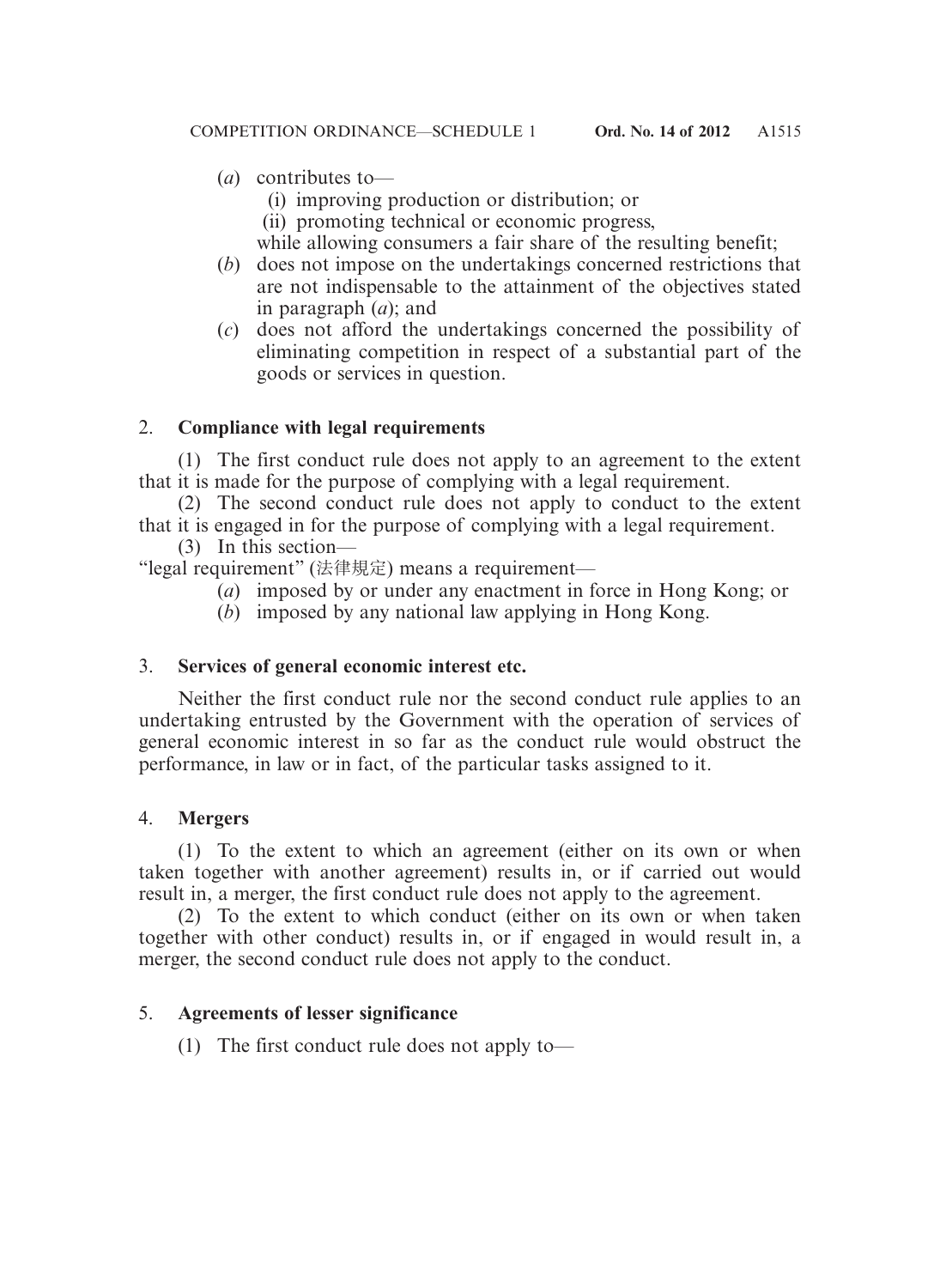- (*a*) an agreement between undertakings in any calendar year if the combined turnover of the undertakings for the turnover period does not exceed \$200,000,000;
- (*b*) a concerted practice engaged in by undertakings in any calendar year if the combined turnover of the undertakings for the turnover period does not exceed \$200,000,000; or
- (*c*) a decision of an association of undertakings in any calendar year if the turnover of the association for the turnover period does not exceed \$200,000,000.

 (2) Subsection (1) does not apply to an agreement, a concerted practice, or a decision of an association of undertakings, that involves serious anticompetitive conduct.

- (3) Subject to subsection (4), the turnover period of an undertaking is—
	- (*a*) if the undertaking has a financial year, the financial year of the undertaking that ends in the preceding calendar year; or
	- (*b*) if the undertaking does not have a financial year, the preceding calendar year.

 (4) The turnover period of an undertaking is the period specified as such for the purpose of this subsection in the regulations made under section 163 $(2)$  if—

- (*a*) for an undertaking that has a financial year—
	- (i) the undertaking does not have a financial year that ends in the preceding calendar year; or
	- (ii) the financial year of the undertaking that ends in the preceding calendar year is less than 12 months; or
- (*b*) for an undertaking that does not have a financial year—
	- (i) the undertaking is not engaged in economic activity in the preceding calendar year; or
	- (ii) the period in which the undertaking is engaged in economic activity in the preceding calendar year is less than 12 months.

(5) In this section—

"preceding calendar year" (對上公曆年) means the calendar year preceding the calendar year mentioned in subsection  $(1)(a)$ ,  $(b)$  or  $(c)$ ;

"turnover" (營業額)—

- (*a*) in relation to an undertaking that is not an association of undertakings, means the total gross revenues of the undertaking whether obtained in Hong Kong or outside Hong Kong; and
- (*b*) in relation to an association of undertakings, means the total gross revenues of all the members of the association whether obtained in Hong Kong or outside Hong Kong.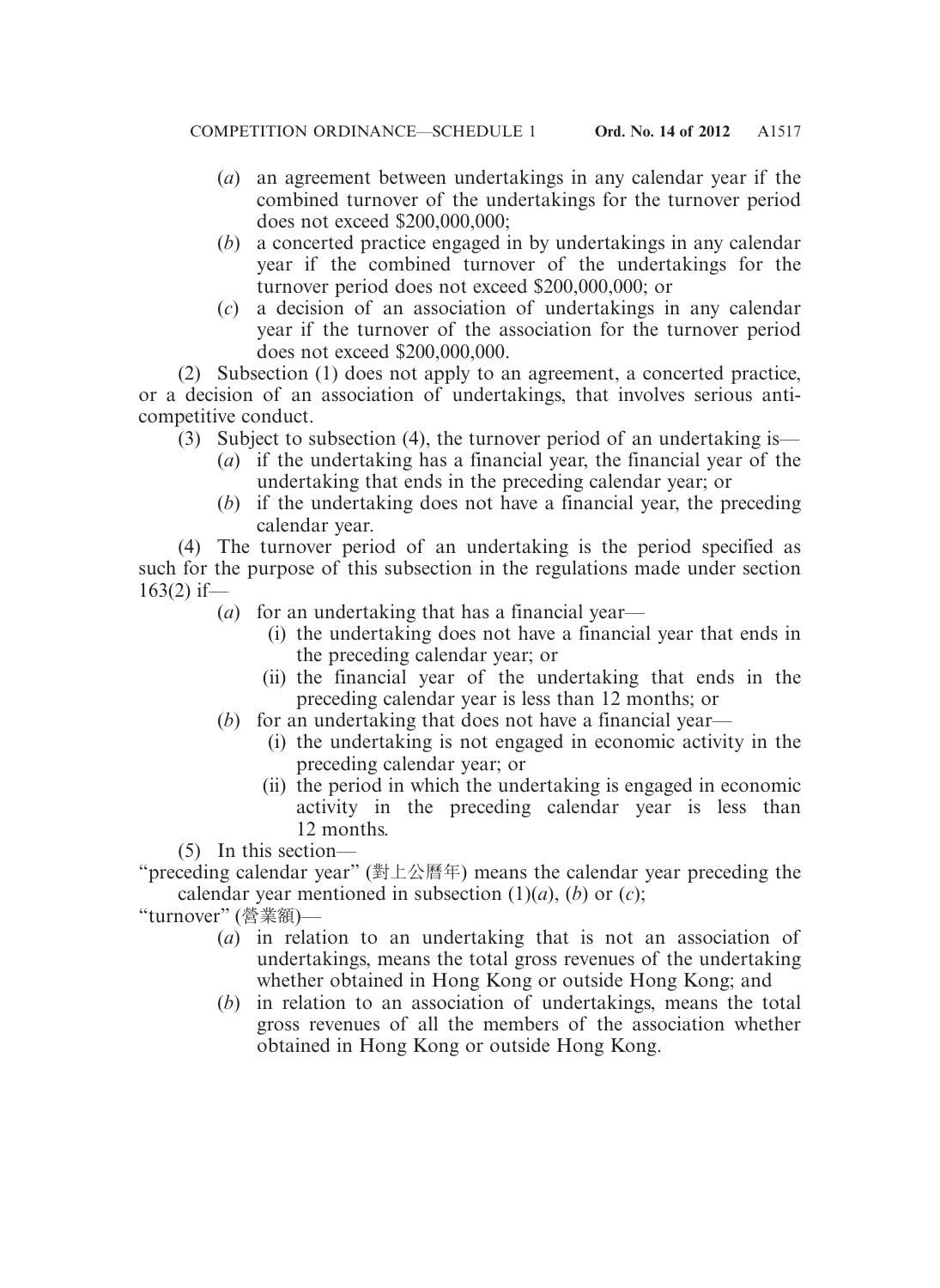COMPETITION ORDINANCE—SCHEDULE 1 Ord. No. 14 of 2012 A1519

## 6. **Conduct of lesser significance**

 (1) The second conduct rule does not apply to conduct engaged in by an undertaking the turnover of which does not exceed \$40,000,000 for the turnover period.

- (2) Subject to subsection (3), the turnover period of an undertaking is—
	- (*a*) if the undertaking has a financial year, the financial year of the undertaking that ends in the preceding calendar year; or
	- (*b*) if the undertaking does not have a financial year, the preceding calendar year.

 (3) The turnover period of an undertaking is the period specified as such for the purpose of this subsection in the regulations made under section  $163(2)$  if—

(*a*) for an undertaking that has a financial year—

- (i) the undertaking does not have a financial year that ends in the preceding calendar year; or
- (ii) the financial year of the undertaking that ends in the preceding calendar year is less than 12 months; or
- (*b*) for an undertaking that does not have a financial year—
	- (i) the undertaking is not engaged in economic activity in the preceding calendar year; or
	- (ii) the period in which the undertaking is engaged in economic activity in the preceding calendar year is less than 12 months.

(4) In this section—

- "preceding calendar year" (對上公曆年) means the calendar year preceding the calendar year in which the conduct mentioned in subsection (1) is engaged in;
- "turnover" (營業額) means the total gross revenues of an undertaking whether obtained in Hong Kong or outside Hong Kong.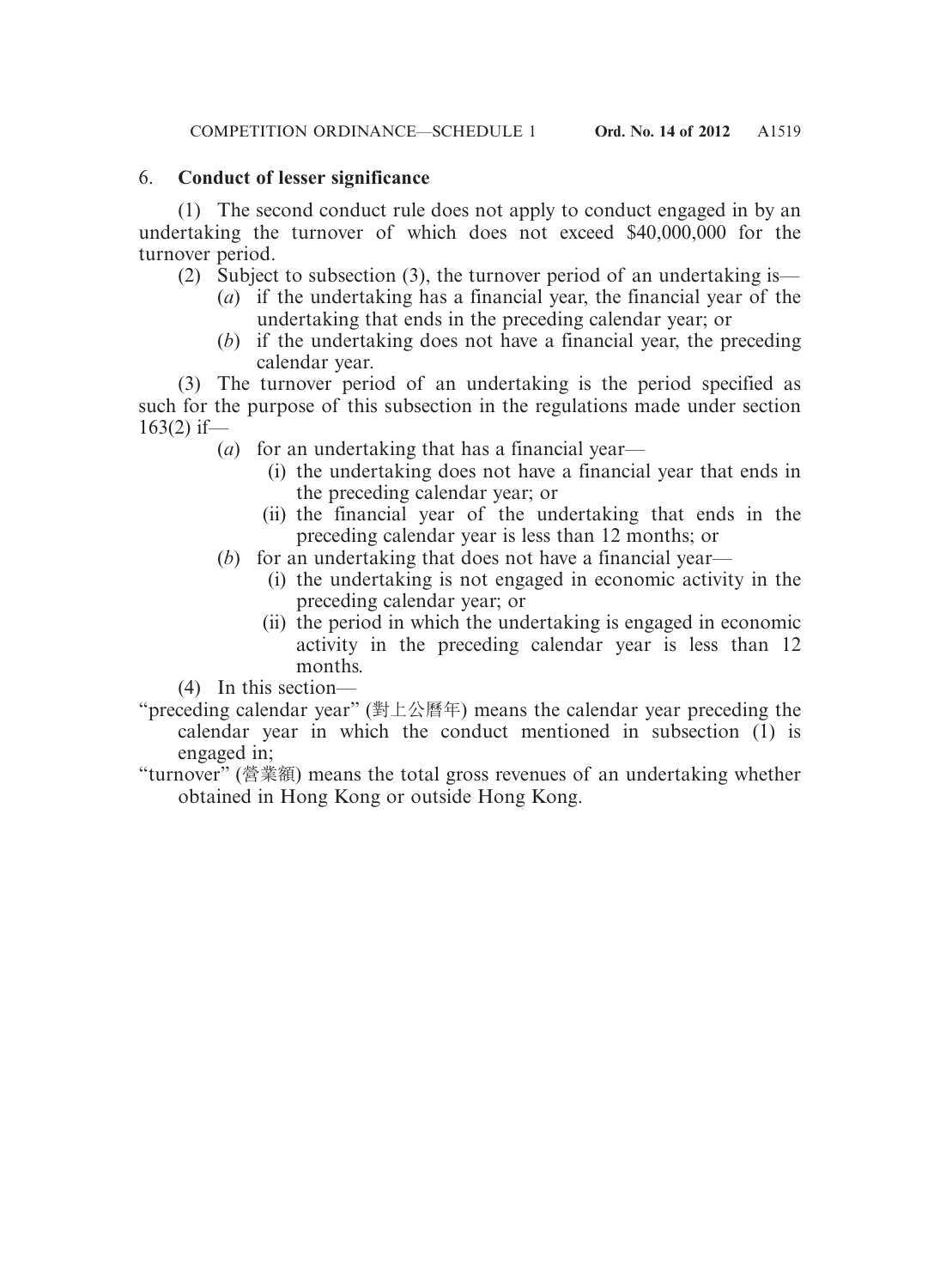## SCHEDULE 2 [s. 65]

#### **COMMITMENTS**

## PART 1

#### Procedural Requirements for Acceptance and Variation of Commitments

#### 1. **Application**

Section 2 of this Schedule applies where the Commission proposes to—

- (*a*) accept a commitment under section 60;
- (*b*) accept a variation of such a commitment under section 62; or
- (*c*) accept a new commitment in substitution for such a commitment under section 62.

## 2. **Notice**

- (1) Before accepting a commitment or variation, the Commission must—
	- (*a*) give notice of the proposed commitment or variation in any manner it considers appropriate for bringing it to the attention of those it considers likely to be affected by it; and
	- (*b*) consider any representations made (and not withdrawn) in response to the notice.
- (2) A notice under subsection (1) must state—
	- (*a*) that the Commission proposes to accept the commitment or variation;
	- (*b*) the intended object and effect of the commitment or variation;
	- (*c*) whether the commitment or variation constitutes an admission of contravention of a competition rule;
	- (*d*) the situation that the commitment or variation is seeking to deal with;
	- (*e*) any other facts that the Commission considers to be relevant to the acceptance or variation of the commitment;
	- $(f)$  a means of gaining access, at all reasonable times, to an accurate version of the proposed commitment or variation; and
	- (*g*) the period within which representations may be made in relation to the proposed commitment or variation.

 (3) The period stated for the purpose of subsection (2)(*g*) must be at least 15 days beginning on the day on which the notice is given.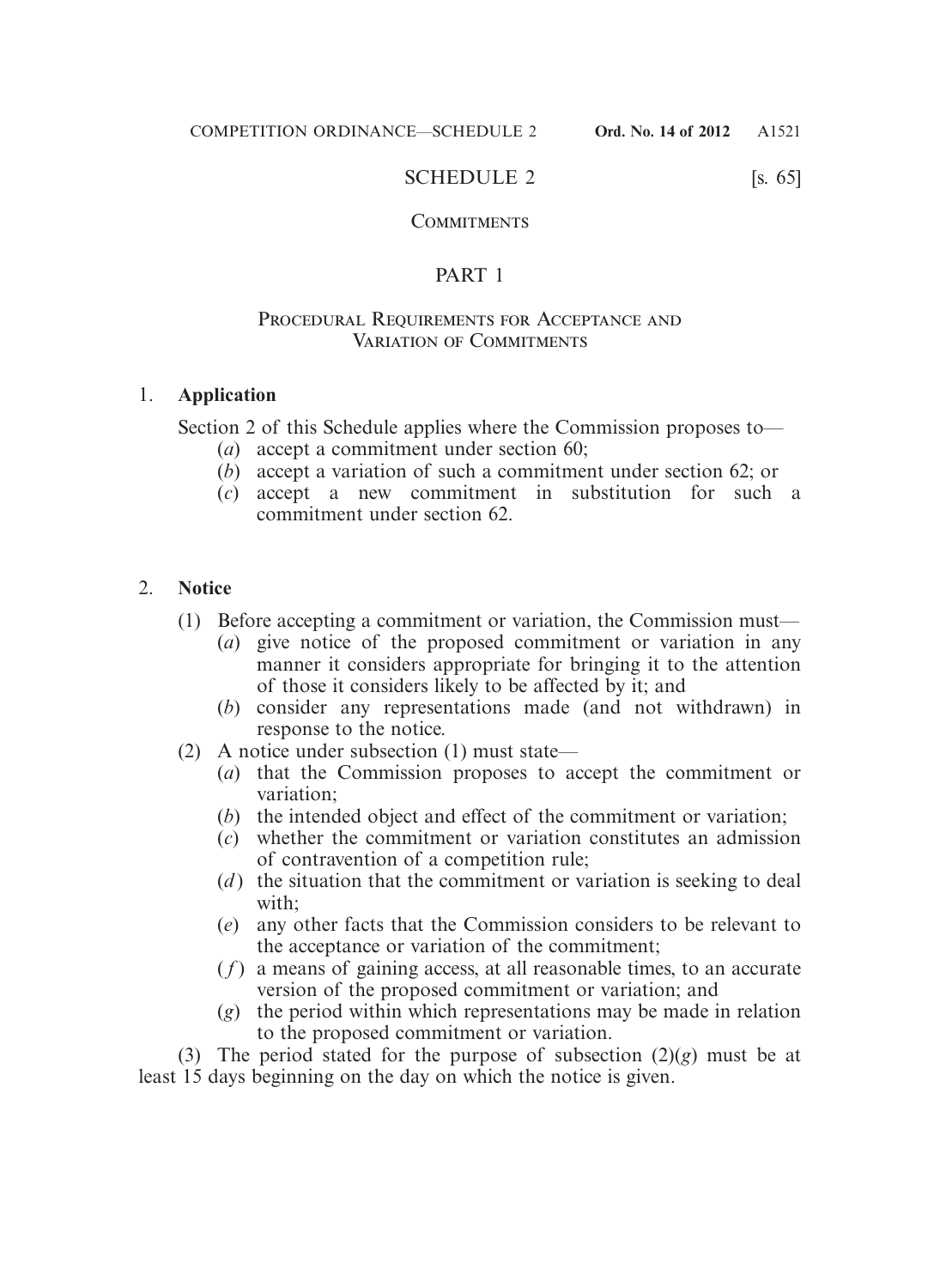## 3. **Notice of decision not to accept**

 If, after giving notice under section 2 of this Schedule, the Commission decides not to accept the commitment or variation concerned, the Commission must give notice that it has so decided.

## 4. **Notice of acceptance**

 As soon as practicable after accepting a commitment or a variation of a commitment, the Commission must publish the commitment or variation—

- (*a*) through the Internet or a similar electronic network; and
- (*b*) in any other manner the Commission considers appropriate.

## 5. **Manner of giving notice**

A notice under section 2 or 3 of this Schedule must be given by—

- (*a*) sending a copy of the notice to any person or persons the Commission considers are likely to be affected by the matter to which the notice relates; or
- (*b*) publishing the notice—
	- (i) through the Internet or a similar electronic network; and

 (ii) in any other manner the Commission considers appropriate, for the purpose of bringing the matter to which the notice relates to the attention of those the Commission considers likely to be affected by it.

## PART 2

## PROCEDURAL REQUIREMENTS FOR WITHDRAWAL OF ACCEPTANCE OF COMMITMENTS

#### 6. **Application**

 Section 7 of this Schedule applies where the Commission proposes to withdraw its acceptance of a commitment under section 61.

## 7. **Notice**

 (1) Before withdrawing its acceptance of a commitment, the Commission must—

> (*a*) give notice of the proposed withdrawal in any manner it considers appropriate for bringing it to the attention of those it considers likely to be affected by it; and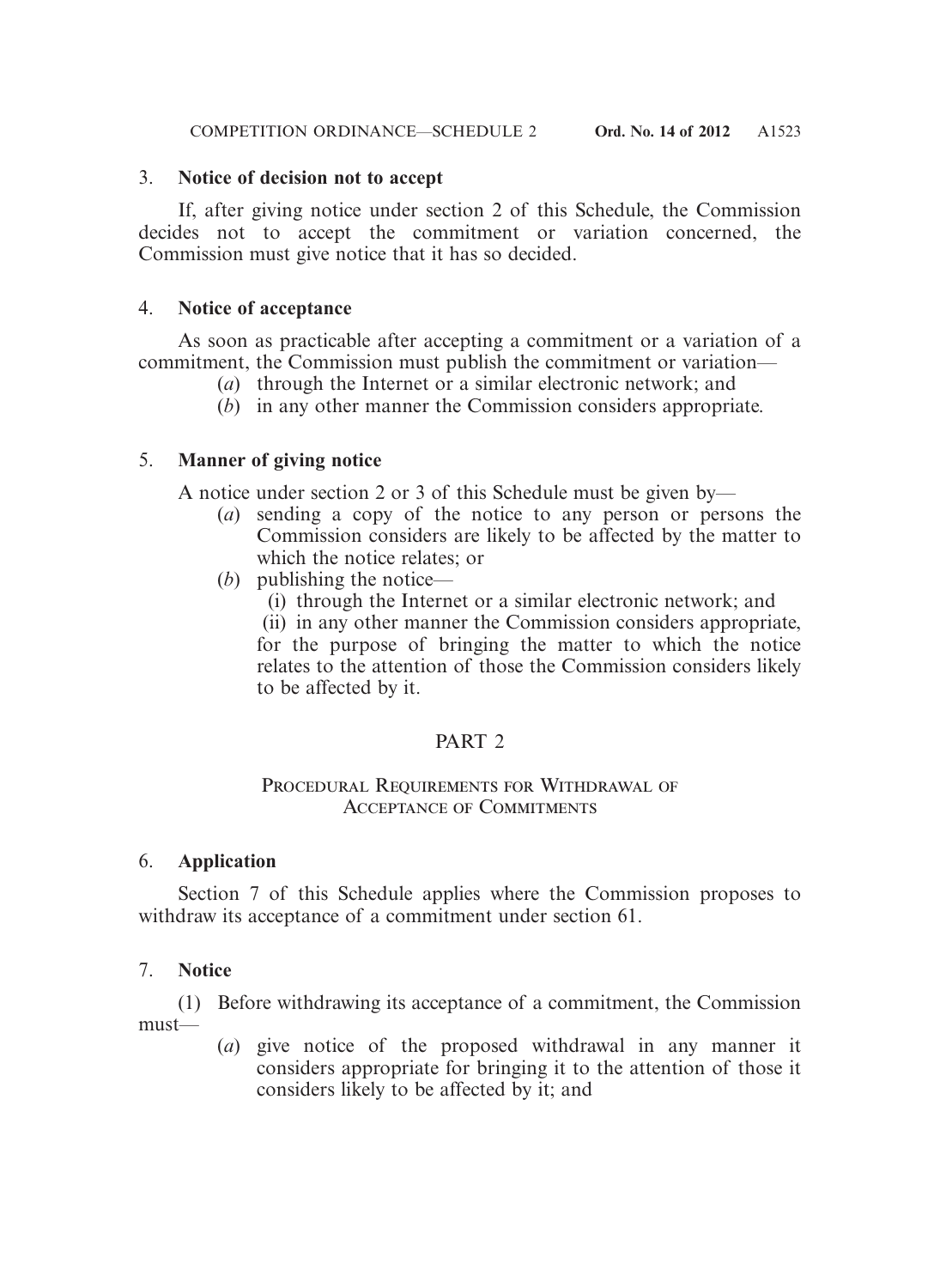- (*b*) consider any representations made (and not withdrawn) in response to the notice.
- (2) A notice under subsection (1) must state—
	- (*a*) that the Commission proposes to withdraw its acceptance of the commitment;
	- (*b*) the reasons for the proposed withdrawal;
	- (*c*) any other facts that the Commission considers to be relevant to the proposed withdrawal; and
	- (*d*) the period within which representations may be made in relation to the proposed withdrawal.

(3) The period stated for the purpose of subsection  $(2)(d)$  must be at least 15 days beginning on the day on which the notice is given.

## 8. **Notice of decision not to withdraw**

 If, after giving notice under section 7 of this Schedule, the Commission decides not to withdraw its acceptance of the commitment concerned, the Commission must give notice that it has so decided.

## 9. **Notice of withdrawal**

 As soon as practicable after withdrawing its acceptance of a commitment, the Commission must publish the withdrawal—

- (*a*) through the Internet or a similar electronic network; and
- (*b*) in any other manner the Commission considers appropriate.

## 10. **Manner of giving notice**

A notice under section 7 or 8 of this Schedule must be given by—

- (*a*) sending a copy of the notice to any person or persons the Commission considers are likely to be affected by the matter to which the notice relates; or
- (*b*) publishing the notice—
	- (i) through the Internet or a similar electronic network; and

 (ii) in any other manner the Commission considers appropriate, for the purpose of bringing the matter to which the notice relates to the attention of those the Commission considers likely to be affected by it.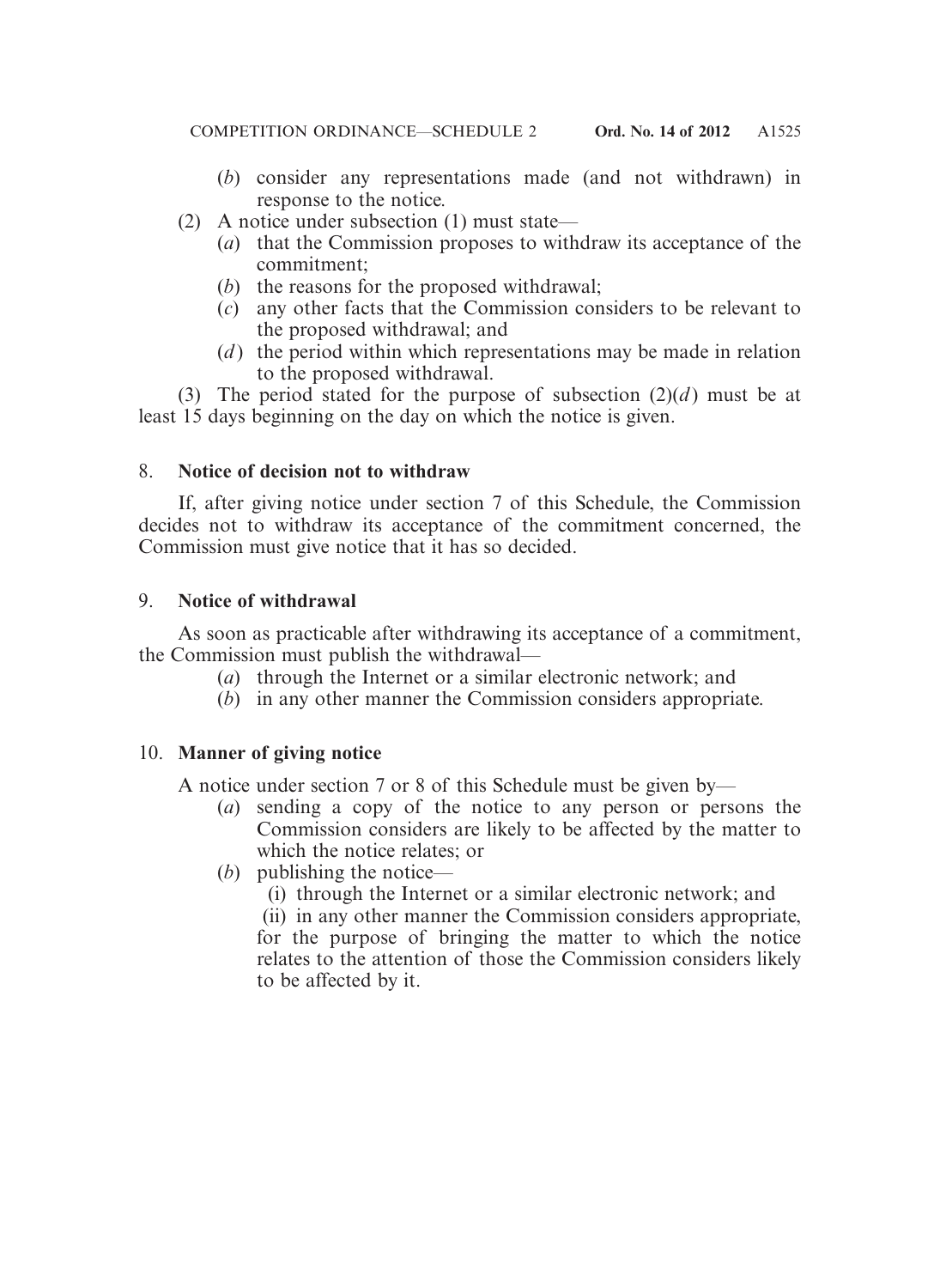## PART 3

#### Procedural Requirements for Release of **COMMITMENTS**

#### 11. **Application**

 Section 12 of this Schedule applies where the Commission proposes to release a person from a commitment, under section 62.

## 12. **Notice**

 (1) Before releasing the person from the commitment, the Commission must—

- (*a*) give notice of the proposed release in any manner it considers appropriate for bringing it to the attention of that person; and
- (*b*) consider any representations made (and not withdrawn) in response to the notice.
- (2) A notice under subsection (1) must state—
	- (*a*) that the Commission proposes to release the person from the commitment;
	- (*b*) the reasons for the proposed release;
	- (*c*) any other facts that the Commission considers to be relevant to the proposed release; and
	- (*d*) the period within which representations may be made in relation to the proposed release.

(3) The period stated for the purpose of subsection  $(2)(d)$  must be at least 15 days beginning on the day on which the notice is given.

#### 13. **Notice of decision not to proceed**

 If, after giving notice under section 12 of this Schedule, the Commission decides not to proceed with the release, it must—

- (*a*) give notice that it has so decided; and
- (*b*) send a copy of the notice to the person who made the commitment.

### 14. **Notice of decision to release**

 As soon as practicable after releasing a person from a commitment, the Commission must—

(*a*) publish the release—

(i) through the Internet or a similar electronic network; and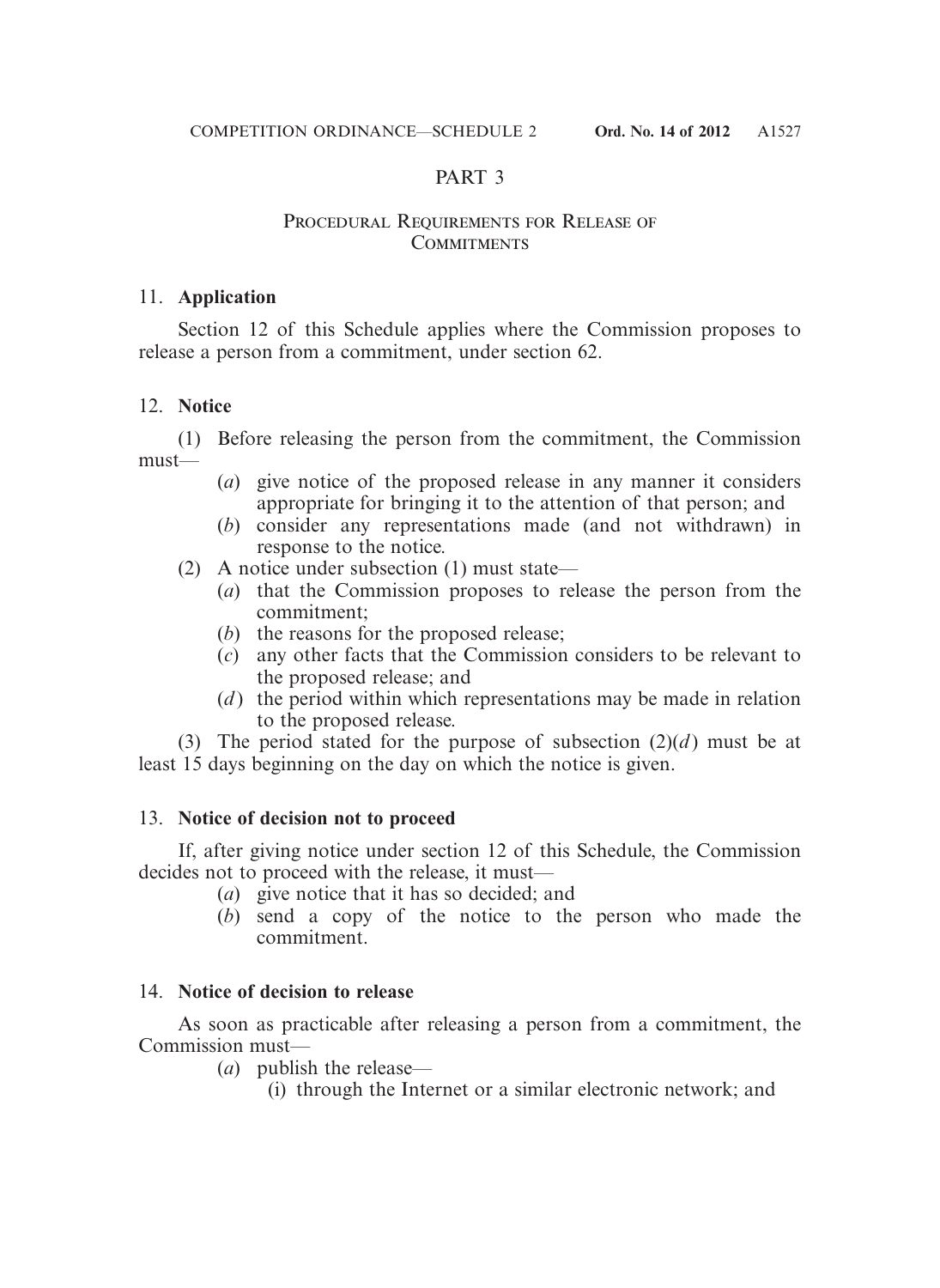- (ii) in any other manner the Commission considers appropriate; and
- (*b*) send a copy of the release to that person.

#### 15. **Manner of giving notice**

A notice under section 12 or 13 of this Schedule must be given by—

- (*a*) sending a copy of the notice to any person or persons the Commission considers are likely to be affected by the matter to which the notice relates; or
- (*b*) publishing the notice—
	- (i) through the Internet or a similar electronic network; and

 (ii) in any other manner the Commission considers appropriate, for the purpose of bringing the matter to which the notice relates to the attention of those the Commission considers likely to be affected by it.

SCHEDULE 3 [SS. 94 & 112]

————————————————————

#### Orders that may be Made by Tribunal in Relation to Contraventions of Competition Rules

#### 1. **Orders**

 The Tribunal may make the following orders with respect to a contravention of the competition rules—

- (*a*) a declaration that a person has contravened a competition rule;
- (*b*) an order restraining or prohibiting a person from engaging in any conduct that constitutes the contravention or the person's involvement in the contravention;
- (*c*) an order requiring a person who has contravened a competition rule or been involved in the contravention to do any act or thing, including the taking of steps for the purpose of restoring the parties to any transaction to the position in which they were before the transaction was entered into;
- (*d*) an order restraining or prohibiting a person from acquiring, disposing of or otherwise dealing with any property specified in the order;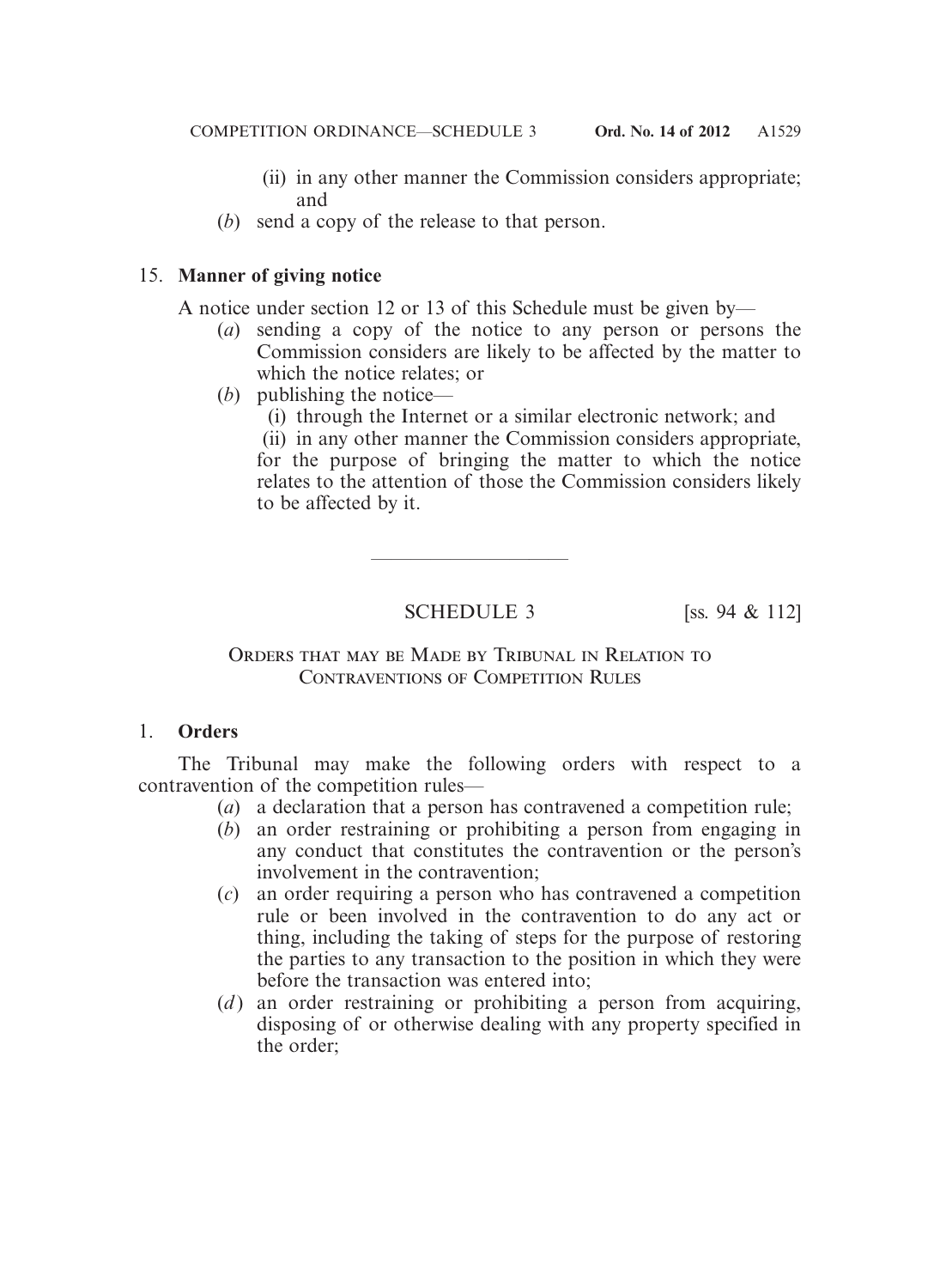- (*e*) an order requiring a person to dispose of such operations, assets or shares of any undertaking specified in the order, in the manner specified in the order;
- (*f*) an order appointing a person to administer the property of another person;
- (*g*) an order prohibiting a person from making or giving effect to an agreement;
- (*h*) an order requiring the parties to an agreement (the making or giving effect to which constitutes the contravention of the competition rules) to modify or terminate that agreement;
- (*i*) an order declaring any agreement (the making or giving effect to which constitutes the contravention of the competition rules) to be void or voidable to the extent specified in the order;
- $(j)$  an order prohibiting the withholding from any person of-
	- (i) any goods or services; or
	- (ii) any orders for any such goods or services;
- (*k*) an order requiring a person to pay damages to any person who has suffered loss or damage as a result of the contravention;
- (*l*) an order prohibiting requiring as a condition of the supply of goods or services to any person—
	- (i) the buying of any goods or services;
	- (ii) the making of any payment in respect of goods or services other than the goods or services supplied; or
	- (iii) the doing of any other similar thing or the refraining from doing of anything mentioned in subparagraph (i) or (ii) or any other similar thing;
- (*m*) an order prohibiting a person from exercising any right to vote that is exercisable by virtue of the holding of any shares, stock or securities;
- (*n*) an order requiring that any person or class of person be given access to goods, facilities or services specified in the order on the terms specified in the order;
- (*o*) an order requiring that any person or class of person be given the right to use goods, facilities or services specified in the order on the terms specified in the order;
- ( *p*) an order requiring any person to pay to the Government or to any other specified person, as the Tribunal considers appropriate, an amount not exceeding the amount of any profit gained or loss avoided by that person as a result of the contravention; or
- (*q*) for the purpose of securing compliance with any other order made under this section, an order requiring any person who has contravened or been involved in the contravention to do or refrain from doing anything specified in the order.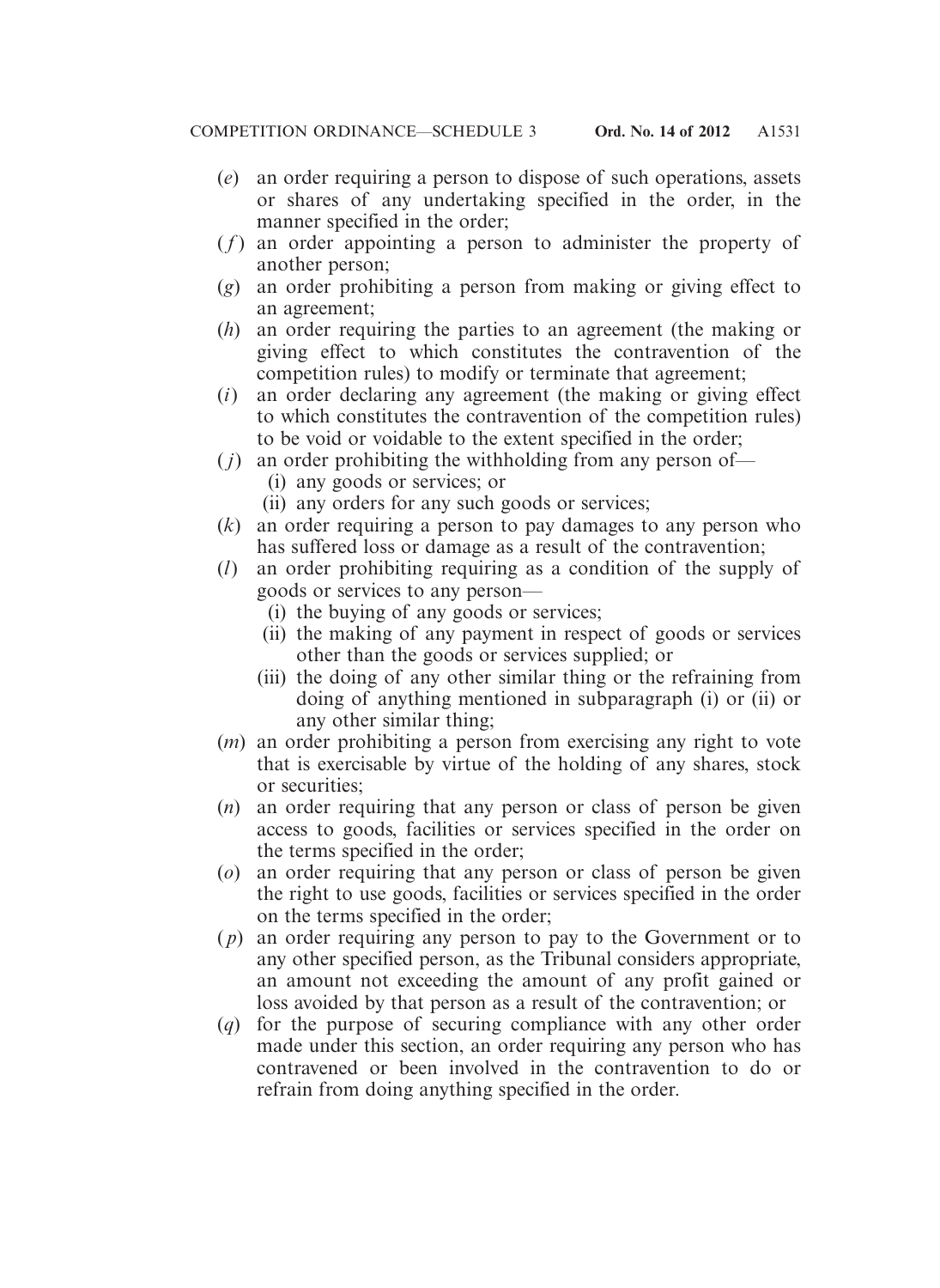## 2. **Registration of orders relating to immovable property**

If any property specified in an order made under section  $1(d)$  of this Schedule is immovable property, the order is, for the purpose of the Land Registration Ordinance (Cap. 128)—

- (*a*) to be regarded as an instrument affecting land; and
- (*b*) registrable, as an instrument affecting land, in the Land Registry under that Ordinance in any manner the Land Registrar considers appropriate.

## 3. **Interpretation**

In section  $1(j)$  of this Schedule, a reference to "withholding" includes—

- (*a*) agreeing or threatening to withhold; and
- (*b*) procuring others to withhold or to agree or threaten to withhold.

SCHEDULE 4 [ss. 97 & 100]

 $\frac{1}{\sqrt{2}}$  , and the set of  $\frac{1}{\sqrt{2}}$  , and the set of  $\frac{1}{\sqrt{2}}$ 

### PROVISIONS THAT MAY BE CONTAINED IN ORDERS MADE by Tribunal in Relation to Anticipated Mergers and Mergers

- 1. An order may provide for—
	- (*a*) the division of any business (whether by the sale of any part of its assets or otherwise); or
	- (*b*) the division of any undertaking or association of undertakings.

2. An order made under section 1 of this Schedule may contain any provisions that the Tribunal considers appropriate to effect or take account of the division including, in particular, provision as to—

- (*a*) the transfer or creation of property, rights, liabilities or obligations;
- (*b*) the number of persons to whom the property, rights, liabilities or obligations are to be transferred or in whom they are to be vested;
- (*c*) the time within which the property, rights, liabilities or obligations are to be transferred or vested;
- (*d*) the adjustment of contracts (whether by discharge or reduction of any liability or obligation or otherwise);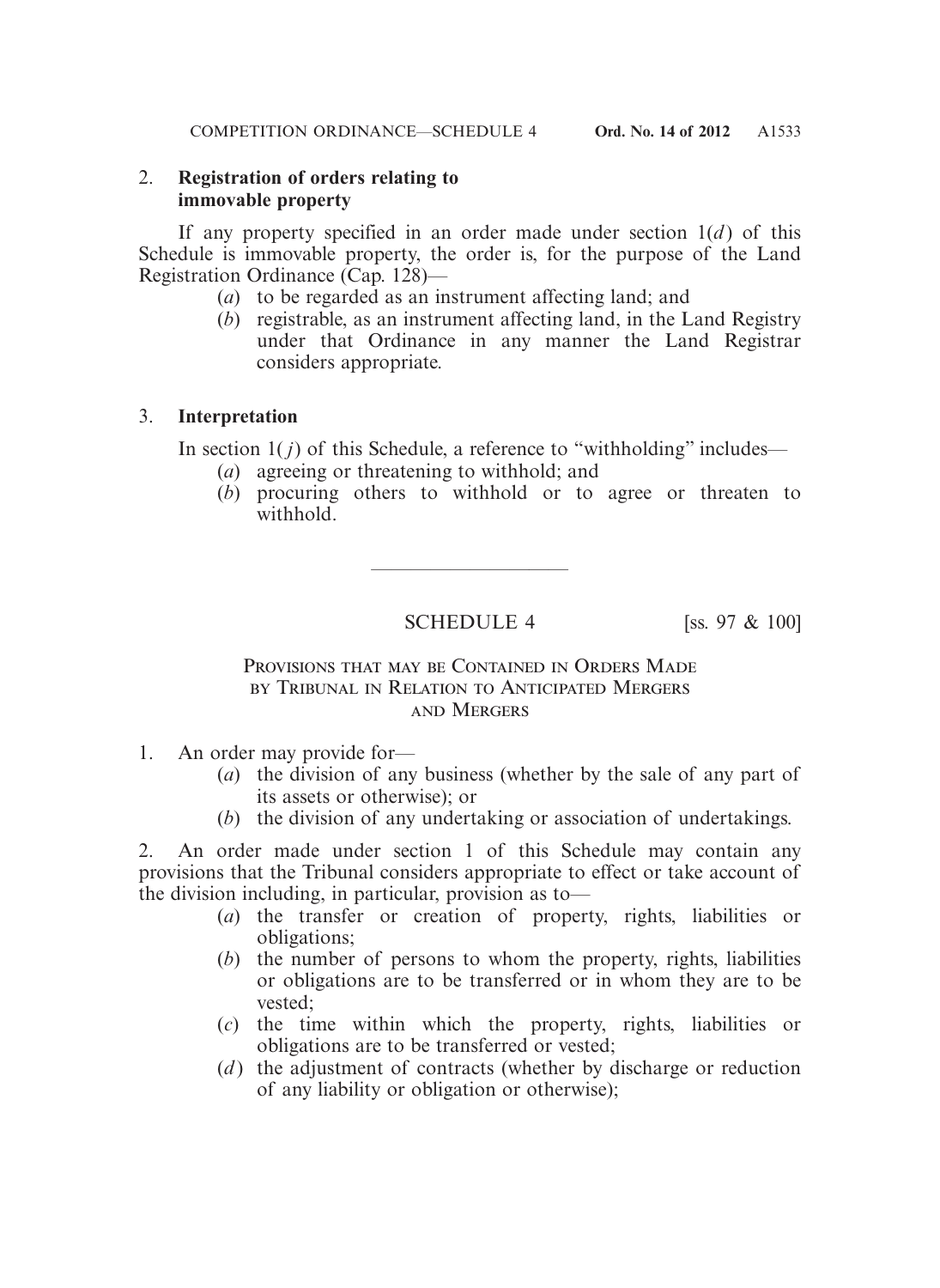- (*e*) the creation, allotment, surrender or cancellation of any shares, stock or securities;
- $(f)$  the formation or winding up of any company or other body of persons corporate or unincorporate;
- (*g*) the amendment of the memorandum and articles or other instruments regulating any such company or other body of persons;
- (*h*) the extent to which, and the circumstances in which, provisions of the order affecting a company or other body of persons corporate or unincorporate in its share capital, constitution or other matters may be altered by the company or other body of persons concerned;
- (*i*) the registration of the order under any enactment by a company or other body of persons corporate or unincorporate which is affected by it as mentioned in paragraph (*h*);
- (*i*) the continuation, with any necessary change of parties, of any legal proceedings;
- (*k*) the approval by any person of anything required by virtue of the order to be done or of any person to whom anything is to be transferred, or in whom anything is to be vested, by virtue of the order; or
- (*l*) the appointment of trustees or other persons to do anything on behalf of another person which is required of that person by virtue of the order or to monitor the doing by that person of any such thing.
- 3. An order may prohibit or restrict—
	- (*a*) the acquisition by any person of the whole or part of another person's business; or
	- (*b*) the doing of anything that will or may result in a merger.
- 4. An order may provide that if—
	- (*a*) an acquisition of the kind mentioned in section 3(*a*) of this Schedule is made; or
	- (*b*) anything is done that results in a merger,

the persons concerned or any of them must observe any prohibitions or restrictions imposed by or under the order.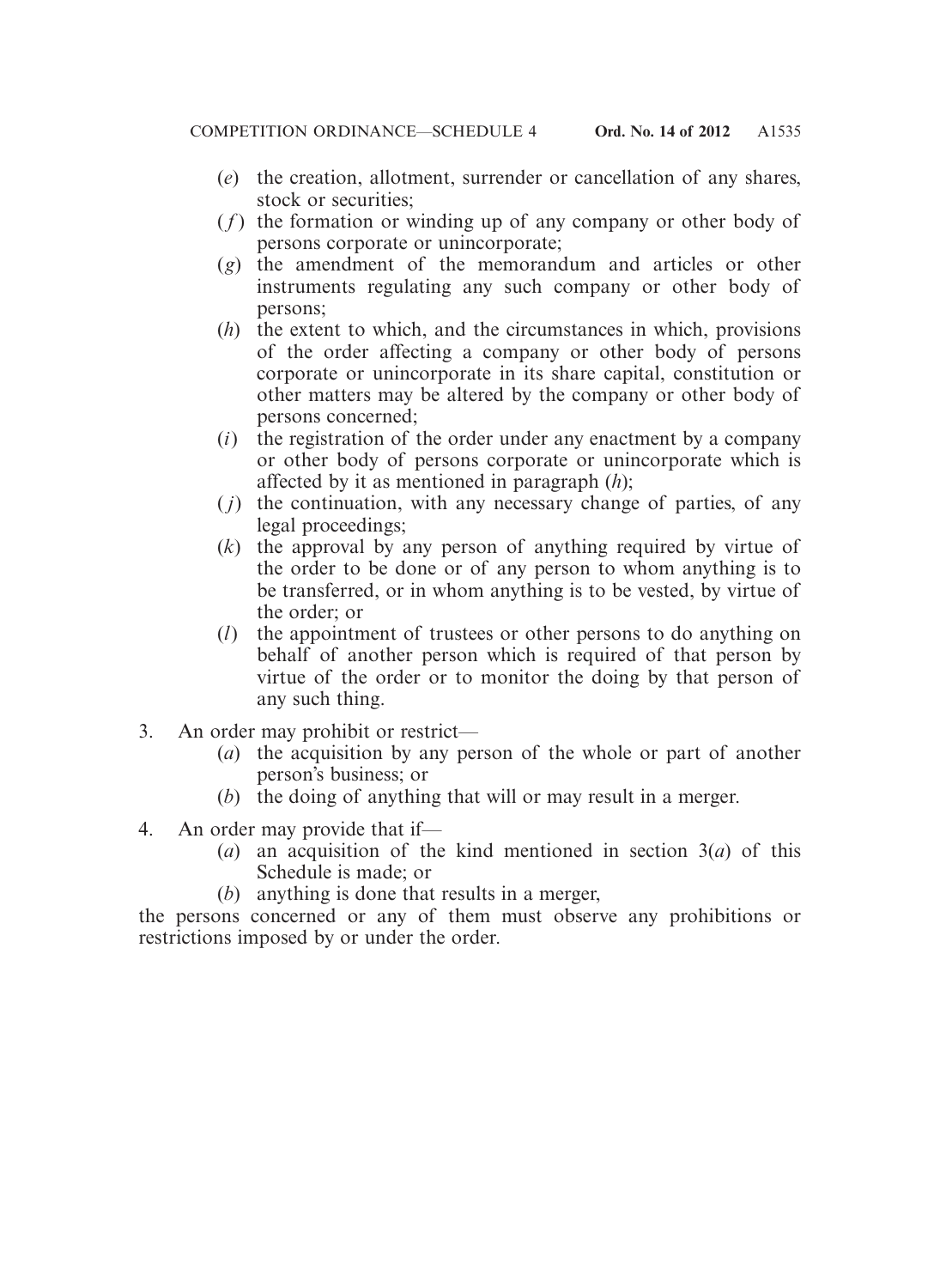SCHEDULE 5 [ss. 2, 122, 129 & 166]

#### COMPETITION COMMISSION

## PART 1

#### **INTERPRETATION**

#### 1. **Interpretation**

In this Schedule—

"auditor" (核數師) means the auditor appointed under section 24 of this Schedule;

"Chairperson" (主席) means the Chairperson of the Commission appointed under section 8 of this Schedule;

- "Chief Executive Officer" (行政總裁) means the Chief Executive Officer of the Commission appointed under section 10 of this Schedule;
- "financial year" (財政年度) means the financial year of the Commission as defined in section 20 of this Schedule;

"statement of accounts" (帳目報表) means the statement of the accounts of the Commission required to be prepared by section 23 of this Schedule.

## PART 2

#### Members of Commission

#### 2. **Composition of Commission**

 (1) The Commission is to consist of not less than 5 and not more than 16 members appointed by the Chief Executive.

 (2) In considering the appointment of a person as a member of the Commission, the Chief Executive may have regard to that person's expertise or experience in industry, commerce, economics, law, small and medium enterprises or public policy.

 (3) Subject to this Schedule, a member holds office for the period, not exceeding 3 years, that is specified in the member's letter of appointment, but is eligible for re-appointment.

 (4) The Chief Executive must publish a notice in the Gazette of all appointments made under this section.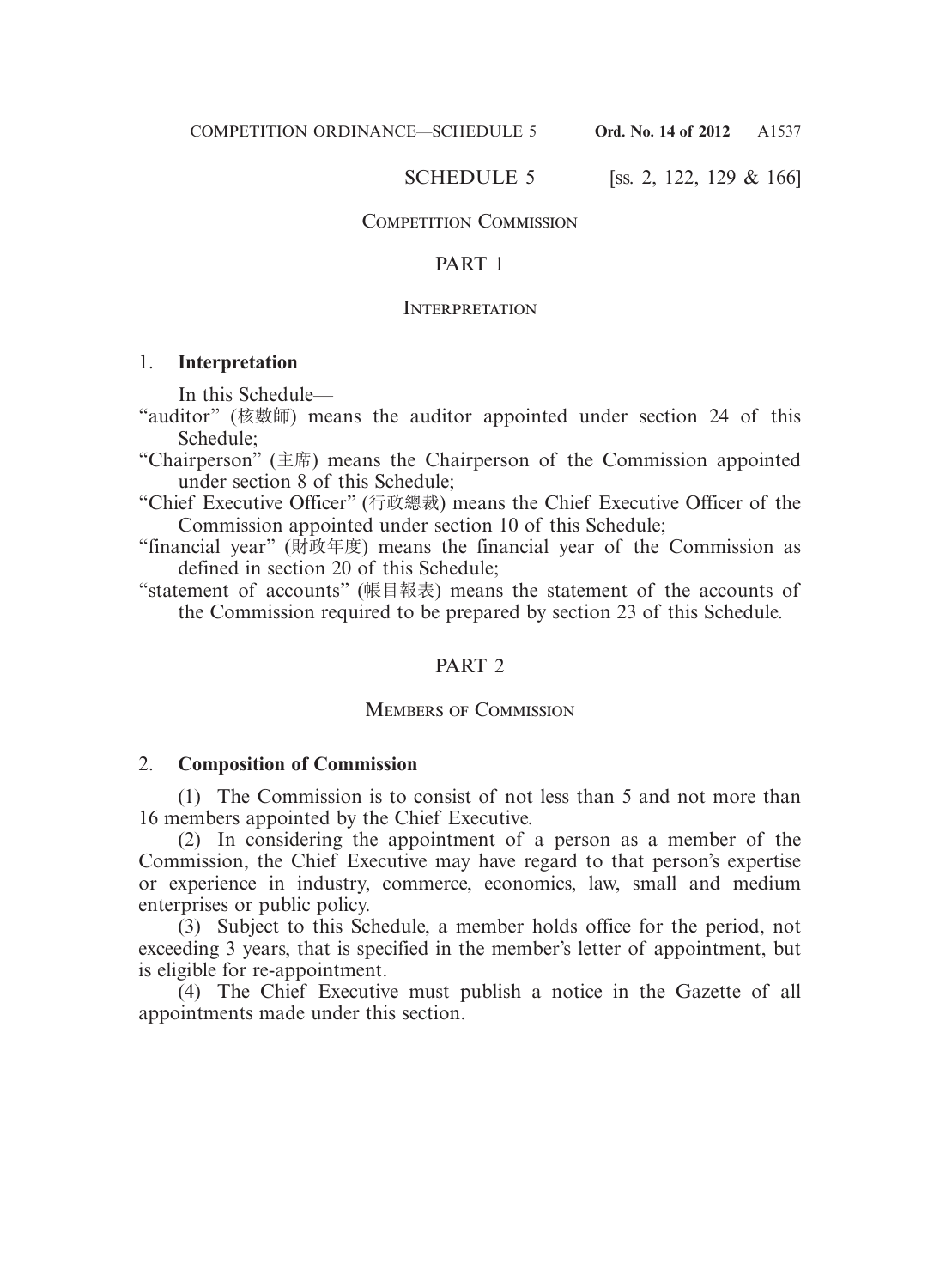### 3. **Terms of appointment**

 (1) A member is entitled to such terms (including remuneration and allowances) as the Chief Executive may determine.

 (2) The remuneration and allowances of a member are to be paid out of the funds of the Commission.

### 4. **Resignation of member**

 (1) A member may, at any time, resign from office by giving written notice of resignation to the Chief Executive.

 (2) A notice of resignation is not effective unless it is signed by the member concerned.

(3) A notice of resignation takes effect—

- (*a*) on the date on which the notice is received by the Chief Executive; or
- (*b*) if a later date is specified in the notice, on that later date.

## 5. **Removal from office**

 (1) The Chief Executive may remove a member from office if the member—

- (*a*) fails to attend 3 consecutive meetings of the Commission without (in the opinion of the Chief Executive) sufficient cause;
- (*b*) fails to comply with a conflict of interest disclosure obligation set out in any rules made by the Commission under section 34 of this Schedule;
- (*c*) becomes bankrupt or is for the time being bound by a voluntary arrangement with his or her creditors;
- (*d* ) is, under the Mental Health Ordinance (Cap. 136), found by the Court of First Instance (or any judge of the Court of First Instance) to be incapable, by reason of mental incapacity, of managing and administering his or her property and affairs;
- (*e*) has been found by the Tribunal or another court to have contravened a competition rule;
- $(f)$  is an officer of an undertaking that has been found by the Tribunal or another court to have contravened a competition rule;
- (*g*) has made a commitment with the Commission under this Ordinance, or is an officer of an undertaking that has made such a commitment;
- (*h*) becomes a member of the Tribunal or a judge of another court;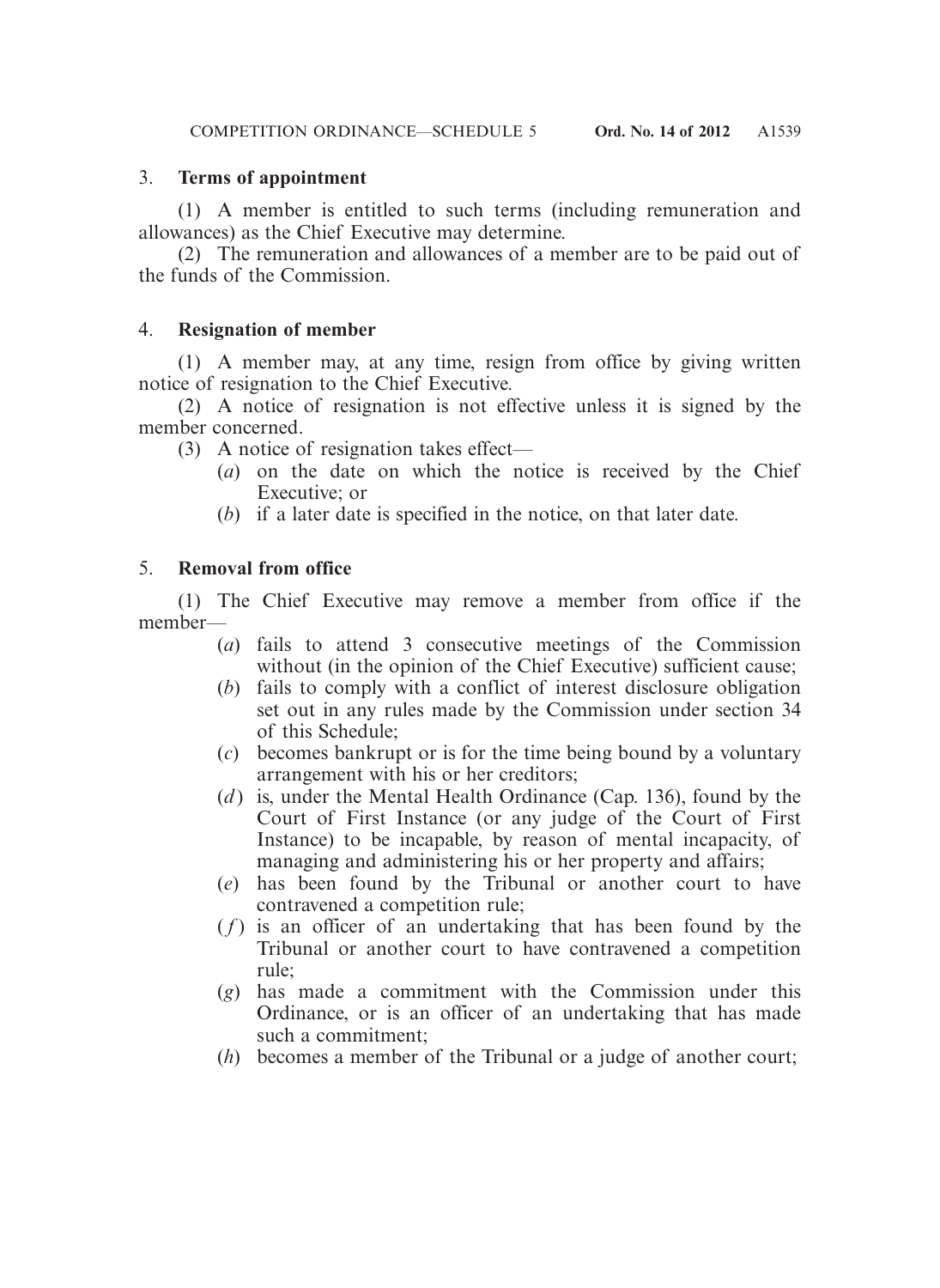- (*i*) is appointed by the Tribunal as an assessor under section 141; or
- ( *j*) is otherwise, in the opinion of the Chief Executive, unable or unfit to perform the functions of a member.

 (2) If a member is removed from office under this section, the Chief Executive must give that member notice in writing informing the member of his or her removal from office.

(3) In this section—

"officer" (高級人員) means—

- (*a*) in relation to a corporation, a director, manager or company secretary of the corporation, and any other person involved in the management of the corporation; and
- (*b*) in relation to an undertaking (other than a corporation or partnership), any member of the governing body of that undertaking.

## 6. **Vacancy in office of member**

The office of a member becomes vacant if the member—

- (*a*) dies;
- (*b*) completes a term of office and is not reappointed;
- (*c*) resigns from office by written notice of resignation given to the Chief Executive; or
- (*d*) is removed from office by the Chief Executive under section 5 of this Schedule.

## 7. **Filling of vacancy**

 (1) If the office of a member becomes vacant, the Chief Executive may appoint a suitable person to fill the vacancy.

 (2) A person appointed to fill a vacancy under this section holds office for the term that is specified in the member's letter of appointment and that term may extend beyond the remainder of the term of the member whose office became vacant.

### 8. **Chairperson**

 (1) The Chief Executive is to appoint one of the members of the Commission (other than a member who is a public officer) to be the Chairperson of the Commission.

 (2) The Chairperson may, at any time, resign from that office by giving written notice of resignation to the Chief Executive.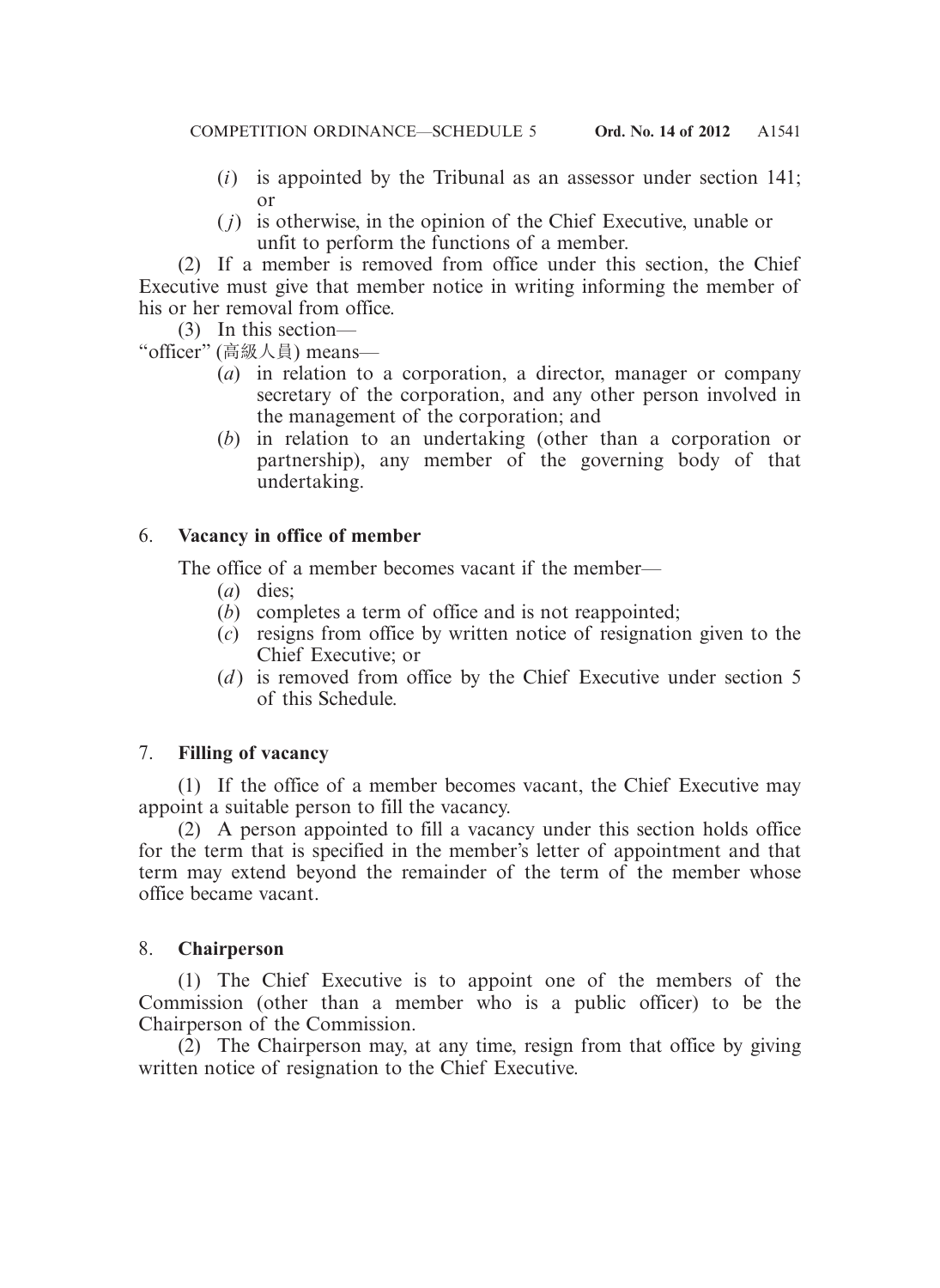(3) A notice of resignation is not effective unless it is signed by the Chairperson.

- (4) A notice of resignation takes effect—
	- (*a*) on the date on which the notice is received by the Chief Executive; or
	- (*b*) if a later date is specified in the notice, on that later date.

 (5) The resignation of a person from the office of Chairperson does not affect that person's term of office as a member.

 (6) If the Chairperson ceases to be a member, he or she also ceases to be the Chairperson.

### 9. **Acting chairperson**

 If the Chairperson is temporarily unable to perform the functions of the office of Chairperson because of illness or absence from Hong Kong or for any other cause or if the office of Chairperson becomes vacant, the Chief Executive may appoint another member to act in place of the Chairperson and perform the functions of the office of Chairperson.

# PART 3

### CHIEF EXECUTIVE OFFICER, STAFF, ETC.

### 10. **Chief Executive Officer**

 (1) The Commission is, with the approval of the Chief Executive, to appoint a Chief Executive Officer of the Commission on such terms as, subject to subsection (3), the Commission may determine.

- (2) The Chief Executive Officer is responsible for—
	- (*a*) managing the administrative affairs of the Commission; and
	- (*b*) performing any other functions that may be assigned or delegated to the Chief Executive Officer by the Commission.

 (3) The Chief Executive Officer is to be paid out of the funds of the Commission such remuneration, benefits and expenses as the Commission, with the approval of the Chief Executive, may determine.

## 11. **Power to employ staff etc.**

 (1) The Commission may employ such staff and engage on contract for services such other persons as it considers necessary to perform its functions.

 (2) The Commission may determine the remuneration and other conditions of employment of its staff and persons engaged on contracts for services.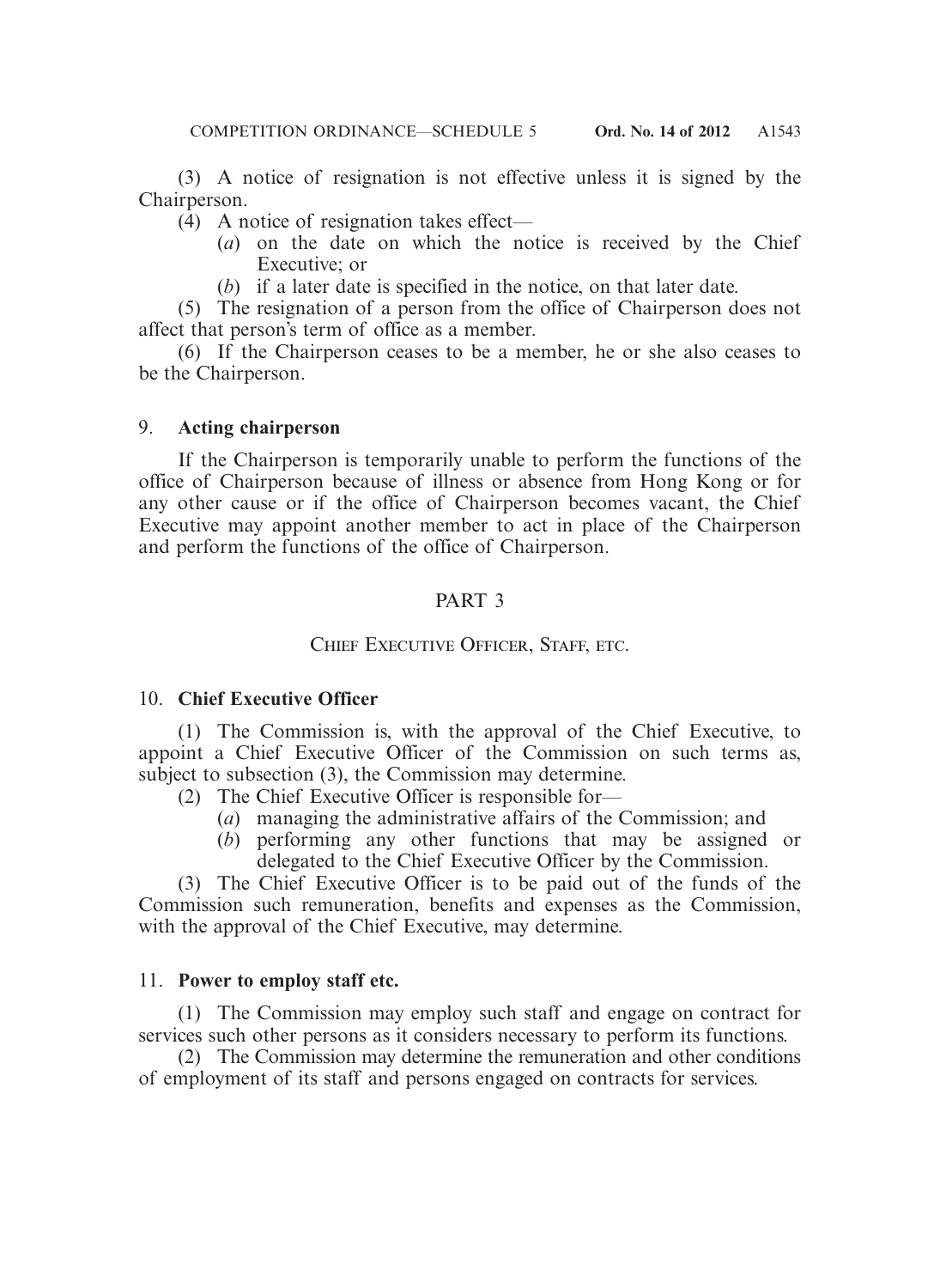(3) The Commission may provide and maintain schemes (whether contributory or not) for the payment of retirement benefits, gratuities or other allowances to its employees or former employees and their dependants.

## PART 4

### **MEETINGS**

## 12. **General procedure for meetings of Commission**

 (1) Meetings of the Commission are to be held as often as necessary to enable the Commission to perform its functions.

(2) A meeting of the Commission may be convened by the Chairperson.

 (3) The Chairperson must convene a meeting of the Commission on being given a notice for that purpose by 2 or more other members.

 (4) The procedure for convening meetings of the Commission and for the conduct of business at those meetings is, subject to this Schedule and to any rules made under section 34 of this Schedule, to be determined by the Commission.

## 13. **Quorum for meetings of Commission**

 (1) The quorum for a meeting of the Commission is a majority of its members.

 (2) A member who participates in the meeting by telephone, video conferencing or other electronic means is to be regarded as being present at the meeting if—

- (*a*) that member is able to hear the other members who are actually present at the meeting; and
- (*b*) the members who are actually present at the meeting are able to hear that member.

### 14. **Presiding member at meetings of Commission**

A meeting of the Commission is to be presided over by—

- (*a*) the Chairperson; or
- (*b*) in the absence of the Chairperson, the acting chairperson.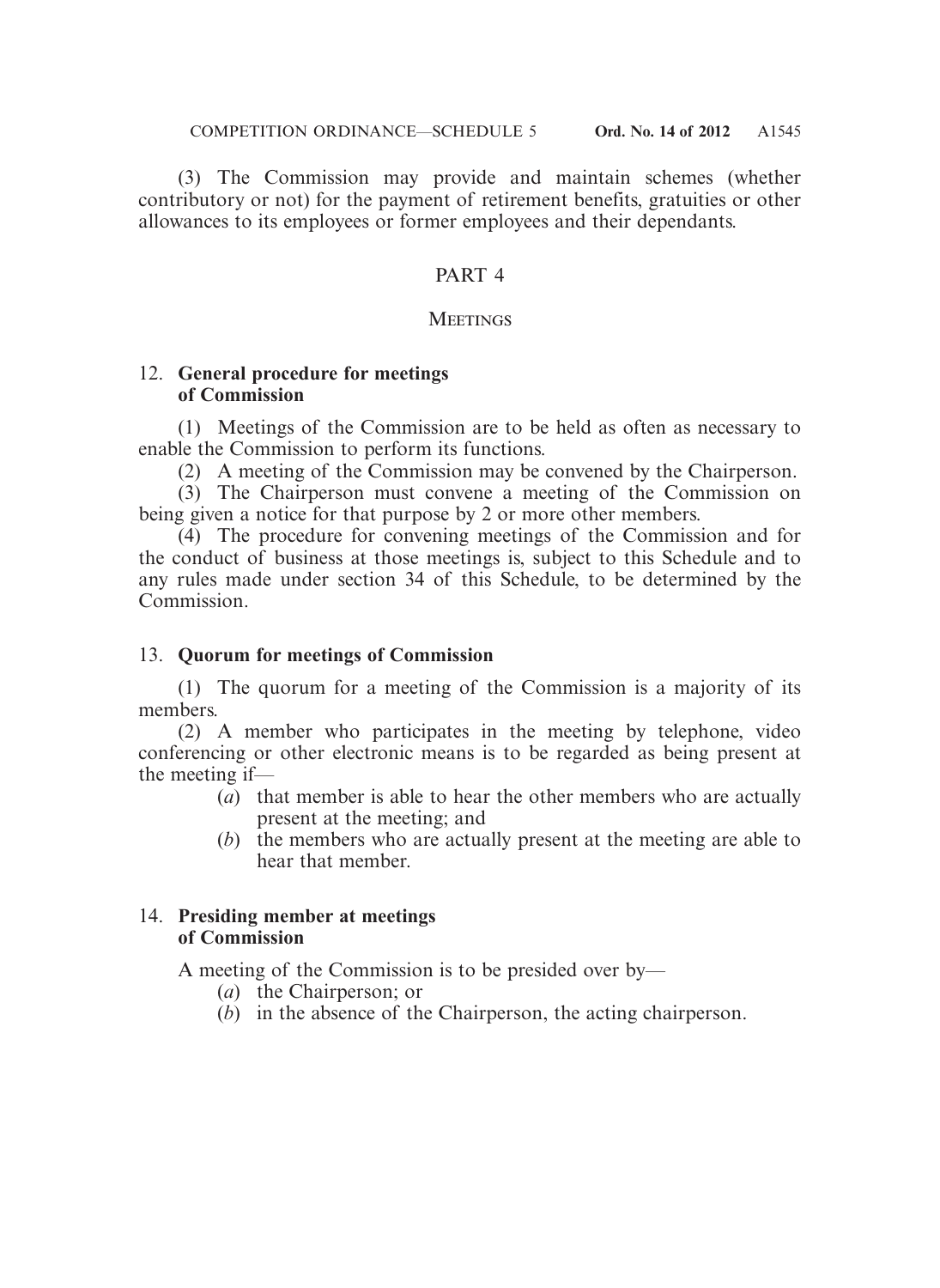COMPETITION ORDINANCE—SCHEDULE 5 Ord. No. 14 of 2012 A1547

### 15. **Voting at meetings of Commission**

 (1) Subject to subsection (2), each member who is present at a meeting of the Commission has one vote at the meeting.

 (2) The member presiding at a meeting of the Commission has a deliberative vote and also has a casting vote if the number of votes for and against a motion is equal.

 (3) Voting must not be carried out by secret ballot. The member presiding at a meeting of the Commission must ask each member to indicate how he or she has voted, and the result of the vote, showing which way each member has voted, must be recorded in the minutes.

 (4) A decision supported by a majority of the votes cast at the meeting of the Commission at which a quorum is present is the decision of the Commission.

### 16. **Minutes**

 The Commission must cause minutes of the proceedings, including a record of all decisions made, at each meeting of the Commission to be recorded and preserved.

### 17. **Written resolutions**

 (1) A resolution is a valid resolution of the Commission, even if it is not passed at a meeting of the Commission, if—

- (*a*) it is in writing;
- (*b*) proper notice of it is given to all members; and
- (*c*) it is signed, or assented to, by a majority of the members by letter, fax or other electronic transmission.

 (2) Subject to subsection (3), the date of a resolution referred to in this section is the date on which the last of the members constituting a majority of the members signs or assents to the resolution.

 (3) If any member requests, by notice in writing addressed to the Chairperson, that a resolution proposed to be made under subsection (1) be referred to a meeting of the Commission for consideration, the proposed resolution must be referred to a meeting of the Commission.

 (4) A request under subsection (3) must be made within 14 days after the day on which the notice referred to in subsection  $(1)(b)$  is given.

### 18. **Decisions not invalidated by defects in appointment etc.**

Decisions of the Commission are not invalidated solely by—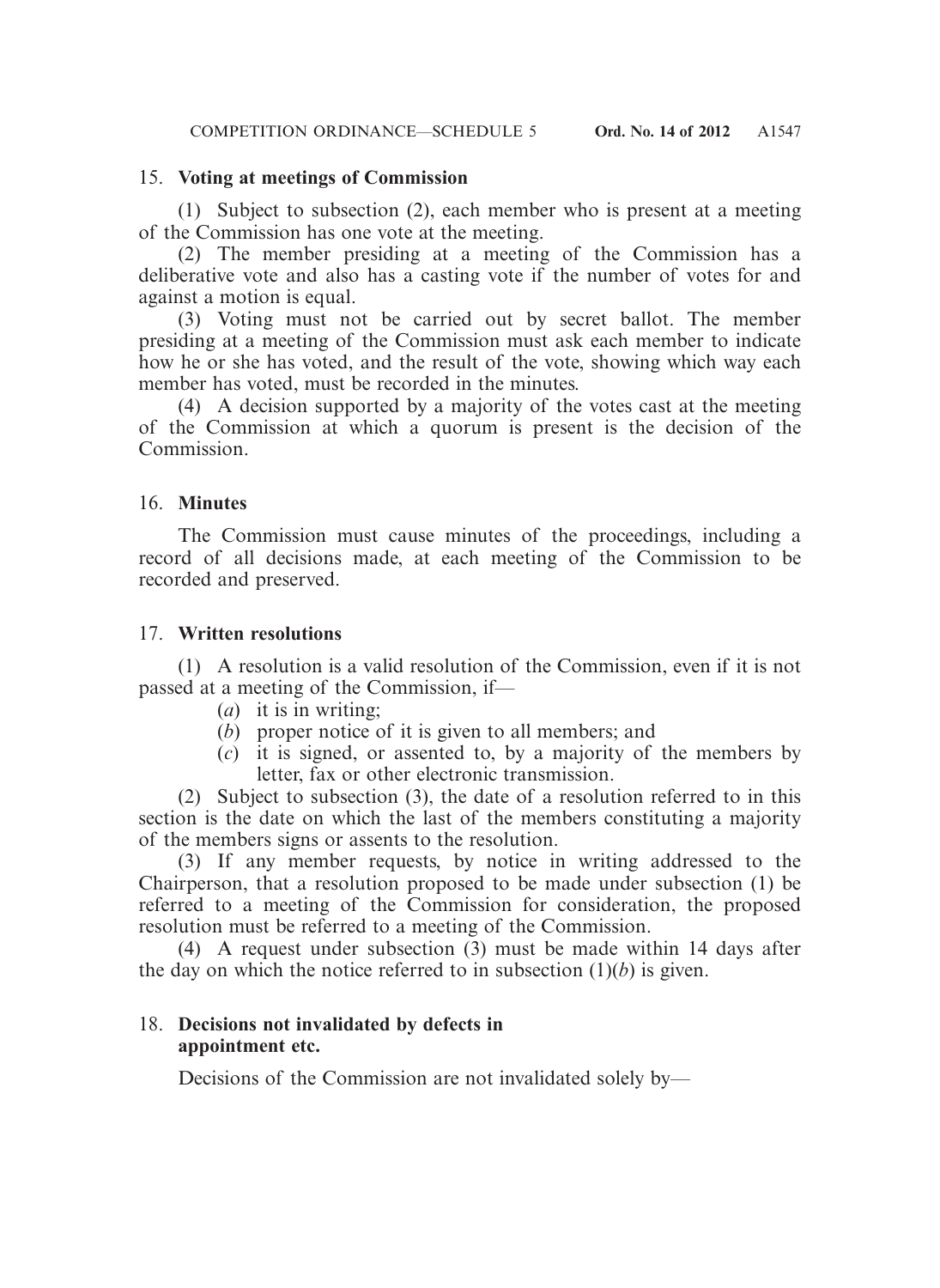- (*a*) any defect in the appointment of a member;
- (*b*) a vacancy amongst its members;
- (*c*) the absence of a member from the meeting at which the decision was taken; or
- (*d*) any irregularity in the procedures adopted by the Commission that does not affect the decision taken.

## PART 5

### Financial Provisions

#### 19. **Commission to submit estimates**

 The Commission must, not later than 31 December in each financial year, submit to the Chief Executive estimates of its income and expenditure for the next financial year.

### 20. **Financial year**

The financial year of the Commission is the period—

- (*a*) beginning on the day on which this Schedule comes into operation and ending on the next 31 March; and
- (*b*) the period of 12 months ending on 31 March in each subsequent year.

## 21. **Funds of Commission**

The funds of the Commission consist of—

- (*a*) all money paid by the Government to the Commission and appropriated for that purpose by the Legislative Council;
- (*b*) all other money and property, including fees, interest and accumulations of income, received by the Commission.

## 22. **Commission is exempt from taxation**

 (1) The Commission is exempt from taxation under the Inland Revenue Ordinance (Cap. 112).

 (2) To avoid doubt, subsection (1) does not apply to or in relation to any remuneration, benefits or expenses paid out of the funds of the Commission to a member of the Commission.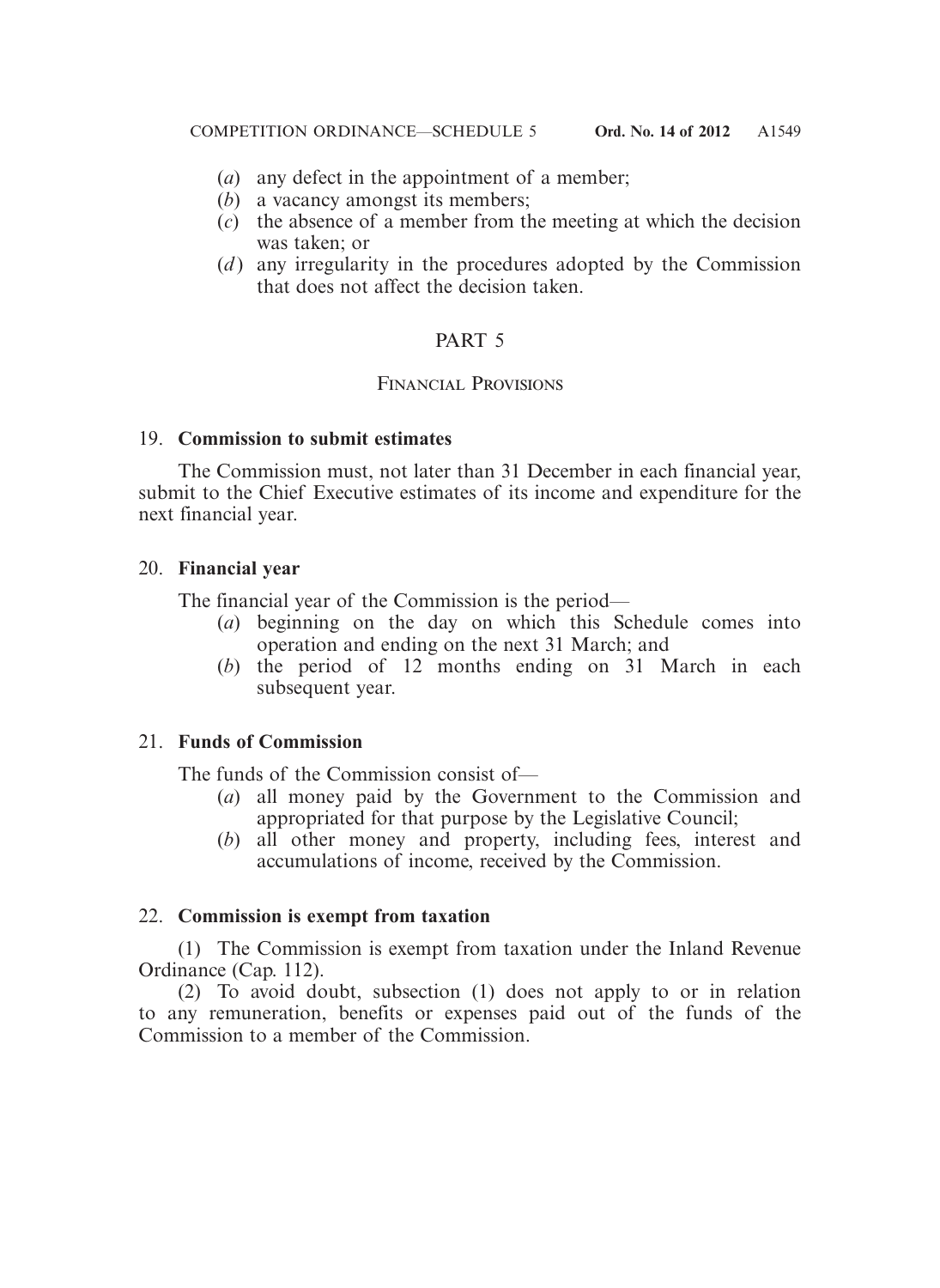# PART<sub>6</sub>

### Accounts, Audit and Account Report

### 23. **Accounts**

- (1) The Commission must—
	- (*a*) keep accounts and other records that accurately record and explain its financial transactions and its financial position; and
	- (*b*) ensure that a statement of accounts is prepared as soon as practicable after the end of each financial year.
- (2) The statement of accounts must give a true and fair view of—
	- (*a*) the state of affairs of the Commission as at the end of that financial year; and
	- (*b*) the results of the operations and cash flows of the Commission in that financial year.

### 24. **Commission to appoint auditor**

 (1) As soon as practicable after the commencement of this section, the Commission must appoint an auditor to audit its statement of accounts.

 (2) The auditor must, as soon as practicable after the end of each financial year—

- (*a*) audit the accounts and statement of accounts required under section 23 of this Schedule; and
- (*b*) submit a report on the statement of accounts to the Commission.

## 25. **Annual report**

 (1) As soon as practicable, and in any case within 6 months after the end of each financial year, the Commission must prepare a report dealing with its activities in the preceding financial year.

 (2) The report must contain the following information in relation to the financial year—

- (*a*) an outline of the investigations carried out by the Commission;
- (*b*) a summary of complaints received; and
- (*c*) an outline of all proceedings brought before the Tribunal.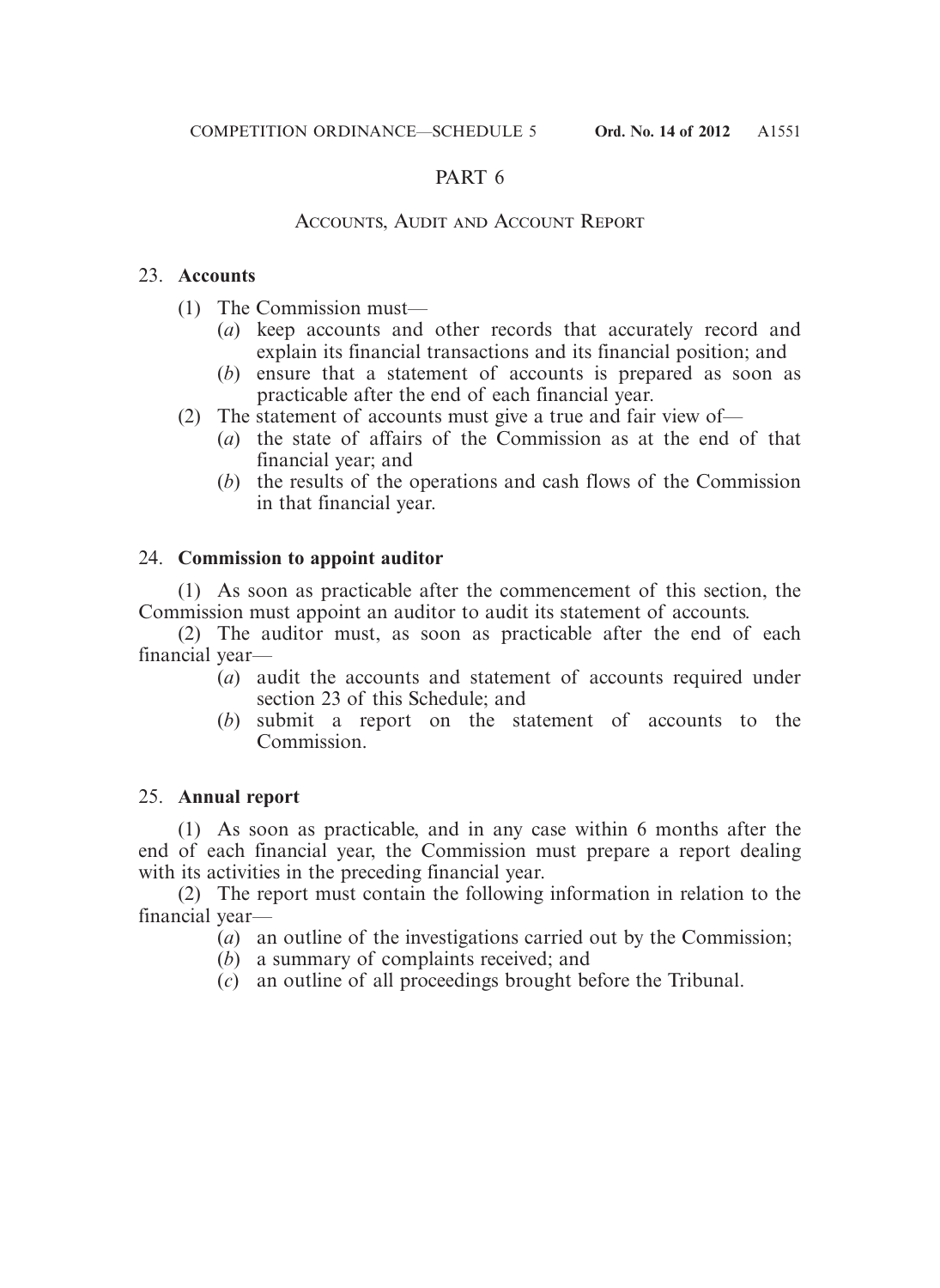#### 26. **Annual report and audited accounts to be laid on table of Legislative Council**

 As soon as practicable, and in any case within 6 months after the end of a financial year, the Commission must give a copy of—

- (*a*) its annual report, prepared under section 25 of this Schedule;
- (*b*) its statement of accounts; and
- (*c*) the auditor's report on the statement of accounts,

to the Chief Executive who must arrange for them to be laid on the table of the Legislative Council.

### 27. **Director of Audit's examination**

 (1) The Director of Audit may, in respect of any financial year of the Commission, conduct an examination into the economy, efficiency and effectiveness with which the Commission has used its resources in performing its functions.

 (2) For the purpose of conducting an examination under this section, the Director of Audit is entitled, at all reasonable times—

- (*a*) to have full and free access to all accounts, records and documents in the custody or under the control of the Commission;
- (*b*) to make a copy of the whole or any part of those accounts, records and documents; and
- (*c*) to require any person who holds or is accountable for the accounts, records or documents to give any information or explanation that the Director of Audit considers necessary.

 (3) The Director of Audit may report to the President of the Legislative Council the results of an examination conducted under this section.

 (4) Subsection (1) does not operate to entitle the Director of Audit to question the merits of the policy objectives of the Commission.

# PART 7

### **COMMITTEES**

### 28. **Commission may establish committees**

- (1) The Commission may establish one or more committees—
	- (*a*) to advise the Commission on such matters (within the scope of the Commission's functions) as the Commission refers to it; and
	- (*b*) to perform such functions of the Commission as the Commission delegates to it.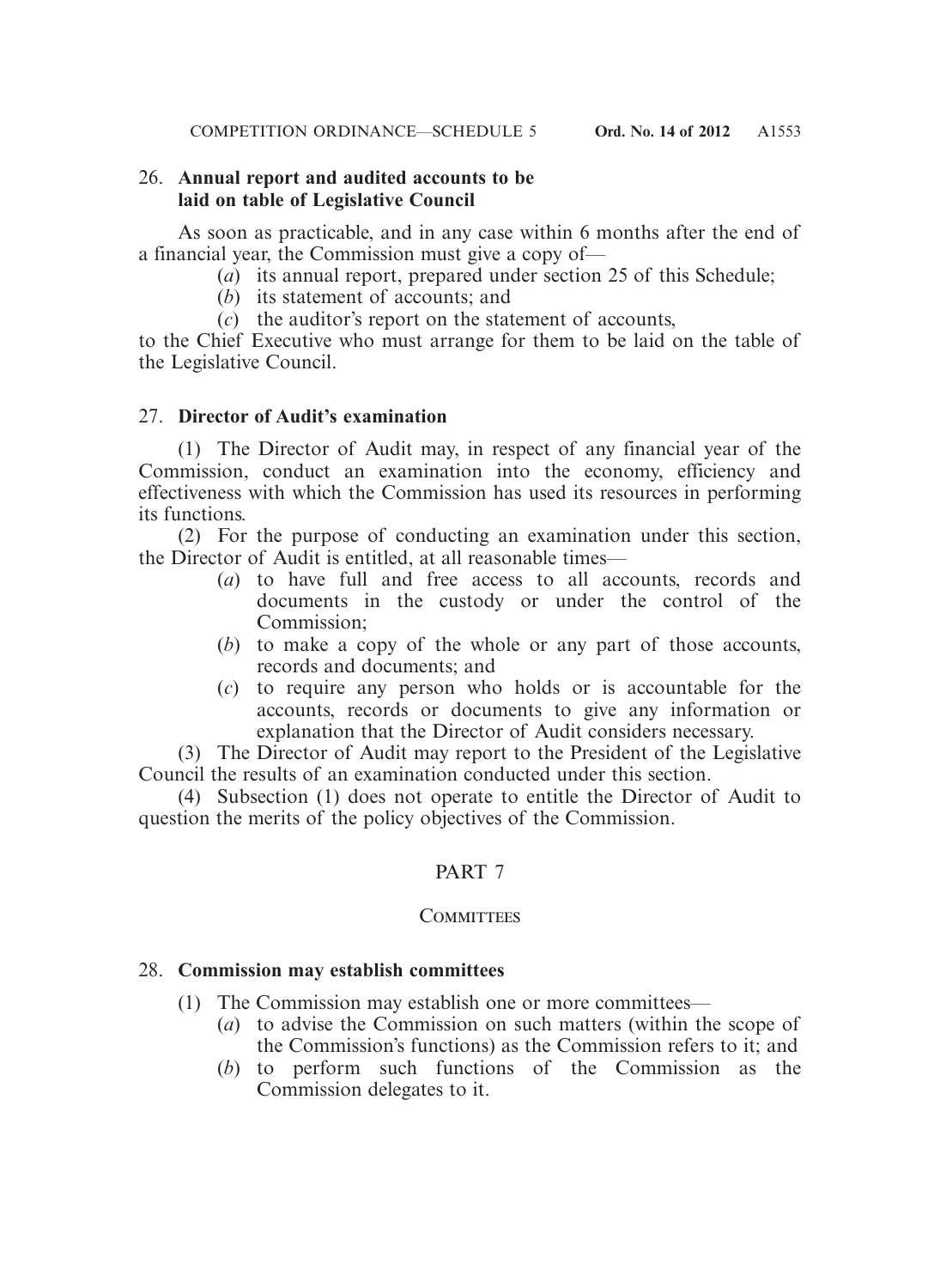(2) A committee may consist of such persons, whether members of the Commission or not, as the Commission determines.

 (3) The Commission may appoint a member of the Commission who is also a member of a committee to be the chairperson of that committee.

 (4) When the Commission establishes a committee under this section, it must specify, in writing, its terms of reference.

 (5) The Commission may, by notice in writing, amend the terms of reference of a committee.

 (6) A committee is subject to the control of the Commission and may be discharged or reconstituted at any time by the Commission.

 (7) Subject to any directions that may be given by the Commission, a committee may regulate its own procedure, including the determination of its quorum.

#### PART 8

#### Register and Disclosure of Interests

#### 29. **Register of interest**

 (1) A member of the Commission, or a member of a committee established by the Commission, must disclose to the Commission any interest that the member has which is of a class or description determined by the Commission under subsection (2)—

- (*a*) in the case of a member of the Commission, on the member's first appointment to the Commission;
- (*b*) in the case of a member of the committee who is not also a member of the Commission, on the member's first appointment to the committee;
- (*c*) at the beginning of each calendar year after the member's appointment;
- (*d*) on becoming aware of the existence of an interest not previously disclosed under this subsection; and
- (*e*) after the occurrence of any change to an interest previously disclosed under this subsection.
- (2) The Commission may, for the purposes of this section—
	- (*a*) determine the class or description of the interest required to be disclosed;
	- (*b*) determine the details of the interest required to be disclosed and the manner in which such interest is to be disclosed; and
	- (*c*) from time to time change any matter determined under paragraph (*a*) or (*b*).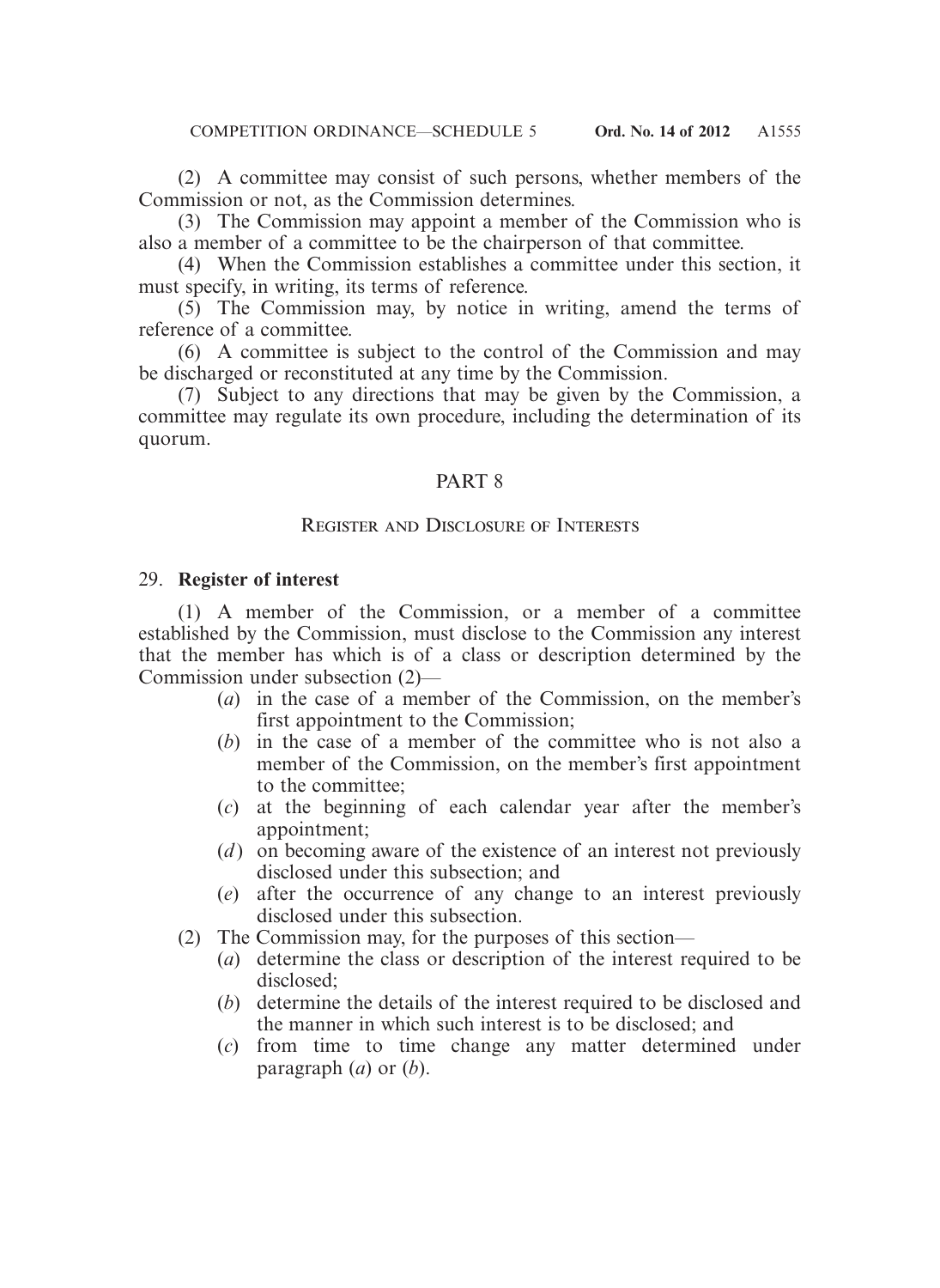(3) The Commission is to establish and maintain a register relating to any disclosure required to be made under subsection (1) (the  $\epsilon$  register").

 (4) If a person makes a disclosure as required by subsection (1), the Commission must cause the person's name and the particulars of the disclosure to be recorded in the register, and if a further disclosure is made, the Commission must cause the particulars of the further disclosure to be recorded in the register.

 (5) The Commission must make the register available for inspection by any person—

- (*a*) at the offices of the Commission during ordinary business hours;
- (*b*) through the Internet or a similar electronic network; and
- (*c*) in any other manner the Commission considers appropriate.

### 30. **Disclosure of interests**

- (1) If a member of the Commission has—
	- (*a*) a pecuniary interest, whether direct or indirect; or
	- (*b*) a personal interest greater than that which the member has as a member of the general public,

in any matter under discussion at a meeting of the Commission, the member must disclose the nature of the interest at the meeting.

 (2) The following provisions apply for the purposes of a disclosure under subsection (1)—

- (*a*) the disclosure must be recorded in the minutes;
- (*b*) if the disclosure is made by the member presiding, the member must vacate the chair during the discussion;
- (*c*) the member (including one who has vacated the chair under paragraph (*b*)) must, if so required by the majority of the other members present, withdraw from the meeting during the discussion and must not in any case, except as otherwise determined by the majority of the other members present, vote on any resolution concerning the matter under the discussion or be counted for the purpose of establishing the existence of a quorum.

 (3) When a matter is being dealt with by way of the circulation of written resolutions under section 17 of this Schedule, and a member of the Commission has—

- (*a*) a pecuniary interest in the matter, whether direct or indirect; or
- (*b*) a personal interest in the matter greater than that which the member has as a member of the general public,

the member must disclose the nature of the interest by attaching to the resolutions being circulated a note recording the disclosure.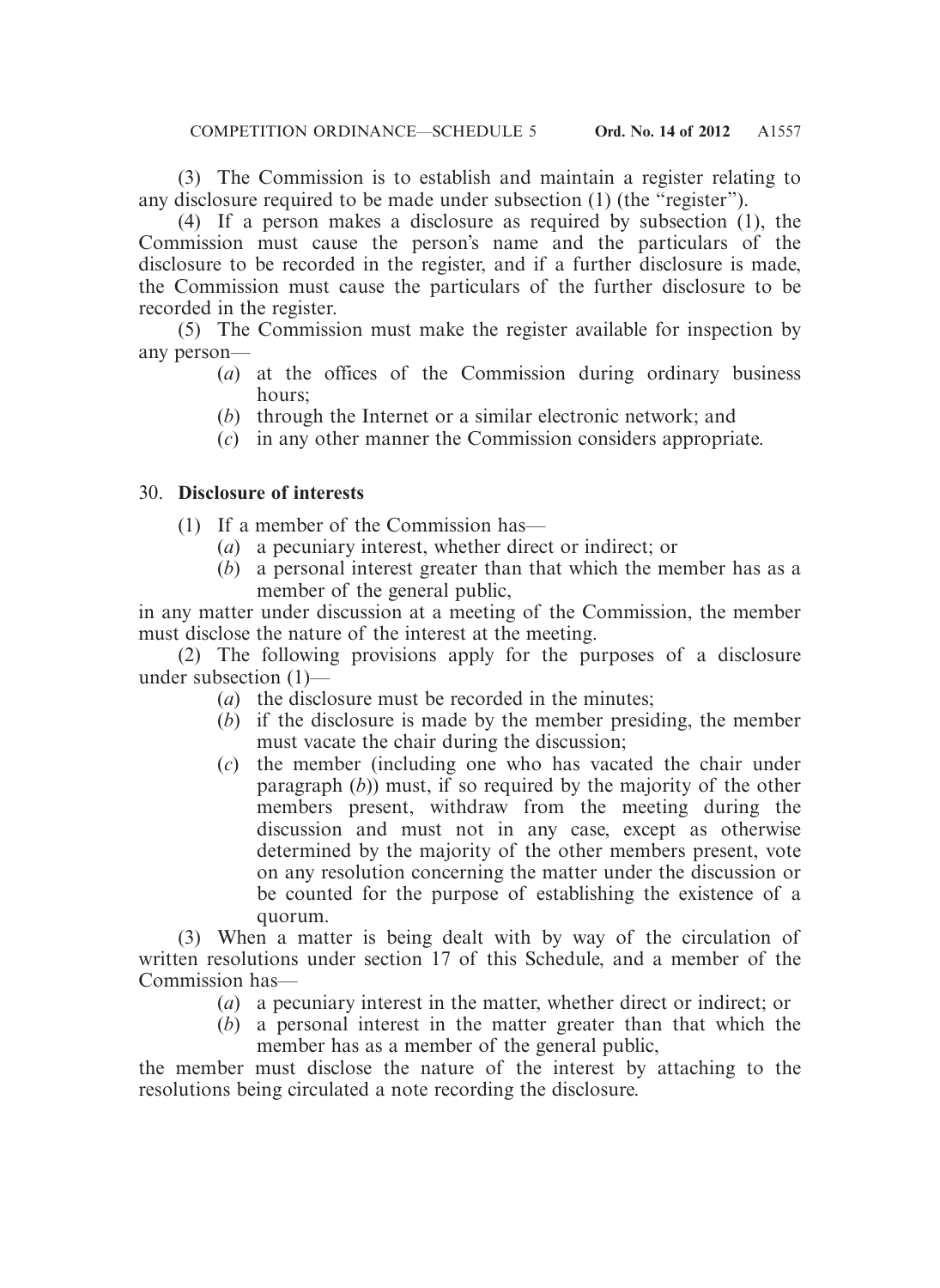(4) If a member has made a disclosure under subsection (3), the member's signature (if any) is not to be counted for the purpose of section 17(1) of this Schedule unless the Chairperson directs otherwise.

 (5) If the member making a disclosure in respect of a matter under subsection (3) is the Chairperson, section 17 of this Schedule ceases to apply to the matter.

 (6) The validity of any proceeding of the Commission is not affected by the failure by a member of the Commission to comply with this section.

 (7) Subsections (1), (2) and (6) apply to a member of a committee established by the Commission, as if any reference to the Commission in subsections (1) and (6) were a reference to the committee.

### PART 9

#### DELEGATION

#### 31. **Delegation by Commission**

 (1) Subject to subsection (2), the Commission may delegate any of the functions of the Commission to—

- (*a*) a person who is a member of the Commission;
- (*b*) a committee established by the Commission;
- (*c*) the Chief Executive Officer;
- (*d*) an employee of the Commission by name; or
- (*e*) the holder of any office in the Commission, designated by the Commission.

 (2) Despite subsection (1), the Commission may not delegate any of the following functions—

- (*a*) subject to sections 32 and 33 of this Schedule, its power to delegate the Commission's functions under subsection (1);
- (*b*) the power to issue a block exemption order under section 15;
- (*c*) the power to vary or revoke a block exemption order under section 20;
- (*d*) the power to issue an infringement notice under section 67;
- (*e*) the power to appoint the Chief Executive Officer and to determine that officer's terms of employment, under section 10 of this Schedule;
- $(f)$  the duty to give a copy of its annual report, its statement of accounts, and the auditor's report on the statement of accounts, to the Chief Executive under section 26 of this Schedule;
- (*g*) the power to establish any committee under section 28 of this Schedule;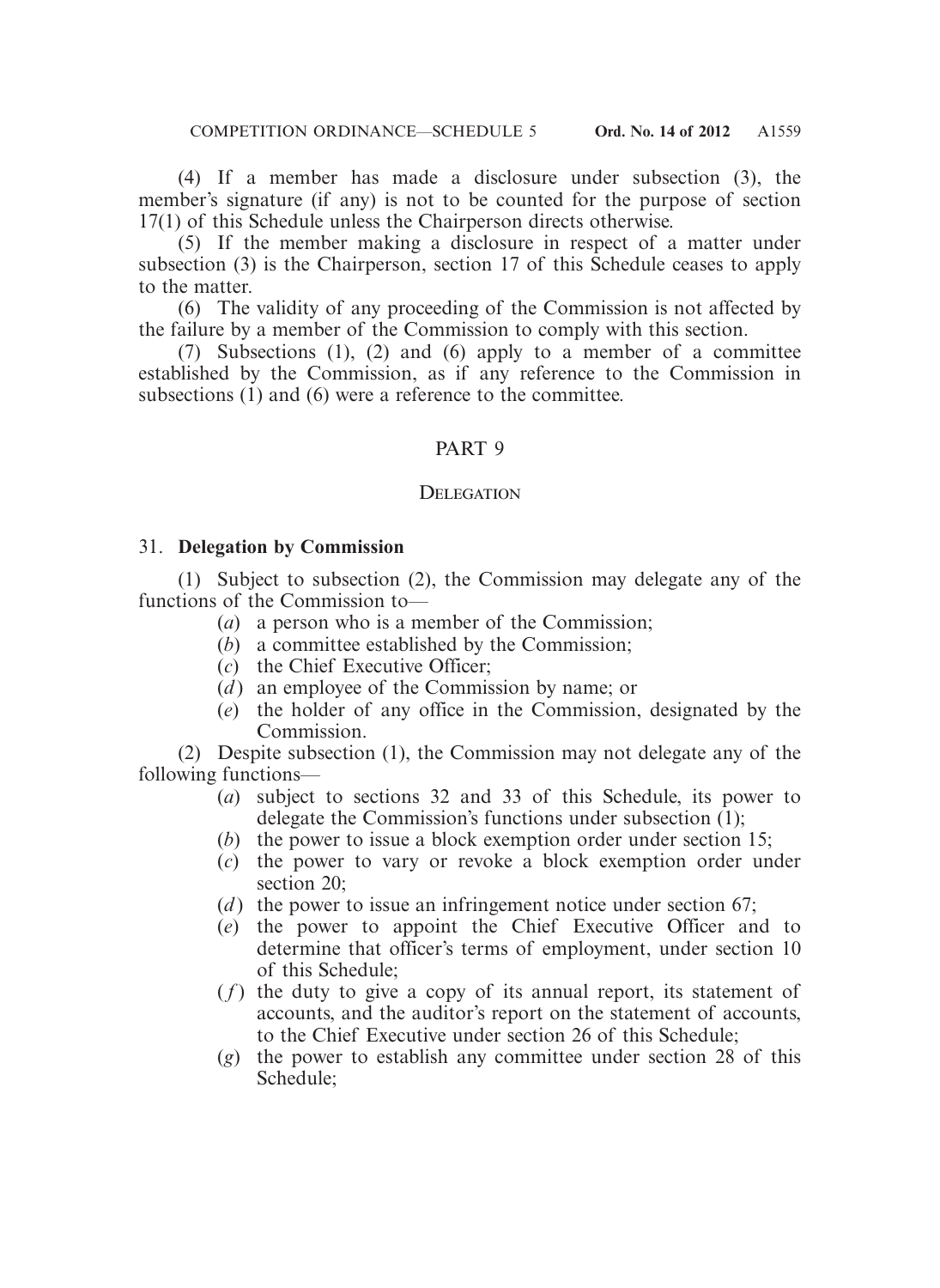- (*h*) the power to refer any matter to a committee;
- (*i*) the power to appoint any person to be the chairperson or a member of a committee (or to revoke any such appointment) under section 28 of this Schedule;
- ( *j*) the power to amend the terms of reference of a committee under section 28 of this Schedule;
- (*k*) the power to discharge or reconstitute a committee under section 28 of this Schedule;
- (*l*) the duty to submit the Commission's estimates of income and expenditure to the Chief Executive under section 19 of this Schedule;
- (*m*) the duty to ensure that an annual statement of accounts is prepared, under section 23 of this Schedule;
- (*n*) the duty to prepare and issue guidelines under this Ordinance;
- (*o*) the power to make any application to the Tribunal, under this Ordinance other than an application for an interim order under section 95 or 98:
- ( *p*) the power to appeal to the courts;
- (*q*) the power to borrow money under section 131 with the approval of the Financial Secretary;
- (*r*) the power to invest funds of the Commission, in a manner approved by the Financial Secretary, under section 131; or
- (*s*) the power to authorize a person to authenticate the application of the seal of the Commission under section 35 of this Schedule.

 (3) A person purporting to act under an authorization granted under subsection (1) is to be regarded, unless the contrary is proved, to have been lawfully authorized under this section.

## 32. **Subdelegation**

 (1) When the Commission delegates a function under section 31 of this Schedule, it may, subject to any condition it considers appropriate, authorize the delegate to subdelegate the performance of that function, in whole or in part, to any person.

 (2) A person purporting to act under an authorization granted under subsection (1) is to be regarded, unless the contrary is proved, to have been lawfully authorized under this section.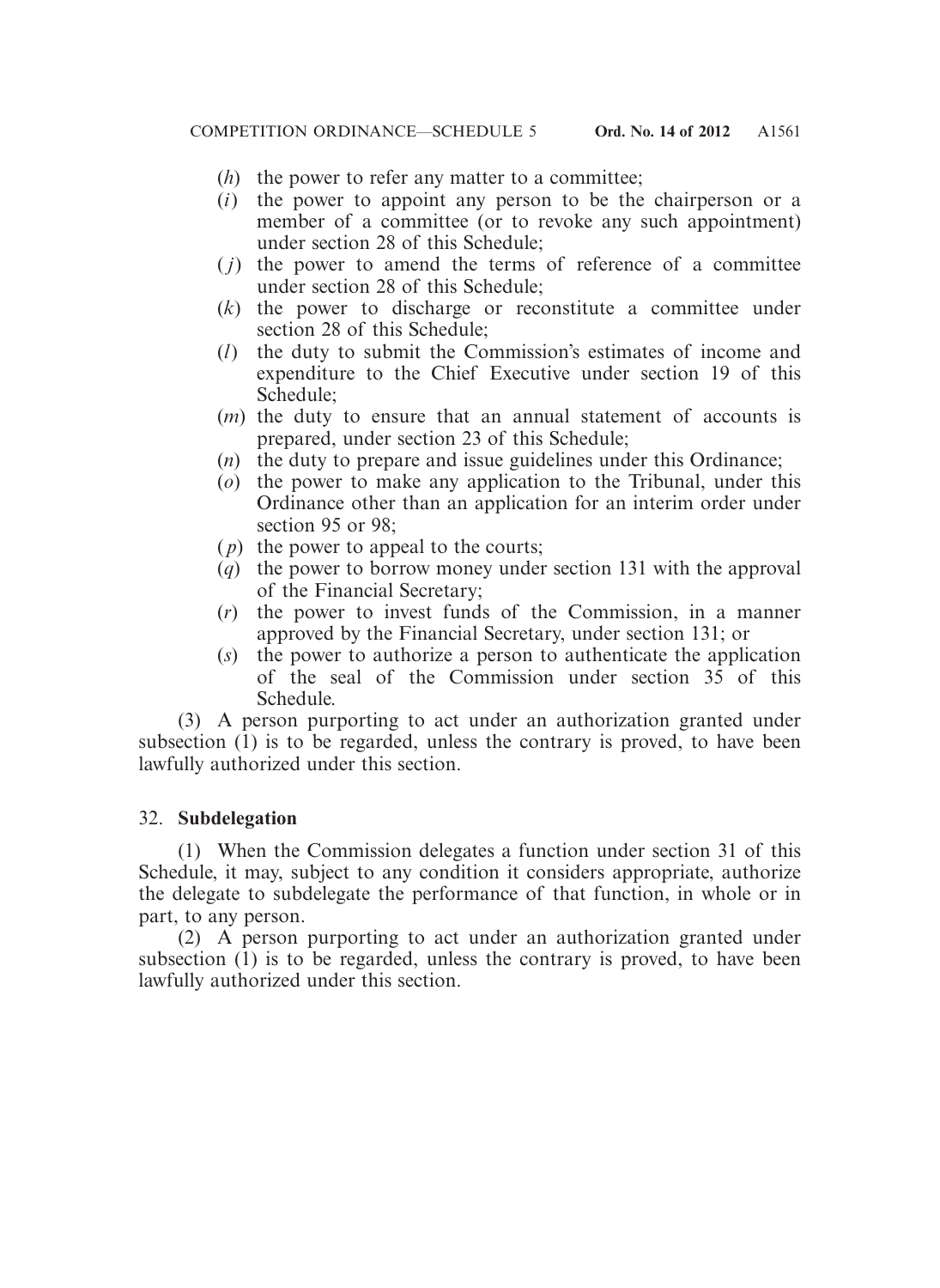#### 33. **Delegation of power to obtain documents and information**

 Despite section 31 (Delegation by Commission) of this Schedule and section 32 (Subdelegation) of this Schedule, the Commission may delegate its power under section 41 (Powers to obtain documents and information) only to a member of the Commission, and that member may not subdelegate that power.

### PART 10

#### **MISCELLANEOUS**

#### 34. **Rules**

The Commission may make rules—

- (*a*) regulating the procedure to be followed at meetings of the Commission and at meetings of its committees;
- (*b*) regulating the administration of the Commission; and
- (*c*) regarding conflict of interest.

### 35. **Seal of Commission**

(1) The Commission must provide itself with a seal.

 (2) The application of the seal must be authenticated by the Chairperson, or by some other member of the Commission authorized by the Commission for this purpose.

 (3) Judicial notice is to be taken of the seal of the Commission and any document sealed with the seal is—

- (*a*) admissible in evidence; and
- (*b*) presumed to have been properly sealed unless the contrary is proved.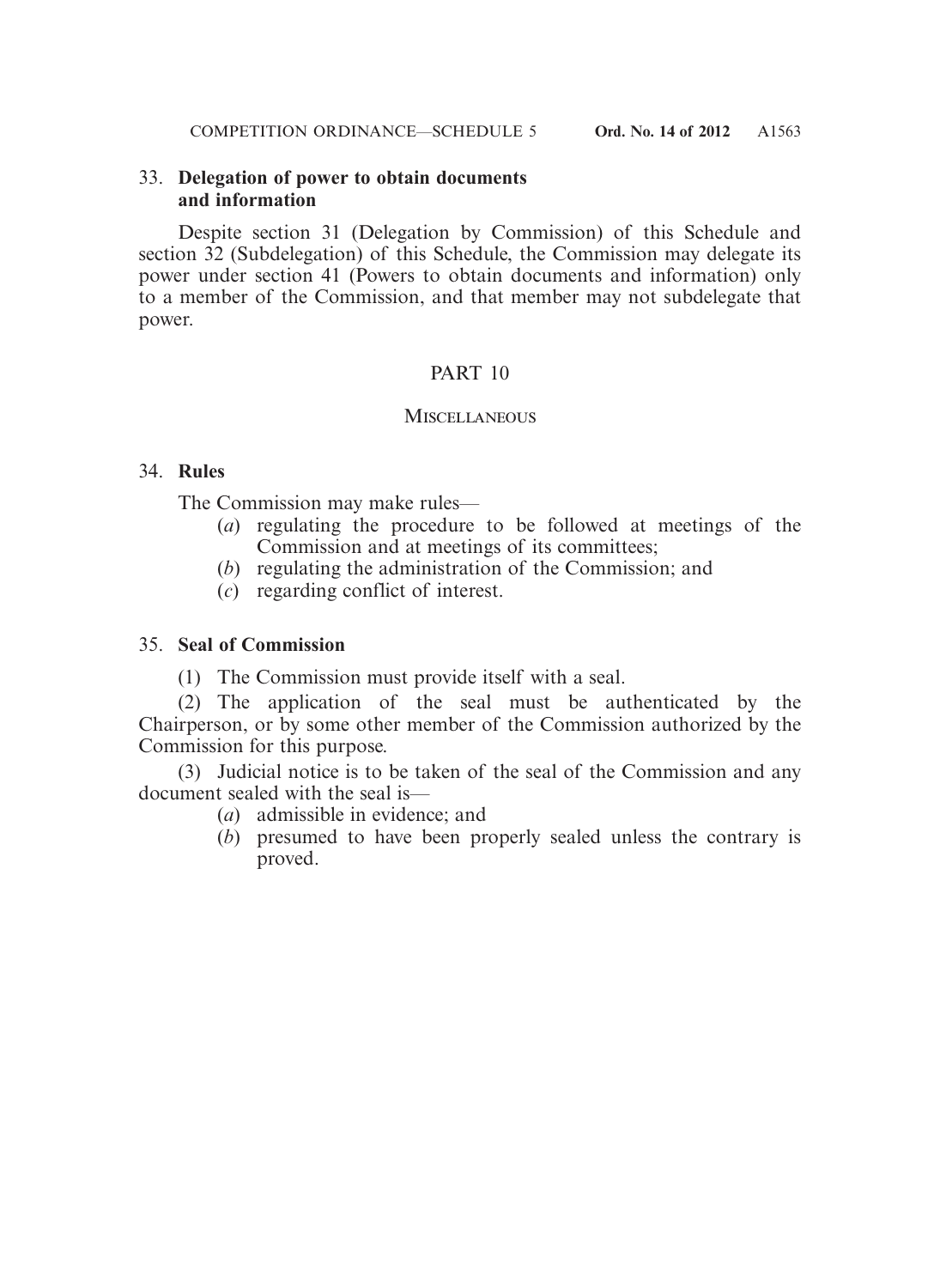### SCHEDULE 6 [s. 161]

### Matters that must be Provided for in Memorandum of Understanding

1. The manner in which the parties to a Memorandum of Understanding will perform the functions that they have jurisdiction to perform concurrently under this Ordinance.

2. The manner in which the parties will resolve any dispute between themselves.

3. The provision of assistance by one party to another.

4. The allocation between the parties of responsibility for particular matters or classes of matters.

5. Arrangements for the supply of information relating to a competition matter by one party to another.

6. Arrangements for the keeping of the other party informed about progress when one party is performing functions that may be performed concurrently under this Ordinance.

7. The joint authorship of educational material or guidelines on competition matters.

————————————————————

SCHEDULE 7 [ss. 2, 3, 83 & 162]

**MERGERS** 

## PART 1

## PRELIMINARY

## 1. **Interpretation**

In this Schedule—

"carrier licence" (傳送者牌照) means a carrier licence within the meaning of the Telecommunications Ordinance (Cap. 106).

## 2. **Territorial application**

This Schedule applies to a merger even if—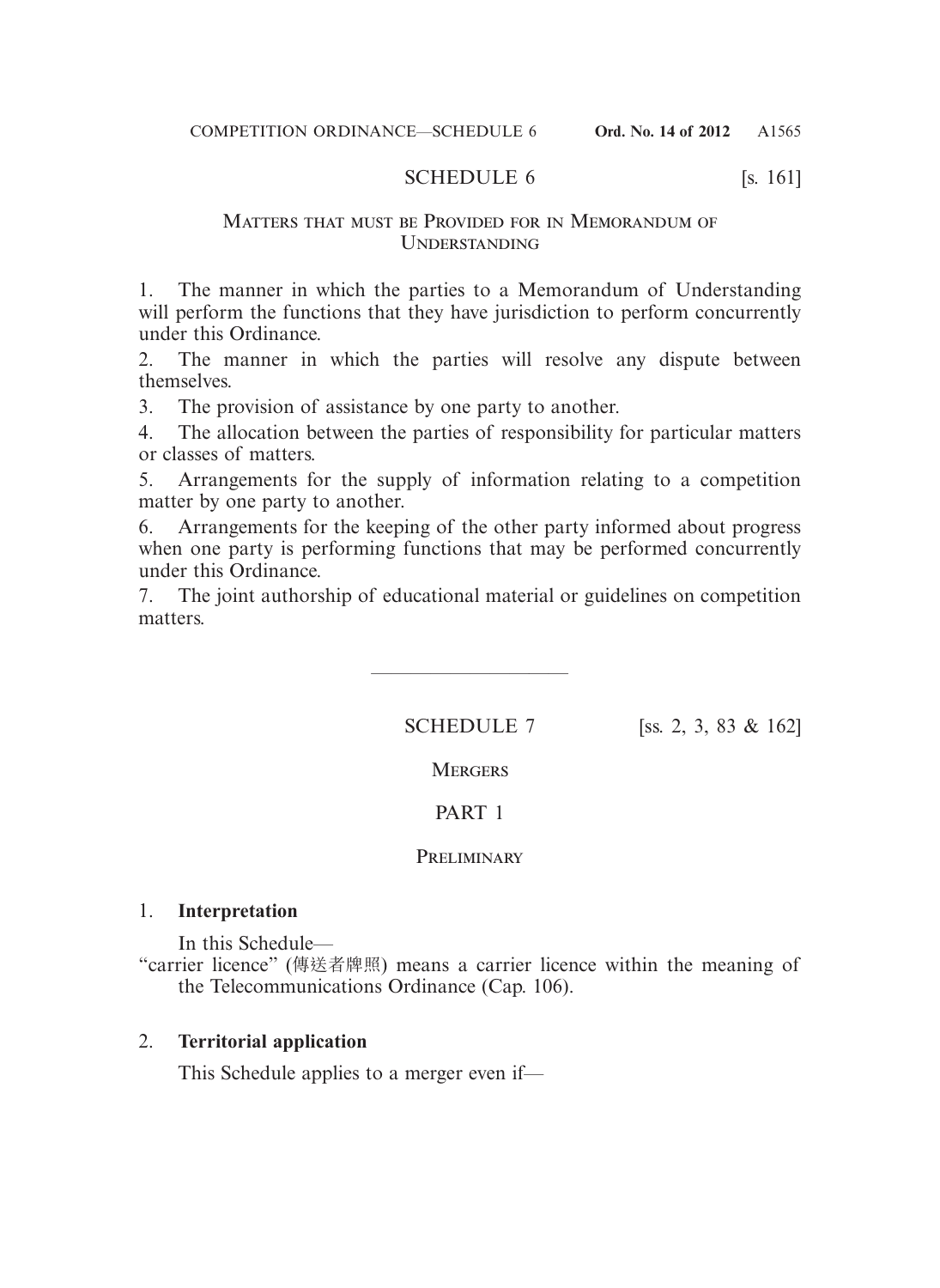- (*a*) the arrangements for the creation of the merger take place outside Hong Kong;
- (*b*) the merger takes place outside Hong Kong; or
- (*c*) any party to the arrangements for the creation of the merger, or any party involved in the merger is outside Hong Kong.

## PART 2

## THE MERGER RULE

### 3. **Mergers substantially lessening competition prohibited**

 (1) An undertaking must not, directly or indirectly, carry out a merger that has, or is likely to have, the effect of substantially lessening competition in Hong Kong.

- (2) For the purpose of this section, a merger takes place if—
	- (*a*) 2 or more undertakings previously independent of each other cease to be independent of each other;
	- (*b*) one or more persons or other undertakings acquire direct or indirect control of the whole or part of one or more other undertakings; or
	- (*c*) an acquisition by one undertaking (the "acquiring undertaking") of the whole or part of the assets (including goodwill) of another undertaking (the "acquired undertaking") has the result set out in subsection (3).

(3) The result referred to in subsection  $(2)(c)$  is that the acquiring undertaking is in a position to replace the acquired undertaking, or to substantially replace the acquired undertaking, in the business or in part of the business concerned (as the case requires) in which the acquired undertaking was engaged immediately before the acquisition.

 (4) The creation of a joint venture to perform, on a lasting basis, all the functions of an autonomous economic entity also constitutes a merger within the meaning of subsection (2)(*b*).

 (5) The prohibition imposed by subsection (1) is referred to in this Ordinance as the "merger rule".

## 4. **Application of merger rule**

The merger rule applies only in the following cases—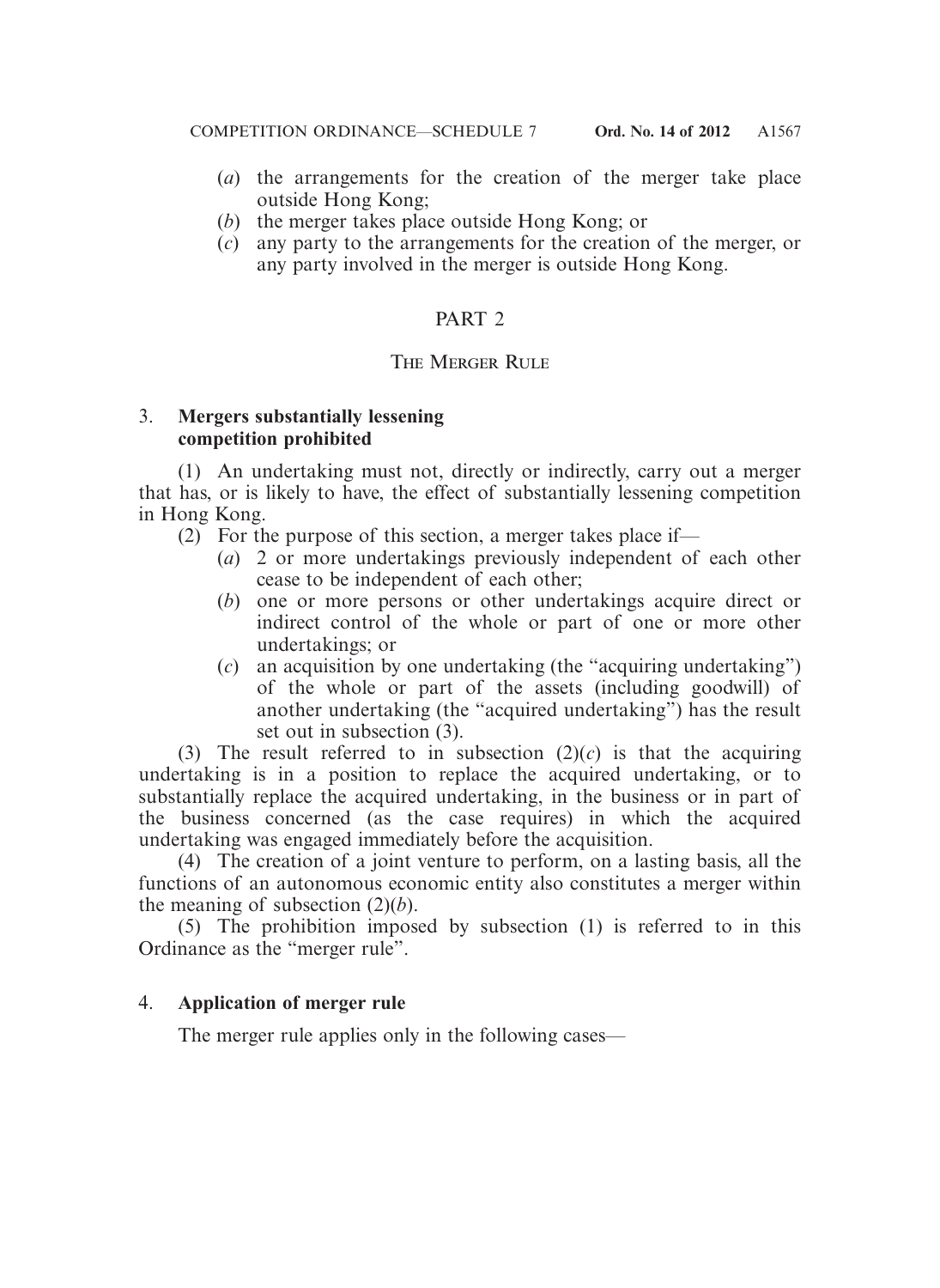- (*a*) in the case referred to in section 3(2)(*a*) of this Schedule, one or more of the undertakings participating in the merger holds a carrier licence or, directly or indirectly, controls an undertaking that holds a carrier licence;
- (*b*) in the case referred to in section 3(2)(*b*) of this Schedule, the undertaking or the person or persons acquiring control or the undertaking in which control is acquired holds a carrier licence or, directly or indirectly, controls an undertaking that holds a carrier licence; and
- (*c*) in the case referred to in section  $3(2)(c)$  of this Schedule—
	- (i) the acquiring undertaking or the acquired undertaking holds a carrier licence or, directly or indirectly, controls an undertaking that holds a carrier licence; and
	- (ii) the relevant business conducted by the acquired undertaking immediately before the acquisition was conducted under a carrier licence.

# 5. **Control**

 (1) For the purposes of this Schedule, control, in relation to an undertaking, is to be regarded as existing if, by reason of rights, contracts or any other means, or any combination of rights, contracts or other means, decisive influence is capable of being exercised with regard to the activities of the undertaking and, in particular, by—

- (*a*) ownership of, or the right to use all or part of, the assets of an undertaking; or
- (*b*) rights or contracts which enable decisive influence to be exercised with regard to the composition, voting or decisions of any governing body of an undertaking.

 (2) For the purposes of this Schedule, control is acquired by any person or other undertaking if the person or undertaking—

- (*a*) becomes a holder of the rights or contracts, or entitled to use the other means, referred to in subsection (1); or
- (*b*) although not becoming such a holder or entitled to use those other means, acquires the power to exercise the rights derived from them.

 (3) In determining whether influence of the kind referred to in subsection (1) is capable of being exercised, regard must be had to all the circumstances of the matter and not solely to the legal effect of any instrument, deed, transfer, assignment or other act done or made.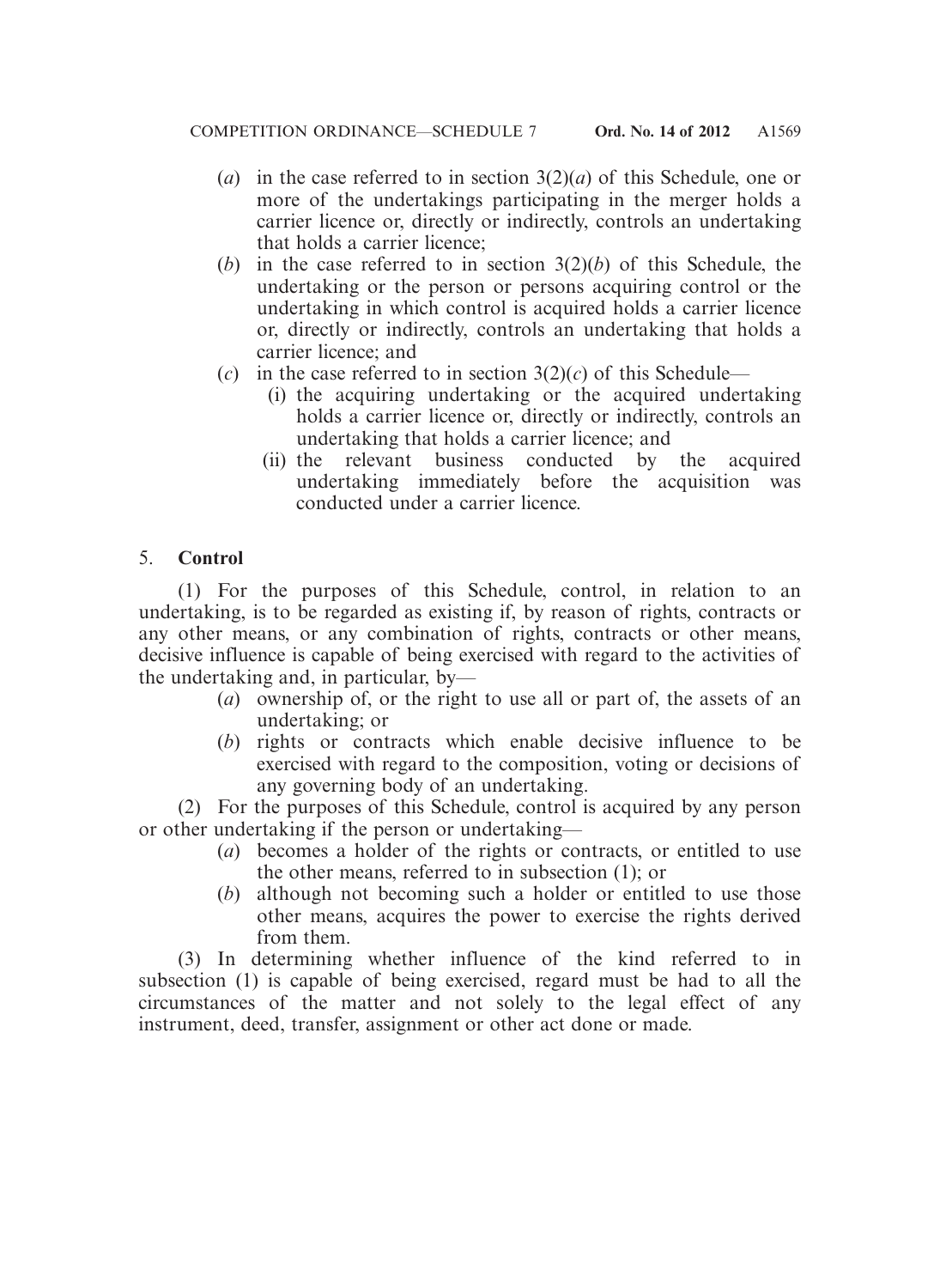### 6. **Matters that may be considered in determining whether competition substantially lessened**

 Without limiting the matters that may be taken into account in determining whether a merger has, or is likely to have, the effect of substantially lessening competition in Hong Kong, the following matters may be taken into consideration in any such determination—

- (*a*) the extent of competition from competitors outside Hong Kong;
- (*b*) whether the acquired undertaking, or part of the acquired undertaking, has failed or is likely to fail in the near future;
- (*c*) the extent to which substitutes are available or are likely to be available in the market;
- (*d*) the existence and height of any barriers to entry into the market;
- (*e*) whether the merger would result in the removal of an effective and vigorous competitor;
- $(f)$  the degree of countervailing power in the market; and
- (*g*) the nature and extent of change and innovation in the market.

### PART 3

### **INVESTIGATIONS**

## 7. **Time limit for commencement of investigation of merger**

 (1) Despite section 39 (Power to conduct investigations), the Commission may only commence an investigation of a merger within 30 days after the day on which the Commission first became aware, or ought to have become aware, that the merger has taken place.

 (2) The Commission is to be taken to have become aware that a merger has taken place if it has been notified, in accordance with guidelines issued under this Schedule, of that fact by one of the parties to the merger.

- (3) If the Commission—
	- (*a*) has made a decision under section 13 of this Schedule that a merger or proposed merger is or would be excluded from the application of the merger rule or this Schedule; and
	- (*b*) has rescinded that decision,

the date on which the Commission became aware that the merger has taken place is to be taken to be the date of the rescission of its decision.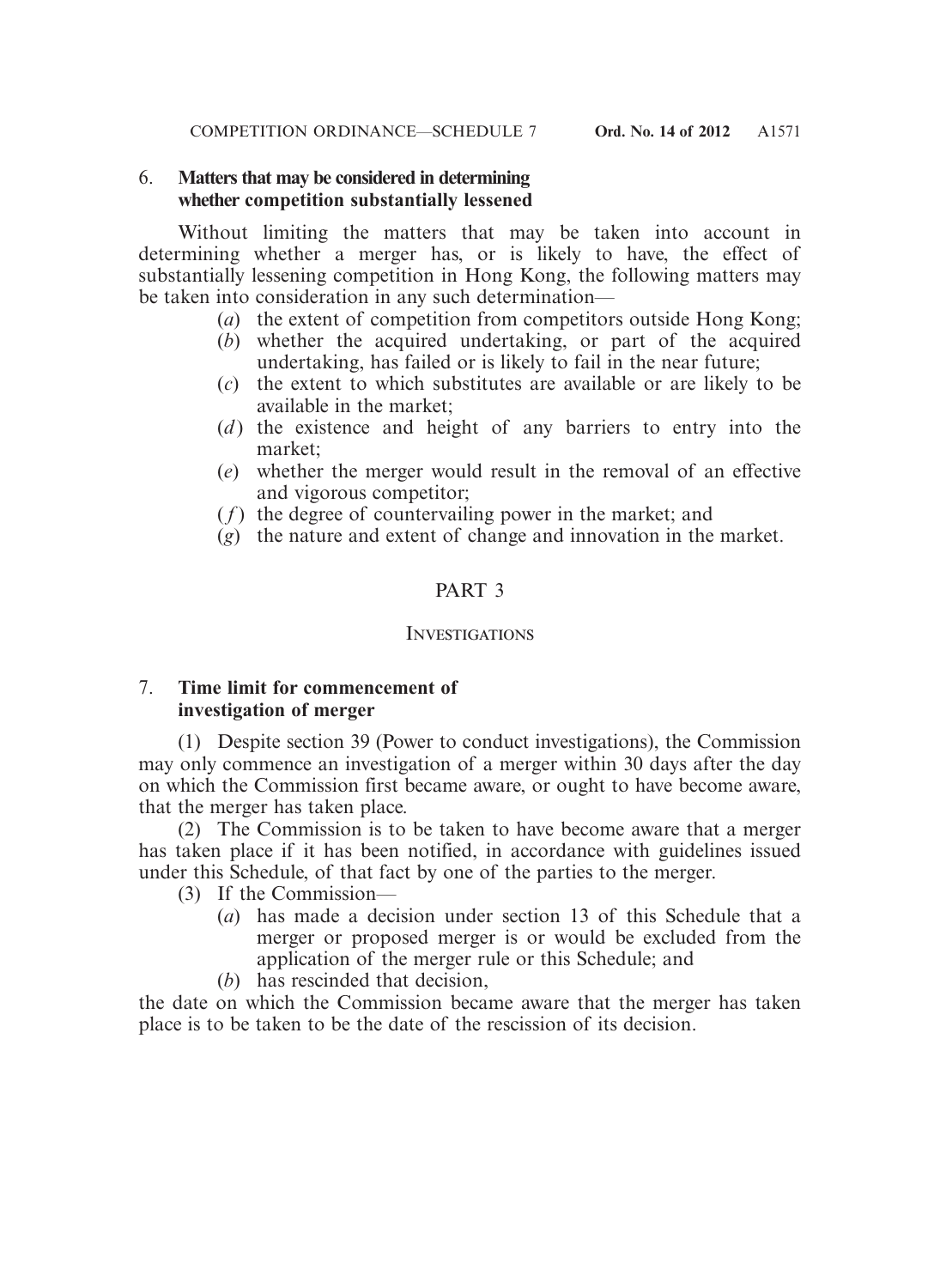## PART 4

### Exclusions and Exemptions

### **Division 1—Exclusions from Merger Rule**

#### 8. **Exclusions**

 (1) The merger rule does not apply to a merger if the economic efficiencies that arise or may arise from the merger outweigh the adverse effects caused by any lessening of competition in Hong Kong.

 (2) In any proceedings in which it is alleged that the merger rule has been contravened by a merger, any undertaking claiming the benefit of subsection (1) has the burden of proving that the conditions of that subsection are satisfied.

### **Division 2—Exemption from Merger Rule**

### 9. **Exemption of merger on public policy grounds**

 (1) The Chief Executive in Council may, by order published in the Gazette, exempt a specified merger or proposed merger from the application of the merger rule if he or she is satisfied that there are exceptional and compelling reasons of public policy for doing so.

 $(2)$  An order under subsection  $(1)$  may be made subject to any conditions or limitations that the Chief Executive in Council considers appropriate.

### 10. **Orders to be published and placed before Legislative Council**

 (1) The Chief Executive is to arrange for every order made under section 9 of this Schedule to be—

- (*a*) published in the Gazette; and
- (*b*) laid on the table of the Legislative Council at the next sitting of the Council after its publication in the Gazette.

 (2) The Legislative Council may, by resolution passed at a sitting of the Legislative Council held not later than 28 days after the sitting at which an order is laid on the table of the Council (the "relevant period"), amend the order in any manner consistent with the power of the Chief Executive in Council to make the order in question.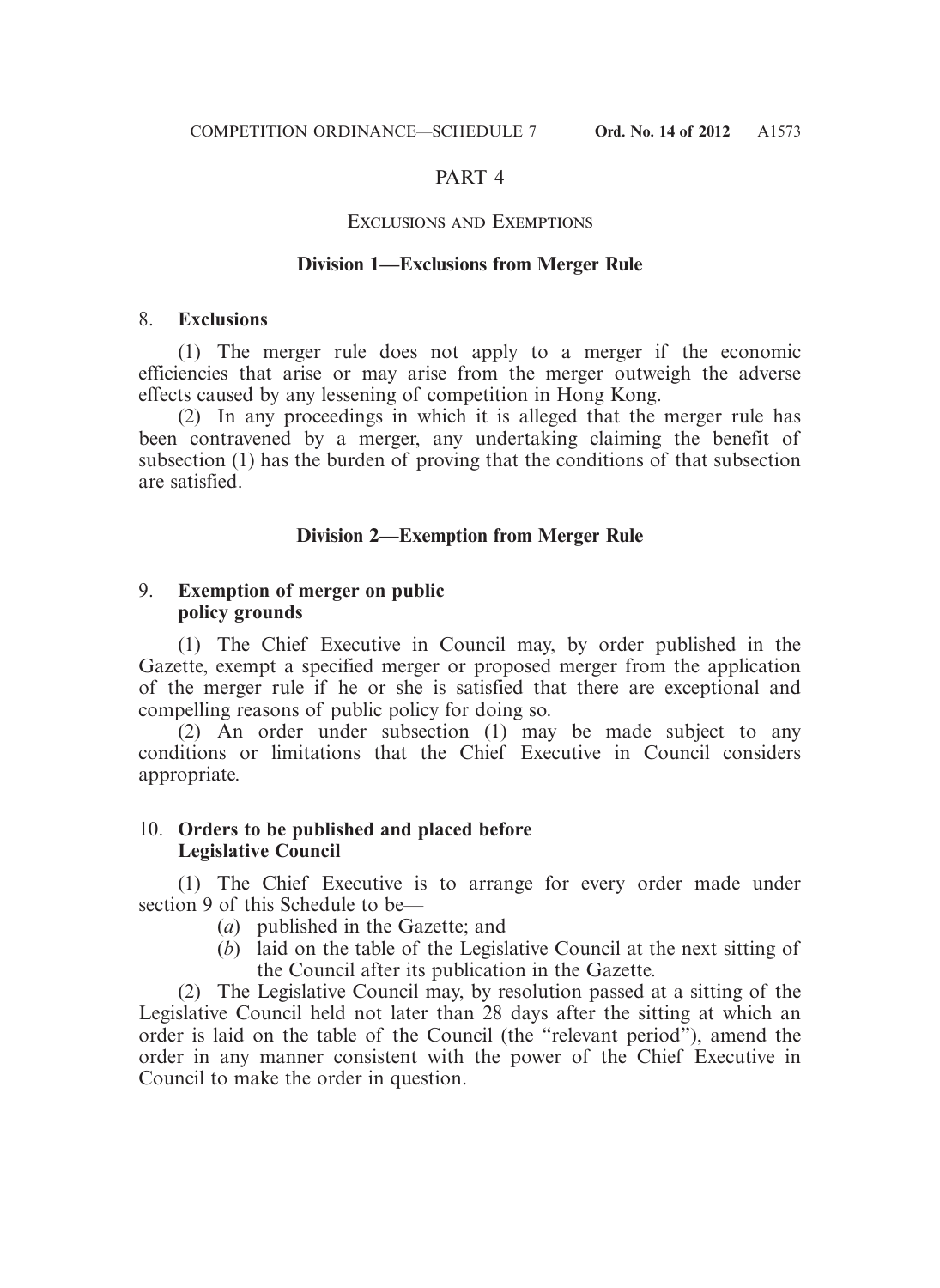(3) If the relevant period would but for this section expire after the end of a session or a dissolution of the Legislative Council, but on or before the day of its second sitting in the next session, the period for amending the order is deemed to be extended and to expire on the day after that second sitting.

 (4) The Legislative Council may, before the expiry of the relevant period, by resolution extend the period for amending the order to the first sitting of the Council held not earlier than the twenty-first day after the day of that expiry.

 (5) If the relevant period is extended under subsection (3), the Legislative Council may, before the expiry of the extended period, by resolution extend that extended period to the first sitting of the Council held not earlier than the twenty-first day after the day of the second sitting in the next session referred to in that subsection.

 (6) A resolution passed by the Legislative Council in accordance with this section must be published in the Gazette not later than 14 days after the passing of the resolution or within such further period as the Chief Executive may allow in any particular case.

 (7) An order made by the Chief Executive in Council under section 9 of this Schedule comes into operation—

- (*a*) if on the expiry of the relevant period or that period as extended under subsection  $(3)$ ,  $(4)$  or  $(5)$ , the Legislative Council has not passed a resolution amending the order, on the expiry of the relevant period or that period as so extended (as the case may be); and
- (*b*) if the Legislative Council passes a resolution amending the order, at the beginning of the day on which the resolution is published in the Gazette.

 (8) If an order is not laid on the table of the Legislative Council in accordance with this section, it is of no effect.

(9) In this section—

"sitting" (會議), when used to calculate time, means the day on which the sitting commences and only includes a sitting at which subsidiary legislation is included on the order paper.

## PART 5

### **DECISIONS**

### 11. **Application for decision**

- (1) If an undertaking—
	- (*a*) has carried out a merger; or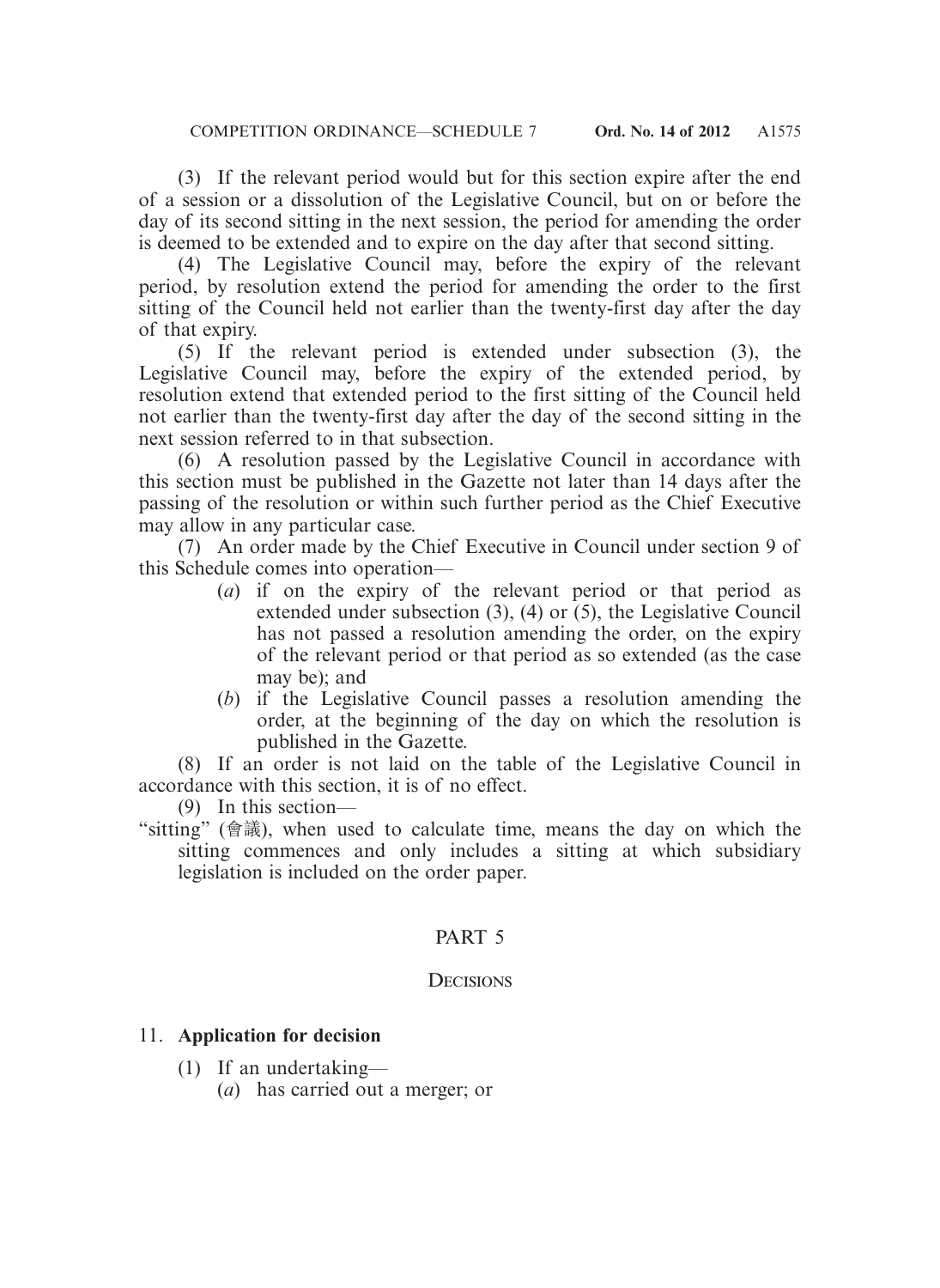(*b*) is carrying out, or is proposing to carry out a merger,

it may apply to the Commission for a decision under subsection (2).

 (2) The decision referred to in subsection (1) is a decision as to whether or not the merger is, or the proposed merger would if completed be—

- (*a*) excluded from the application of the merger rule by or as a result of section 8 (Exclusions) of this Schedule; or
- (*b*) excluded from the application of this Schedule by virtue of—
	- (i) section 3 (Application to statutory bodies); or
	- (ii) section 4 (Application to specified persons and persons engaged in specified activities).

 (3) The Commission is only required to consider an application under this section if—

- (*a*) the application poses novel or unresolved questions of wider importance or public interest in relation to the application of exclusions under this Ordinance;
- (*b*) the application raises a question of an exclusion under this Ordinance for which there is no clarification in existing case law or decisions of the Commission; and
- (*c*) it is possible to make a decision on the basis of the information provided.

 (4) The Commission is not required to consider an application for a decision if the application concerns hypothetical questions or conduct.

## 12. **Consideration of application**

 (1) Before making a decision on an application made under section 11 of this Schedule, the Commission must—

- (*a*) in order to bring the application to the attention of those the Commission considers likely to be affected by the decision, publish notice of the application—
	- (i) through the Internet or a similar electronic network; and
	- (ii) in any other manner the Commission considers appropriate; and
- (*b*) consider any representations about the application that are made to the Commission.

 (2) A notice under subsection (1) must specify the period within which representations may be made to the Commission about the application.

 (3) The period specified for the purpose of subsection (2) must be a period of at least 30 days beginning after the day on which the notice is first published.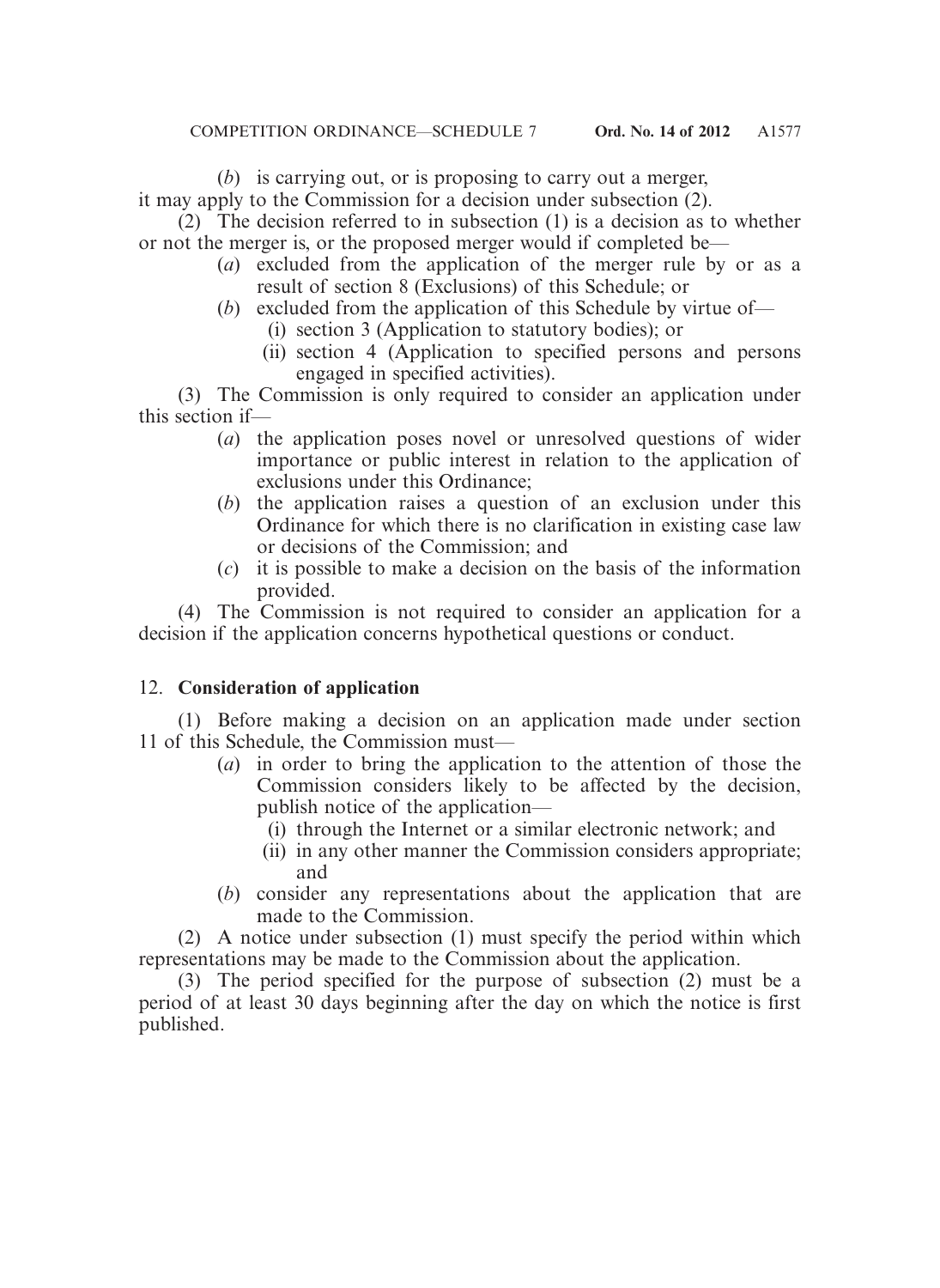### 13. **Decision by Commission**

 (1) After considering the representations, if any, made within the period referred to in section 12 of this Schedule, the Commission may make a decision as to whether or not the merger is, or the proposed merger would if completed be, excluded from the application of the merger rule or this Schedule.

 (2) A decision by the Commission may include conditions or limitations subject to which it is to have effect including, in the case of a proposed merger, specifying a date by which the proposed merger must be completed.

 (3) After the Commission has made its decision, it must inform the applicant in writing of the decision, the date of the decision and the reasons for it.

### 14. **Effect of decision**

If the Commission makes a decision that—

- (*a*) a merger is excluded from the application of the merger rule or this Schedule; or
- (*b*) a proposed merger would if completed be excluded from the application of the merger rule or this Schedule,

then the Commission may not take any action under this Ordinance with respect to the merger or proposed merger unless it rescinds its decision under section 15 of this Schedule or the merger as implemented is materially different from the proposed merger to which the decision relates.

## 15. **Rescission of decision**

 (1) The Commission may rescind a decision made under section 13 of this Schedule if it has reason to believe—

- (*a*) if the merger has not been carried into effect, that there has been a material change of circumstances since the decision was made; or
- (*b*) whether or not the merger has been carried into effect—
	- (i) that the information provided by a person involved in the merger, on which it based its decision was incomplete, false or misleading in a material particular; or
	- (ii) that an undertaking has failed to observe any condition or limitation subject to which the decision has effect.

 (2) Before rescinding a decision under this section, the Commission must—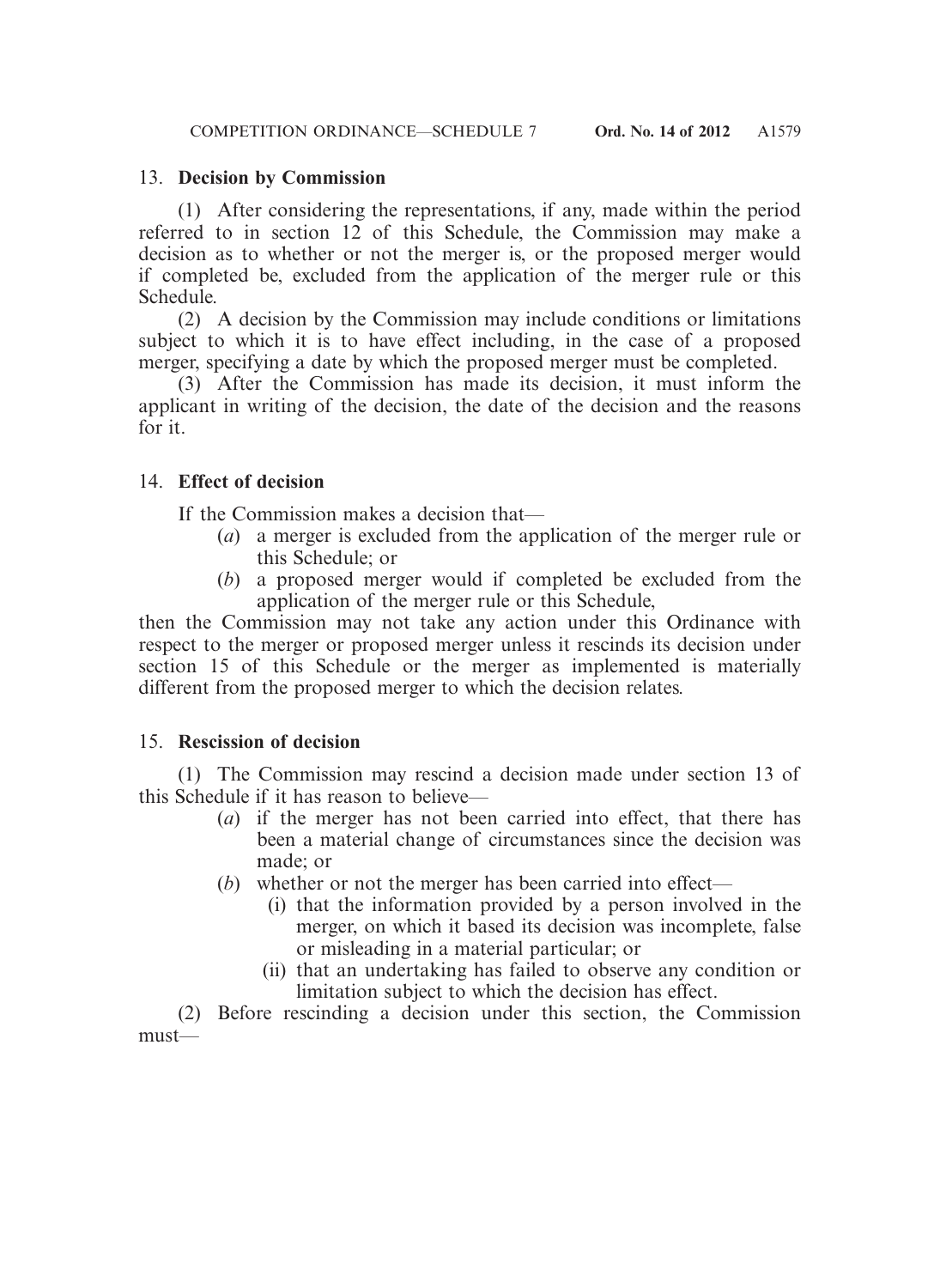- (*a*) in order to bring the proposed rescission to the attention of those persons the Commission considers likely to be affected by it, publish notice of the proposed rescission—
	- (i) stating that the Commission is considering rescinding the decision and the reasons why it is considering the rescission; and
	- (ii) inviting the persons to make representations about the proposed rescission within the period specified in the notice; and
- (*b*) consider any representations received within the period specified in the notice.
- (3) The notice referred to in subsection (2) must be published—
	- (*a*) through the Internet or a similar electronic network; and
	- (*b*) in any other manner the Commission considers appropriate.

 (4) The period specified in a notice under subsection (2) must be a period of at least 30 days beginning after the day on which the notice is given.

- (5) If, after—
	- (*a*) the expiry of the period specified in the notice given under subsection (2); and
	- (*b*) considering any representations received within that period,

the Commission is of the view that the decision should be rescinded, it may, by notice in writing given to each undertaking specified in the decision, rescind that decision.

 (6) A notice of rescission given under subsection (5) must inform the undertakings of—

- (*a*) the rescission and the reasons for the rescission;
- (*b*) the date on which the determination to rescind the decision was made; and
- (*c*) the date from which the rescission takes effect.

 (7) If a decision is rescinded under this section, each undertaking specified in the notice of rescission loses its immunity from action under this Ordinance, as from the date the rescission takes effect, with regard to anything done after that date.

## 16. **Register of merger decisions**

- (1) The Commission must establish and maintain a register of—
	- (*a*) all decisions made in respect of applications made under section 11 of this Schedule; and
	- (*b*) all notices of rescissions of such decisions, made under section 15 of this Schedule.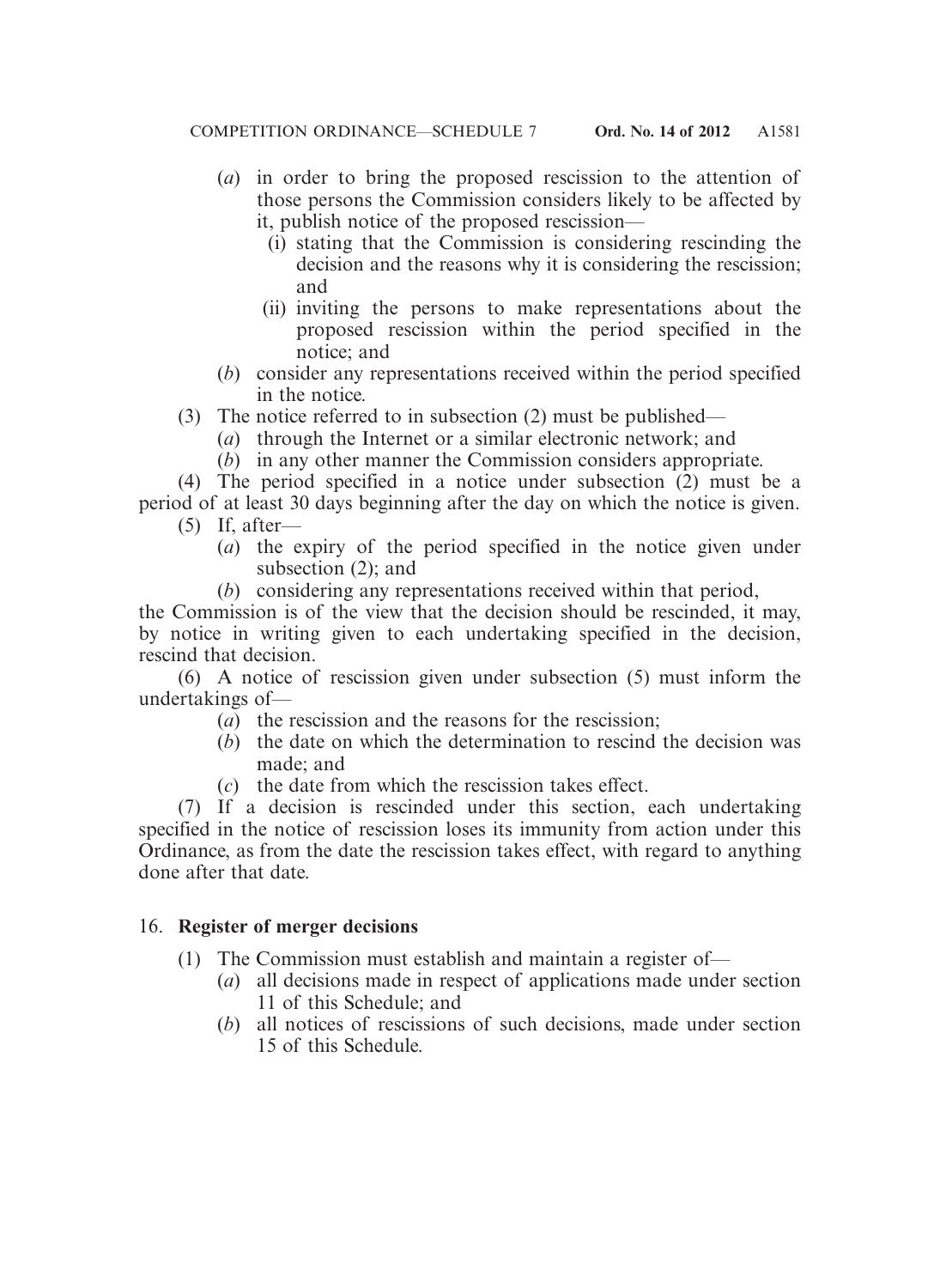(2) The Commission may omit confidential information from any entry made in the register under this section; and where confidential information has been omitted, that fact must be disclosed on the register.

 (3) The Commission must make the register available for inspection by any person—

- (*a*) at the offices of the Commission during ordinary business hours;
- (*b*) through the Internet or a similar electronic network; and
- (*c*) in any other manner the Commission considers appropriate.

### PART 6

#### GUIDELINES

### 17. **Guidelines**

 (1) The Commission must issue guidelines indicating the manner in which it expects to interpret and give effect to the provisions of this Schedule including, in particular—

- (*a*) the manner in which it will determine whether or not a merger has, or would be likely to have, the effect of substantially lessening competition in Hong Kong;
- (*b*) the manner in which it will determine whether or not a merger would fall within the exclusion referred to in section 8(1) of this Schedule; and
- (*c*) the manner and form in which it should be notified of any merger.

 (2) The Commission may amend any guidelines it issues under this section.

 (3) Guidelines issued under this section, and any amendments made to them, may be published in any manner the Commission considers appropriate.

 (4) Before issuing any guidelines or amendments to them under this section, the Commission must consult the Legislative Council and any persons it considers appropriate.

 (5) The Commission must make available copies of all guidelines issued under this section and of all amendments made to them—

- (*a*) at the offices of the Commission during ordinary business hours;
- (*b*) through the Internet or a similar electronic network; and
- (*c*) in any other manner the Commission considers appropriate.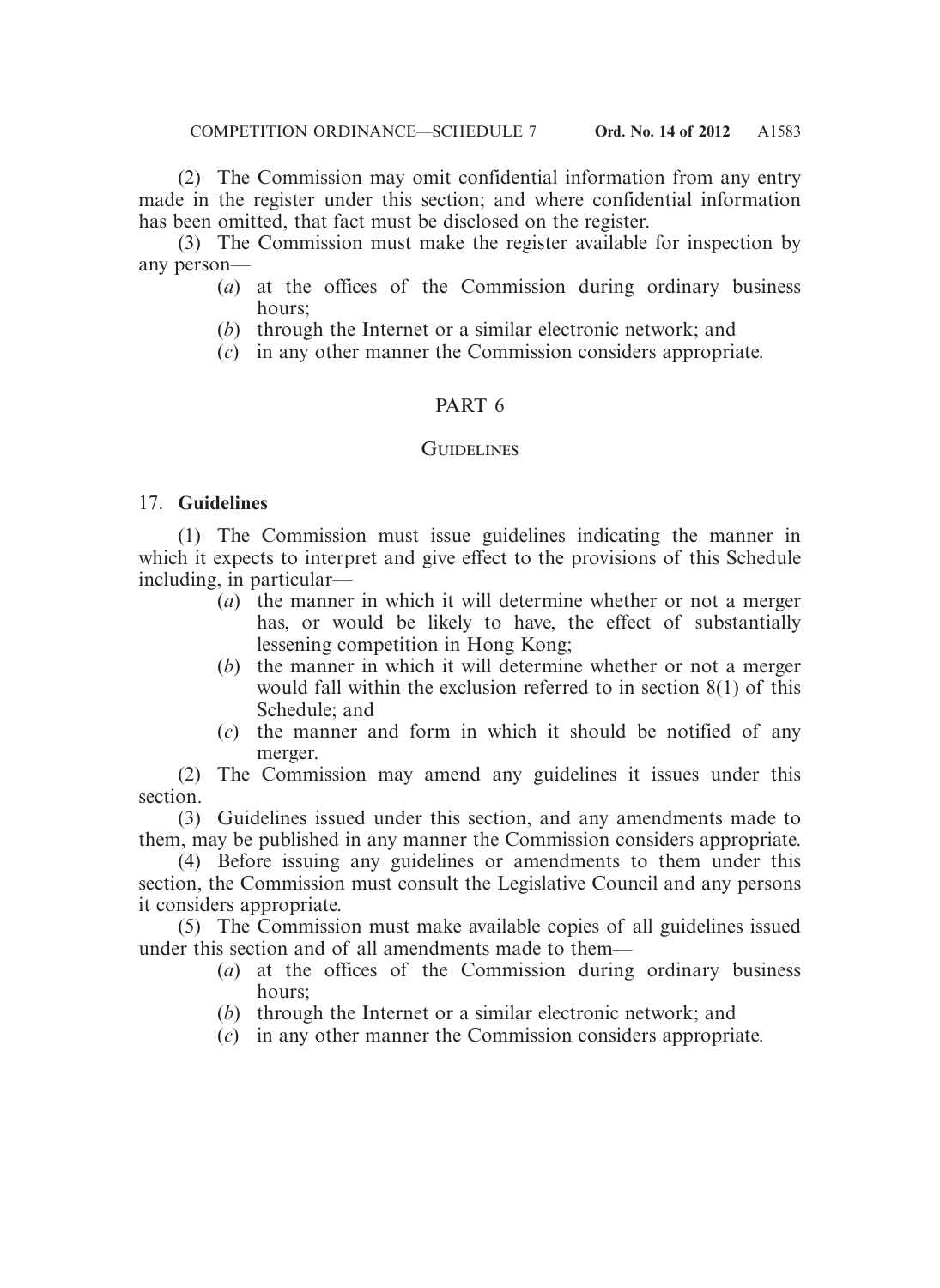(6) A person does not incur any civil or criminal liability only because the person has contravened any guidelines issued under this section or any amendments made to them.

 (7) If, in any legal proceedings, the Tribunal or any other court is satisfied that a guideline is relevant to determining a matter that is in issue—

- (*a*) the guideline is admissible in evidence in the proceedings; and
- (*b*) proof that a person contravened or did not contravene the guideline may be relied on by any party to the proceedings as tending to establish or negate the matter.

 (8) Guidelines issued under this section and all amendments made to them are not subsidiary legislation.

SCHEDULE 8 [s. 176]

————————————————————

## Consequential and Related Amendments

## PART 1

### Amendments to Companies Ordinance

## 1. **Register of disqualification orders**

 (1) Section 168R(5) of the Companies Ordinance (Cap. 32) is amended, in the definition of "court"—

- (*a*) in paragraph (*b*), by repealing "and";
- (*b*) in paragraph (*c*), by adding "and" at the end;
- (*c*) by adding—
	- " $(d)$  the Competition Tribunal established by section 134 of the Competition Ordinance (14 of 2012);".

 (2) Section 168R(5) is amended, in the definition of "disqualification order"—

- (*a*) in paragraph (*b*), by repealing "or" at the end;
- (*b*) in paragraph (*c*), by adding "or" at the end;
- (*c*) by adding—
	- " $(d)$  section 101 of the Competition Ordinance (14 of 2012);".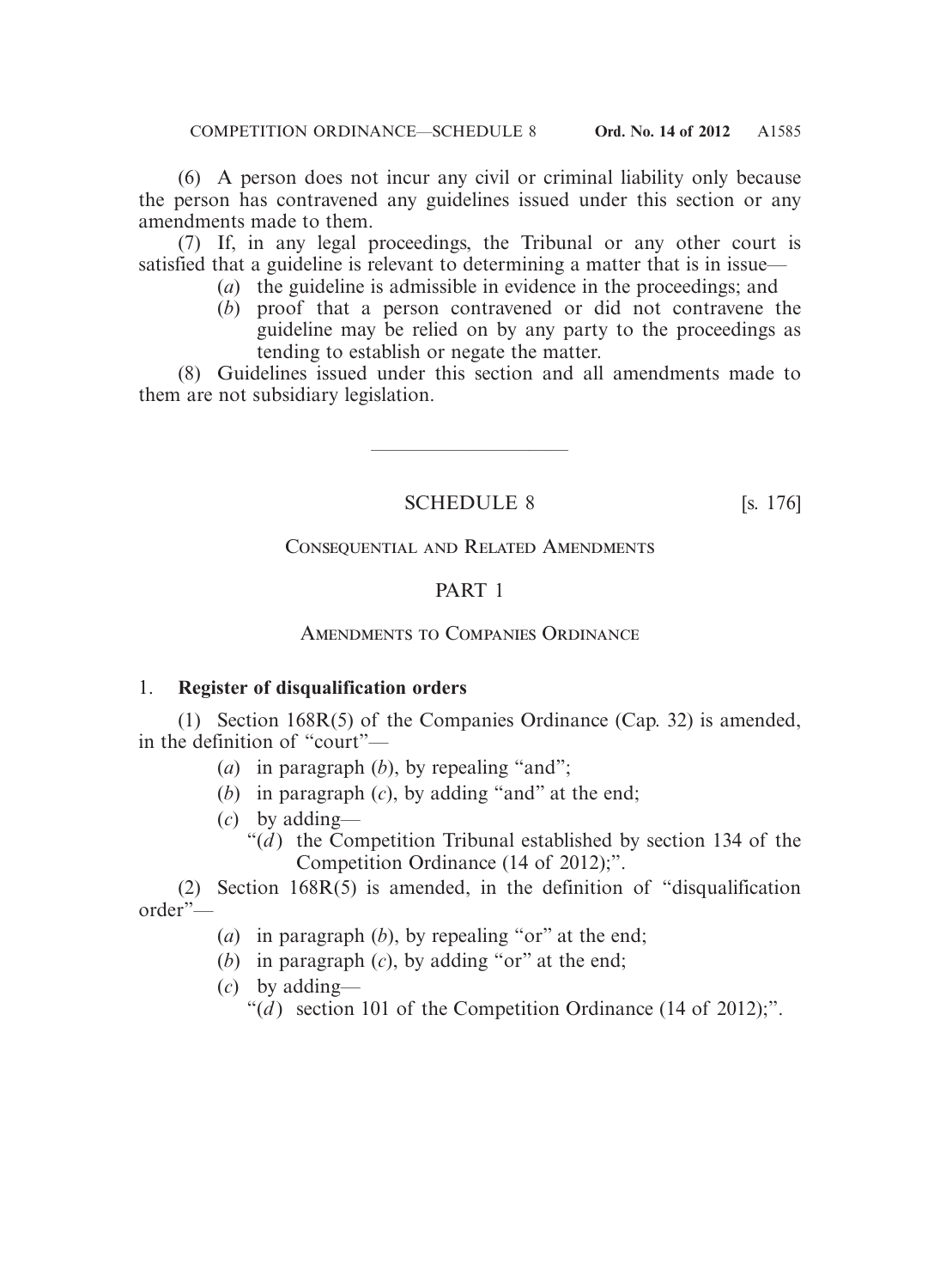### PART<sub>2</sub>

#### Amendments to Companies (Disqualification ORDERS) REGULATION

#### 2. **Officers of court to furnish particulars to Registrar**

 Section 3(1) of the Companies (Disqualification Orders) Regulation (Cap. 32 sub. leg. I) is amended by adding—

 "(*ab*) if a disqualification order is made by the Competition Tribunal established by section 134 of the Competition Ordinance (14 of 2012), the Registrar of the Tribunal;".

#### 3. **Schedule 1 amended**

 Schedule 1 is amended, in Form D.O. 1, by repealing item (1) and substituting—

"(1) Section of the Companies Ordinance ("CO"), the repealed Securities (Insider Dealing) Ordinance ("SIDO"), the Securities and Futures Ordinance ("SFO") or the Competition Ordinance ("ComO") under which the order was made†—

| Section 168E of CO                |    |
|-----------------------------------|----|
| Section 168F of CO                |    |
| Section 168G of CO                |    |
| Section 168H of CO                |    |
| Section 168J of CO                |    |
| Section 168L of CO                |    |
| Section $23(1)(a)$ of SIDO        |    |
| Section $24(1)$ of SIDO           |    |
| Section 214(2)(d) of SFO          |    |
| Section $257(1)(a)$ of SFO        |    |
| Section $258(1)$ of SFO           |    |
| Section 303(2)( <i>a</i> ) of SFO |    |
| Section 101 of ComO               | ,, |
|                                   |    |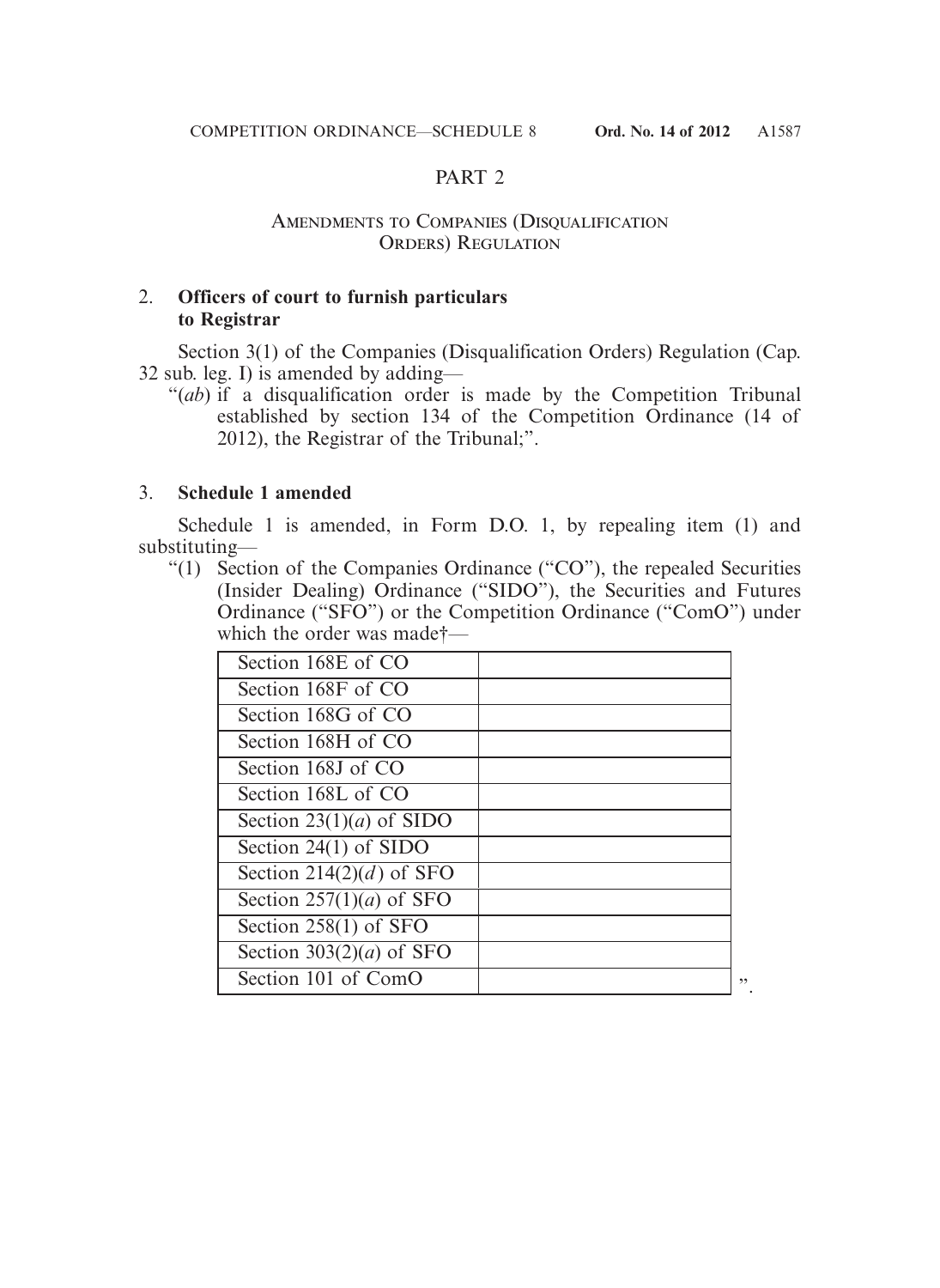#### 4. **Schedule 3 amended**

 Schedule 3 is amended, in Form D.O. 3, by repealing "or the Securities and Futures Ordinance (Cap. 571)" and substituting ", the Securities and Futures Ordinance (Cap. 571) or the Competition Ordinance (14 of 2012)".

### PART 3

### Amendments to Judicial Officers Recommendation Commission Ordinance

#### 5. **Judicial office**

 (1) Schedule 1 to the Judicial Officers Recommendation Commission Ordinance (Cap. 92) is amended by adding—

> "President, Competition Tribunal Deputy President, Competition Tribunal Member, Competition Tribunal"

### after—

"Recorder of the Court of First Instance".

 (2) Schedule 1 is amended by adding— "Registrar of the Competition Tribunal Senior Deputy Registrar, Competition Tribunal Deputy Registrar, Competition Tribunal"

after—

"Assistant Registrar, High Court".

## PART 4

#### Amendments to Telecommunications Ordinance

### 6. **Interpretation**

 (1) Section 2(1) of the Telecommunications Ordinance (Cap. 106) is amended by repealing the definitions of "associated corporation", "associated person", "control" and "relative".

 (2) Section 2(1) is amended, in the definition of "dominant position", by repealing "section 7L" and substituting "section 7Q".

 (3) Section 2(1) is amended, in the definition of "telecommunications market", by repealing "or customer equipment or services" and substituting "telecommunications services, or customer equipment".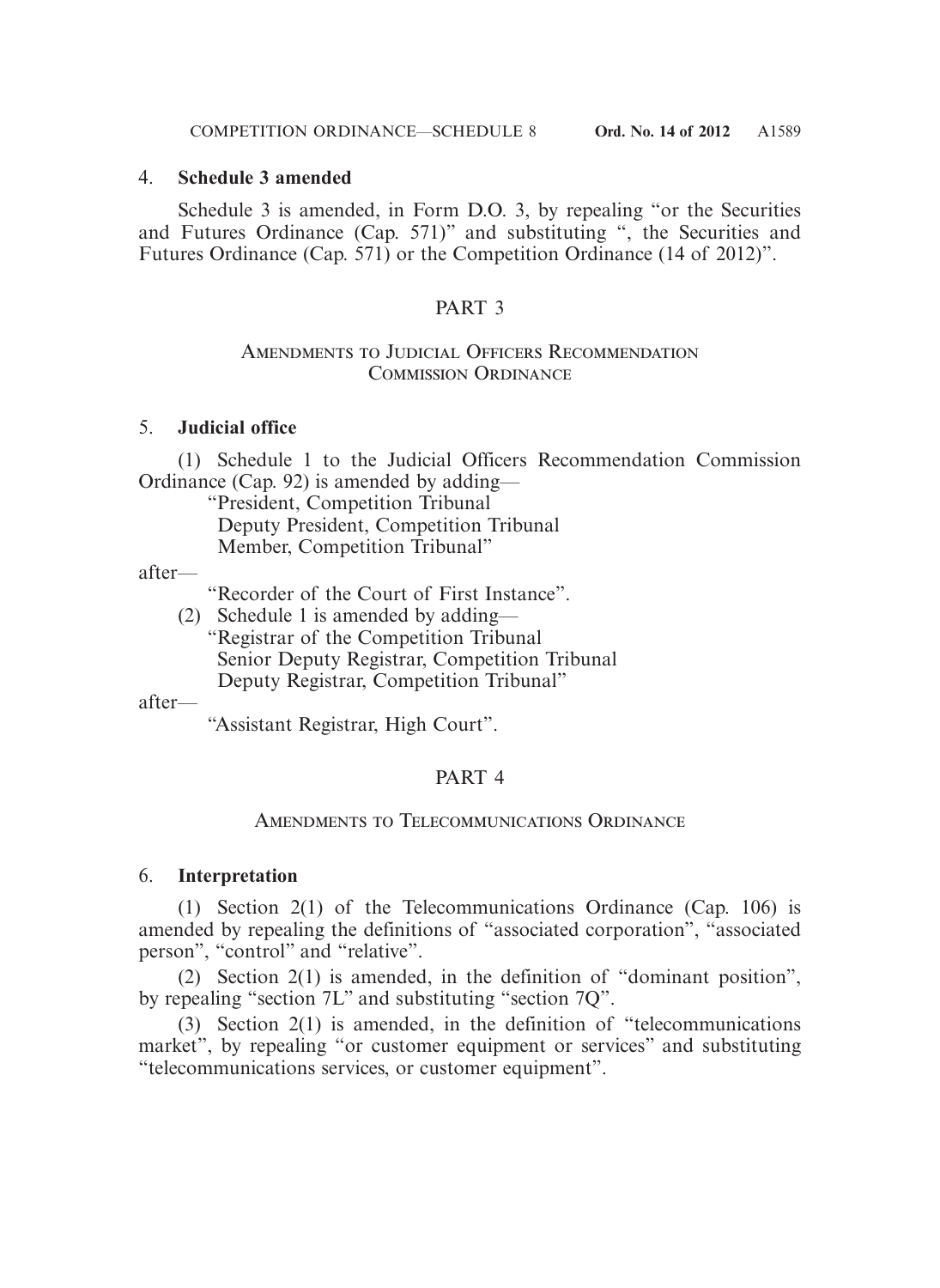### 7. **Powers of Authority in relation to services with places outside Hong Kong**

Section 6B is repealed.

## 8. **Guidelines**

(1) Section 6D(2)(*aa*) and (2A) is repealed.

(2) Section  $6D(4)(a)$  is amended by repealing "section  $7L(2)$ " and substituting "section 7Q(2)".

# 9. **Anti-competitive practices**

Section 7K is repealed.

# 10. **Abuse of position**

Section 7L is repealed.

# 11. **Non-discrimination**

Section 7N is repealed.

## 12. **Authority may regulate changes in relation to carrier licensees**

Section 7P is repealed.

# 13. **Section 7Q added**

The following is added—

# "**7Q. Exploitative conduct**

 (1) A licensee in a dominant position in a telecommunications market must not engage in conduct that in the opinion of the Authority is exploitative.

 (2) A licensee is in a dominant position if, in the opinion of the Authority, it is able to act without significant competitive restraint from its competitors and customers.

 (3) In considering whether a licensee is dominant, the Authority must take into account relevant matters including, but not limited to—

(*a*) the market share of the licensee;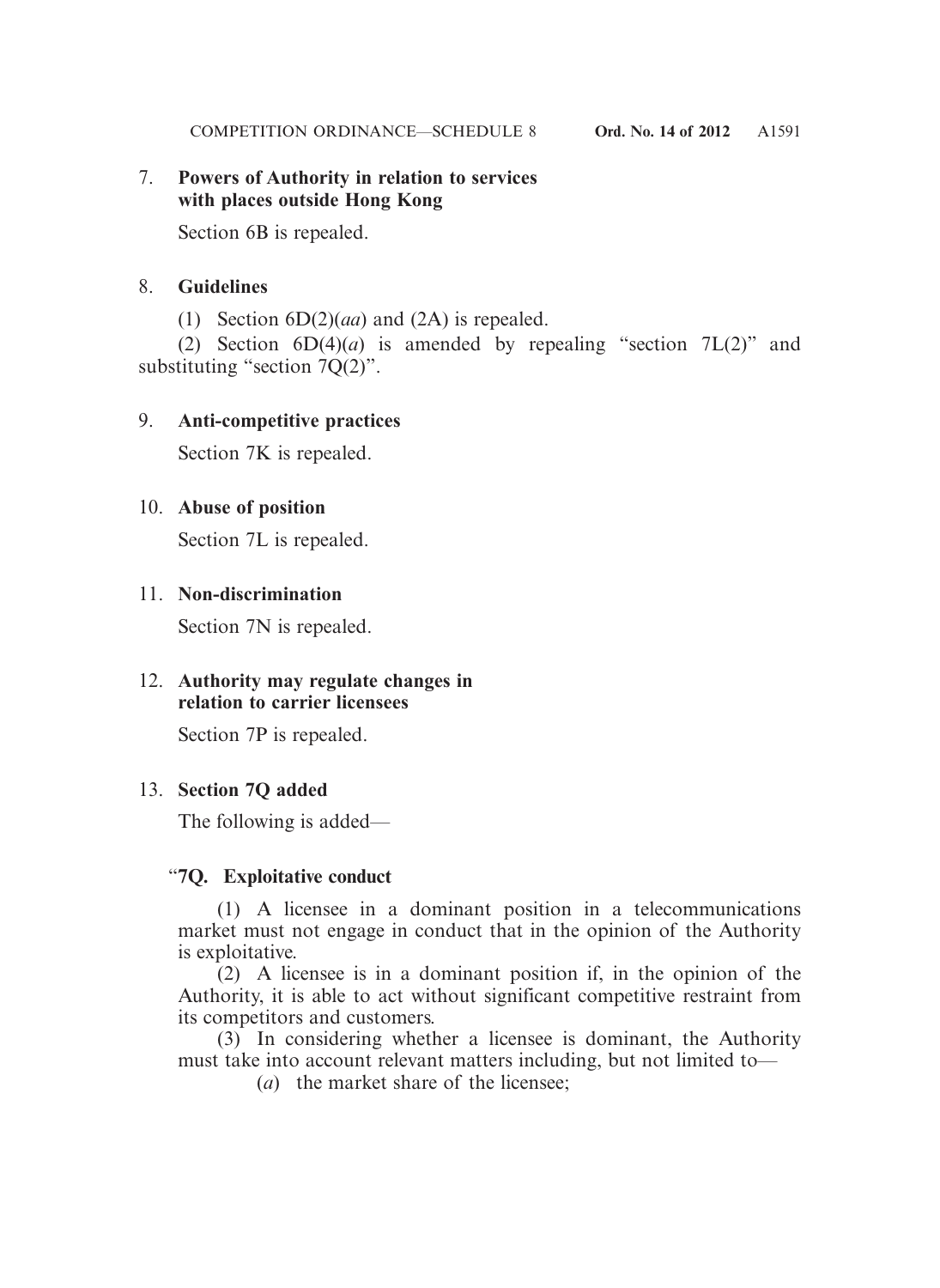- (*b*) the licensee's power to make pricing and other decisions;
- (*c*) any barriers to entry to competitors into the relevant telecommunications market;
- (*d*) the degree of product differentiation and sales promotion;
- (*e*) any other relevant matters specified in guidelines issued under section 6D for the purposes of this section.

(4) Without limiting subsection  $(1)$ , the Authority may consider the following conduct to be exploitative—

- (*a*) fixing and maintaining prices or charges at an excessively high level; and
- (*b*) setting unfair trading terms and conditions,

for or in relation to the provision of interconnection of the type referred to in section 36A(3D).".

# 14. **Part VC heading amended**

The heading of Part VC is amended by repealing "7K, 7L, 7M, 7N AND 7P" and substituting "7M AND 7Q".

# 15. **Interpretation**

 (1) Section 32L is amended, in the definition of "appeal", by repealing ",  $(1A)$ ,  $(1B)$  or  $(1C)$ ".

 (2) Section 32L is amended, in the definition of "appeal subject matter", in paragraph (*a*)(i), by repealing "7K, 7L, 7M or 7N" and substituting "7M or 7Q".

 (3) Section 32L is amended, in the definition of "appeal subject matter", by repealing paragraph (*b*).

## 16. **Appeals to Appeal Board**

(1) Section  $32N(1)(a)(i)$  is amended by repealing "7K, 7L, 7M or 7N" and substituting "7M or 7Q".

(2) Section  $32N(1A)$ , (1B) and (1C) is repealed.

 (3) Section 32N(3) is amended by repealing "subsection (1A), (1B) or  $(1C)$  or".

# 17. **Procedure and powers of Appeal Board, etc.**

Section 32O(2) is amended by repealing ", or before the opinion, direction or decision referred to in section 32N(1A), (1B) or (1C) was formed, issued or made, as the case may be".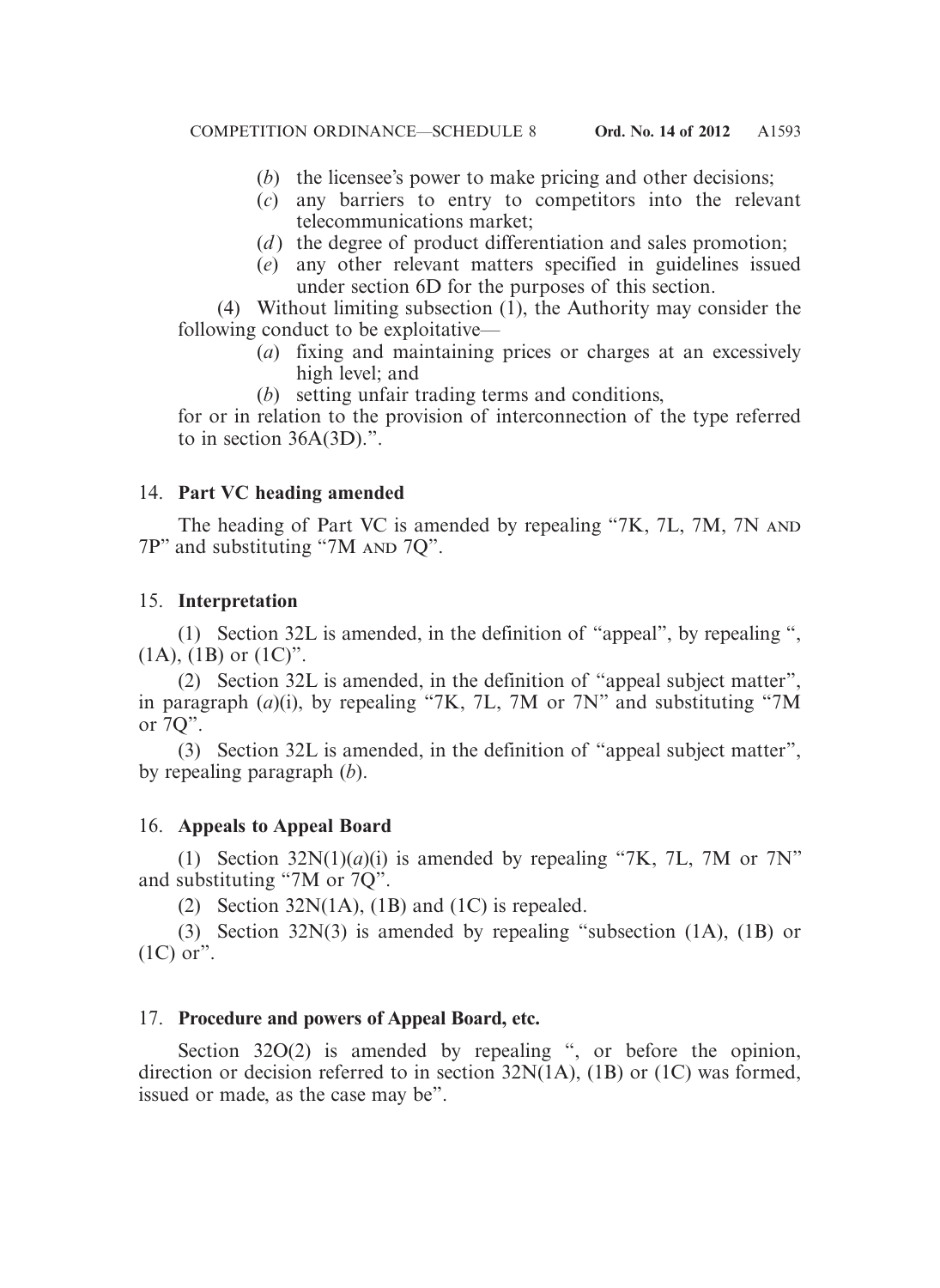### 18. **Remedies**

Section 39A(1) is amended by repealing "7K, 7L, 7M or 7N" and substituting "7M or 7Q".

19. **Matters to be taken into account by Authority**

Schedule 2 is repealed.

### 20. **Specified amount**

Schedule 3 is repealed.

## PART<sub>5</sub>

### Amendments to Prevention of Bribery Ordinance

### 21. **Public bodies**

 Schedule 1 to the Prevention of Bribery Ordinance (Cap. 201) is amended by adding—

"123. Competition Commission.".

## PART 6

### Amendments to Broadcasting (Miscellaneous Provisions) Ordinance

## 22. **Interpretation**

 (1) Section 2 of the Broadcasting (Miscellaneous Provisions) Ordinance (Cap. 391) is amended, in the Chinese text, in the definition of "廣播投訴委員 會", by repealing "會。" and substituting "會;".

(2) Section 2 is amended by adding—

""Commission" (競委會) means the Competition Commission established by section 129 of the Competition Ordinance (14 of  $2012$ ;".

### 23. **Consideration of complaints by the Complaints Committee**

Section  $11(2)(a)$  is repealed and the following substituted—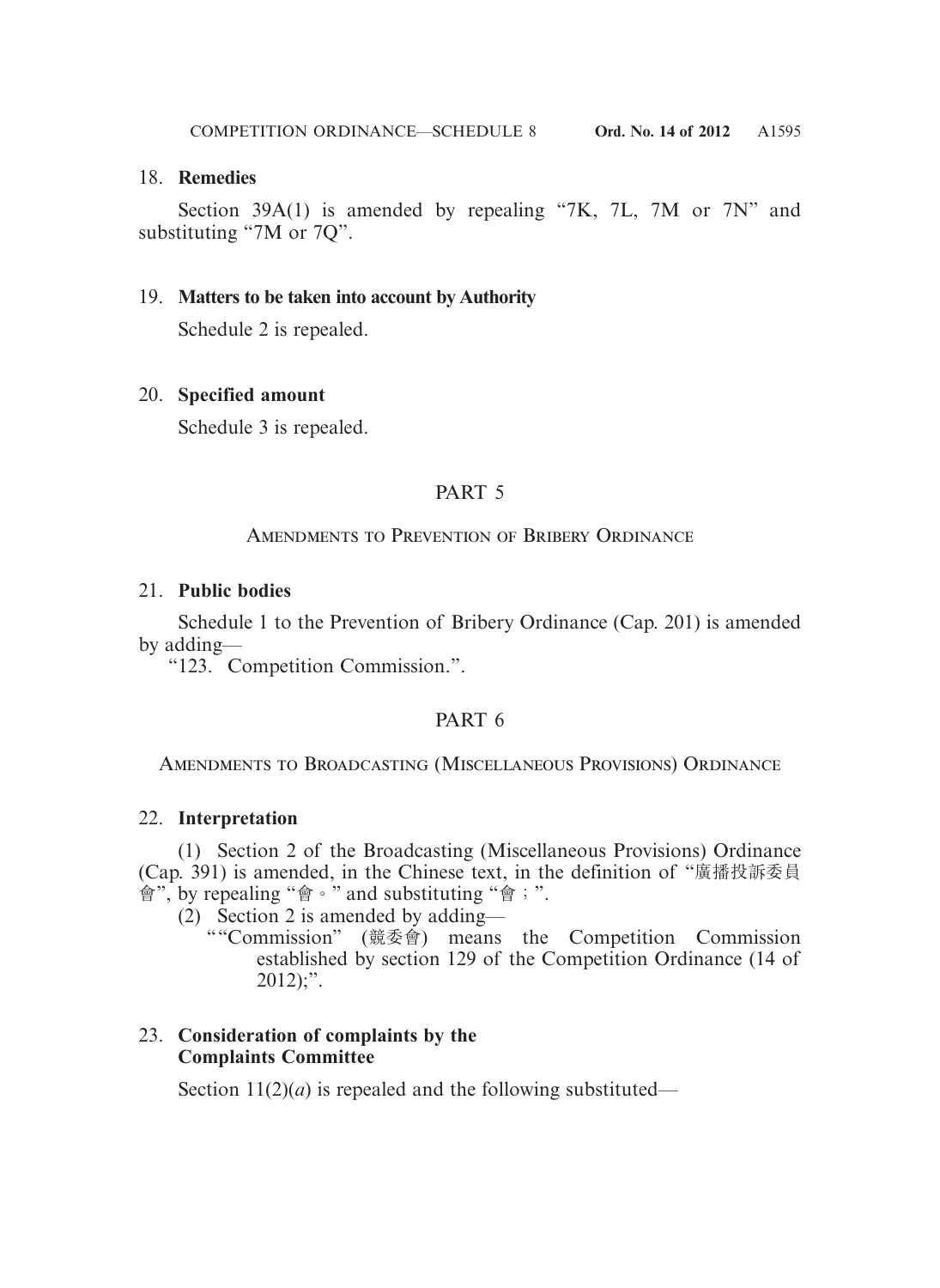"(*a*) any matter in respect of which the Authority may, under Part 11 of the Competition Ordinance (14 of 2012), perform concurrently with the Commission the functions of the Commission under that Ordinance; or".

## 24. **Consideration of complaint that a licensee has contravened section 13(1) or 14(1) of Broadcasting Ordinance**

Section 11A is repealed.

## PART 7

#### AMENDMENTS TO THE OMBUDSMAN ORDINANCE

## 25. **Organizations to which this Ordinance applies**

 Part I of Schedule 1 to The Ombudsman Ordinance (Cap. 397) is amended by adding—

"Competition Commission.".

## PART 8

### Amendments to Broadcasting Ordinance

#### 26. **Interpretation**

Section 2(1) of the Broadcasting Ordinance (Cap. 562) is amended by repealing the definition of "dominant position".

### 27. **Guidelines**

Section  $4(2)(c)$  and (3) is repealed.

## 28. **Prohibition on anti-competitive conduct**

Section 13 is repealed.

### 29. **Prohibition on abuse of dominance**

Section 14 is repealed.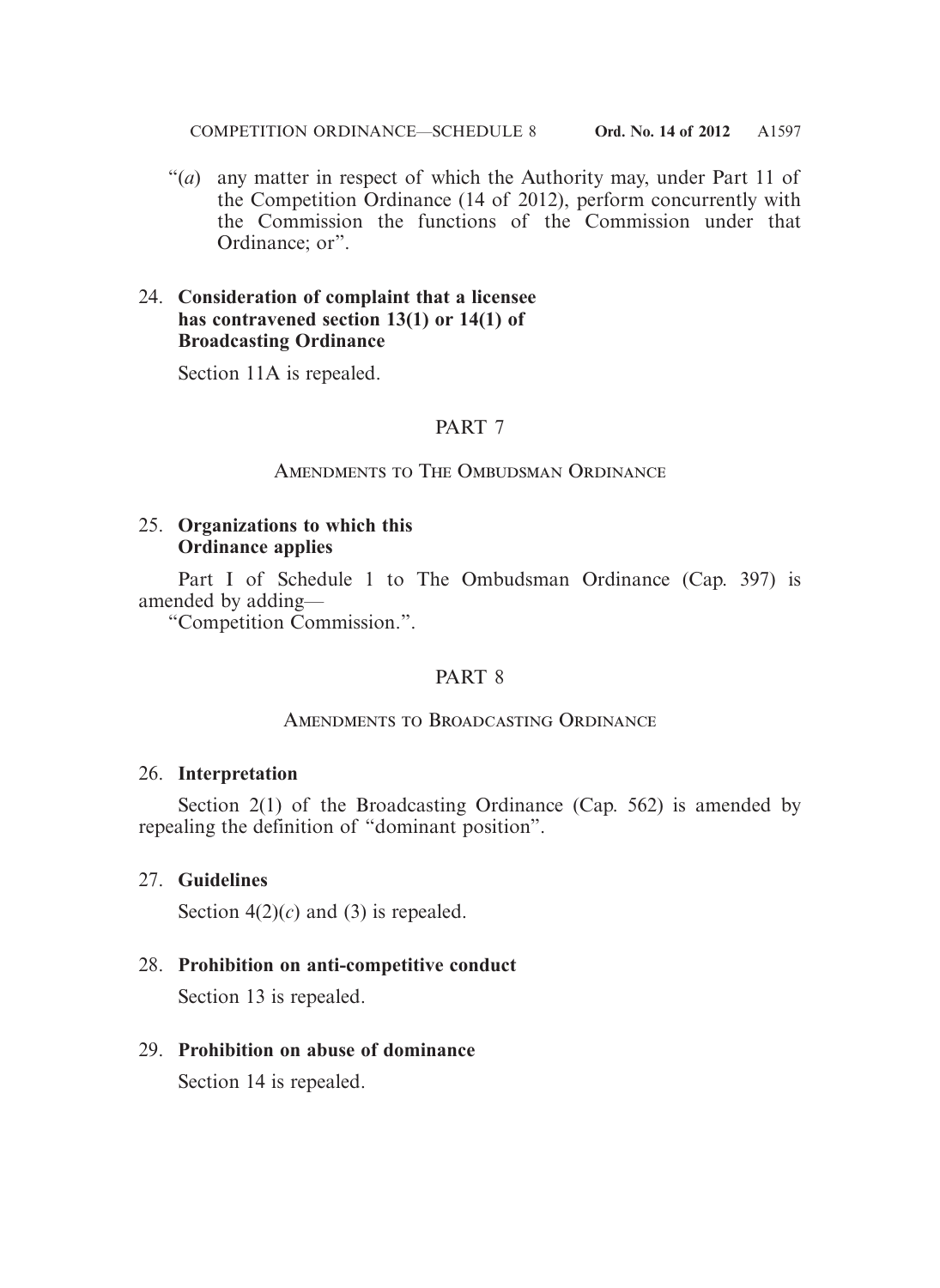## 30. **Provisions supplementary to sections 13 and 14**

Section 15 is repealed.

### 31. **Notice to licensee to cease certain conduct**

Section 16 is repealed.

### 32. **Confidential matter to be safeguarded**

 (1) Section 27(1) is amended by repealing "subsection (2)" and substituting "subsections (1A) and (2)".

(2) Section 27 is amended by adding—

 "(1A) Subsection (1) does not apply to any information that is furnished, or any data, book, document or record that is produced, to the Authority under the Competition Ordinance (14 of 2012).".

### 33. **Licensee to pay financial penalty**

Section 28(4) is repealed.

### 34. **Suspension of licence**

Section  $31(2)(a)(ii)(A)$  is repealed.

### 35. **Revocation of licence**

Section  $32(4)(a)(ii)(A)$  is repealed.

### 36. **Regulations**

Section 42(4) is repealed.

## PART 9

### AMENDMENTS TO COMMUNICATIONS AUTHORITY ORDINANCE

### 37. **Functions of Authority**

 Section 4 of the Communications Authority Ordinance (Cap. 616) is amended by adding—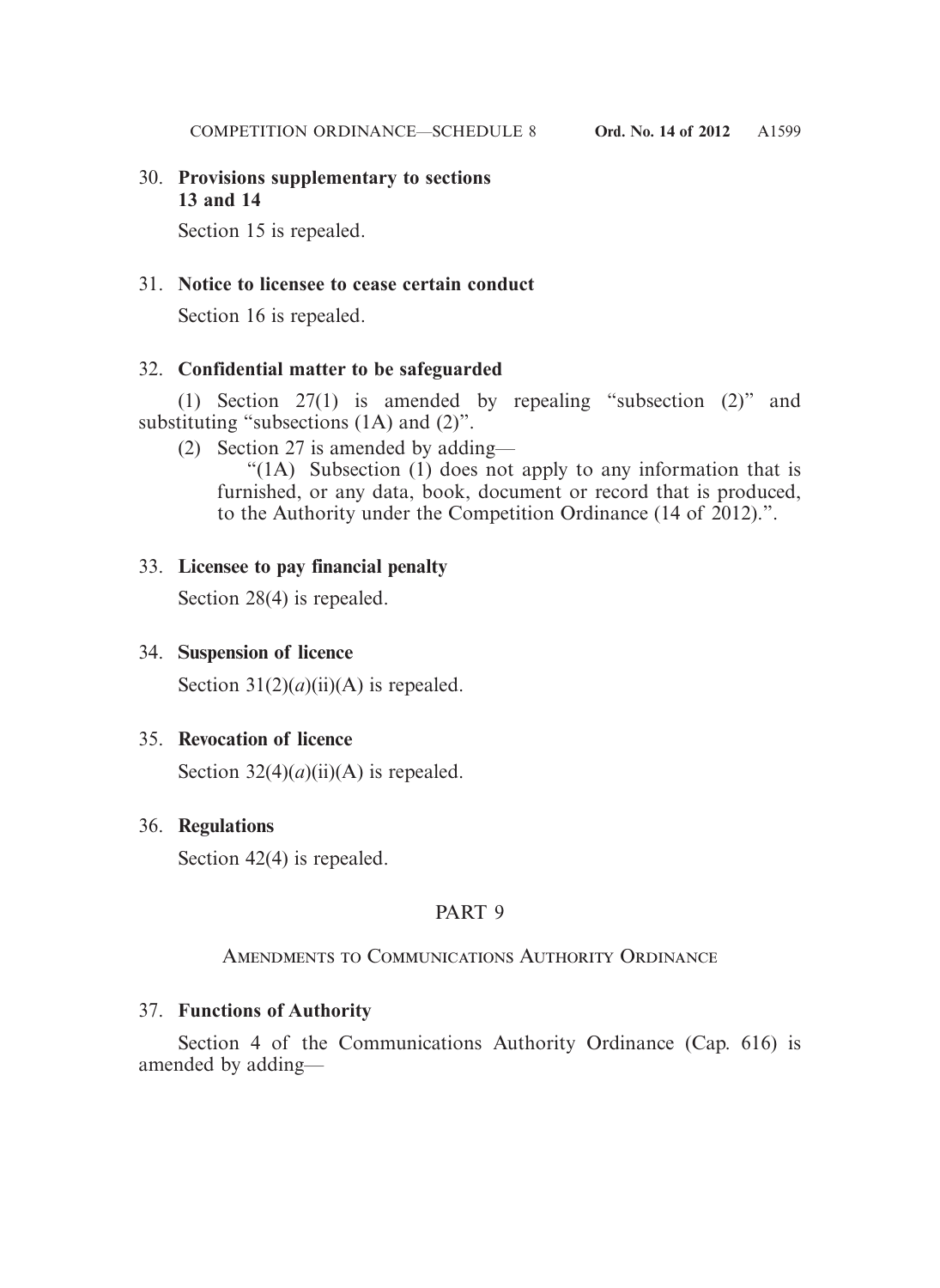"(1A) The Authority has all the functions conferred on it by or under Part 11 of the Competition Ordinance (14 of 2012).".

# SCHEDULE 9 [s. 177]

————————————————————

### Transitional and Savings Provisions

### 1. **Interpretation**

In this Schedule—

- "commencement date" (生效日期) means the date on which Part 11 comes into operation;
- "pre-amended Broadcasting (Miscellaneous Provisions) Ordinance" ( 原 有《廣 播 ( 雜項條文 ) 條 例》) means the Broadcasting (Miscellaneous Provisions) Ordinance (Cap. 391) in force immediately before the commencement date;
- "pre-amended Broadcasting Ordinance" ( 原 有《廣 播 條 例》) means the Broadcasting Ordinance (Cap. 562) in force immediately before the commencement date;
- "pre-amended Telecommunications Ordinance" (原有《電訊條例》) means the Telecommunications Ordinance (Cap. 106) in force immediately before the commencement date.

## 2. **General provisions**

 Subject to sections 3 and 4 of this Schedule, anything that was done under the pre-amended Telecommunications Ordinance, the pre-amended Broadcasting (Miscellaneous Provisions) Ordinance or the pre-amended Broadcasting Ordinance and was in effect immediately before the commencement date is, in so far as it may be done under this Ordinance, to continue to have effect as if it were done under this Ordinance.

### 3. **Transitional provisions relating to pre-amended Telecommunications Ordinance**

(1) In this section—

"Appeal Board" (上訴委員會) has the meaning given by section 32L of the preamended Telecommunications Ordinance;

"appeal subject matter" (標的事項) has the meaning given by section 32L of the pre-amended Telecommunications Ordinance;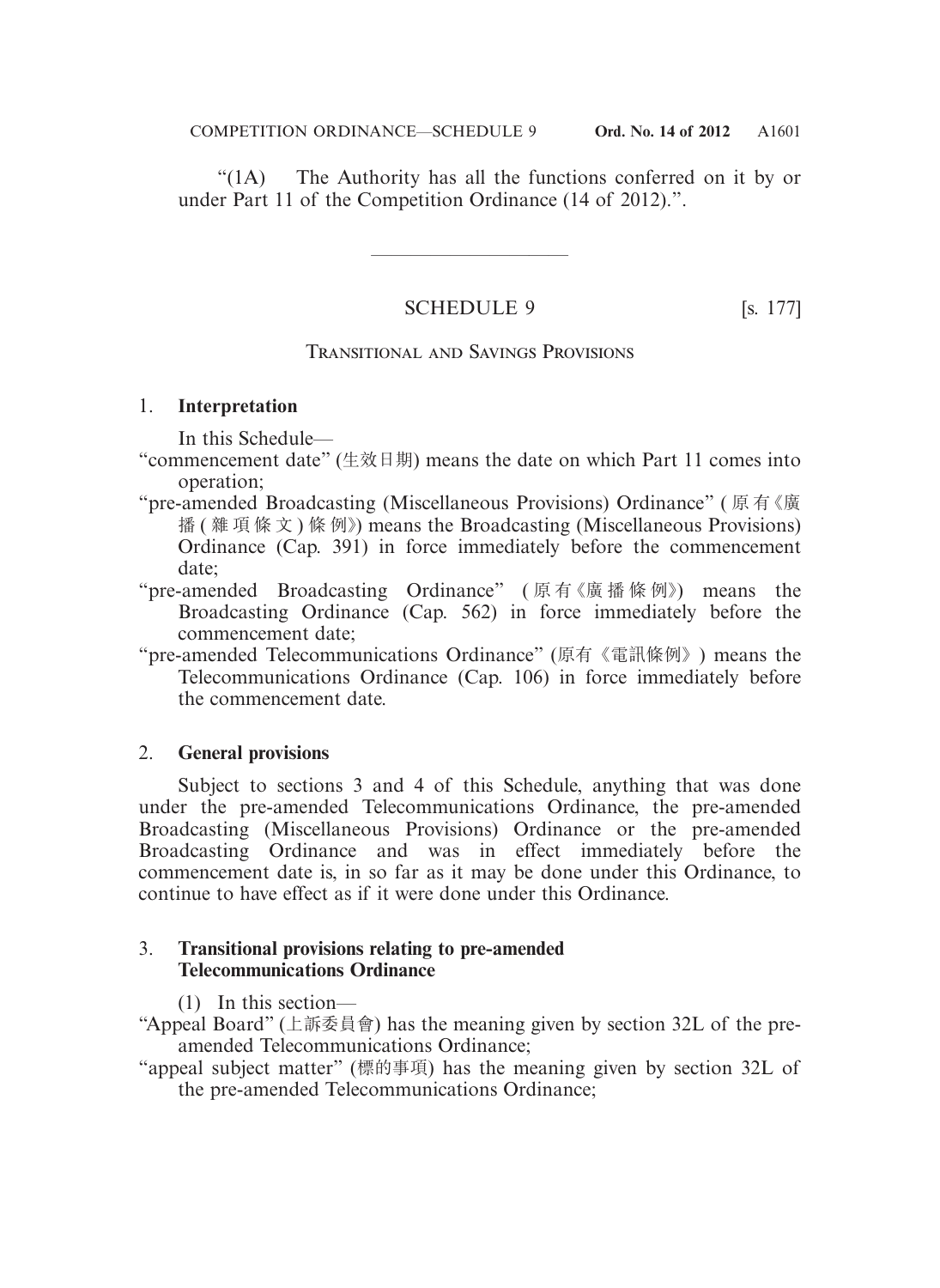"licensee" (持牌人) has the meaning given by section  $2(1)$  of the pre-amended Telecommunications Ordinance.

- (2) Any conduct in relation to a licensee that—
	- (*a*) has taken place, or has in part taken place, before the commencement date; and
	- (*b*) but for the enactment of this Ordinance, would be regulated by section 7K, 7L, 7N or 7P of the pre-amended Telecommunications Ordinance,

may be investigated under that Ordinance on or after the commencement date, and the provisions of that Ordinance apply in relation to that investigation, as if this Ordinance had not been enacted.

 (3) Any investigation initiated under the pre-amended Telecommunications Ordinance, before the commencement date, of any conduct in relation to a licensee that—

- (*a*) has taken place, or has in part taken place, before the commencement date; and
- (*b*) but for the enactment of this Ordinance, would be regulated by section 7K, 7L, 7N or 7P of that Ordinance,

may be continued under that Ordinance on or after the commencement date, and the provisions of that Ordinance continue to apply in relation to that investigation, as if this Ordinance had not been enacted.

- $(4)$  If—
	- (*a*) but for the enactment of this Ordinance, a person may make an appeal to the Appeal Board under section 32N of the preamended Telecommunications Ordinance; and
	- (*b*) the appeal subject matter relates to section 7K, 7L, 7N or 7P(14) of that Ordinance,

the appeal may be made to and disposed of by the Appeal Board under that Ordinance on or after the commencement date, and the provisions of that Ordinance apply in relation to that appeal, as if this Ordinance had not been enacted.

 $(5)$  If—

- (*a*) an appeal made to the Appeal Board under section 32N of the pre-amended Telecommunications Ordinance has not been finally determined before the commencement date; and
- (*b*) the appeal subject matter relates to section 7K, 7L, 7N or 7P(14) of that Ordinance,

the appeal may be continued and disposed of by the Appeal Board under that Ordinance on or after the commencement date, and the provisions of that Ordinance continue to apply in relation to that appeal, as if this Ordinance had not been enacted.

 $(6)$  If—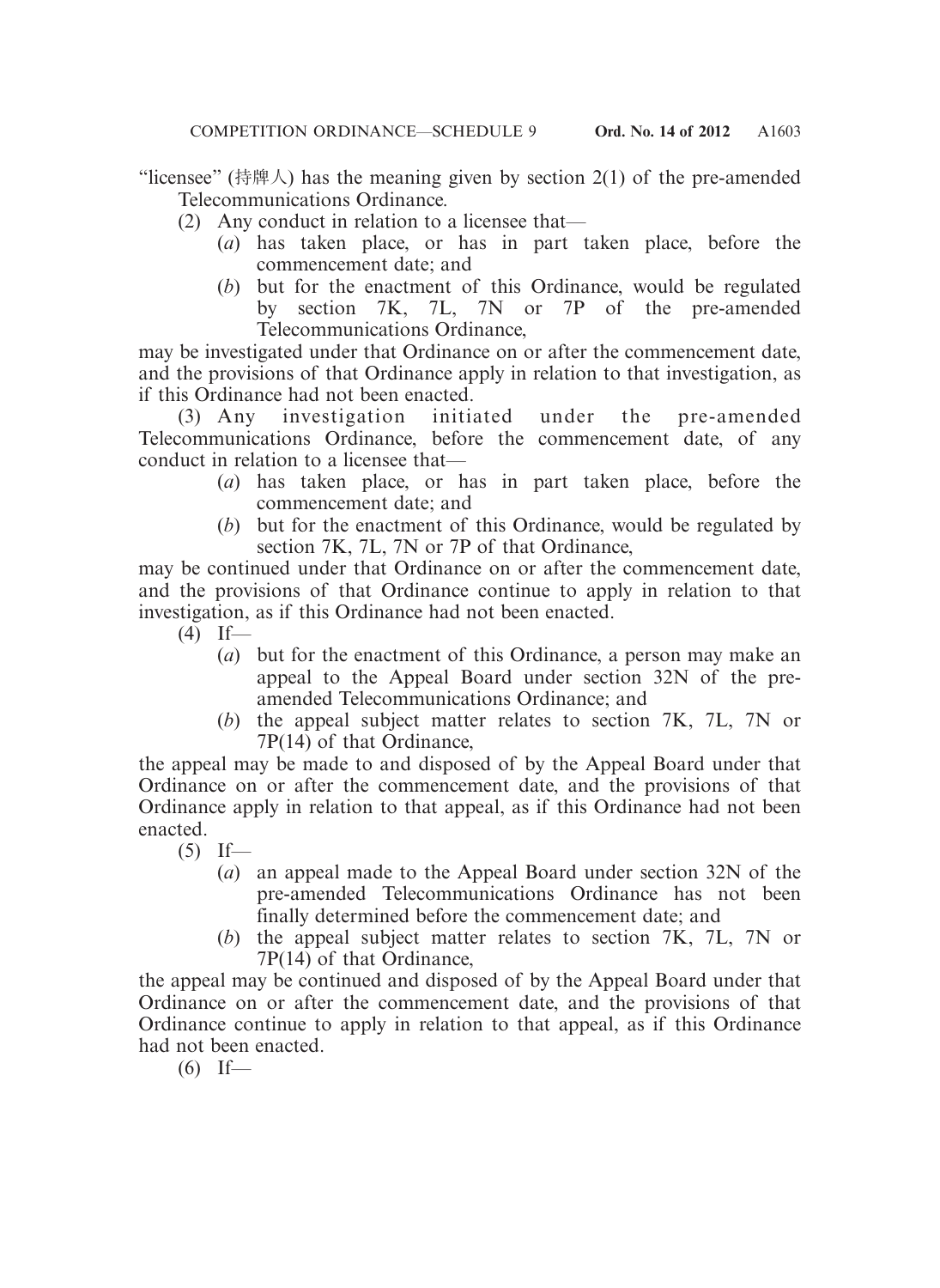- (*a*) but for the enactment of this Ordinance, a person may bring an action under the pre-amended Telecommunications Ordinance; and
- (*b*) the action relates to—
	- (i) a breach of section 7K, 7L or 7N of that Ordinance; or
	- (ii) a breach of a licence condition, determination or direction relating to section 7K, 7L or 7N of that Ordinance,

the action may be brought under that Ordinance on or after the commencement date, as if this Ordinance had not been enacted.

- $(7)$  If—
	- (*a*) an action brought under the pre-amended Telecommunications Ordinance has not been finally determined before the commencement date; and
	- (*b*) the action relates to—
		- (i) a breach of section 7K, 7L or 7N of that Ordinance; or
		- (ii) a breach of a licence condition, determination or direction relating to section 7K, 7L or 7N of that Ordinance,

the action may be continued under that Ordinance on or after the commencement date, as if this Ordinance had not been enacted.

 (8) The Commission may not take any action under this Ordinance in respect of a proposed change referred to in section 7P(6) of the pre-amended Telecommunications Ordinance if—

- (*a*) the Communications Authority has given consent to the proposed change under section  $\overline{7P(7)}(a)$  or (*b*)(*ii*) or (*iii*) of that Ordinance, and the proposed change has not taken effect; or
- (*b*) the proposed change takes effect on or after the commencement date—
	- (i) pursuant to the consent given by the Communications Authority under section  $7P(7)(a)$  or  $(b)(iii)$  of that Ordinance; or
	- (ii) pursuant to the consent given, and in compliance with the direction issued, by the Communications Authority under section  $7P(7)(b)(ii)$  of that Ordinance.

### 4. **Transitional provisions relating to pre-amended Broadcasting (Miscellaneous Provisions) Ordinance and pre-amended Broadcasting Ordinance**

(1) In this section—

"licensee" (持牌人) has the meaning given by section  $2(1)$  of the pre-amended Broadcasting Ordinance;

"pre-amended Ordinance" (《原有條例》) means—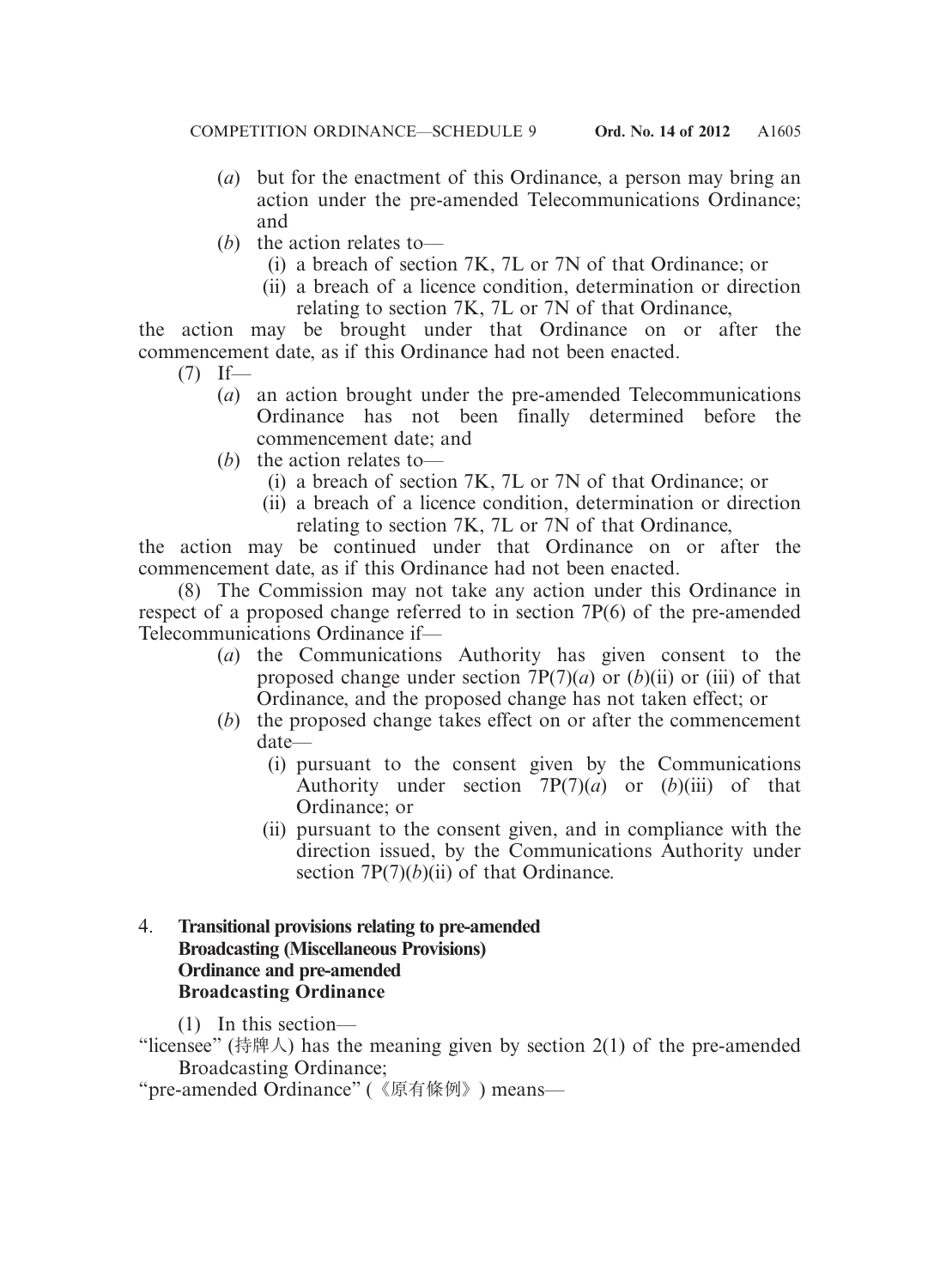- (*a*) the pre-amended Broadcasting (Miscellaneous Provisions) Ordinance; or
- (*b*) the pre-amended Broadcasting Ordinance.
- (2) Any conduct in relation to a licensee that—
	- (*a*) has taken place, or has in part taken place, before the commencement date; and
	- (*b*) but for the enactment of this Ordinance, would be regulated by section 13 or 14 of the pre-amended Broadcasting Ordinance,

may be investigated under the pre-amended Ordinance on or after the commencement date, and the provisions of that pre-amended Ordinance apply in relation to that investigation, as if this Ordinance had not been enacted.

 (3) Any investigation initiated under the pre-amended Ordinance, before the commencement date, of any conduct in relation to a licensee that—

- (*a*) has taken place, or has in part taken place, before the commencement date; and
- (*b*) but for the enactment of this Ordinance, would be regulated by section 13 or 14 of the pre-amended Broadcasting Ordinance,

may be continued under the pre-amended Ordinance on or after the commencement date, and the provisions of that pre-amended Ordinance continue to apply in relation to that investigation, as if this Ordinance had not been enacted.

- $(4)$  If—
	- (*a*) but for the enactment of this Ordinance, a licensee may make an appeal to the Chief Executive in Council under section 34 of the pre-amended Broadcasting Ordinance; and
	- (*b*) the appeal relates to section 13 or 14 of that Ordinance,

the appeal may be made to and disposed of by the Chief Executive in Council under that Ordinance on or after the commencement date, and the provisions of that Ordinance apply in relation to that appeal, as if this Ordinance had not been enacted.

- $(5)$  If—
	- (*a*) an appeal made to the Chief Executive in Council under section 34 of the pre-amended Broadcasting Ordinance has not been finally determined before the commencement date; and
	- (*b*) the appeal relates to section 13 or 14 of that Ordinance,

the appeal may be continued and disposed of by the Chief Executive in Council under that Ordinance on or after the commencement date, and the provisions of that Ordinance continue to apply in relation to that appeal, as if this Ordinance had not been enacted.

- $(6)$  If—
	- (*a*) but for the enactment of this Ordinance, a person may bring an action under the pre-amended Broadcasting Ordinance; and
	- (*b*) the action relates to—